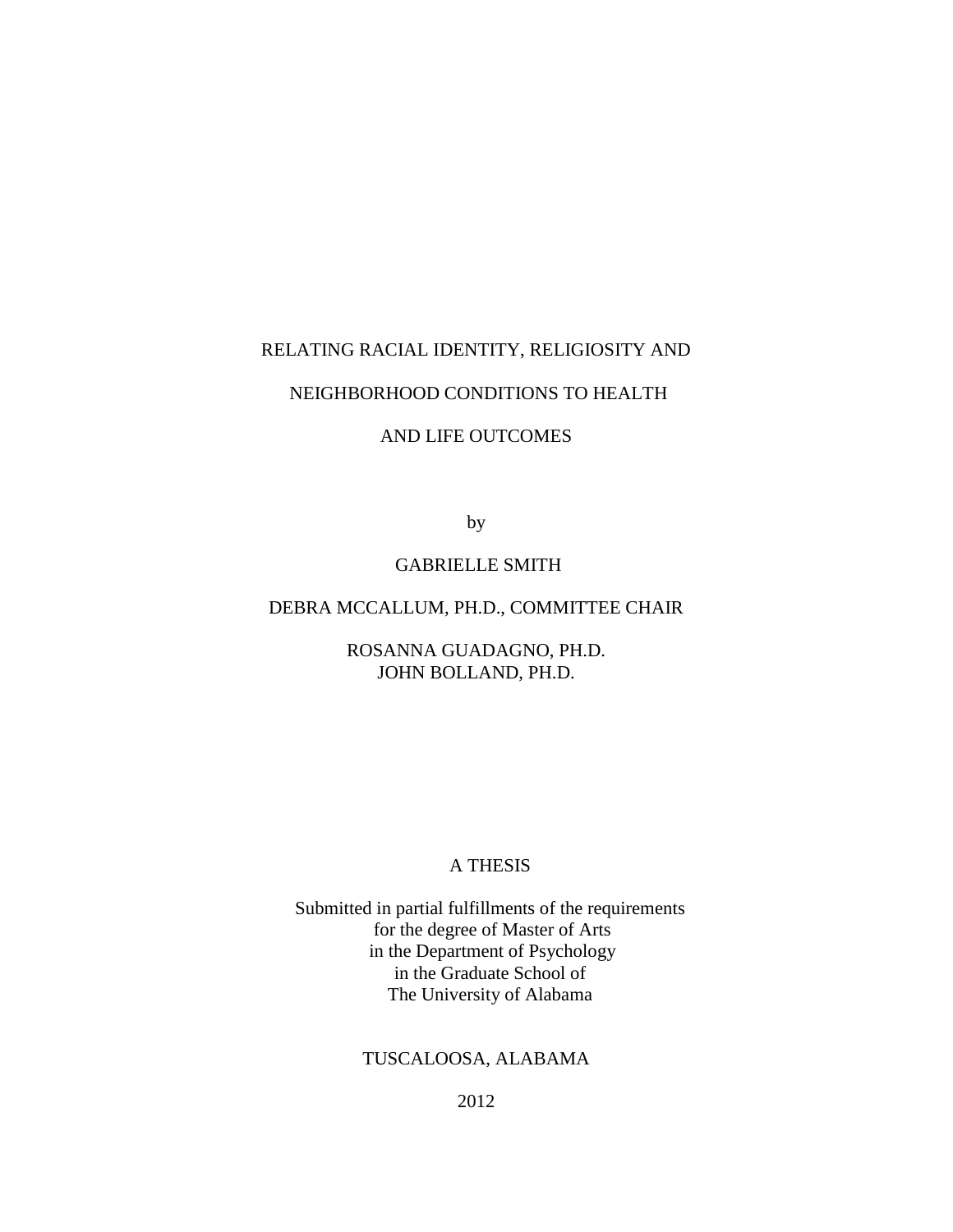Copyright Gabrielle Patricia Ann Smith 2012

ALL RIGHTS RESERVED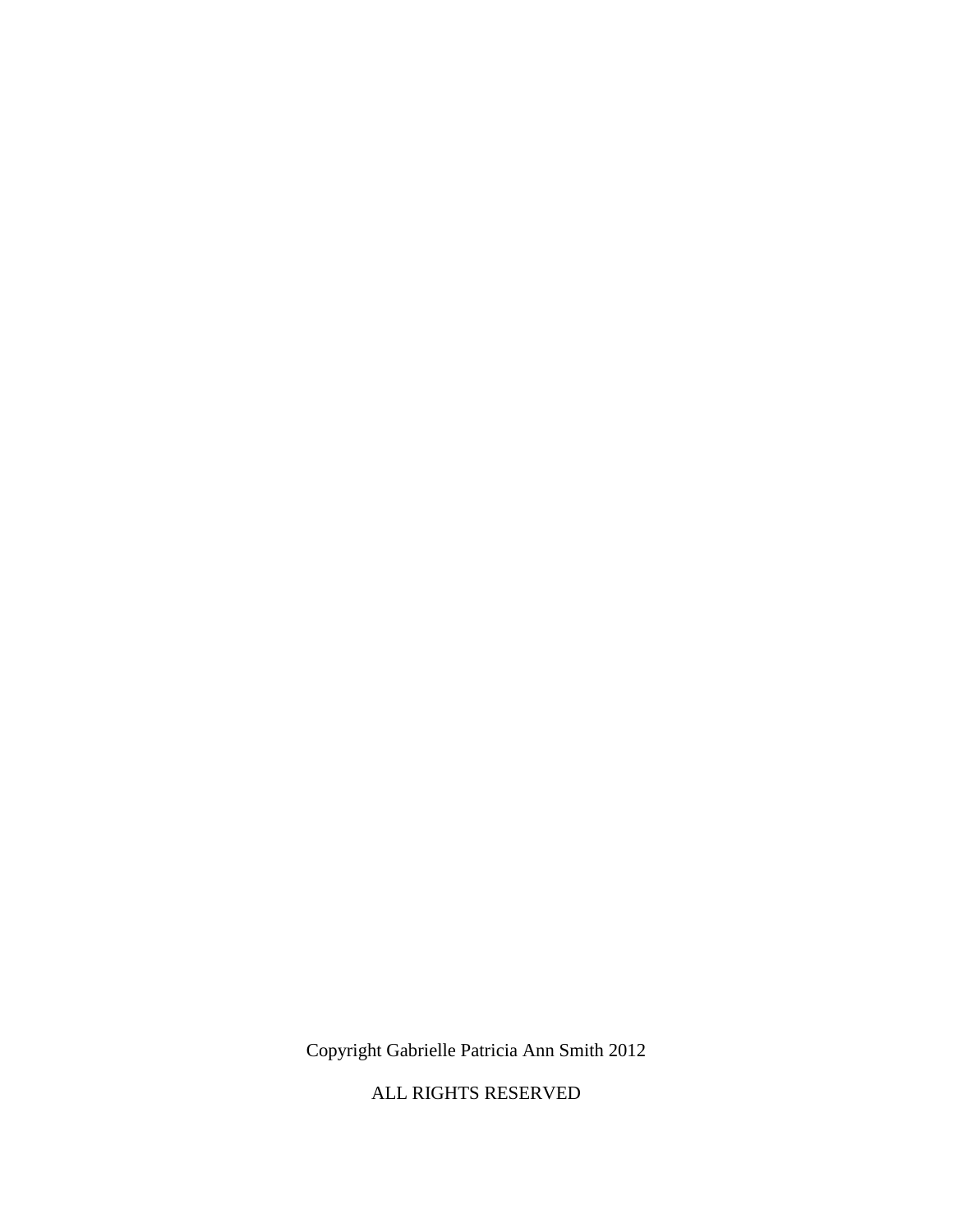#### **ABSTRACT**

Racial identity, religiosity and neighborhood conditions were utilized to predict physical/mental health and life outcomes for a low income African American population. Data from 1,181 adult interviews, which were part of the Mobile Youth Survey (MYS) were engaged in a secondary data analysis to answer the research questions. For the analyses, a Hierarchical Linear Model (HLM) framework, implemented in SAS PROC MIXED using maximum likelihood (ML) methods was used. From the various models tested, six of the eight potential dependent variables yielded significant results: physical health change and mental health change were not significant. Results suggested that all three of the predictor variables (racial identity, religiosity and neighborhood conditions) are variables that are significant predictors of the dependent variables (health and life outcomes). Interesting patterns arose in relation to the specific scales used to measure each of the independent variables. There were distinct differences in the predictive patterns of the subscales for discrimination and racial identity, as well as emerging predictive trends for the subscales related to religiosity. Also, there is a discussion regarding future research to help determine whether racial identity, religiosity and neighborhood conditions are exclusive items or inseparable constructs for African American populations.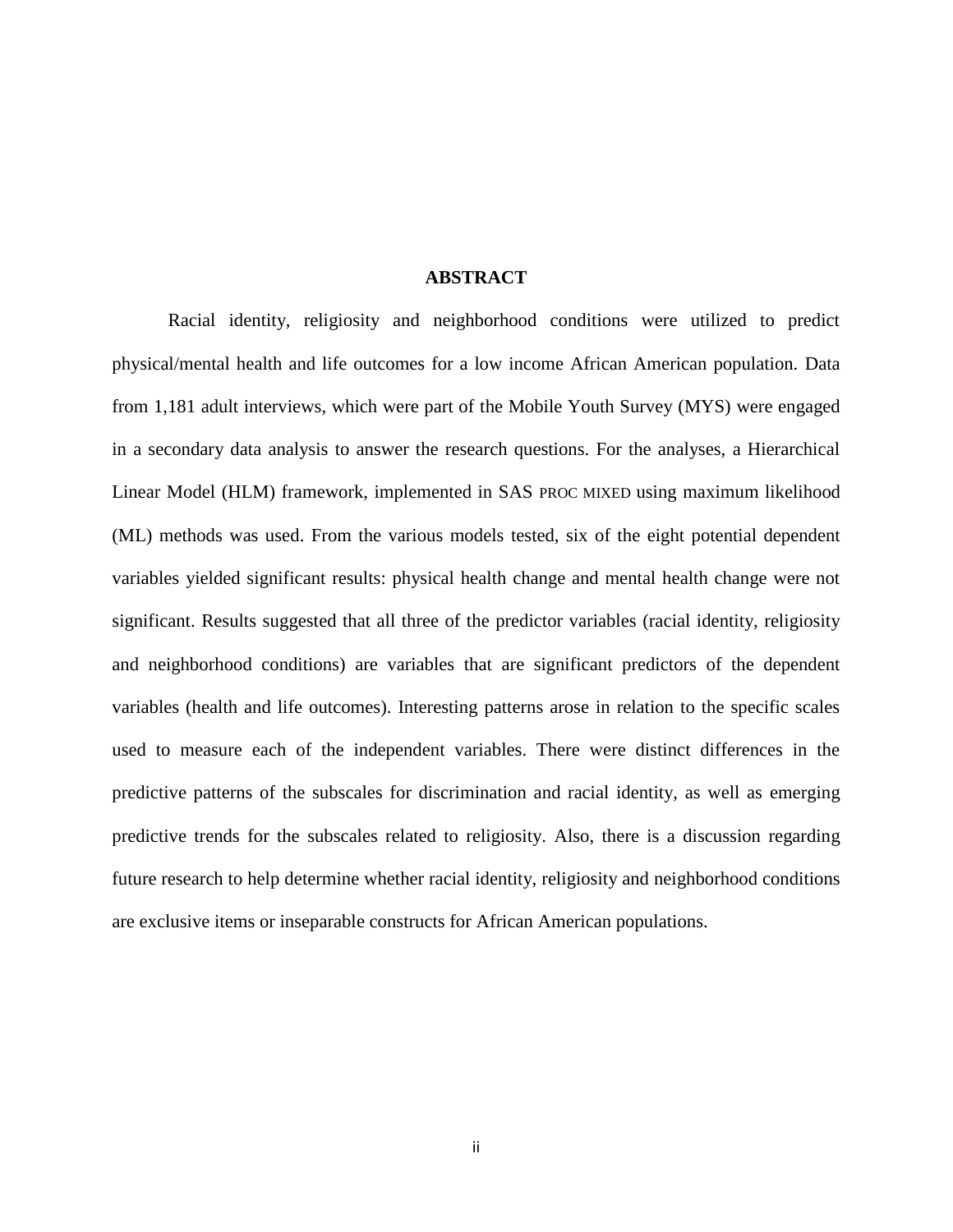## **DEDICATION**

I dedicate my thesis work to my family and many friends whose words of encouragement and push for tenacity ring in my ears. A special feeling of gratitude to my loving parents, Dennis and Marilyn Smith, for always thinking that I could do or be anything I wanted. My little sister Rachel who is my motivation in all that I do, and my two older siblings Marilyn II and Michael, who are always willing to assist me in any capacity. Thank you to my Spelman sisters and Morehouse brothers who push me to be and do better as I push them to do the same. Thank you all for being a listening ear and a sounding board as well as believing in my ability even when I myself failed to. I would also like to thank the generations of my family that preceded me. Without the hardships they endured, and their struggle to secure rights that they themselves were never allowed to enjoy, I would not be in this position. I love and appreciate all of you, and without you this thesis would not have been written.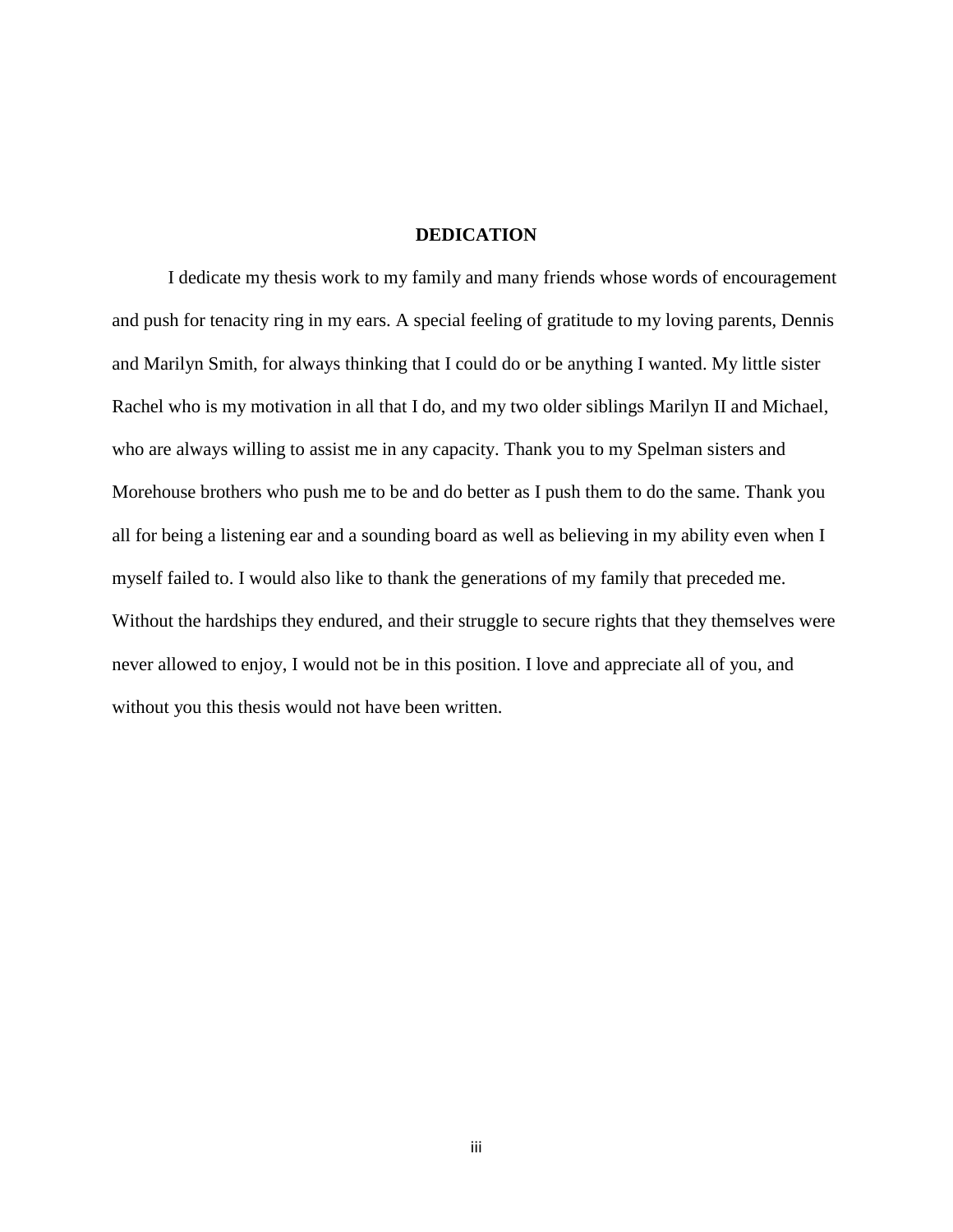## **LIST OF ABBREVIATIONS AND SYMBOLS**

- *a* Cronbach's index of internal consistency
- *b* Beta weight, the regression coefficient
- *df* Degrees of freedom: number of values free to vary after subtracting the number of estimated parameters
- *SE* Standard error of the mean: standard deviation of the sample-mean's estimate of a population mean.
- *F* Fisher's *F* ratio: A ration of two variances that is used to assess whether the variances in two independent samples are equal
- *M* Mean: a number obtained by adding a set of measures together and dividing the sum by the number of measures in the set
- *p* Probability associated with the occurrence under the null hypothesis of a value as extreme as or more extreme than the observed value
- *r* Pearson product-moment correlation
- *t* Computed value of *t* test
- *<* Less than
- > Greater than
- *=* Equal to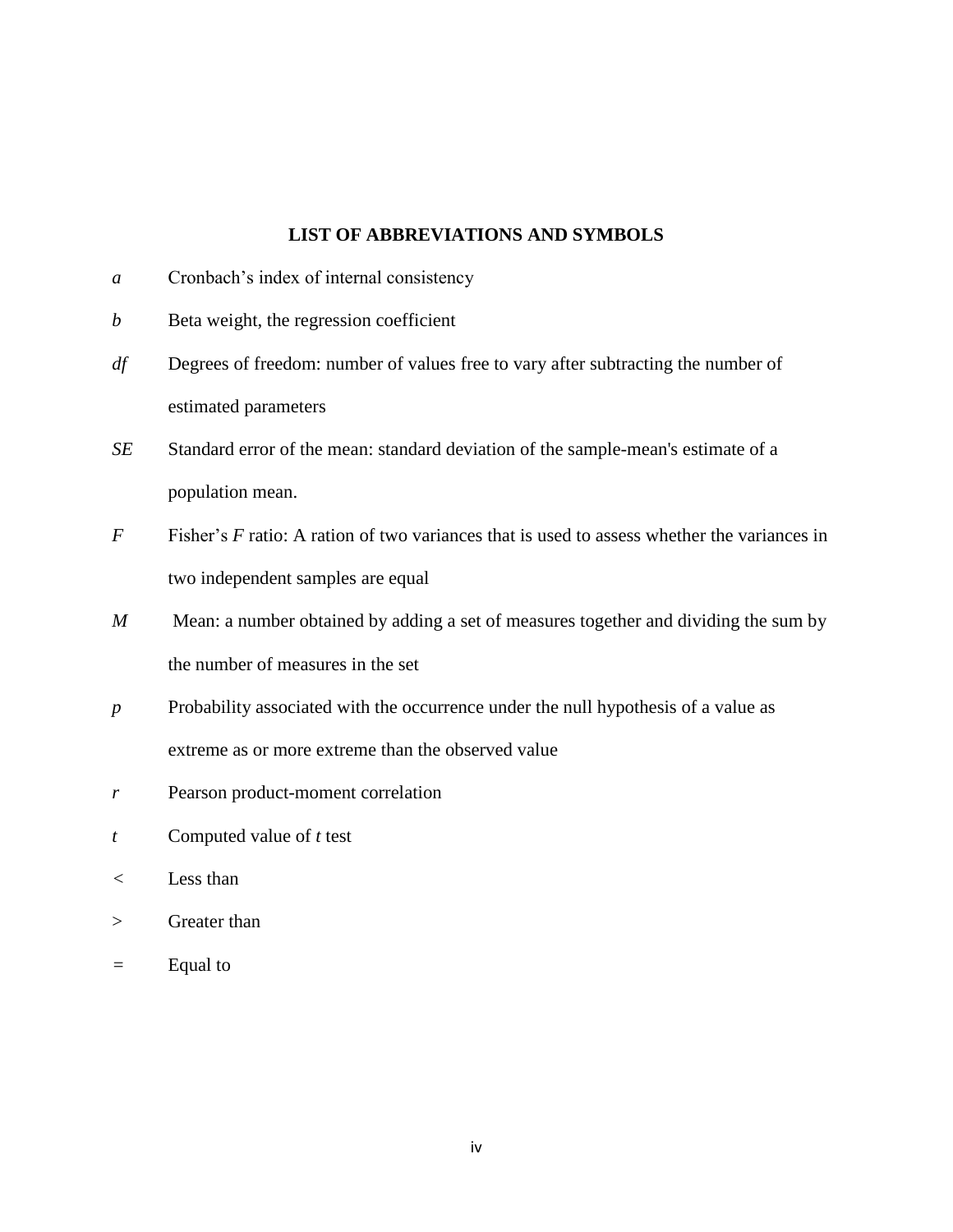### **ACKNOWLEDGEMENTS**

I wish to thank my committee members, for their flexibility as well as their availability and willingness to assist me through sharing their expertise and precious time with me throughout this entire process. Dr. John Bolland, I thank you for assisting me with SAS, aiding me in narrowing my idea and enhancing my statistical knowledge. Dr. Rosanna Guadagno, I thank you for pointing me to additional research and sources for my thesis. A special thanks to my committee chairman, Dr. Debra McCallum, for the countless hours you spent revising, editing, encouraging and advising me throughout the production of my thesis; and the patience you have shown throughout this entire process. I could not have asked for a better advisor. You have all been invaluable and I thank you for agreeing to serve on my committee.

I would also like to thank my alma mater Spelman College and the professors and friends I met within her walls for helping to cultivate me into the woman I am continuing to become today. Without my experiences at Spelman I would have never considered graduate school an option. Thus, I am forever grateful to Spelman for helping me to expand my dreams.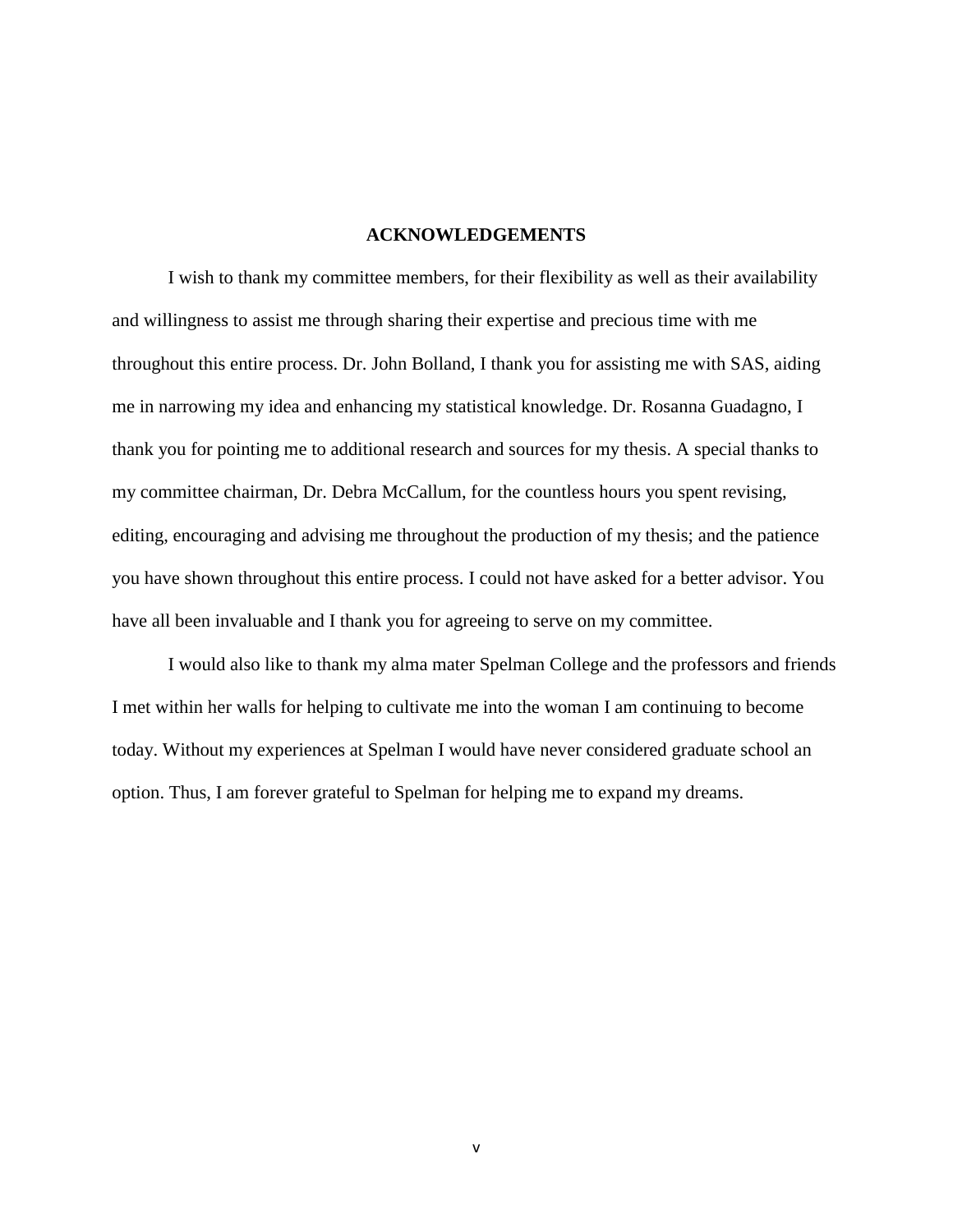# **TABLE OF CONTENTS**

| .16 |
|-----|
|     |
|     |
|     |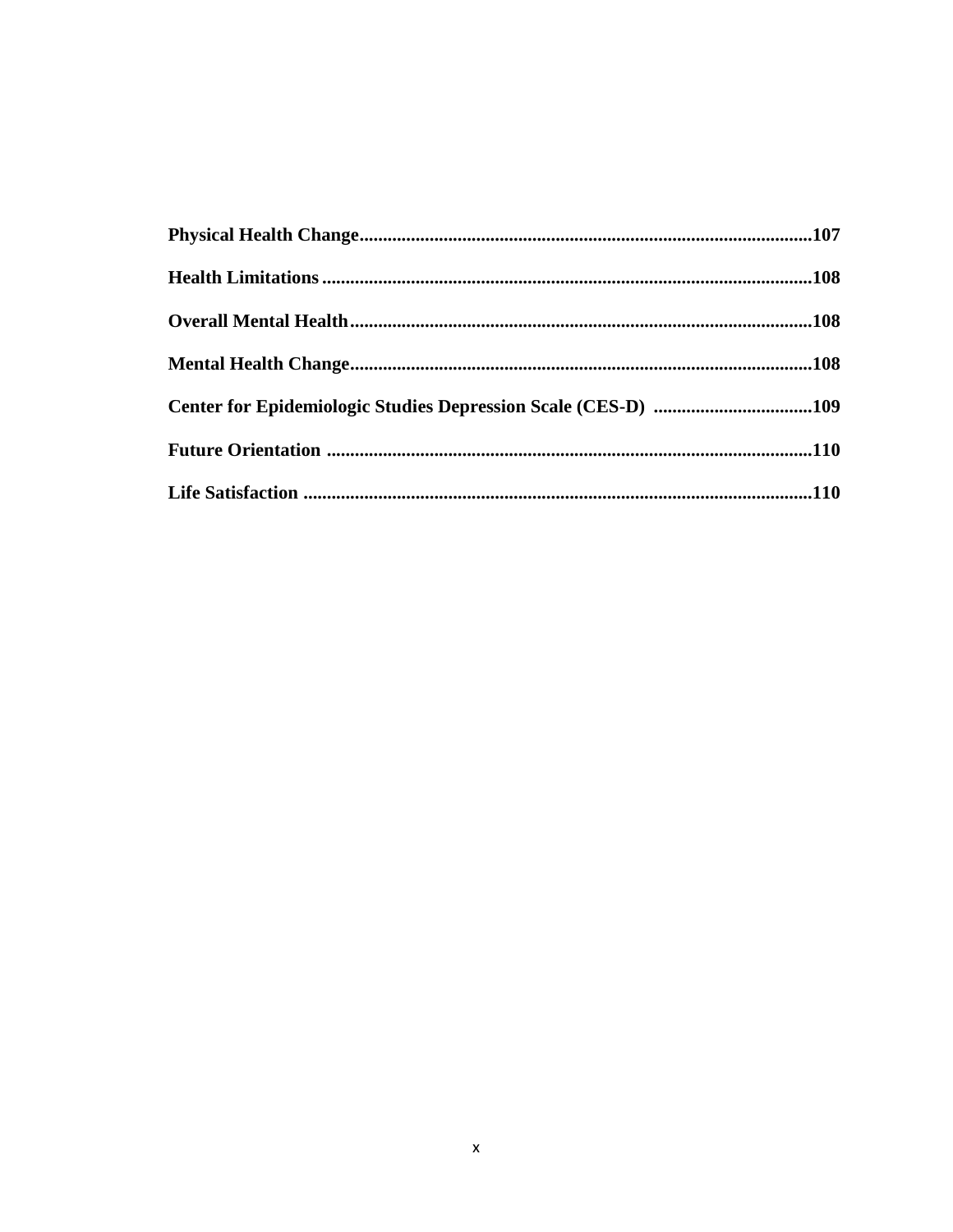# **LIST OF TABLES**

| Correlations of Dependent Variables with Moderators & IV'S (Table 3) 32 |  |
|-------------------------------------------------------------------------|--|
|                                                                         |  |
|                                                                         |  |
|                                                                         |  |
|                                                                         |  |
|                                                                         |  |
|                                                                         |  |
|                                                                         |  |
|                                                                         |  |
|                                                                         |  |
|                                                                         |  |
|                                                                         |  |
|                                                                         |  |
|                                                                         |  |
|                                                                         |  |
|                                                                         |  |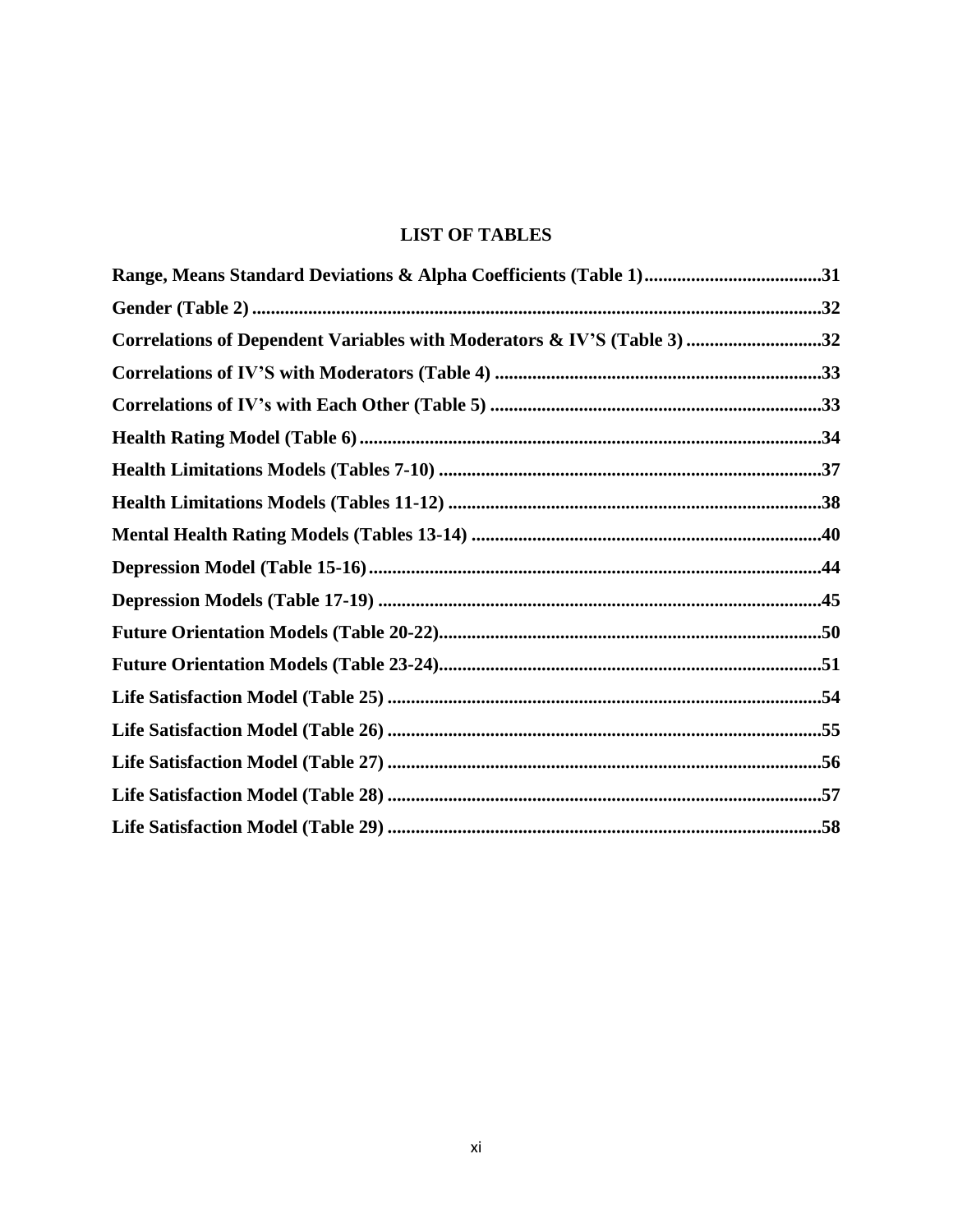# **LIST OF FIGURES**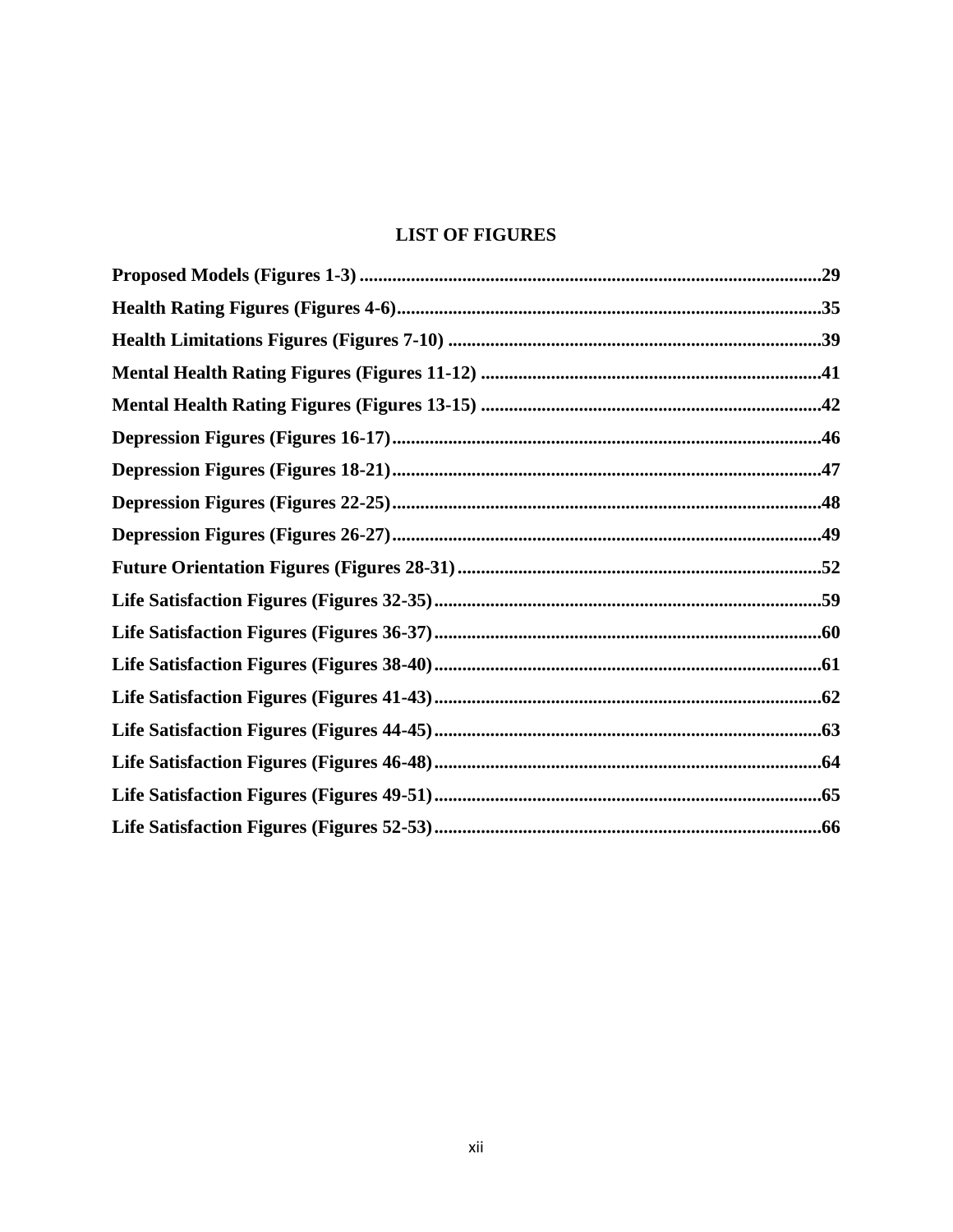#### **INTRODUCTION**

Religiosity and racial identity are two variables that have been heavily explored in research related to the African American community. Both religiosity and racial identity are engaged in analyses pertaining to mental and physical health, discrimination, stress, and life satisfaction and are found to be essential components of these outcomes (Grantham & Ford, 2003; Iwamoto & Liu, 2010; Mattis & Jagers, 2001; Watlington & Murphy, 2006; Yap, Seetles & Pratt-Hyatt, 2011). The literature tends to present both religiosity and racial identity as means to cope with negative life effects for African American communities, yet the two are rarely investigated conjointly. Additionally, while both variables have shown connections with neighborhood conditions in the African American population, they typically have not been engaged with these characteristics at the same time (Ellison, Musick & Henderson, 2008; Oysermoon  $& Y$ oon, 2009). Although the literature suggests that this type of research is necessary, there has not been an active pursuit of an integrative approach to racial identity and religiosity (Hoffman, et al. 2008). With regard to the overwhelming impact of both religiosity and racial identity in a variety of outcomes for African Americans, it seems important to engage these items together in a single analysis. This project seeks to explore the relationships among racial identity, religiosity, and neighborhood conditions and the impact they have on the overall quality of life and health outcomes for low income African Americans. Possible moderators, such as perceived racial discrimination and life stressors, were also addressed in the analyses. Fieldwork for this study took place in predominantly low-income communities in Mobile,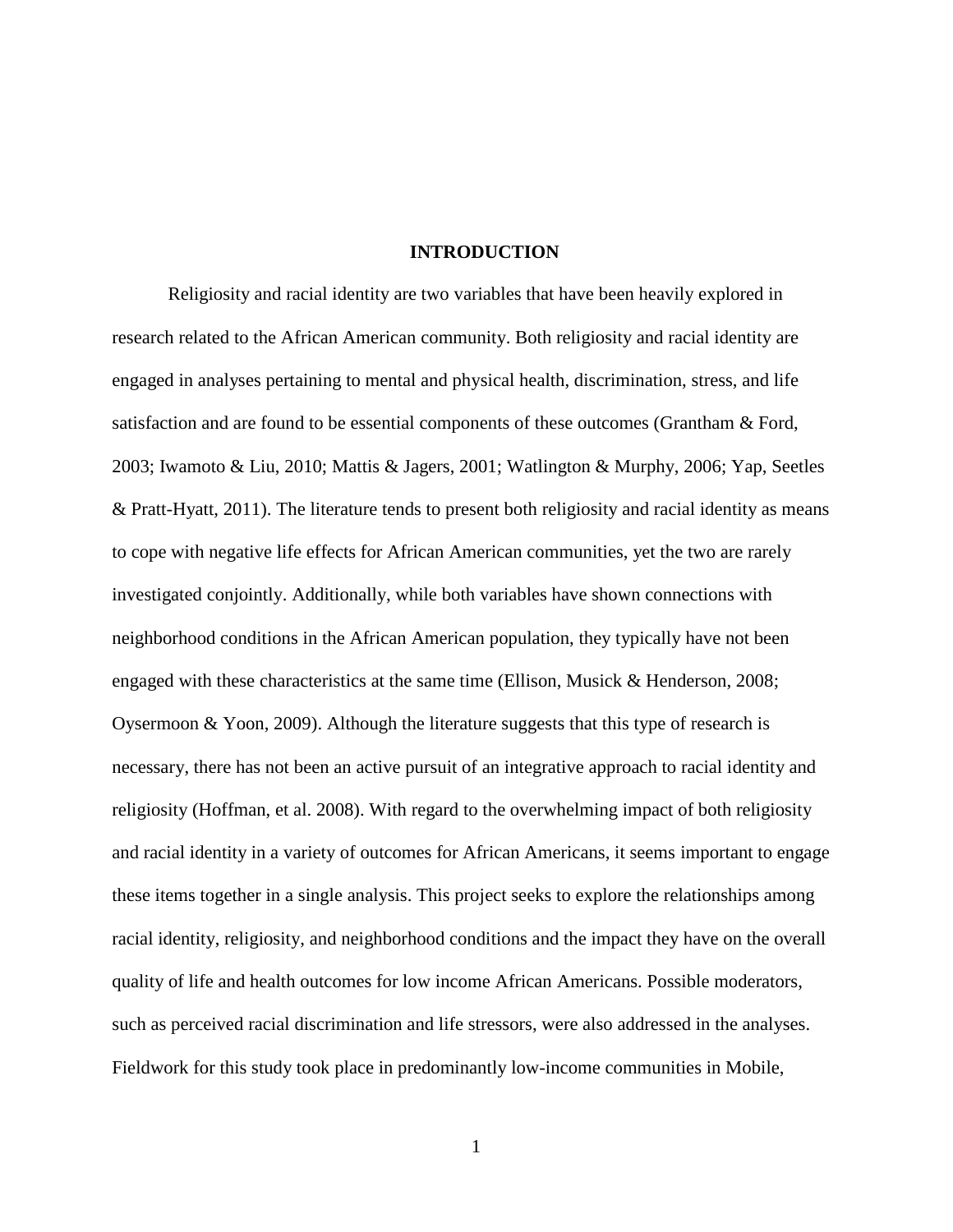Alabama. The critical piece of this research lies in the systematic evaluation of the possible connections between racial identity and religiosity in a low income population.

The exploration of these relationships helped in beginning to uncover the possible intertwined relationship between these variables. Based on past research it was hypothesized that the three main variables of racial identity, religiosity and neighborhood conditions would all have predictive value for mental and physical health status and life satisfaction. It was also hypothesized that perceived discrimination and life stressors would act as moderators in the data analysis. The results of this study are valuable because it can potentially lead to a more comprehensive assessment of the roles racial identity and religiosity play in predicting important life outcomes for the African American population.

### **Independent Variables**

#### **Racial Identity**

Racial identity is the extent to which an individual assigns meaning to his or her racial heritage and perceives it as being an integral component of his or her larger social identity (Sellers, Smith, Shelton, Rowley & Chavous, 1998). Research on racial identity has shown it to be of varying importance in different racial groups (Jaret & Reitzes, 1999). Of the identified racial groups in the U.S., European Americans seem to place the least emphasis on their racial identity; this is usually cited as resulting from their dominant status in society (Jaret & Reitzes, 1999). Individuals who are minority group members seem to show a psychological benefit coinciding with a healthy sense of racial and ethnic identity (Grantham & Ford, 2003). Research suggests that this healthy sense of racial identity is important because it acts as a buffer against racially charged situations and leads to less psychological stress as a result (Iwamoto & Liu, 2010; Smith, 1989). Although racial identity is applicable to all racial groups, it has been found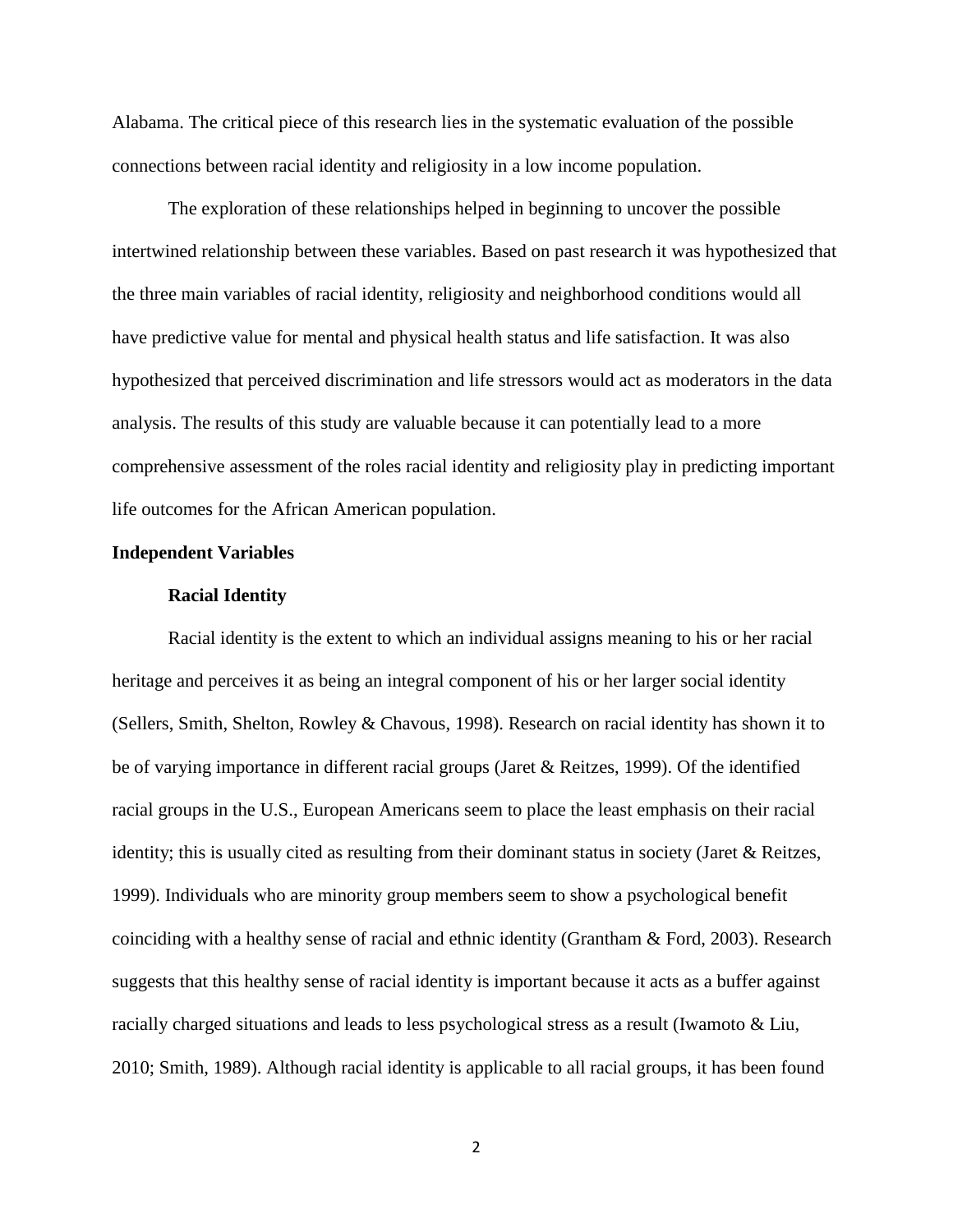to be the most important to the self-concept of African Americans (Jaret & Reitzes, 1999). Thus, the racial identity of African Americans has been explored at a high rate in comparison to the other racial groups in America. Furthermore, racial identity of African Americans has been heavily researched due to the long and unique history of this racial group in American society (Sanders-Thompson & Akbar, 2003). African American racial identity has also received greater attention because it is more predictive of outcomes for these group members than for the majority or other minority groups (Junn & Masuoka, 2008).

Within the realm of psychology, racial identity is one of the most widely researched areas pertaining to the psychological experience of the African American population (Sellers et al., 1998). Since the inception of research on racial identity there has been constant revision to the definition and meaningfulness of the construct (Cross, 1991). Initial work on racial identity was conceived in terms of an internalization of the societal stigmas that are constantly imposed on African Americans by the larger society (Clark, 1965). This research line is often referred to as the "mainstream" approach to racial identity and focuses on universal group identity with African Americans serving as an example of traditional group identity theory at work (Gaines & Reed, 1994; Sellers et al., 1998). The traditional or mainstream approach to racial identity utilizes identity theories that reflect the effect of the majority culture on the minority culture's group concept. Concepts such as the looking glass self (Cooley, 1902) and the reflected appraisal theory (Mead, 1925) state that individuals perceive themselves in terms of the self they believe generalized others perceive them to be.

Most of society, especially before the Civil Rights Movement and other social reforms, held negative views of those of African American heritage. Thus much of the work produced during the earliest mainstream research operated under the assumption that self-hatred was a part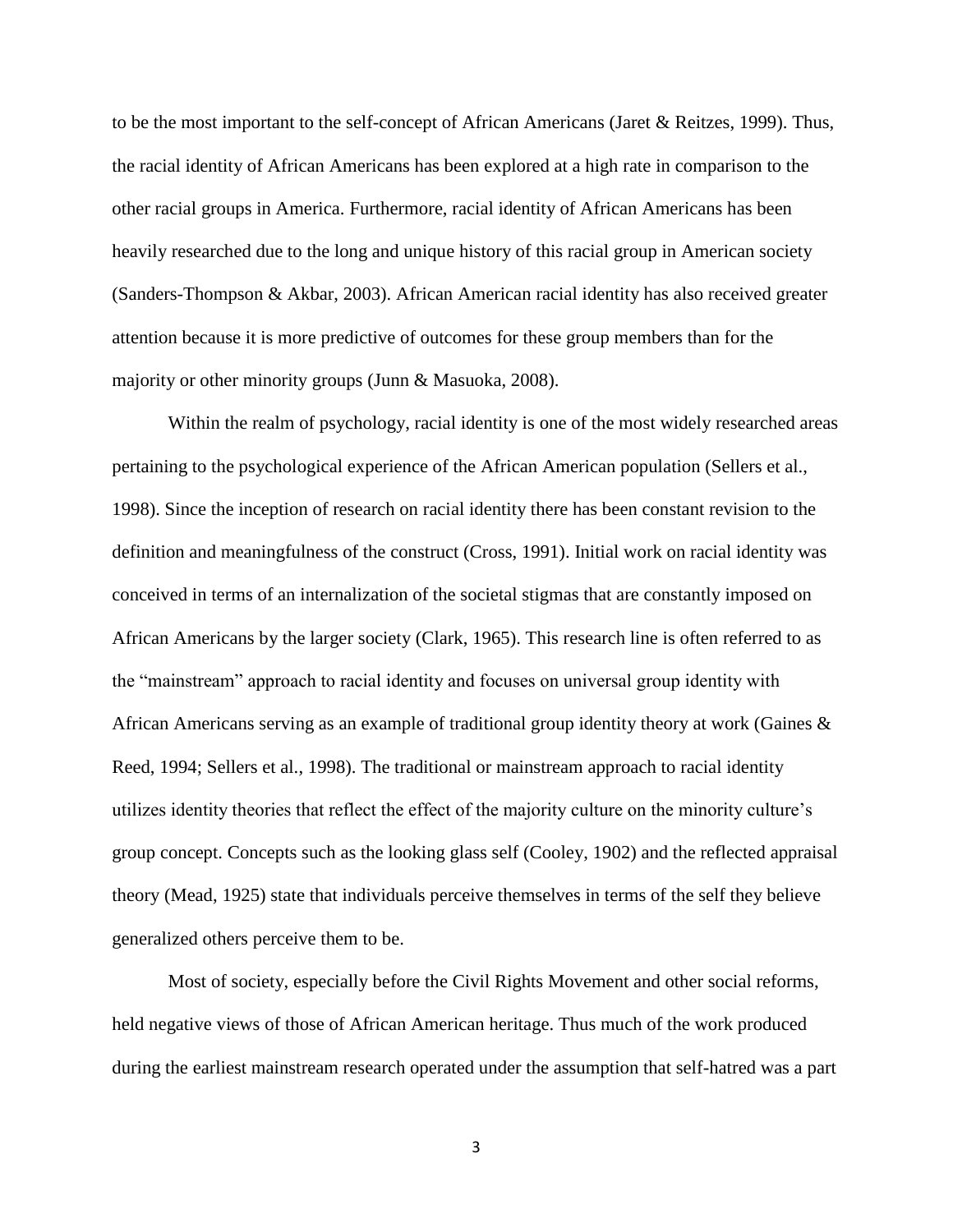of the African American identity (Cross, 1991). However, during the late 1960's, an increased number of psychologists shifted their focus to incorporate the uniqueness of the African American experience, culture and oppression in the United States as the foundation of their research (Sellers et al., 1998). This approach operated under the premise that all African Americans may not view mainstream society as composed of significant others who impact their self-concept (Crocker & Major, 1989) and focused on the history of African Americans in the United States and their independent development as a minority group. This approach is sometimes referred to as the underground or Afrocentric approach. This group views racial identity as developing outside of the perceptions of the majority culture, with the emphasis being on interactions with and knowledge of similar others (Settles et al, 2010). The distinguishing feature between the two approaches is that mainstream applies racial identity to all ethnic groups, whereas underground approaches racial identity in African Americans as separate from others (Sellers et al., 1998).

The research conducted on the racial identity of African Americans has shown the level of racial identity to be a significant predictor of a variety of behavioral, social and economic outcomes for the individual respondent as well as the larger family unit (Sellers et al., 1998). Self-esteem is defined as an individual's evaluation of his or her value or self-worth (Rosenberg, 1965). Self-esteem has been widely studied in racial identity with significant results (Markkar  $\&$ Strube, 1995; Speight, Vera & Derrickson, 1996). These results often find positive feelings toward being African American associated with higher levels of global self-esteem (Speight et al., 1996). Similar results are found in studies involving self-efficacy, locus of control, psychosocial competence, self-actualization and body image (Carter, Desole, Sicalides, Glass & Tyler et al., 1997; Cross, 1971, 1995; Martin Nagayama-Hall, 1992; Parhams & Helms, 1985;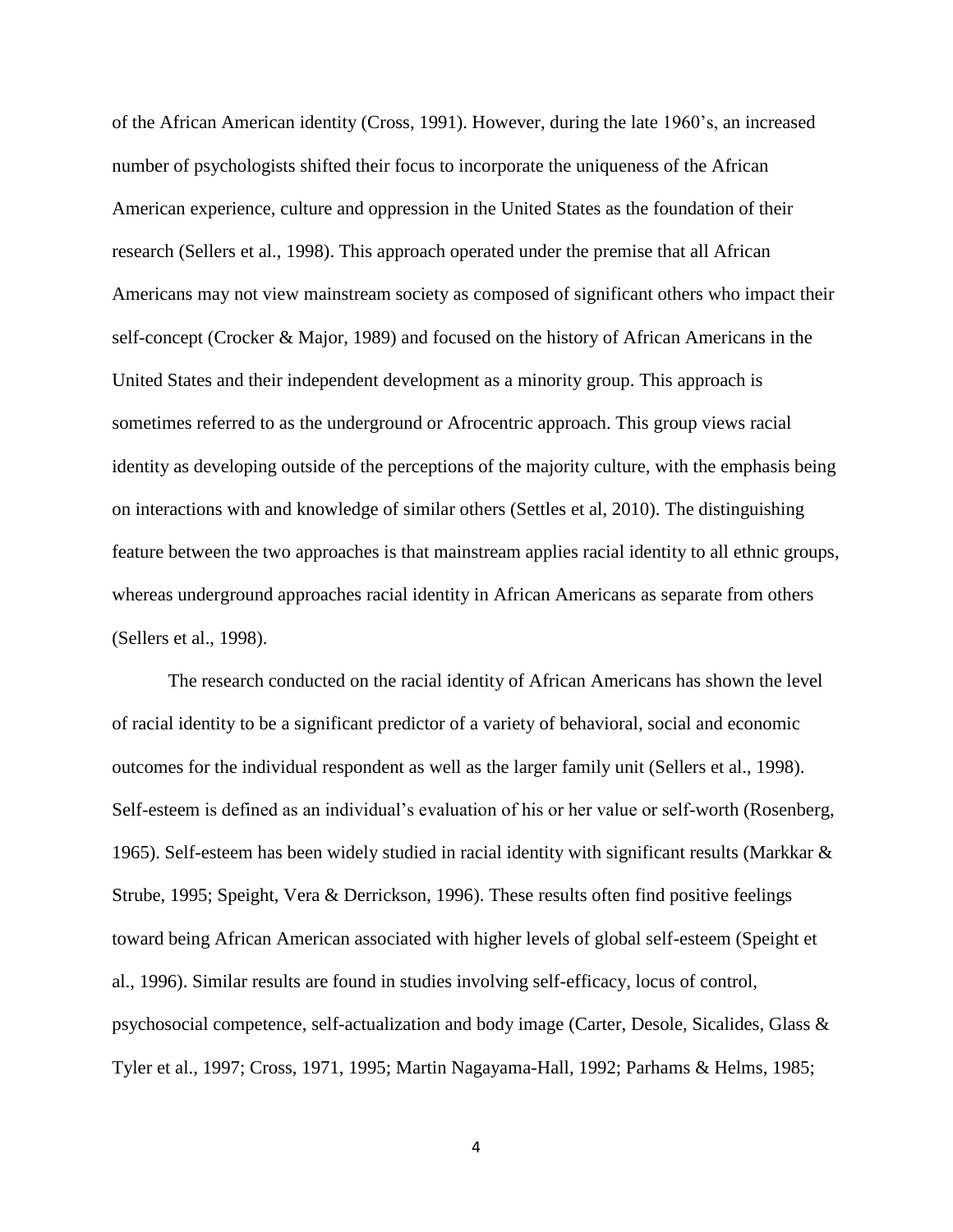Tipton & Worthington, 1984). There is also evidence of racial identity affecting achievement motivation and academic competency in African American students (Grantham & Ford, 2003). The racial identity of African American parents seems to have a direct impact on the subsequent racial identity of their children (McHale et al., 2006). This is primarily due to the increased level of racial socialization that highly racially identified parents seem to engage in when compared with less identified parents (McHale et al., 2006). Racial socialization involves the level to which parents communicate their racial history, traditions, morals, and standards to their children (Smith, 1989).

Although researchers have consistently found correlations between psychological wellbeing and racial identification, there is limited exploration of mechanisms through which racial identity acts (Yap et al., 2011). Lack of information regarding the impact of such variables as social support, religion and discrimination leaves a noticeable void within the racial identity literature. These mechanisms should be explored to uncover the impact of racial identity on items such as life satisfaction and desire to change various aspects of one's life. Research regarding racial identity in relation to life satisfaction does exist, but there are a limited number of studies addressing elements of this construct. The research that does exist finds racial identity to be positively correlated with life satisfaction and well-being (Yap et al., 2011). However, the restricted demographic groups (i.e. college students and middle class) usually utilized in these studies limit the range of African Americans to whom these findings can be applied.

Racial identity and health research centers on identity as a predictor of both physical and mental health for African American participants. Studies on psychological adjustments show that a positive racial identity can act as a buffer against negative stressful events such as those related to perceived discrimination (Prelow, Mosher & Bowman, 2006). While racial identity does seem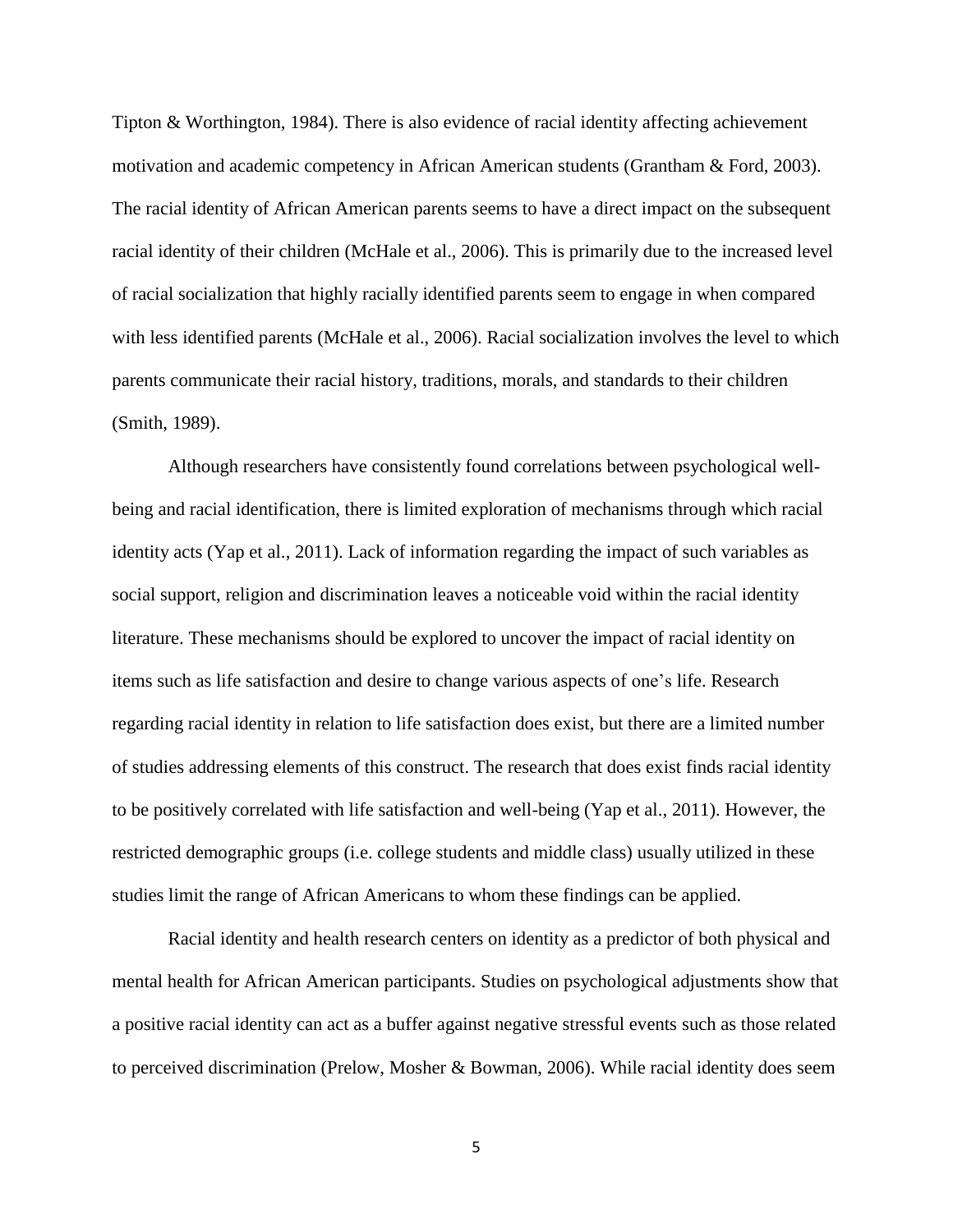to be influential in all subsets of the African American community, it seems to affect African Americans from different demographic backgrounds in different ways. An important function of racial identity research should be identifying demographic determinants of African Americans' identity (Allen et al, 1989; Demo & Hughes, 1990). Older works on African American racial identity note stark differences based on regional, financial and educational factors. Within the African American community those with higher levels of wealth and success are often viewed as weakly identified African Americans (Johnson & Kaiser, 2012). Socioeconomic status has been found to be negatively associated with the perceived closeness an individual feels toward the African American community, as well as autonomy as an African American (Allen et al., 1989; Demo & Hughes, 1990). Allen et al. also note that those with higher socioeconomic status had more favorable evaluations of African Americans as a group. Other studies suggest that those who are older, southern, and rural, and/or have less educational background feel closer to other African Americans (Broman et al., 1998). This suggests that socioeconomic status is negatively associated with racial identity, yet the research on this matter is still debated. Within the realm of present day psychology, the majority of research on African Americans occurs with college aged populations, leaving most other subgroups understudied (Yap et al., 2011). This study used data from African Americans living in low-income neighborhoods, a population not typically included in research concerning racial identity.

#### **Religiosity**

Religion is seen as the system of beliefs, rituals or other practices that are shared by an organized group of individuals to serve a higher power (usually God(s)). Religiosity is the extent to which an individual adheres to the doctrines, practices and beliefs of said religion (Mattis  $\&$ Jagers, 2001). A widespread concept in psychology, religiosity has been explored in multiple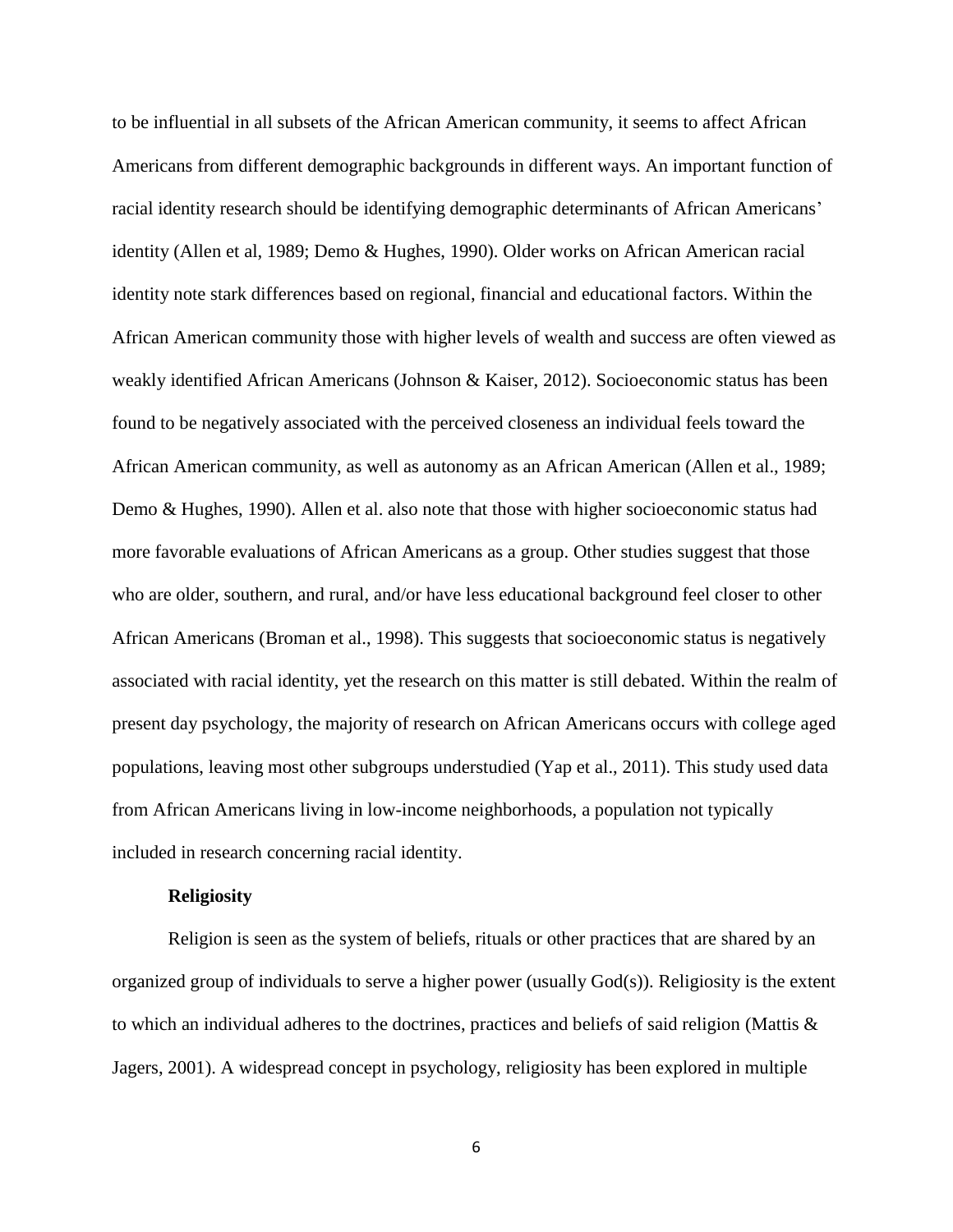contexts, with the approach of viewing religiosity as a coping mechanism being one of the more developed areas of this research line. This research shows that religiosity as a method of coping with life stressors is a widespread phenomenon in the United States. Although individuals in a variety of demographic groups draw on their religious faith as a means to cope, there is a greater emphasis on the power of religiosity within the African American community (Watlington  $\&$ Murphy, 2006).

Historically, the religious institutions of the African American community often referred to as the "Black Church," have served multiple purposes within the lives of its members (Ellison, et al, 2008). From being a place of worship, to a safe haven to those in need, to a place to organize protests and movements, the Black Church has long been an essential part of African American life (Watlington & Murphy, 2006). Research on the Black Church has also explored the tendency to engage in ecstatic, participatory worship that is unmatched in other religious racial groups (Meyer, Roscigno, & Stephen, 2009). There is also evidence of low socioeconomic status (SES) individuals engaging in more physical forms of worship and the utilization of verbal affirmations of faith in comparison to higher SES groups. This difference in worship habits is often cited as the possible root of the more integrative approach to religiosity as being central to life in African American individuals (Ellison et al., 2008).

Religiosity in African American communities has long been studied as a central part of African American culture. Prior research has suggested that African Americans tend to be more religious individuals than their European American counterparts (Chatters, Taylor, & Lincoln, 1999; Gallup, 1984, Hunt & Hunt, 2001; Moore-Thomas & Day-Vines, 2008). This higher level of religiosity is often demonstrated through a more personal connection with religious faith and a higher frequency of attendance and participation in religious activities (Watlington & Murphy,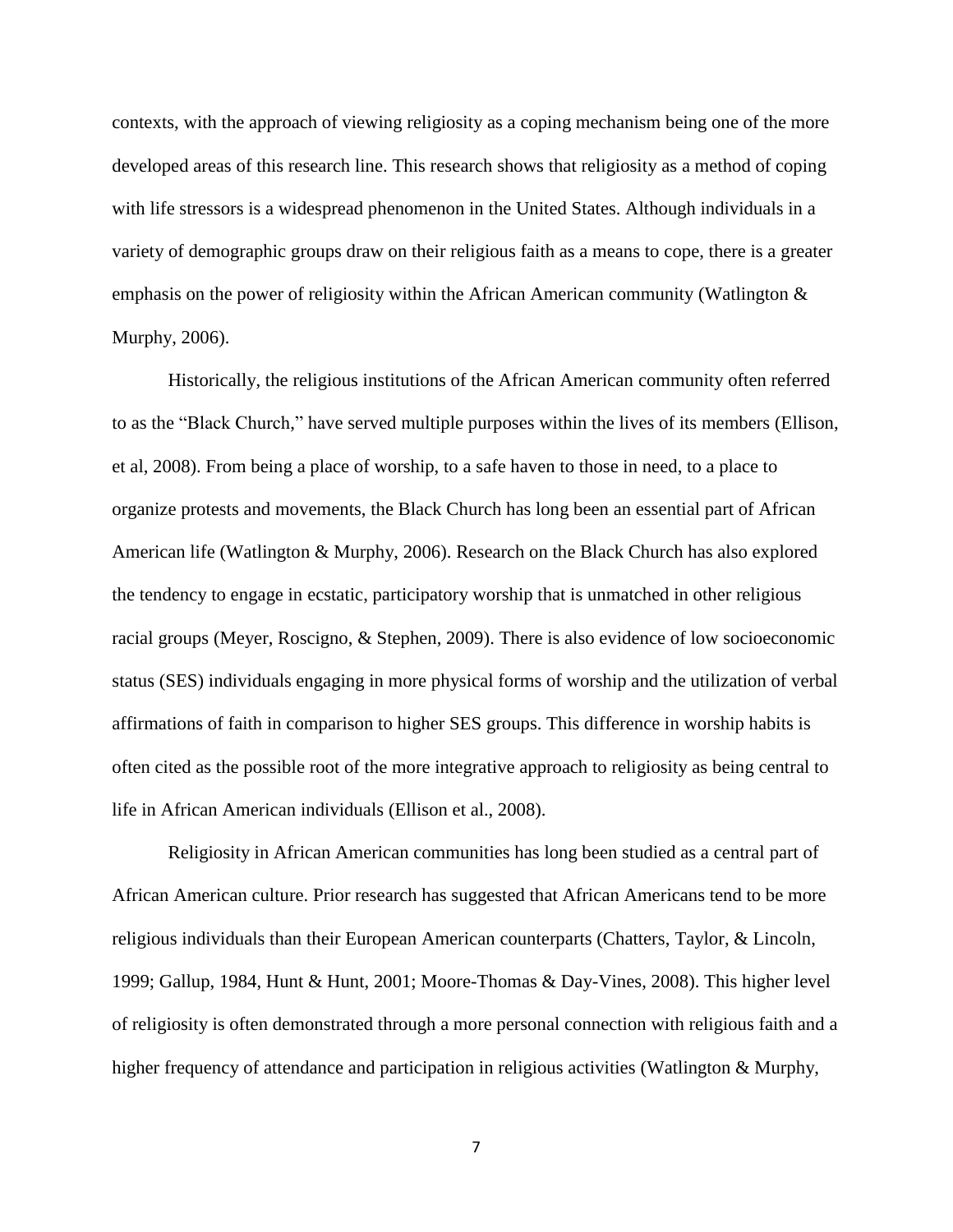2006). This greater personal connection has been explored through research initiatives, which have found religiosity in African Americans to be a significant predictor of life satisfaction (Krause, 2004). Religiosity has also been shown to aid in coping with race-specific stressors such as racism and discrimination in relation to African Americans (Ellison et al., 2008). The emphasis on religiosity in the African American community has also been demonstrated by the reports of using prayer, worship and religious counseling to overcome or come to terms with medical and mental health concerns (Mattis & Jagers, 2001). Studies also suggest that religious African Americans grant more God-mediated control over their lives in comparison to their religious European American counterparts (Krause, 2007). God-mediated control is the extent to which an individual believes that God is actively engaged in directing the events that occur in everyday life (Krause, 2005).

Religion has been established as influential in life satisfaction for most individuals, but it has an increased influence in the African American community. Literature related to religion and life satisfaction suggests that the social aspects of church attendance and other religious functions are strong predictors of overall life satisfaction (Mattis & Jagers, 2001). Relationships formed in church seem to be more relevant in the secular lives and relationships of African Americans than their European American counterparts, contributing to the influence of religion in their everyday lives (Krause, 2011). Religiosity and its impact on life satisfaction and health seem to be the most evident for women and older adults (Chatters, Taylor, Jackson & Lincoln, 2008; Meyers et al., 2009; Lawless, 1983; Miller & Thoresen, 2003). In regards to mental health, research on religious African Americans tends to show lower incidences of poor mental health outcomes when compared to their religious European American counterparts (Krause, 2003). Religious faith is also related to lower engagement in risky health behaviors and subsequently a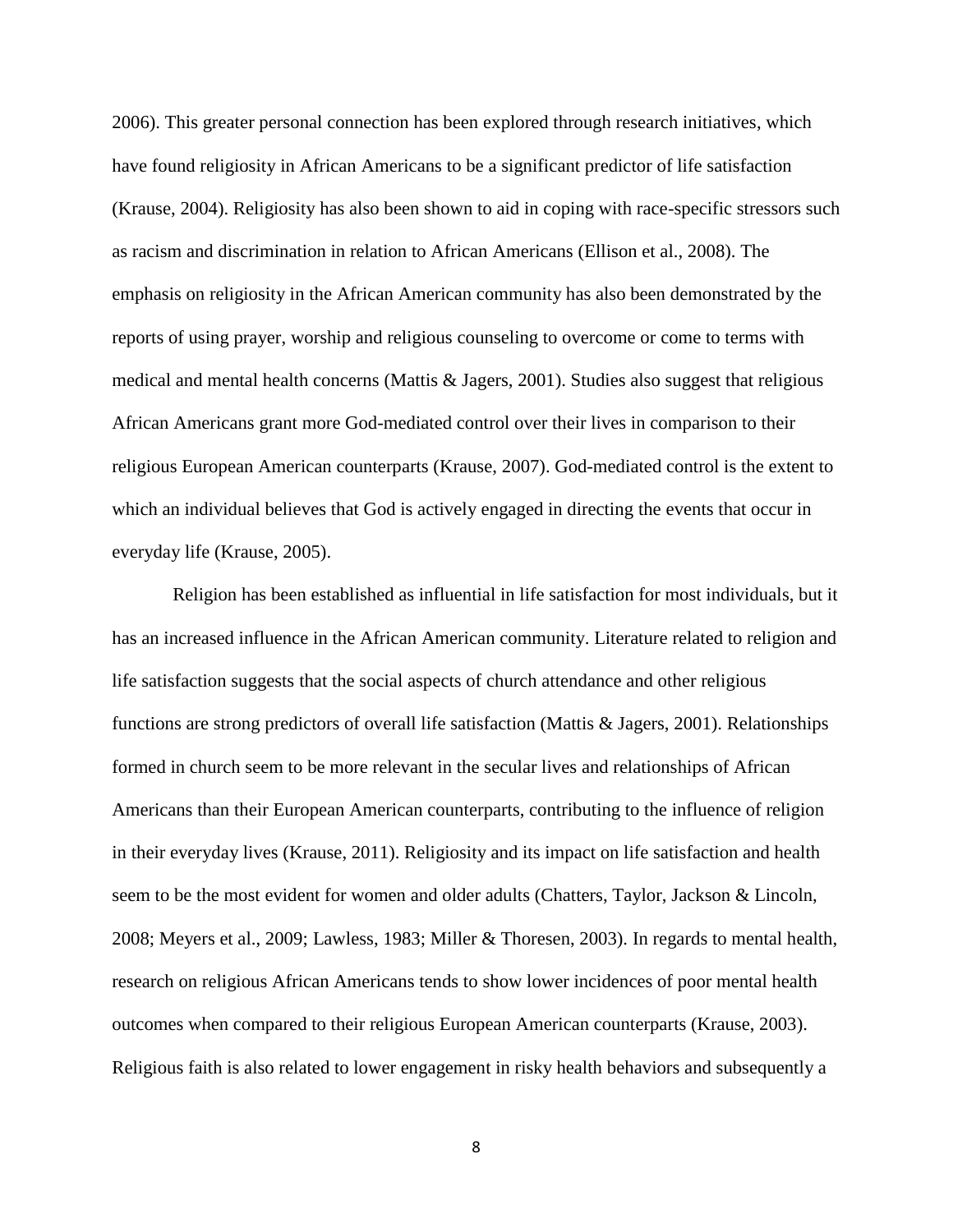healthier individual overall (Mattis & Jagers, 2001). Research has also suggested that the combined influence of religiosity and adherence to traditional culture is a significant predictor of overall life satisfaction in African American individuals (Jang, Borenstein, Chiriboga, Phillips & Mortimer, 2006). Thus, Jang et al. suggest that the more emphasis African Americans place on their culture, the more religiosity will act as a predictor of life satisfaction. Although the initial study of acculturation measured adherence to African American culture through the usage of the African American Acculturation Scale (AAAS), recent studies have shown that acculturation scales measure constructs similar to those measured by racial identity scales (Pope-Davis, Liu, Ledesma-Jones & Nevitt, 2000). Therefore, the Jang et al. study suggests that religiosity and acculturation, a variable similar to racial identity, have a significant relationship with each other.

#### **Neighborhood Conditions**

An individual's quality of life is highly dependent on the environmental context in which that individual lives. Neighborhoods that are safe, well kept, and economically sound, with a solid sense of community, also tend to be the neighborhoods whose residents flourish (Rose & Clear, 1998). According to Shaw and McKay's (1942) social disorganization theory, there are detrimental effects related to living in a neighborhood lacking structure and opportunities. Thus, knowledge about neighborhood conditions and social environment can place issues related to personal health and satisfaction with life in perspective. Social support and cohesion, crime rate, physical conditions, and socioeconomic status of the neighborhood are highly relevant factors to the subsequent success of a neighborhood and its inhabitants. Poor neighborhood conditions are often cited as being a driving force behind a number of maladaptive behaviors of the residents within a specific community (Rose & Clear, 1998). When certain aspects of a neighborhood are inadequate or detrimental to its inhabitants, there are subsequent breakdowns in various facets of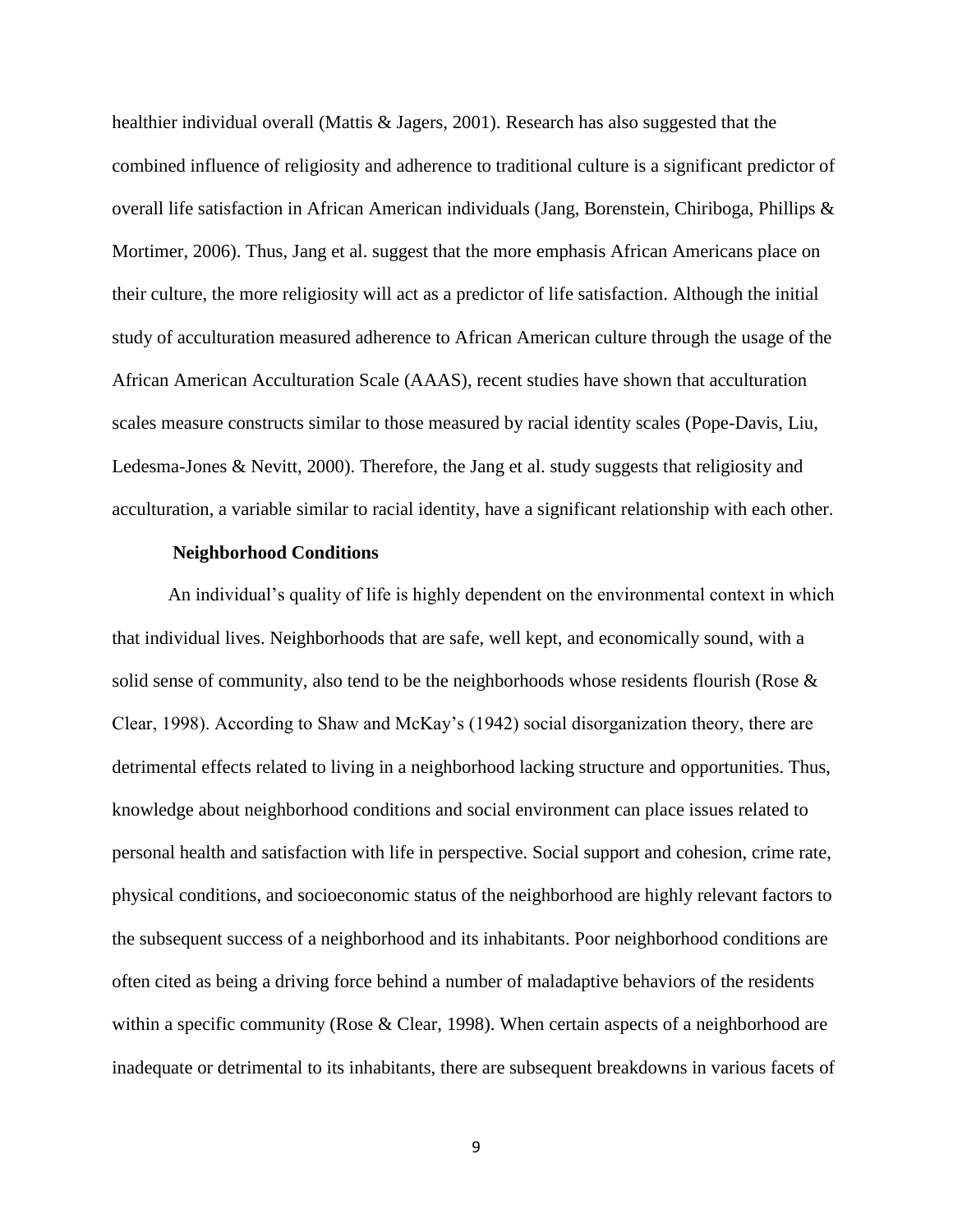the residents' lives (Shaw and McKay, 1942). These breakdowns generally occur through the systematic impairment of critical aspects of the self-concept resulting in a weakening of the resolve to overcome adversity (Rose & Clear, 1998).

Research suggests that racial identity is influenced to some degree by neighborhood conditions (Oyserman & Yoon, 2009). Racial identity in low income neighborhoods with a homogeneous racial composition is often compromised by overexposure to impoverished group members (Clark, 1965/1989). The effects of a homogeneous neighborhood are highly dependent on the social climate of the neighborhood (Bolland, 2003). Many low income neighborhoods with African American or Latino residents consist predominantly of individuals from that racial group, with little or no racial diversity. Sometimes this lack of racial diversity, poor social cohesion between residents, and limited exposure to others outside the community create social isolation and a sense of complacency (Taylor, Repetti, & Seeman, 1997). This can result in an unstable community among residents, as well as lowered social capital, that is, the degree to which individuals in a community form networks and establish trust with each other (Granovetter, 1973). However, if the neighborhood is cohesive and supportive, these neighborhood conditions could bolster positive interactions and outcomes within the community (Bolland, 2003).

Social support is comprised of the number of people available to help or give physical and emotional aid (received social support) and the perception that these people provide aid that is adequate (perceived social support) (Asberg, Bowers, Renk, & McKinney, 2008; Eurelings-Bontekoe, Diekstra, & Verschuur, 1995). Social support research has suggested that high levels of social support have a possible buffering effect against stress (Dahlem, Zimet, & Walker, 1991). Social support has also been shown to be positively associated with health outcomes and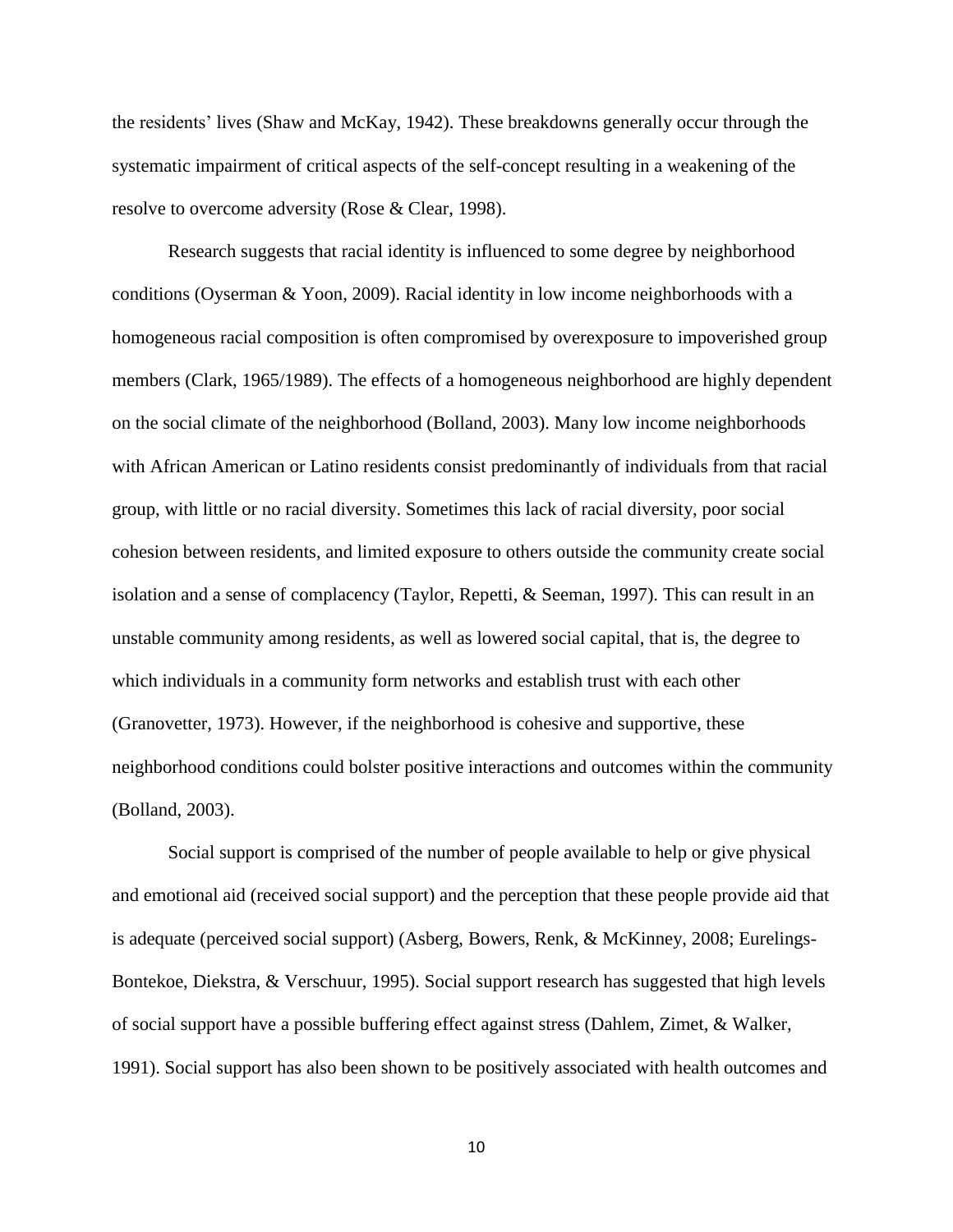negatively associated with life stress (Yap & Devilly, 2007). A supportive neighborhood can create social change, promote healthy behaviors and reduce risky behaviors (Bolland, 2003; Bolland & McCallum, 2002). According to research, social capital is predictive of the social, health and economic status of a community (Meyer, Morris-Hyde, & Jenkins, 2005). Low levels of social cohesion can also cause disconnect pertaining to the values, norms and roles of community members, leading to a community in disarray (Shaw and McKay, 1942). This absence of stability can lead to a weakening of the social ties of the community's social network. Successful interaction among community members, however, can increase social capital and relieve the issues caused by social disorganization. Further explorations of this idea have posited that an intact social network, with supportive and cohesive functioning can alleviate the perils of negative neighborhood conditions (Sampson and Groves, 1989). Integration into the community, friendships, churches and other socially relevant activities are moderating factors protecting against participation in maladaptive behaviors (e.g. crime) (Sampson and Groves, 1988).

The perception of an integrated, supportive and cohesive neighborhood is a critical element to an individual's sense of community (Meyer, Morris-Hyde, & Jenkins, 2005). Sense of community is often tied to positive outcomes and seems to behave as a buffer against harsh neighborhood conditions for certain groups (i.e., those in low income neighborhoods). Chronic diseases such as obesity and depression seem to be predicted by neighborhood environment and the social network within it (Diez Roux & Mair, 2010). This social network can often be found in the relationships that exist in the religious institutions within these communities (Ellison, et al, 2008). Neighboring behavior, such as borrowing, lending and visiting with one another, allows individuals in a community to engage each other in additional community-promoting behaviors (Bolland & McCallum, 2002). This exposure to neighborhood members can create close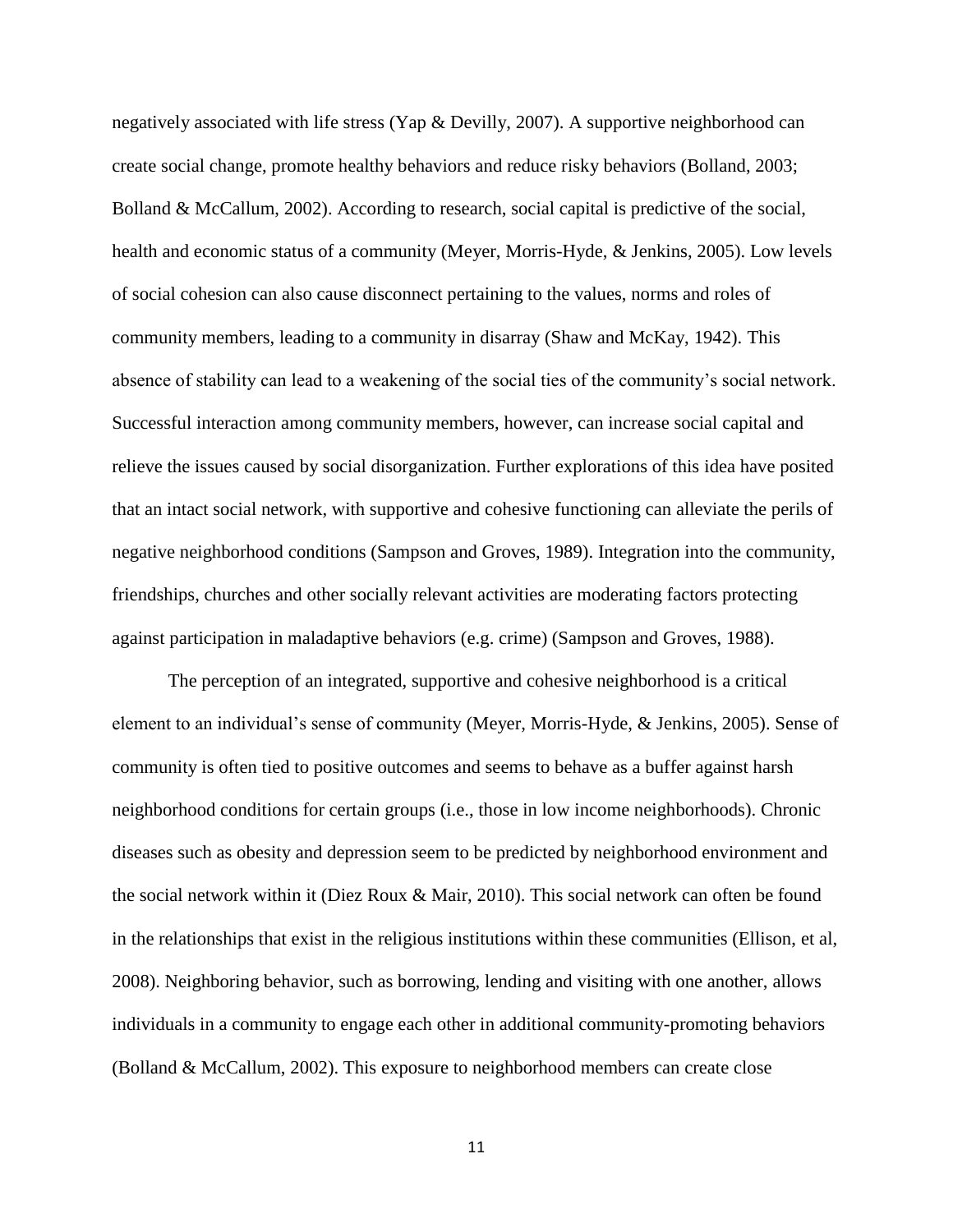relationships which allow individuals to discuss relevant neighborhood issues and create strategies to produce change.

#### **Moderators**

#### **Life Events**

Stressful events such as death of significant others, sickness, and financial issues can lead to drastic changes in perceptions of life quality and health status (Pascoe & Richman, 2009). Life stress in the African American community has been consistently related to social support (Clark, 2006; Sellers & Shelton, 2003). There are several models of stress that employ social support in an attempt to understand its role in dealing with life stressors. The stress-buffering model presents social support as being able to shield individuals from the negative effects of life stressors (Pascoe & Richman, 2009). However, according to the support mobilization model, the presence of life stressors causes an increase in the social support provided by the community and thus more reliance on said social support (Barrera, 1988). Although the literature on social support and life stress is split among various theories (e.g., Stress and coping social support theory, Relational regulation theory (RRT) and Life-span theory), all theories agree that social support is a critical component for handling stress. Racial identity has been found to have a relationship with life stress, and religious affiliations seem to have an impact as well, with religion often buffering against the negative feelings that life stressors can bring to bear (Brodsky, 2000 & Maton, 1989; Sellers, Caldwell, Schmeelk-Cone & Zimmerman, 2003).

#### **Perceived Discrimination**

A significant type of stress is derived from experiences with racial discrimination. Discrimination based on racial differences often occurs as a direct result of racial prejudice, the perspective that one group is subordinate to another (Jones, 1972). Thus, racial discrimination is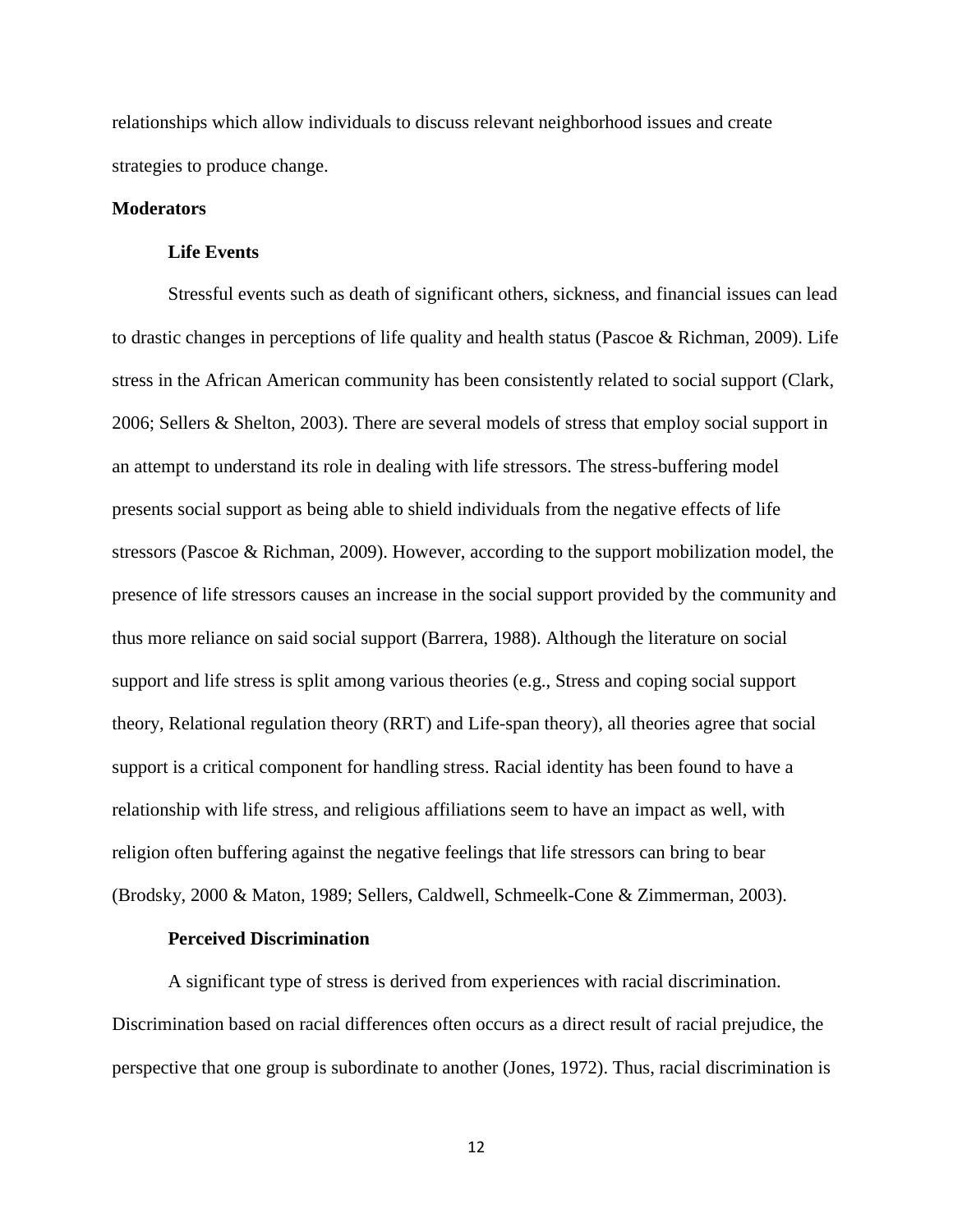the manifestation of racial prejudice as concrete actions with the intent of preserving one's own race at the expense of another (Jones, 1972; Pascoe & Richman, 2009). Experience with racial discrimination is often measured by assessing an individual's perception of discrimination in many circumstances to gauge how many specific events have affected that individual's life (Lazarus & Folkman, 1984; Pascoe & Richman, 2009). Research suggests that perceiving the self as a victim of racially motivated discriminatory actions has a great impact on the lives of African Americans (Clark, 2006; Pascoe & Richman, 2009; Prelow, Mosher, & Bowman, 2006). This type of discrimination is psychologically distressing due to race serving as a key component of the self's social identity (Branscombe, Schmitt & Harvey, 1999; McCoy & Major, 2003; Schmitt & Harvey, 2002).

According to scholars such as Brenda Major the discounting perspective accurately depicts the impact of discrimination on the individual. This perspective states that upon receiving negative feedback or experiencing a negative outcome, self-protective strategies will be used to buffer the individual's self-esteem and well-being (Crocker & Major, 1989; Major, Gramzow, McCoy, Levin, Schmader& Sidanius, 2002; McCoy & Major, 2003; Schmitt & Branscombe, 2002). This perspective pinpoints three self-protective strategies used to buffer the effects of negative feedback: (1) making attributions to prejudice (i.e., attribute to external causes); (2) selectively devaluing performance dimensions on which they or their group are generally unsuccessful and valuing the dimensions on which they or their group excel; and (3) shifting comparison groups (i.e., compare outcomes to other in-group members rather than to out-group members). Certain scholars reject the discounting model because it approaches perceived discrimination as if its attributions to prejudice are completely external. Some of these scholars offer the rejection-identification model as an explanation of the way perceived discrimination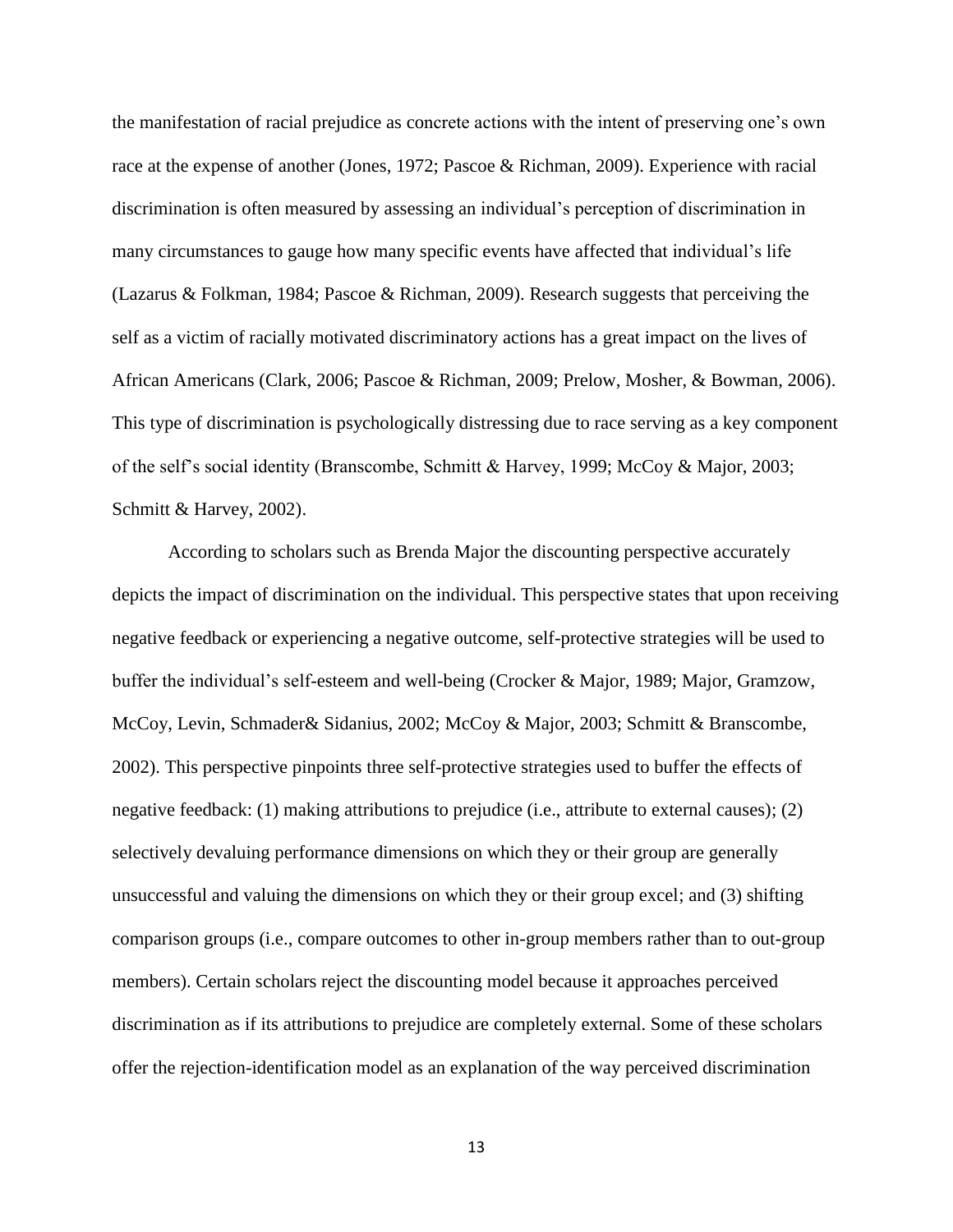influences life. This model posits that in-group identification (i.e., racial identity) plays a central role in the way perceived discrimination operates by mediating the relationship between perceived discrimination and decreases in self-esteem and well-being (Branscombe et al., 1999; McCoy & Major, 2003). The rejection-identification hypothesis also suggests that making attributions to prejudice increases racial identification (Branscombe, Schmitt & Harvey, 1999; Chae, Lincoln & Jackson, 2011; Seaton, Yip, Sellers, 2009). However, the specific relationship which racial identity has with perceived discrimination has been frequently debated within the literature (McCoy & Major, 2003). Debate centers on whether racial identity serves to buffer against or to exacerbate the negative effects of discrimination (McCoy & Major, 2003). While various studies show decreased mental health outcomes in the face of racial discrimination (Chae et al., 2011; Gee, Spencer, Chen, Yip & Takeuchi, 2007), the effect of racial discrimination has been shown to vary with the level of racial identification (McCoy & Major, 2003). Based on the literature, the impact of racial identity on perceived discrimination seems to be substantial (Sellers & Shelton, 2003). However, the exact nature of this relationship is still debated.

There is evidence that racial identity serves as a protective factor against perceived discrimination (McCoy & Major, 2003; Seaton, Yip & Sellers, 2009). Groups that experience consistent prejudices often have higher levels of self-esteem; this is true for African Americans who sometimes have higher rates of self-esteem than their European American counterparts (Chea, Lincoln & Jackson, 2011; Crocker and Major, 1989). While this may seem counterintuitive, numerous scholars point to chronic perception of prejudices and discrimination as a mechanism that may serve as a buffer against negative effects such as depression (Chea, Lincoln & Jackson, 2011; McCoy & Major, 2003). The ability to attribute negative outcomes to discrimination against the group instead of to personal aspects of the self also seems to protect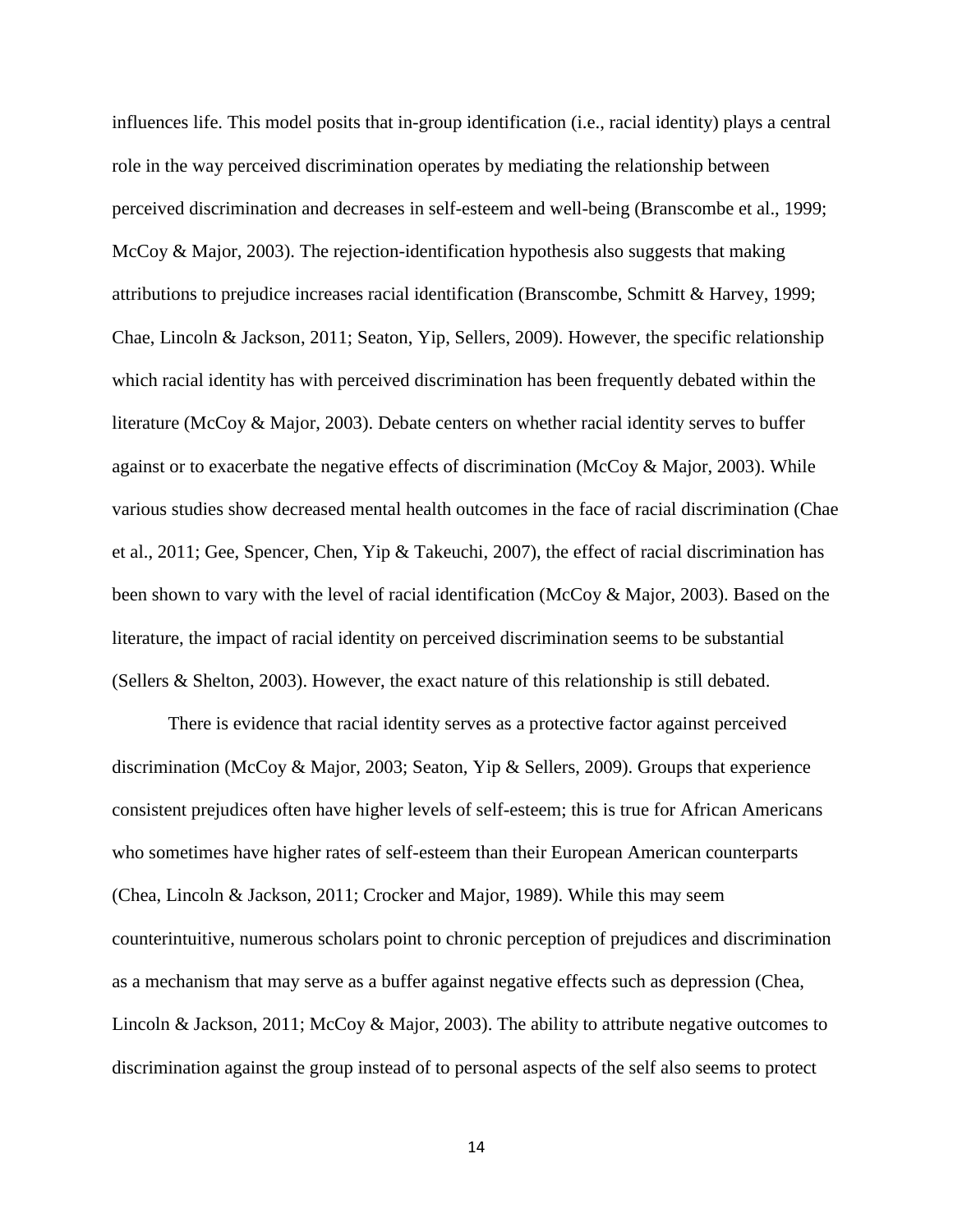against blows to the self-concept, and therefore, more positive feelings about racial group membership may lessen the effect of perceived discrimination (Chea, Lincoln & Jackson, 2011; McCoy & Major, 2003; Seaton, Yip & Sellers, 2009; Sellers & Shelton, 2003).

While both sides of the effect of racial identity on perceived discrimination provide supporting evidence, researchers seem to agree that more in-depth research should be done to investigate this relationship (McCoy & Major, 2003; Seaton, Yip & Sellers, 2009). Longitudinal research regarding racial identity's impact on the effect of discrimination has suggested that perceived experiences with discriminatory action lead to an increase in the exploration of racial/ethnic identity in minority participants (Pahl  $\&$  Way, 2006). Scholars suggest that while high identification with the racial group may make an individual more vulnerable to perceiving instances of discrimination, it may also provide a tangible social support network as well as more emotional resilience (McCoy & Major, 2003; Seaton, Yip & Sellers, 2009). While some studies find that highly identified individuals have more negative effects such as depression or low selfesteem, this finding is often mentioned with the need for additional research (McCoy & Major, 2003).

While discrimination is the catalyst, the actual effect on self-esteem is noted to be a result of acknowledging that powerful members of society believe that a vital piece of one's social identity has no value or is subordinate (Chae et al., 2011; McCoy & Major, 2003). Because race is a central component to the self-esteem of individuals who are highly racially identified, threats to the racial group are also interpreted or treated as threats to the self (Crocker & Major, 1989; McCoy & Major, 2003). Also, individuals for whom racial identity is high or central to the selfconcept seem to perceive being involved in more incidents involving racial discrimination than those for whom racial identity is low or less central to the self (Major et al, 2004; Scott, 2004;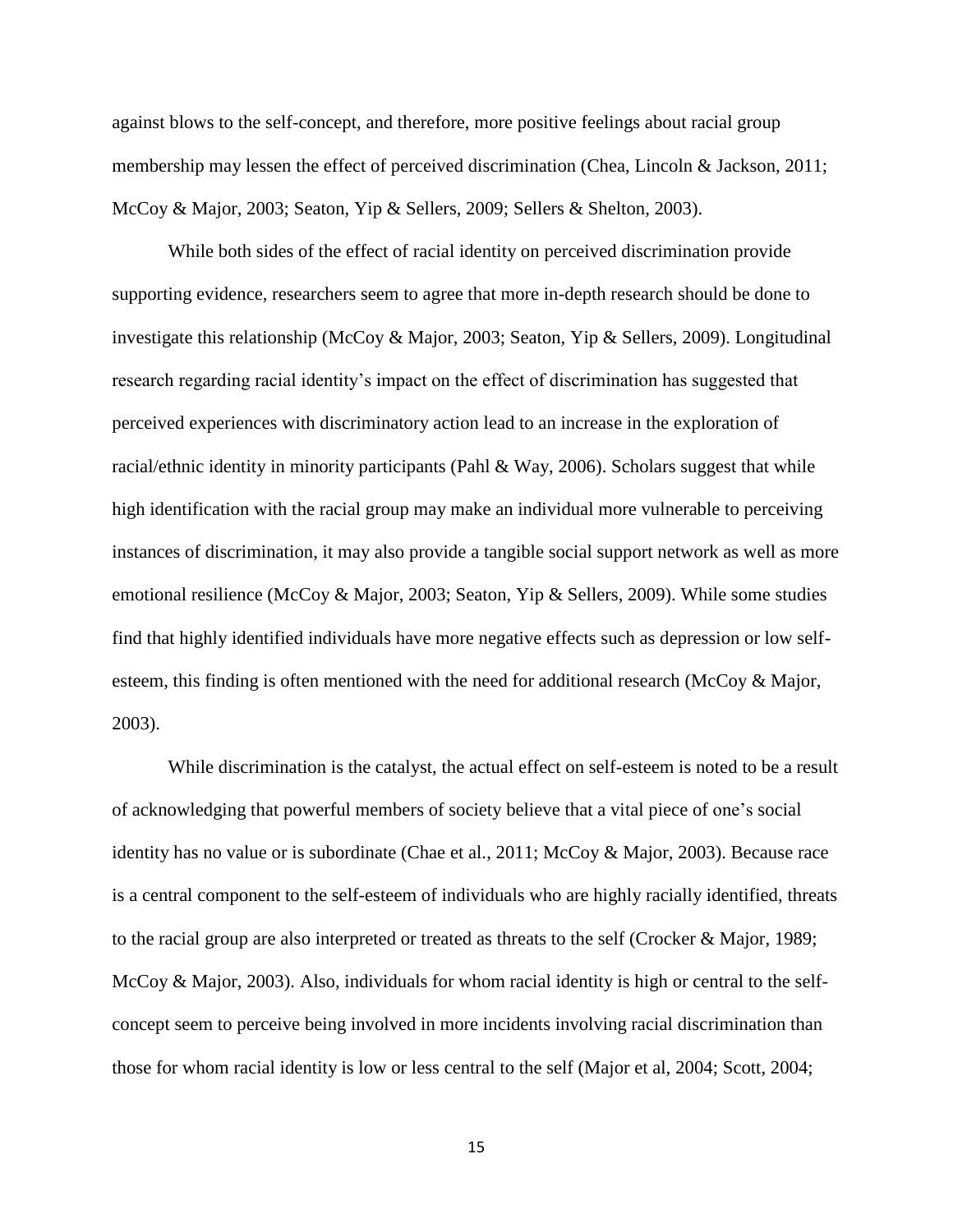Seaton, Yip & Sellers, 2009; Sellers, Morgan & Brown, 2001). A need for longitudinal studies and studies which parse racial identity into factors measuring different aspects of this identity are frequently mentioned as necessary research directions (McCoy & Major, 2003; Chae et al., 2011). Although a few studies have looked into the link between racial identity and perceived discrimination, there is ample room to further investigate the debate about racial identity's effect on perceived racial discrimination (Chae et al., 2011). This research delved deep into this debate and incorporated separate components of racial identity as well as perceived discrimination and systematically investigated their relationship with each other.

### **Dependent Variables**

#### **Life Outcomes**

These various lines of research show that racial identity, religiosity, neighborhood context, life stress, and discrimination all have some relationship to the well-being and life outcomes of African Americans. Well-being has been assessed in terms of life satisfaction and in terms of outcomes such as physical health and mental health. Life satisfaction is the quintessential measure of a person's current view of his or her life, as well as perceptions about how his or her life will be in the future. Age, health, marital status, religion, and income have been pinpointed as the most significant predictors of life satisfaction in adults (Broman, 1997). Previous research in this area has found that individuals who are married, financially stable, older and healthier are more satisfied with the current state of their lives (Fife, Adegoke, McCoy & Brewer, 2011). While life satisfaction is sparingly looked at specifically in the African American community, the impact of racial stressors, such as racial discrimination, seems to affect overall life satisfaction within this population (Broman, 1997). This added stressor is unique to ethnic minorities and thus is almost never studied in the context of the majority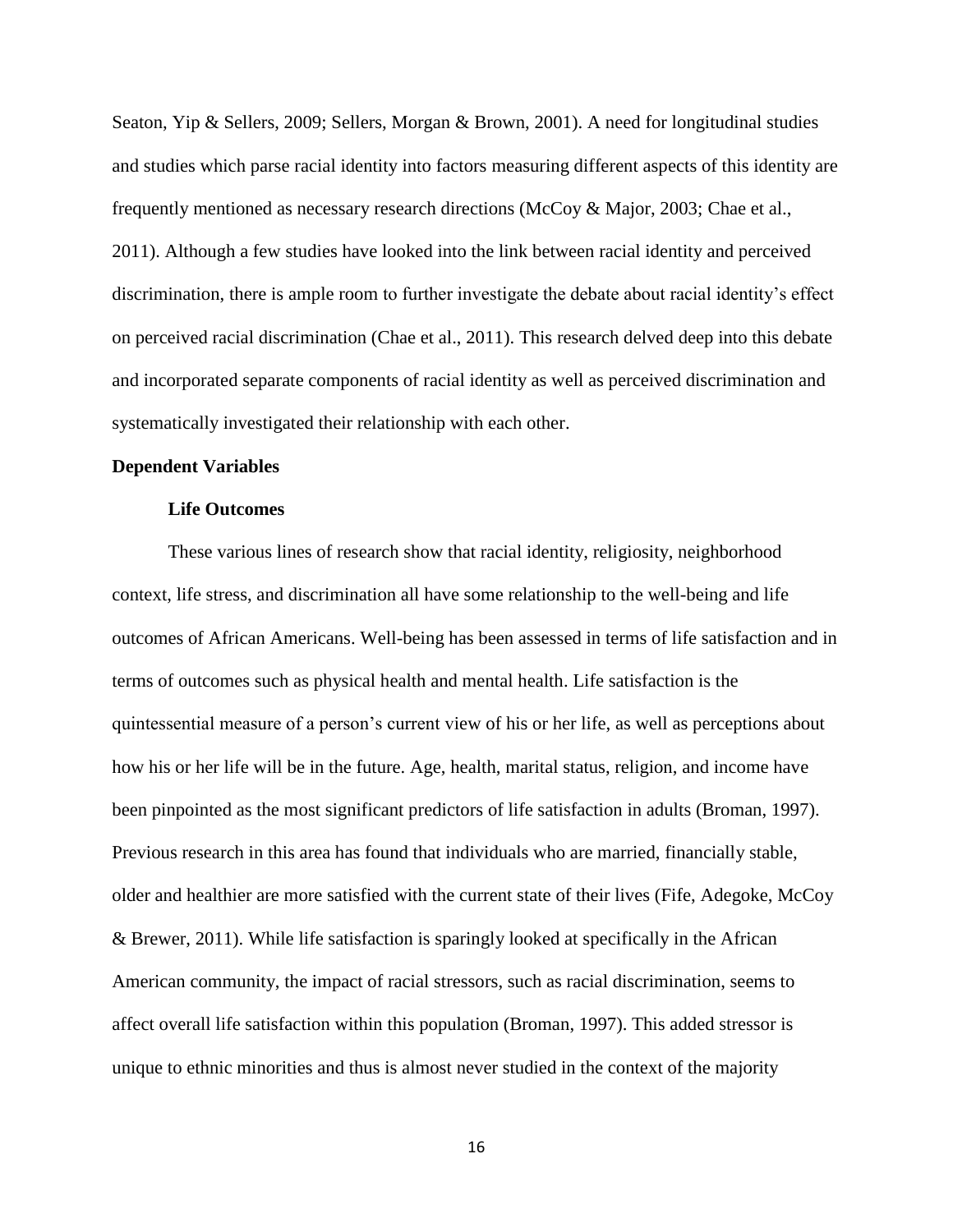(European American) or general population (Blake & Darling, 2004). Thus, several studies have uncovered specific variables (i.e., religion and social support) that differentially predict life satisfaction in African American populations compared to the European American population (Blake & Darling, 2004; Fife et al., 2011; Mattis & Jagers, 2001).

Health concerns in the African American community are also shown to be greatly affected by both religion and racial identity (Prelow et al, 2006; Utsey et al, 2002). Chronic diseases such as obesity and depression are also predicted by neighborhood environment and the social network within it (Diez Roux & Mair, 2010). This social network can often be found in the relationships that exist in the religious institutions within these communities (Ellison et al., 2008). The pain associated with poor health is also shown to be correlated with the amount of social support that a neighborhood grants its inhabitants (Baker, Buchanan, Small, Hines & Whitfield, 2011). Further research in this area suggests that sense of community and the presence of a strong social network further contributes to overall life satisfaction (Prezza, Amici, Roberti, & Tedeschi, 2001; Yap et al., 2011).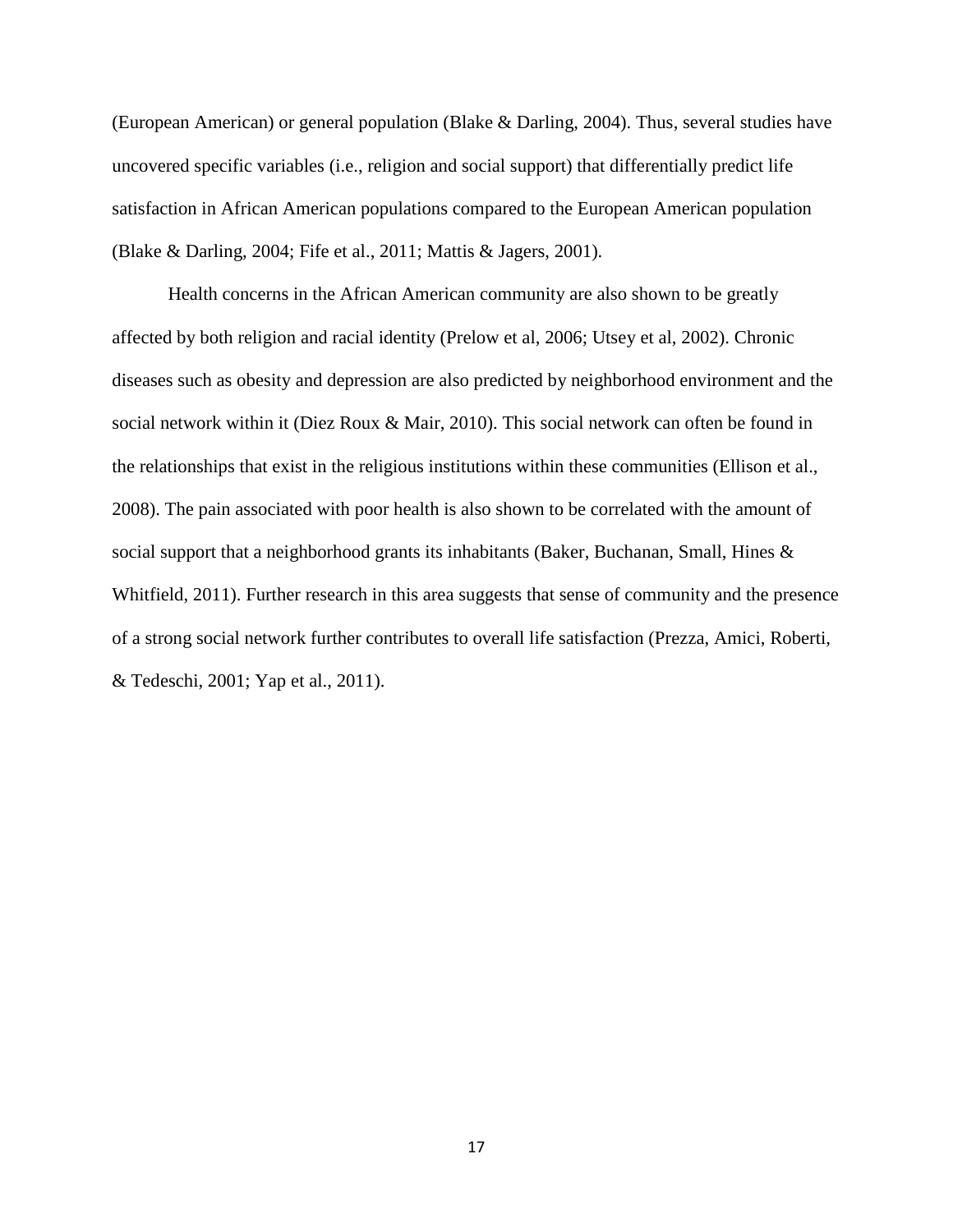#### **METHOD**

This project sought to explore the extent to which racial identity, religiosity and the social context of the neighborhood are key predictors of the perception of quality of life and the mental and physical health of low income southern African Americans. It was hypothesized that all of these factors will be significant predictors of these outcomes. It was further hypothesized that these relationships will be positive, with higher incidences of identification, religiosity and social connectedness being associated with better health outcomes and more positive life quality. It was also hypothesized that perceived discrimination and life stress will act as moderators within this analysis.

#### **Sample and Procedures**

This research engaged the Mobile Youth Survey (MYS) in a secondary data analysis to answer the research questions. The MYS is an ongoing annual research initiative headed by Dr. John Bolland of the University of Alabama department of Human Development. This research takes place in Alabama primarily within the cities of Mobile and Pritchard. Dr. Bolland has directed the MYS since 1998, making the summer of 2011 its  $14<sup>th</sup>$  year in action, with approximately 12,448 child participants and 1181 adults to date. This research has focused on urban poverty and how it affects the lives of those living in impoverished neighborhoods. The expressed purpose of the MYS is to study the etiology of various negative outcomes for the individuals who are living within these low-income neighborhoods. The targeted negative outcomes involve various risk behaviors such as those pertaining to sexual habits, academic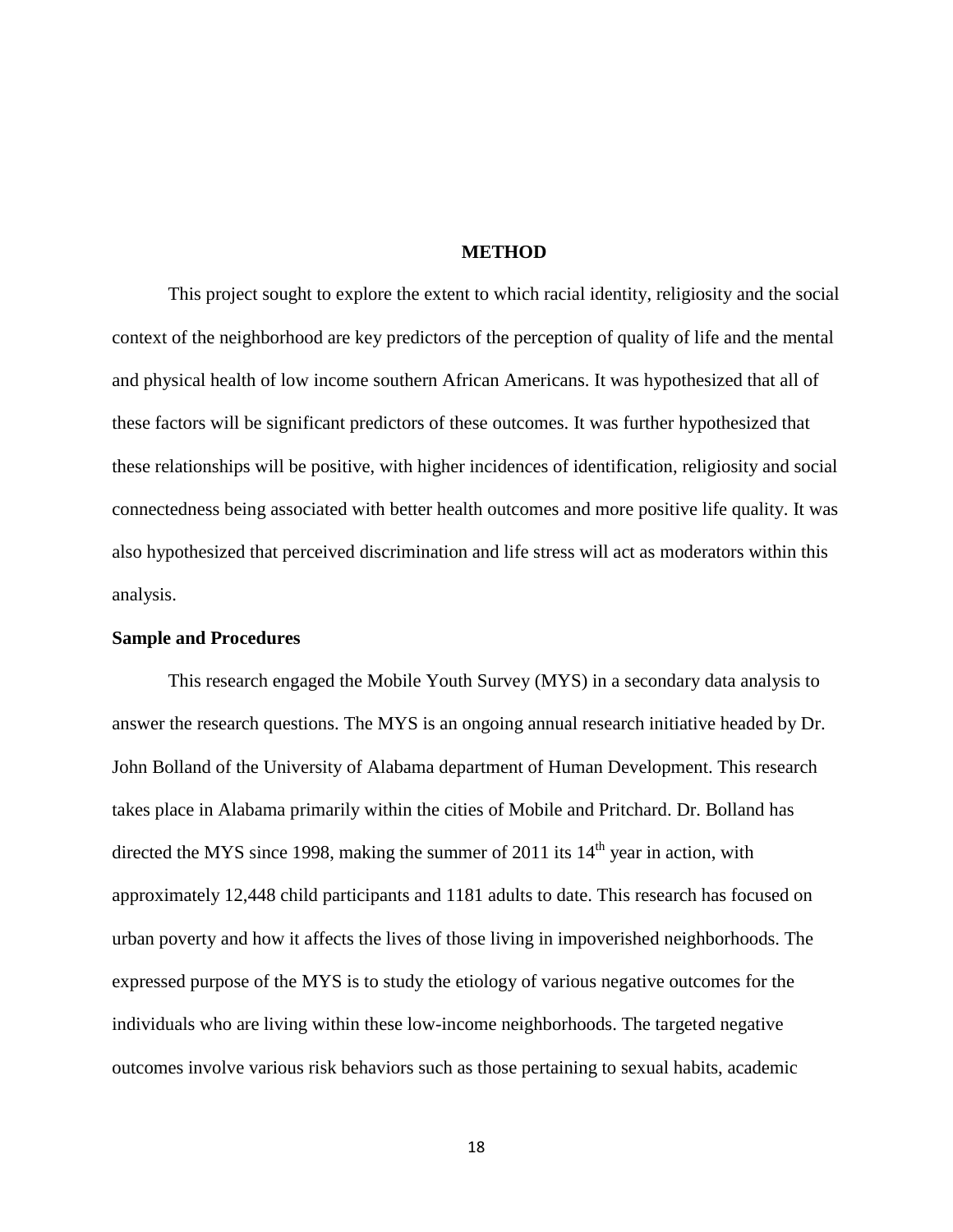success, personal safety, and alcohol and drug use. The MYS also evaluates the impact of the larger social context (e.g., family, friends, school, and neighborhood) on those behaviors. Another valuable and important aspect of the MYS is striving to create a community of people that is receptive to interventions and complementary studies within the neighborhood. This research involves an extensive survey concerning risk behaviors, academic outcomes, family structure and other key elements of the lives of children in low income neighborhoods. Most of the children in the sampled neighborhoods are of African American descent. A select number of the caregivers of the participants have been surveyed as well. It is these caregivers who are the focus of the current study.

The MYS data are collected during the summer and recruitment is done through both passive and active methods. First, the neighborhood is mapped and specific parts of the area are selected for either passive or active recruitment. The primary active method for recruitment involves knocking on doors in a predetermined neighborhood, explaining the MYS program, and extending an invitation to participate in MYS. The primary passive method involves posting flyers around neighborhoods not chosen for active recruitment. The participants then come to the center designated for data collection; this center is usually a local school or Boys and Girls club in the neighborhood of interest. Parents or guardians give parental consent prior to this day (usually at recruitment) and the participants provide assent at the center. In order to supplement the MYS data, some of these parents, adults 19 years of age and older, are also recruited in a complementary adult MYS data collection. Adult participants are recruited through door-to-door contact with a random sample of MYS participant homes. These adults are residing in the household with the MYS participants and are usually the participant's mother or other legal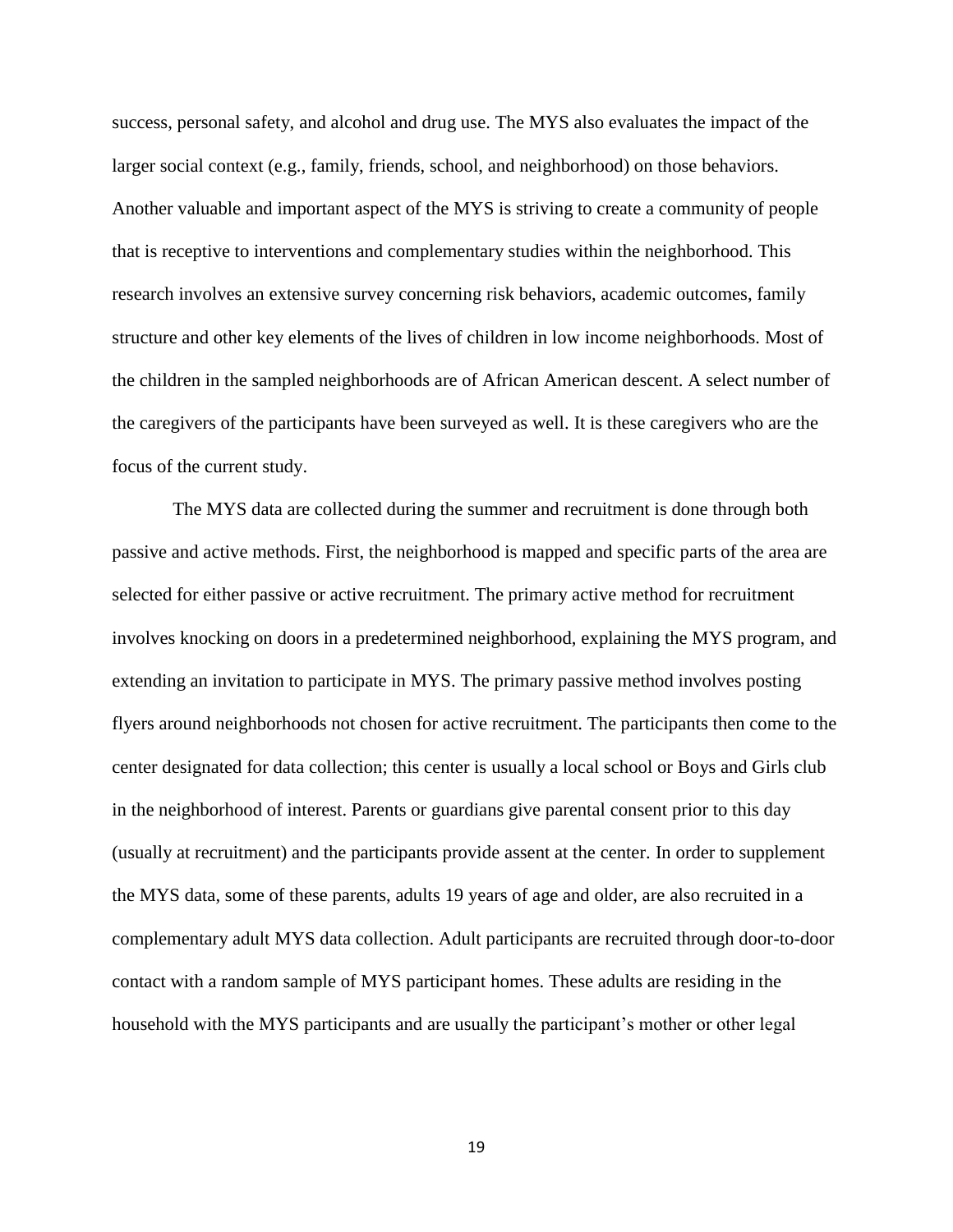guardian. They are given a brief overview of the study's purpose and requirements and, upon consent, are administered the survey.

The adults are surveyed through one three-hour face-to-face interview which is conducted in the home of the adult respondent. The interview is conversational and consists of the interviewer asking questions to the interviewee and recording the participant's response on the interview form. There are a total of 1,181 adult cases in the MYS dataset, 1,056 of which are unique survey participants with no duplicate incidences of survey participants. The remaining 125 data points belong to participants who have completed this survey more than once. All cases will be used in the final analyses because of the longevity of the study and frequent relocation of numerous subjects, thus changing their circumstances. Using all cases (while controlling for repeated measures) allows for an analysis that accounts for the effect of location on these outcomes. This sample is overwhelmingly female with only 187 of the 1,181 cases being labeled as definitively males, 970 being definitively females, 23 unknown cases, and 1 probable male. These interviews cover a wide range of social, economic, family, psychological, and racial topics that the adolescent MYS participants may not be privy to. Upon completion of the survey, the adult is paid 25 dollars for his or her time and debriefed. This data collection began in 2001 and additional cases have been added every year through 2011, except for 2003.

#### **Instruments**

All instruments used for the study appear in the appendix.

## **Racial identity**

The racial identity measure that was used in this research was an adaptation of a measure which utilizes a system of partition to capture the full meaning of racial identity. The Multidimensional model of racial identity (MMRI), by Sellers et al. (1998), is often used to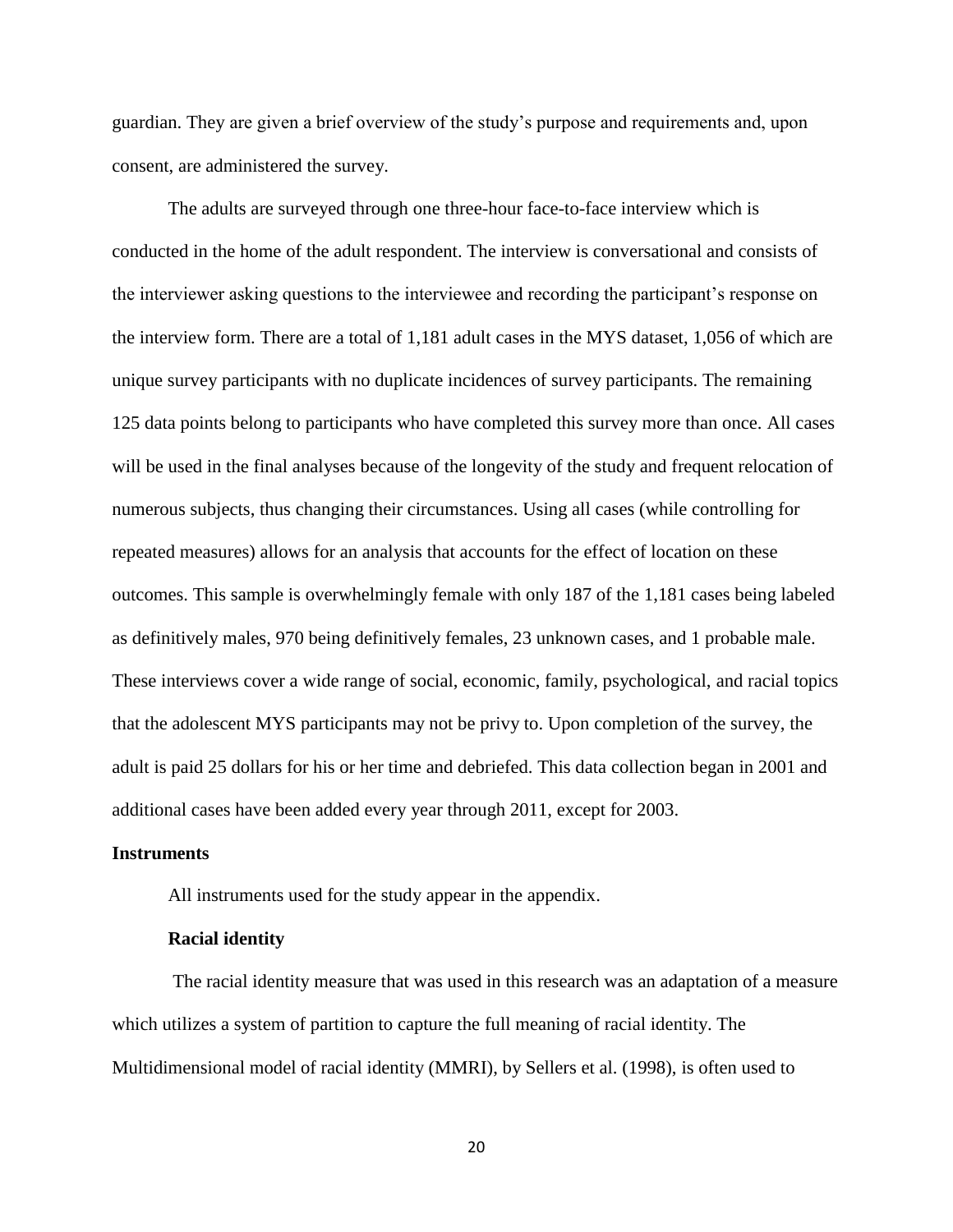establish the level to which individuals identify with their African American heritage. The MMRI measures separate aspects of an individual's racial identity: racial salience, racial centrality, two components of racial regard (private regard and public) and racial ideology. The adapted version of the MMRI in this dataset includes only the racial centrality and the two racial regard measures. Racial salience was not used because it is a construct that is malleable dependent on situational variables (Shelton & Sellers, 2000). Racial ideology was excluded due to previous research findings suggesting that there is no single ideology that provides adaptive advantages in all ecological contexts (Quintana, 2007). Sellers et al., present an extensive breakdown of the meaningfulness and function of each segment of racial identity*. Racial centrality* was measured as a four item measure which addresses the degree to which the respondent perceives racial heritage as essential to his or her individual self-concept and esteem. Relatively stable across situations, centrality involves the level of regard given to race when an individual defines himself or herself. This measure can also involve the place race holds in the hierarchical rankings that are given to the various social identities that an individual has. *Racial regard* involves the affective and evaluative positive and negative feelings and judgments toward one's race. This measure was split into two separate components to capture the difference between privately held versus the assumed societal feelings toward the race. *Private regard* was measured as a four-item measure which addresses how an individual feels about other members of the racial group as well as his or her own membership within the group. *Public regard* was a six-item measure which addresses the individual's perception of the societal view of members of the racial group. All questions were scored using a 7-point scale (strongly disagree to strongly agree), and the sum of the items was used as the participant's score on each subscale measure. Higher values indicate a greater level of racial identity. Sellers et al. report the following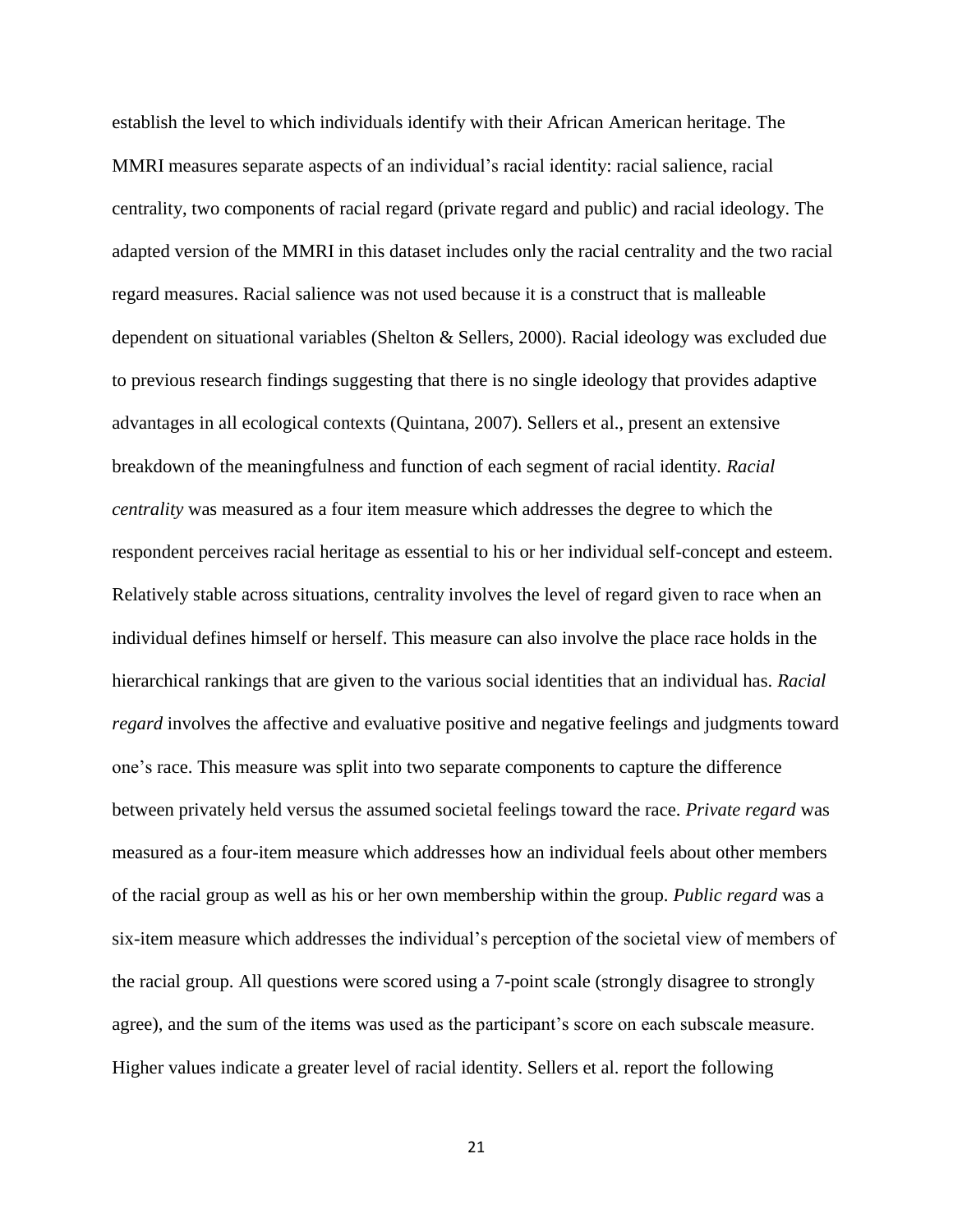Cronbach alpha values for internal consistency: centrality ( $\alpha$ =.70), private regard ( $\alpha$ =.78) and public regard ( $\alpha$ =.78).

## **Religiosity**

Level of religiosity was measured using two separate scales to assess level of religiosity. The first measure, *religious participation*, consists of items related to consistency of attendance at religious functions, reading of religious material, and frequency of prayer. A total of five questions made up this scale and all variables were measured on a 7-point scale (every day to once a year or less). Lower scores on this measure indicated higher levels of religiosity. The second measure, *impact of a higher power*, has items concerned with the extent to which an individual proclaims control over his or her life by a higher power. This measure consisted of nine items that were assessed using a 7-point scale (strongly agree to strongly disagree). Lower scores on this measure indicated higher levels of control given to a higher power. These scales were developed by the researcher from items on the adult survey. The sum of the items was used as the participant's score on each subscale measure.

#### **Neighborhood conditions**

Neighborhood conditions were measured through the use of eight pre-existing scales in the dataset which measure distinct aspects of neighborhood climate. All of the items on the first five scales were measured on a 7-point response scale (strongly agree to strongly disagree). The first scale used was a *neighborhood physical decay,* which measured participant reports on neighborhood upkeep and how much the neighborhood has deteriorated. This scale has four items targeting key areas such as vandalism and maintenance of property, with high internal consistency (α= .82, Bolland & McCallum, 2002). *Neighborhood social problems* was the second scale of interest and consists of five questions related to issues occurring within the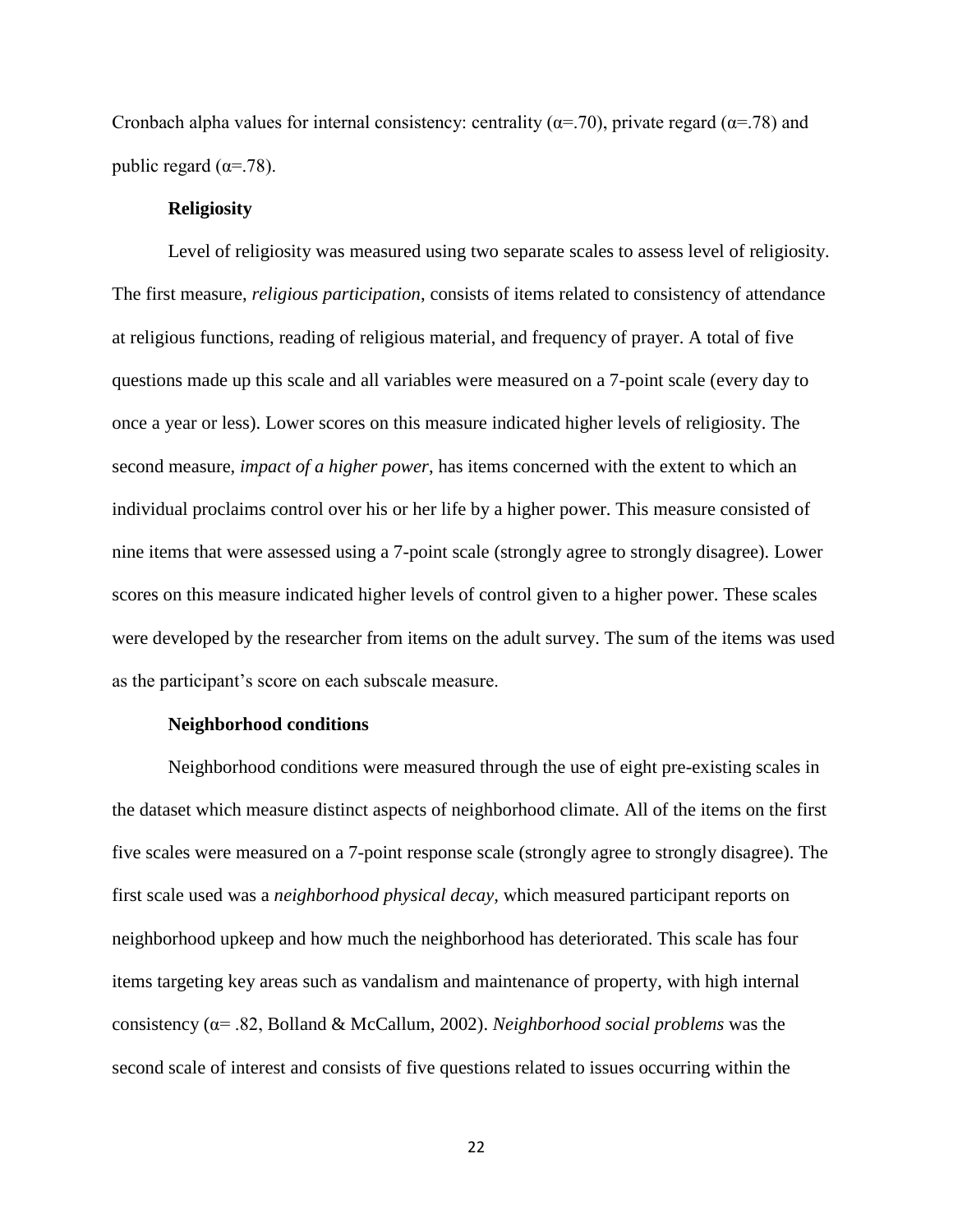neighborhood (α= .91, Bolland & McCallum, 2002). Questions are related to neighborhood alcohol consumption, drug use, and the character of members of the neighborhood. The third scale, *psychological sense of community*, was measured as the extent to which individuals feel as if they belong to, are responsible for, and are one with their community. This measure has seven items which generally pertain to the tendency for people in the neighborhood to look out for one another (α= .81, Bolland & McCallum, 2002). The fourth scale was *informal social control* which addresses the tendency of individuals within the community to protect the community. Consisting of four questions this scale asked whether neighbors attempt to stop fights, vandalism or drug distribution within the community (α= .74, Sampson & Laub, 1997). *Neighboring behavior*, the fifth measure, was a six-item scale consisting of items related to how much neighbors engage in helpful behavior for each other ( $\alpha$ = .72, Bolland & McCallum, 2002). Questions addressed included requests of housesitting, loans, childcare, visits and discussing personal issues with neighbors. *Criminal victimization*, the sixth measure, was a participant report of his or her experiences with crime victimization. This scale has two items and consisted of a question pertaining to being assaulted or being a victim of burglary within the past year ( $\alpha$ = .82, Martinez & Richters, 1993). This scale was measured as a dichotomous variable and participants answered yes or no. The seventh scale, of *social support,* was based on the Inventory of Social Supportive Behaviors (ISSB), a scale found to be highly reliable ( $\alpha$ = .92, Barrera et al., 1981). This scale has thirty items pertaining to perceived social support of the neighborhood. These items contain questions such as how likely neighbors are to give advice or assist with a chore on a 6 point scale (not likely to highly likely) (Barrera et al. 1981). The eighth and final neighborhood scale was exposure *to neighborhood violence,* a measure of participant reported experiences with criminal or violent behavior that has taken place within the limits of the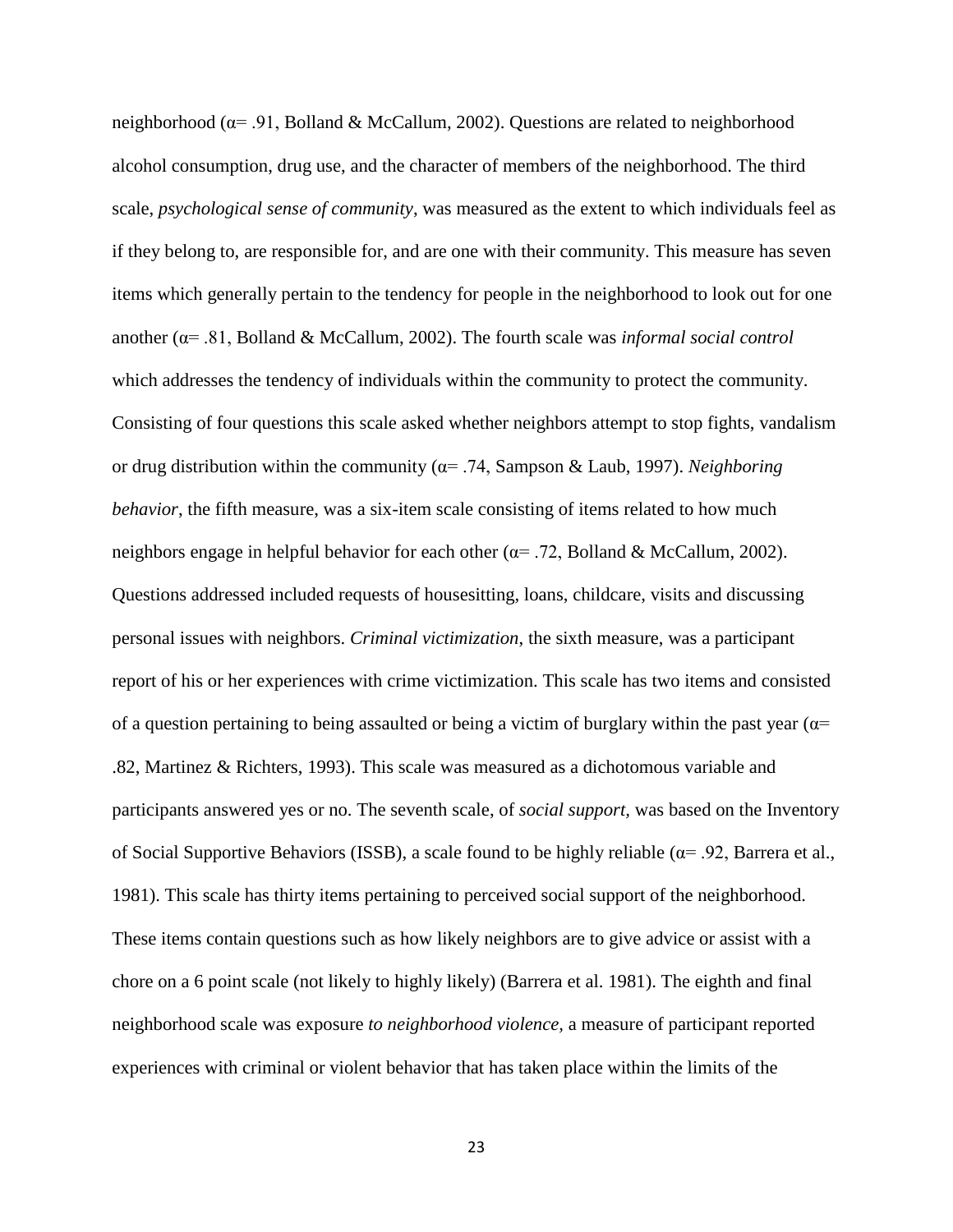neighborhood. This scale consists of five items and addresses issues such as witnessing a violent crime or feeling the need for increased safety precautions ( $\alpha$ = .82, Martinez & Richters, 1993). This scale was measured as a dichotomous variable and participants answered yes or no. The sum of the items was used as the participant's score on each subscale measure. For all measures, higher values indicate higher levels of the neighborhood characteristic of interest.

### **Perceived Discrimination**

The perceived discrimination variable was measured with two separate scales. The first scale, *frequency of perceived discrimination*, consisted of nineteen items and measured the frequency with which racial discrimination was experienced. These items are measured on a 4 point scale (never to weekly) and ask questions pertaining to how often one is ignored, insulted or given bad service due to racial composition. Higher values indicate a greater level of perceived discrimination. The second scale, *feelings about discrimination,* includes the same nineteen issues and asks how much those experiences bothered the respondent. This variable was measured on a 5-point scale (not bothered at all to a lot bothered). These scales were adapted from the Daily Life Experiences Scale ( $\alpha$  = .92, Harrell, 1997) and the Racism Experiences Stress Scale ( $\alpha$  = .89, Harrell, 1997). Higher values indicate a greater level of distress has been experienced and attributed to the discrimination. The sum of the items was used as the participant's score on each subscale measure.

#### **Life Stress**

Life stress was measured with two scales addressing events in life that could cause drastic changes. The first scale used was a 30-item *life events scale* that addresses such household changes as death, change in income, changes in mental or physical health, new household member, state removal of a member, or relocation. The second measure used was an 18-item

24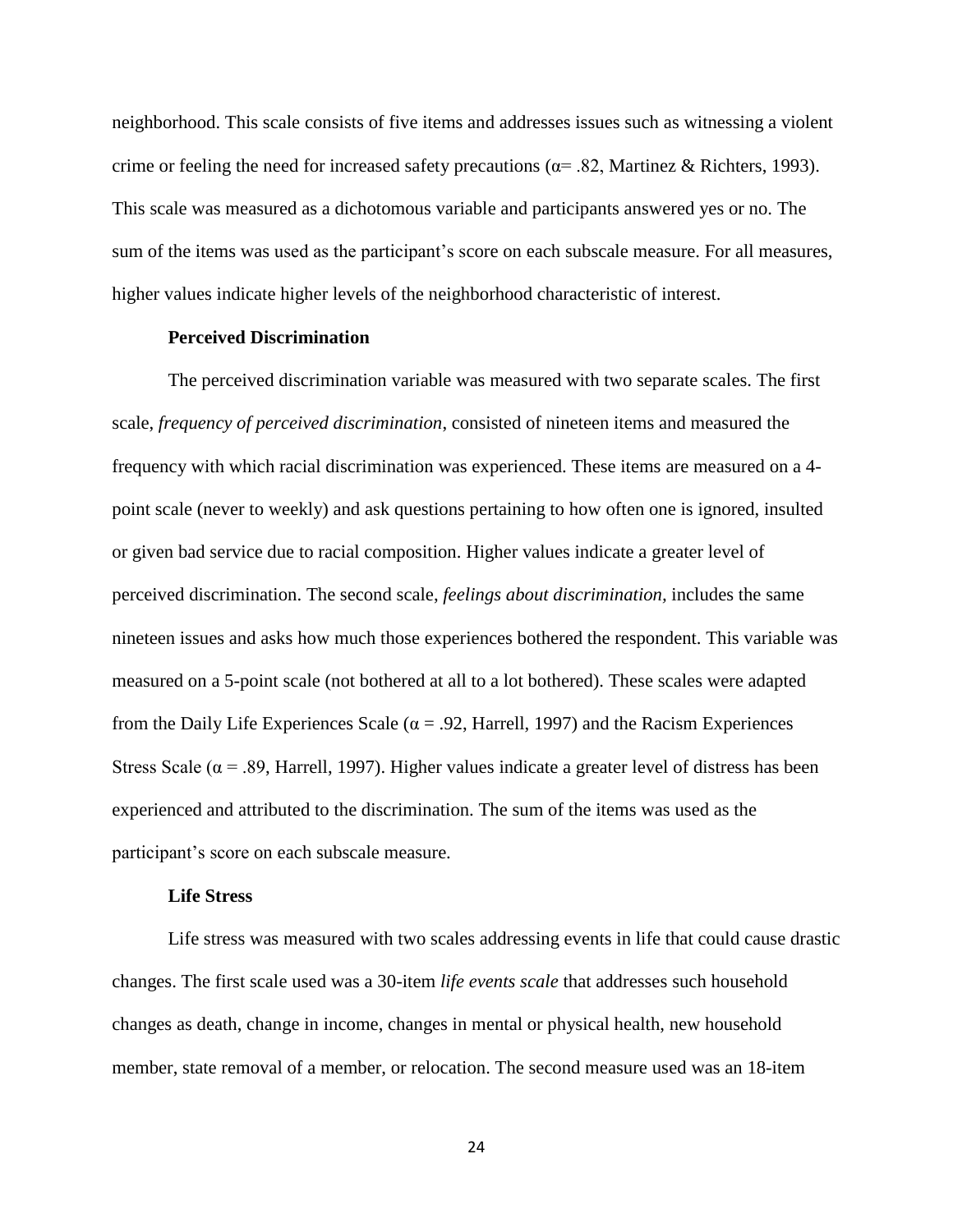scale related specifically to financial stress. The *financial stress* scale included unexpected financial strain such as household/car repairs and hospital bills, as well as issues related to worries about being able to afford to survive, pay for holidays and other expenses. Both scales used a yes or no dichotomous response. These scales were developed by the researcher from items on the adult survey. The sum of the items was used as the participant's score on each subscale measure. Higher values indicated a greater number of life changing events or financial stressors have occurred.

### **Physical Health**

The physical health outcome was made up of three separate scales. A 1-item self-reported measure of overall physical health on a 5- point scale (excellent to poor) was used to gauge individual *perception of health*. There was also a 1-item self-reported measure of *physical health change* on a 5-point scale (much better than last year – much worse than last year). The final measure, *health limitations*, was a nine-item measure of the extent to which health status limits physical and social activities such as walking and carrying groceries or ability to attend social gatherings. The sum of the items on the health limitations scale, each measured on a 3-point scale, was used as the participant's score on the measure. Higher values indicated higher amounts of health limitations. These scales were developed by the researcher from items on the adult survey.

### **Mental Health**

Mental health was measured using three different variables. A 1-item self-reported measure of overall *mental health rating* on a 5- point scale (excellent to poor) was used to gauge individual perception of mental health. There was also a 1-item self-reported measure of *mental health change* on a 5-point scale (much better than last year – much worse than last year). The

25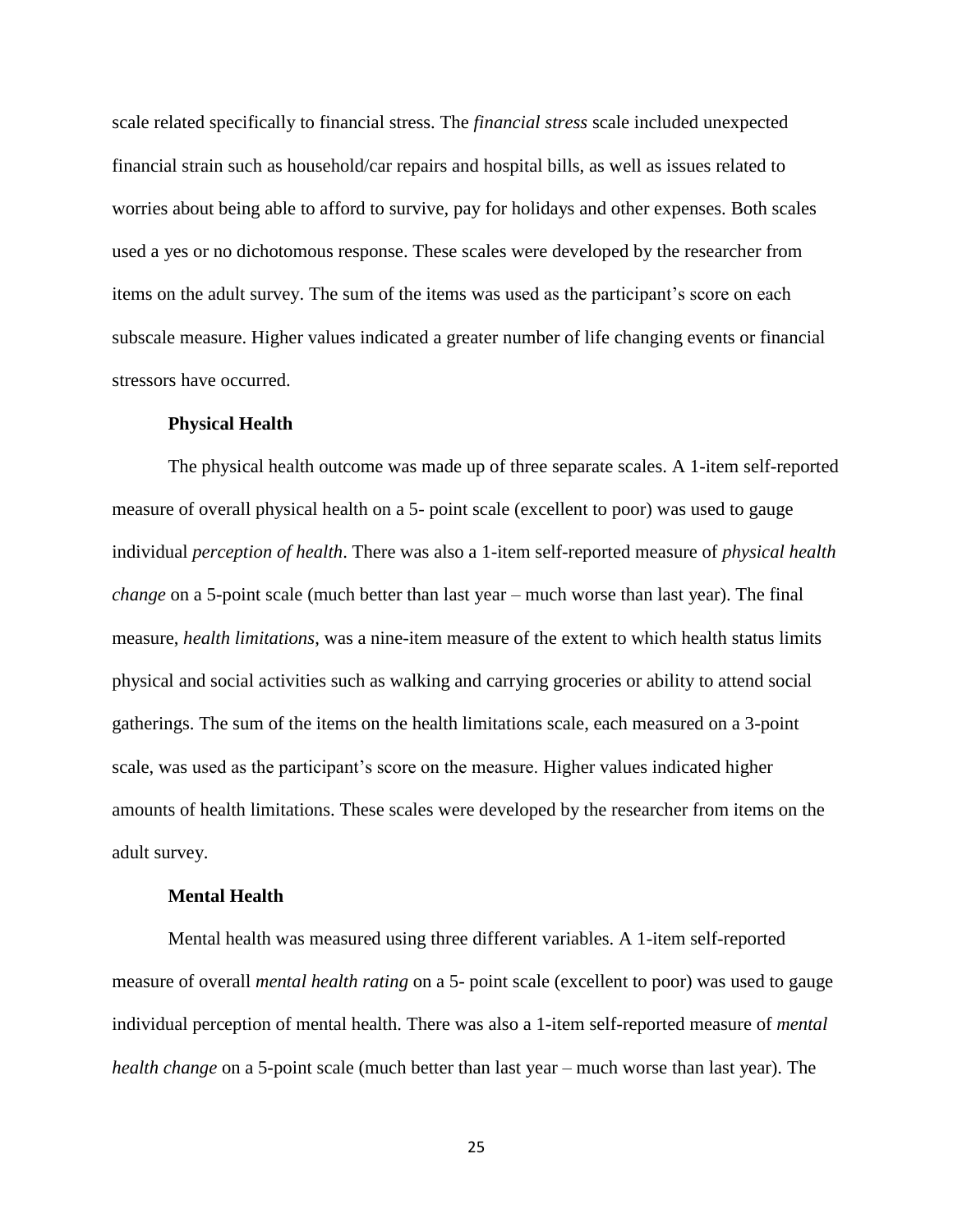main item of interest for mental health was the *Center for Epidemiologic Studies Depression Scale (CES-D)* (Radloff, 1977). This measure is a standardized tool which allows the participants to self-report various symptoms by answering 20 questions centering on depressive mood and then rating on a 3-point scale the frequency with which they experience these symptoms ( $\alpha$ =.85, Radloff, 1977). The sum of the items on the CES-D scale was used as the participant's score on the measure. Higher scores indicated higher rates of depression.

### **Life Outcomes**

Life outcomes were measured through the use of two scales. The first scale for analysis, *future orientation*, is a 23-item measure which addressed faith and hope for a successful future. Items such as "Look forward to the future with hope" and "Can't imagine life in 10 years" were included. Each item was dichotomous (1=false 2=true) and the sum of the scale was used as the participants score. Items with negative connotations were reverse coded. Lower values indicated a greater level of future orientation. The second scale, *life satisfaction*, was a 10-item scale addressing current views of place in life. These scales were adapted from the *List of Threatening Experiences* (α. = 92) and the *Satisfaction with Life Scale* (α. =89) (Brugha, & Cragg, 1990 & Pavot & Diener, 1993). Items such as "I am satisfied with my life" and "My life is close to my ideal" were present on this scale. Each item was dichotomous (1=false 2=true) and the sum of the items was used as the participant's score. Higher values indicated a greater level of satisfaction with life.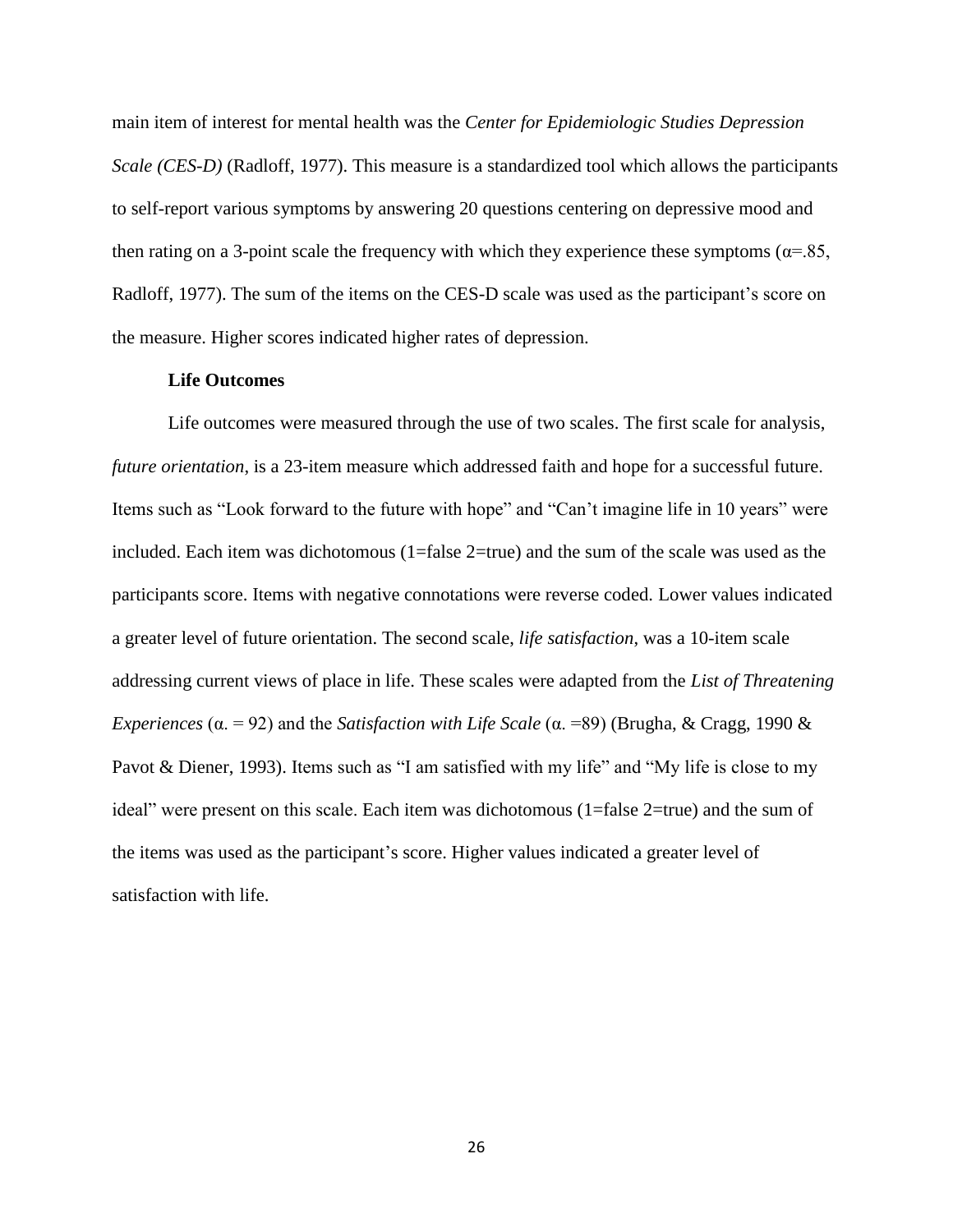### **ANALYSIS**

The structure of the data involved two types of dependencies: (a) repeated observations nested within respondents; and (b) respondents nested within households. These dependencies were addressed through a Hierarchical Linear Model (HLM) framework, implemented in SAS PROC MIXED (Littell, Milliken, Stroup, & Wolfinger, 1996; Murray & Wolfinger, 1994) with maximum likelihood (ML) methods. Unlike least squares estimators, ML methods use all available data and do not eliminate cases if predictor variables or covariates are missing. Moreover, if any missing data were ignorable (i.e., the probability of missing data on variable *Y* were unrelated to the value of *Y*), restricted maximum likelihood (REML) produced best linear unbiased estimates (BLUE) and best linear unbiased predictors (BLUP). Thus, for data that were missing completely at random (MCAR) or missing at random (MAR), REML all but eliminated the problem of data loss from linear model analyses. The issues of missing data within the scales were controlled for by replacing the missing score with the sample mean for that item.

This model tested three categories of predictor variables (neighborhood condition, religiosity and racial identity) for each of the three outcome measures: mental health, physical health and life satisfaction. Each outcome variable was analyzed independently. Racial identity was represented by three variables, *centrality, private regard* and *public regard*. Religiosity was represented by two variables, *religious participation* and *impact of a higher power*. Neighborhood condition was represented by eight variables; *neighborhood physical decay, neighborhood social problems, psychological sense of community, informal social control*,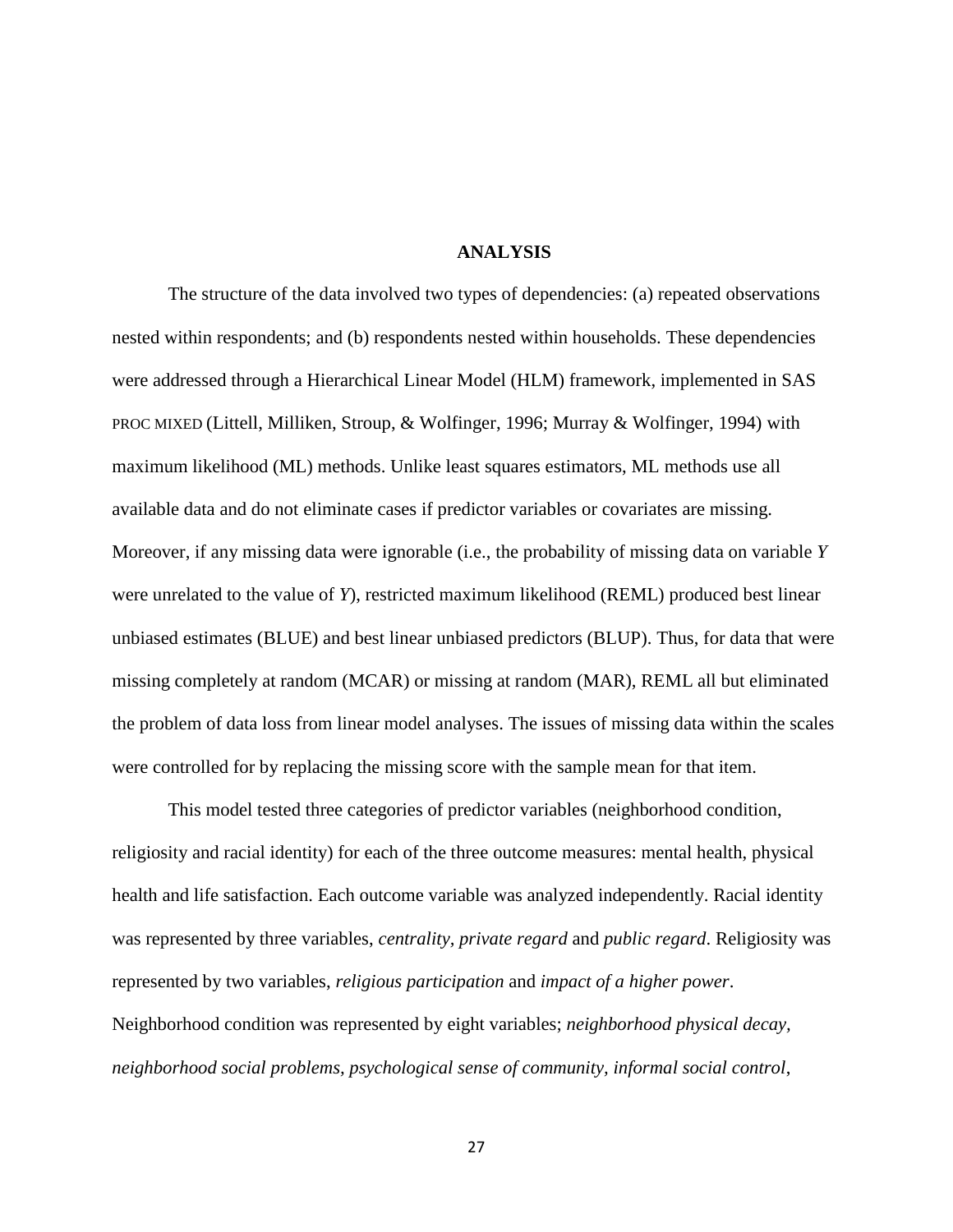n*eighboring behavior, criminal victimization*, *social support* and *exposure to neighborhood violence.* Gender and age were also entered on the same level as the predictor variables in order to account for the impact of these demographic variables. The gender variable was of particular interest due to prior research which indicated that women were more religiously active and received more health benefits from religion compared to their male counterparts (Lawless, 1983; Meyers et al., 2009; Miller & Thoresen, 2003). The variables of perceived discrimination (*frequency* and *feelings*) and stress (*life events* and *financial stress*) were also entered as predictor variables to assess their role as possible moderators. Both perceived discrimination and life stressors have been shown to impact the social, religious and racial components of African American life; therefore, their presence in this analysis accounted for their impact (Brodsky, 2000, Rosenbaum, 2008). Figure 1 illustrates the model used for the data analyses for the outcome measure physical health, Figure 2 for mental health, and Figure 3 for life satisfaction. As proposed in the hypotheses, all three of the independent variables were significant predictors of all three of the outcome variables. The addition of the moderation variables provided a more direct and clear interpretation from the independent variables to the dependent variables. While there were only 6 theoretical combinations of racial identity, religiosity and neighborhood conditions, there were 192 possible variable combinations for each of the eight dependent variables based on the number of measures utilized. This was done in an attempt to parse the overarching variables into sections to better understand the mechanisms behind how these independent variables operate.

28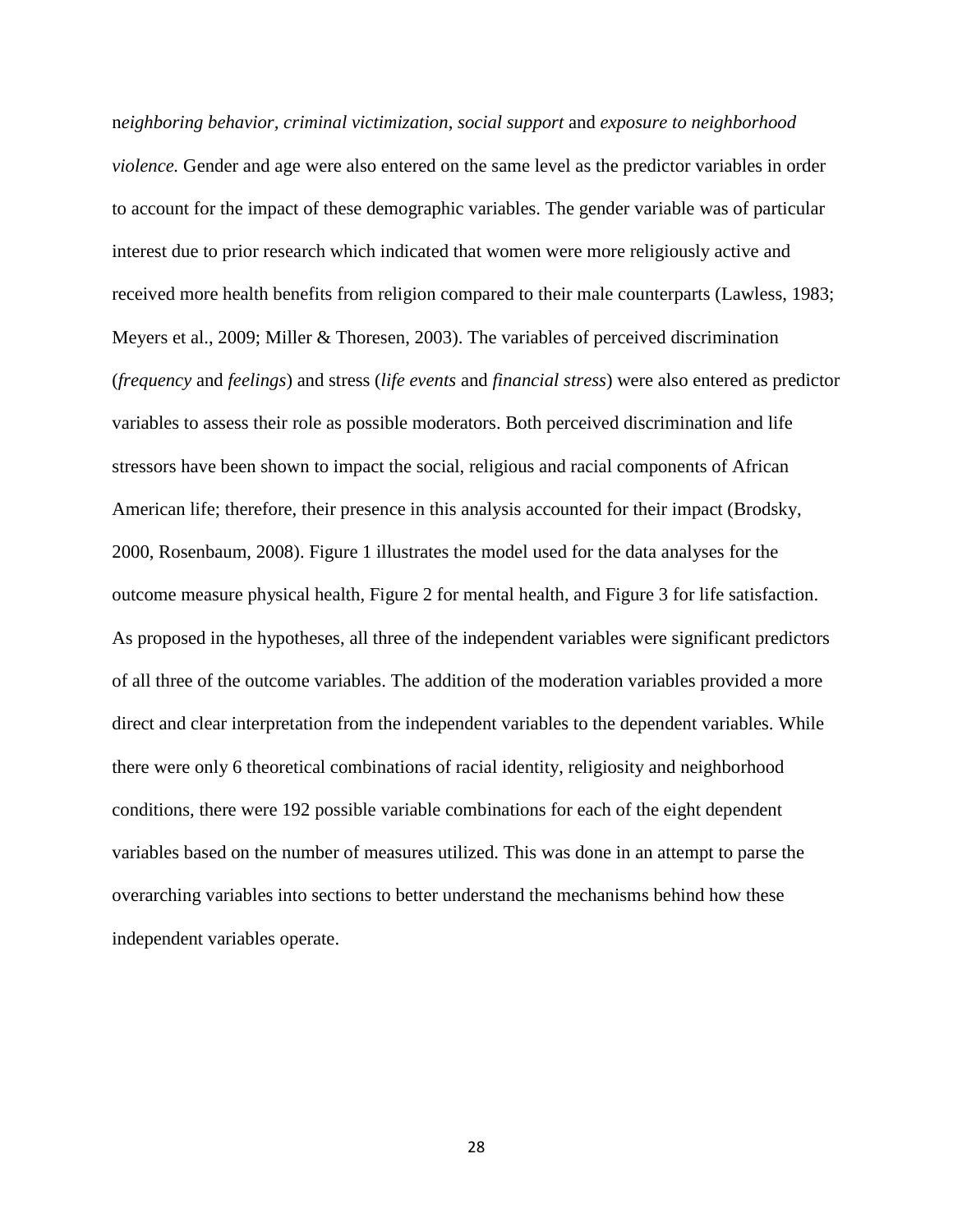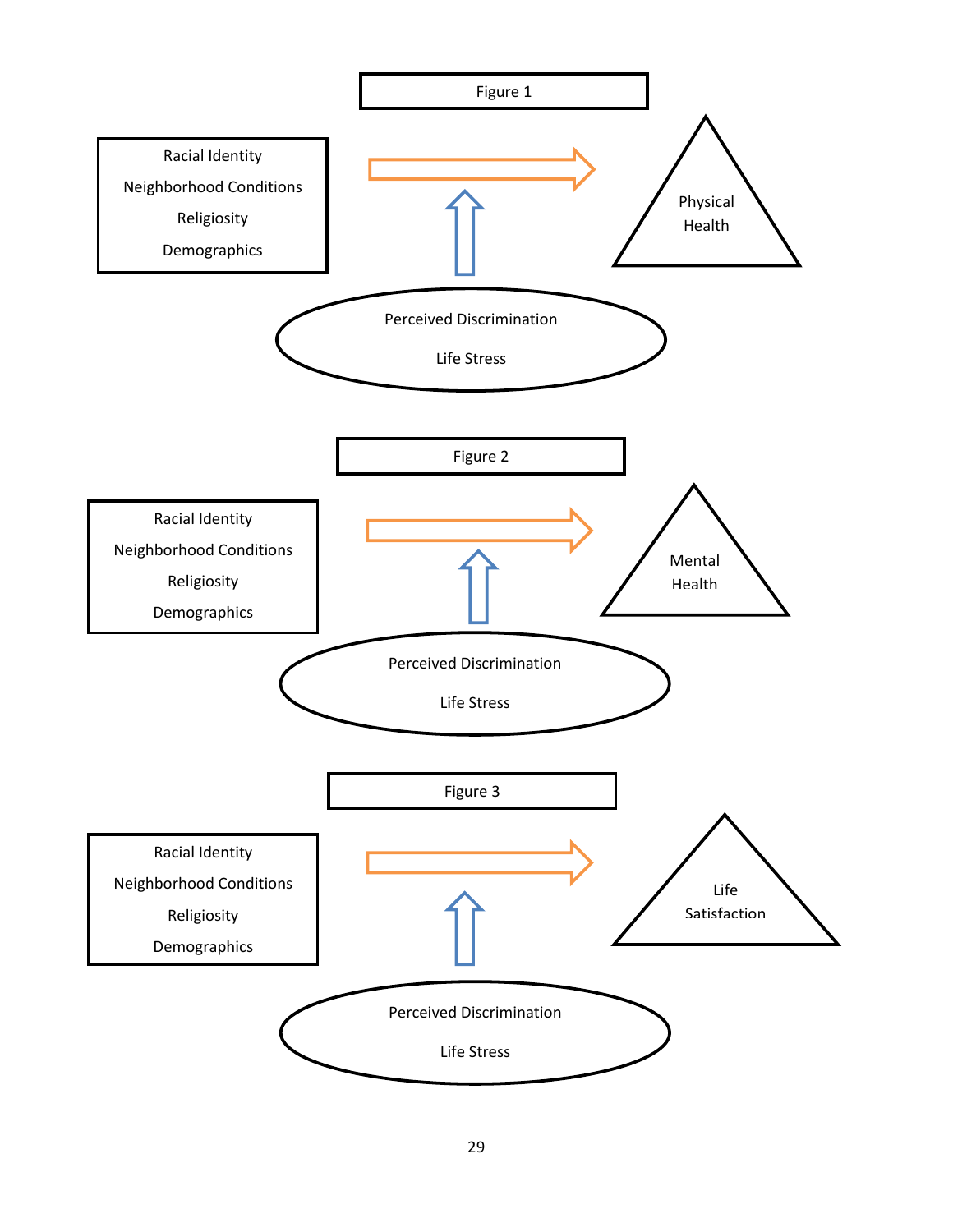### **RESULTS**

The analysis for the data utilized both random and fixed factors, thus requiring a Linear Mixed Model (LMM), which allows for nested factors. The analysis was conducted using SAS proc mixed, and variables were centered in order to make the interaction terms more interpretable while reducing the possibility of multicollinearity. From the various models tested, six of the eight potential dependent variables yielded significant results: physical health change and mental health change were not significant. The means, standard deviations and Cronbach alpha coefficient for the analysis are presented in Table 1 (see below) and there is a breakdown of gender presented in Table 2 (see below). Correlations in Tables 3, 4 and 5 (see below) show the relations among dependent variables, the independent variables, and the moderator variables of interest. All of the reported betas are unstandardized. Numerous variables within the following analyses had strong relationships with each other producing a high collinearity between some variables. Due to this high collinearity multiple models were reported when certain variables were unable to coexist within a single model. This was necessary in order to examine the impact of each of these relevant variables on the dependent variable of interest. Two variables which had high collinearity were feelings about experiences with discrimination and frequency of discrimination. Thus if feelings about experiences with discrimination was in the model, frequency of discrimination was not significant and vice versa. A similar issue arose in regard to the variables involving racial identity. Centrality, public regard and private regard were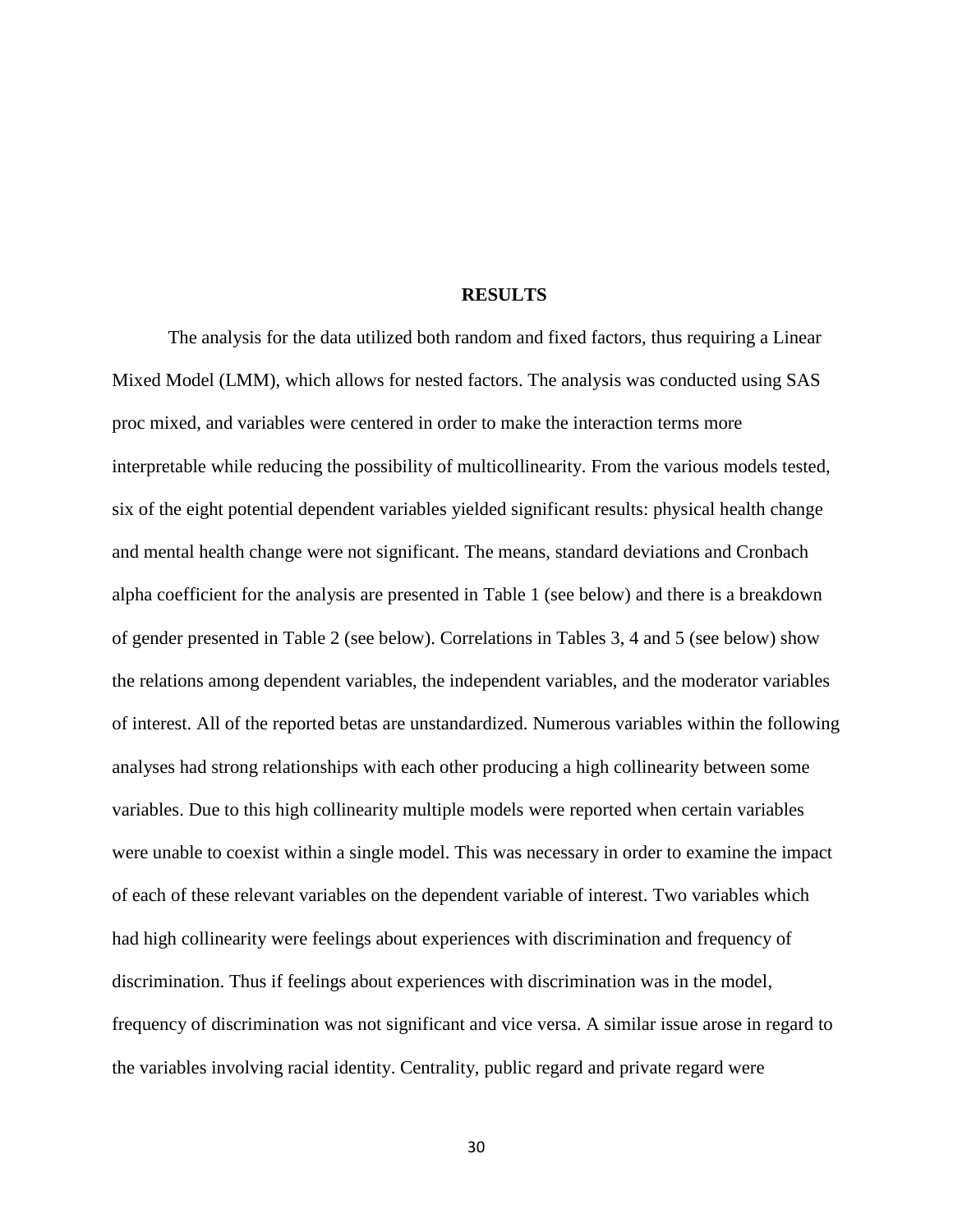significant variables within separate models; however, they were also highly correlated with each other and therefore could not exist within the same model. Thus if centrality, public regard or private regard were present in a model, the other two variables were not significant variables within the model.

| Table 1: Range, Means, Standard Deviations, and Alpha Coefficients |                                        |                                  |             |                |            |             |           |                |  |
|--------------------------------------------------------------------|----------------------------------------|----------------------------------|-------------|----------------|------------|-------------|-----------|----------------|--|
| <b>Type</b>                                                        | <b>Measure of</b><br><b>Interest</b>   | <b>Scale</b>                     | $\mathbf N$ | Min            | <b>Max</b> | <b>Mean</b> | <b>SD</b> | $\mathbf{A}$   |  |
|                                                                    | Demographic                            | Age                              | 1138        | 18             | 93         | 38.99       | 12.38     |                |  |
|                                                                    | Religiosity                            | Impact of a<br>higher power      | 1000        | 9              | 36         | 30.41       | 4.01      | .93            |  |
|                                                                    |                                        | Religious<br>Participation       | 991         | 5              | 35         | 21.97       | 7.25      | .70            |  |
| <b>Predictor</b>                                                   |                                        | Centrality                       | 940         | $\overline{4}$ | 16         | 10.87       | 2.56      | .65            |  |
| <b>Variables</b>                                                   | Racial Identity                        | Private Regard                   | 927         | $\overline{4}$ | 16         | 11.68       | 3.32      | .88            |  |
|                                                                    |                                        | Public Regard                    | 850         | 6              | 24         | 15.59       | 2.91      | .66            |  |
|                                                                    |                                        | <b>Physical Decay</b>            | 1059        | $\overline{0}$ | 12         | 6.38        | 2.98      | .77            |  |
|                                                                    | Neighborhood<br><b>Characteristics</b> | Sense of<br>Community            | 1037        | $\overline{0}$ | 21         | 11.38       | 4.26      | .86            |  |
|                                                                    |                                        | Social Support                   | 945         | $\overline{0}$ | 90         | 53.65       | 25.53     | .98            |  |
|                                                                    |                                        | <b>Social Control</b>            | 961         | $\overline{0}$ | 10         | 5.41        | 3.25      | .83            |  |
|                                                                    |                                        | Life Events                      | 1000        | $\overline{0}$ | 21         | 4.25        | 3.81      | .79            |  |
|                                                                    | <b>Stressors</b>                       | Financial<br><b>Stress</b>       | 919         | $\overline{0}$ | 18         | 7.47        | 3.86      | .81            |  |
| <b>Moderator</b>                                                   | <b>Discrimination</b>                  | Frequency of<br>Discrimination   | 913         | 19             | 73         | 28.54       | 11.17     | .94            |  |
| <b>Variables</b>                                                   |                                        | Feelings about<br>Discrimination | 708         | 19             | 95         | 34.33       | 18.01     | .95            |  |
|                                                                    |                                        | <b>Health Rating</b>             | 944         | $\mathbf{1}$   | 5          | 2.99        | 1.20      |                |  |
|                                                                    | Physical<br>Health                     | Health<br>Limitations            | 925         | 3              | 11         | 5.96        | 1.75      | .92            |  |
|                                                                    | <b>Mental Health</b>                   | Mental Health<br>Rating          | 948         | $\mathbf{1}$   | 5          | 2.45        | 1.16      | $\overline{a}$ |  |
| <b>Dependent</b>                                                   |                                        | Depression                       | 1127        | $\overline{0}$ | 57         | 17.04       | 10.87     | .86            |  |
| <b>Variables</b>                                                   | Life Outcomes                          | Future<br>Orientation            | 871         | 3              | 23         | 9.51        | 3.05      | .60            |  |
|                                                                    |                                        | Life<br>Satisfaction             | 1023        | 14             | 48         | 32.76       | 4.71      | .79            |  |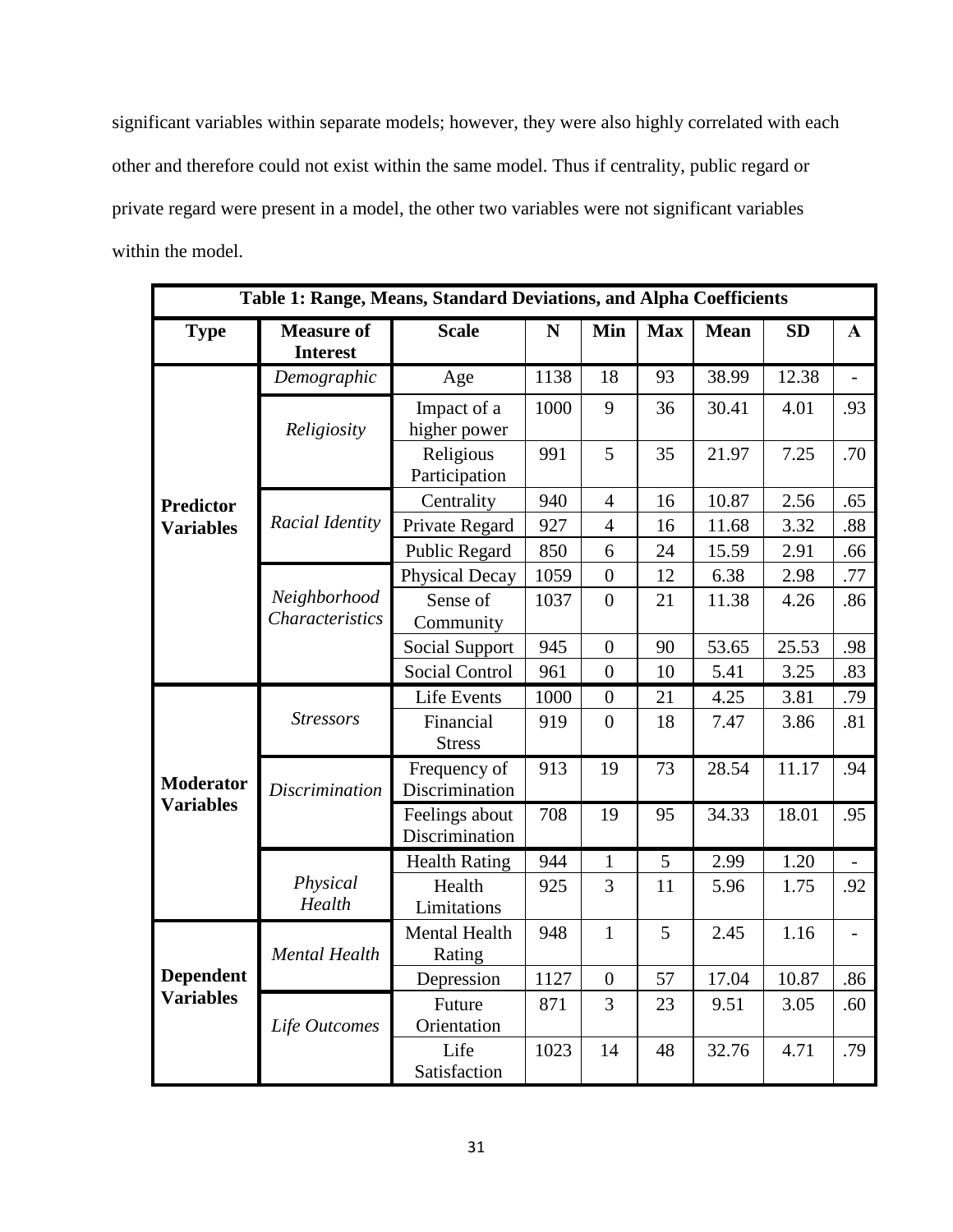| <b>Table 2: Gender Breakdown</b> |     |               |  |  |  |  |  |
|----------------------------------|-----|---------------|--|--|--|--|--|
| <b>Gender</b>                    |     | $\frac{0}{0}$ |  |  |  |  |  |
| Men                              | 153 | 14.3          |  |  |  |  |  |
| Women                            | 914 | 85.5          |  |  |  |  |  |
| Unknown                          |     |               |  |  |  |  |  |
| Total                            | በ69 |               |  |  |  |  |  |

| Table 3: Correlations of DV's with Moderators and IV's |     |                            |                  |                |              |                  |              |              |  |
|--------------------------------------------------------|-----|----------------------------|------------------|----------------|--------------|------------------|--------------|--------------|--|
| <b>Category</b>                                        |     | <b>Variables</b>           | $\boldsymbol{l}$ | $\overline{2}$ | $\mathbf{3}$ | $\boldsymbol{4}$ | 5            | 6            |  |
|                                                        | 1.  | <b>Health Rating</b>       | 1                |                |              |                  |              |              |  |
|                                                        | 2.  | Health<br>Limitations      | .053             | $\mathbf{1}$   |              |                  |              |              |  |
| <b>Dependent</b>                                       | 3.  | Mental health<br>rating    | .036             | .397**         | $\mathbf{1}$ |                  |              |              |  |
| <b>Variables</b>                                       | 4.  | Depression                 | .052             | $.206**$       | $.344**$     | 1                |              |              |  |
|                                                        | 5.  | Future<br>orientation      | .038             | $.123**$       | $.173**$     | $.336**$         | $\mathbf{1}$ |              |  |
|                                                        | 6.  | Life sat.                  | $-.004$          | $-.102**$      | $-.154**$    | $-.218**$        | $-.140**$    | $\mathbf{1}$ |  |
|                                                        | 7.  | <b>Financial stress</b>    | .079*            | $.156**$       | $.214**$     | .279**           | $.098**$     | $-126**$     |  |
|                                                        | 8.  | Life Events                | .062             | $.080*$        | $.071*$      | .191**           | .062         | $-.064$      |  |
| <b>Moderators</b>                                      | 9.  | Frequency of<br>disc.      | .021             | $.072*$        | .139**       | .268**           | .021         | $-.047$      |  |
|                                                        | 10. | Feelings about<br>disc.    | $-.004$          | $.105*$        | $.135**$     | .295**           | .069         | $-.111$      |  |
|                                                        | 11. | Centrality                 | $-0.018$         | $-.002$        | $-.037$      | $-.102**$        | .006         | $.074*$      |  |
|                                                        | 12. | Private Regard             | $-.082*$         | $-.033$        | $-.065$      | $-134**$         | $-.089*$     | .090**       |  |
|                                                        | 13. | <b>Public Regard</b>       | $-0.056$         | $-.065$        | $-.040$      | $-138**$         | $-0.016$     | $-.115**$    |  |
|                                                        | 14. | God's Impact               | $-0.026$         | $-0.015$       | $-.076*$     | $-.038$          | $-.086*$     | .239**       |  |
| Independent                                            | 15. | Religious<br>Participation | $-.071*$         | .119**         | .060         | $-.080*$         | $-.090**$    | .058         |  |
| <b>Variables</b>                                       | 16. | Physical decay             | $-.004$          | .032           | .049         | $.072*$          | $-.027$      | $-.045$      |  |
|                                                        | 17. | Sense of<br>comm.          | .046             | $-.049$        | $-.064$      | $-115**$         | $-.043$      | $.177*$      |  |
|                                                        | 18. | <b>Social Support</b>      | .017             | $-.051$        | $-.099**$    | $-162**$         | $-.044$      | $.171**$     |  |
|                                                        | 19. | Social Control             | .012             | $-.041$        | $-.055$      | $-121**$         | $-.041$      | $.152**$     |  |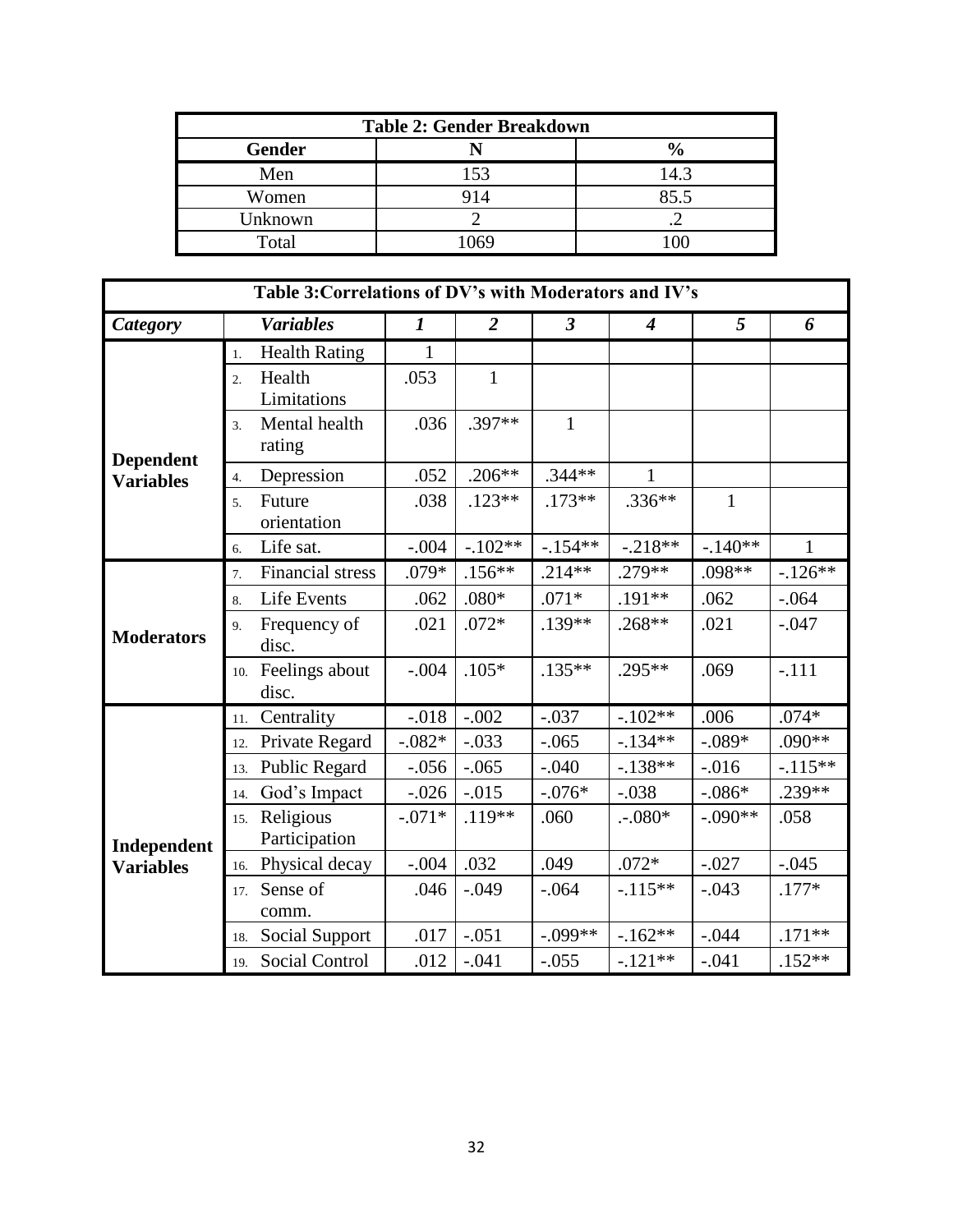| Table 4: Correlations of IV's with Moderators |                                                             |                |           |                  |              |  |  |  |  |
|-----------------------------------------------|-------------------------------------------------------------|----------------|-----------|------------------|--------------|--|--|--|--|
| <b>Category</b>                               | <b>Variables</b>                                            | $\overline{7}$ | 8         | $\boldsymbol{g}$ | 10           |  |  |  |  |
|                                               | <b>Financial stress</b><br>$7_{\scriptscriptstyle{\ddots}}$ | $\mathbf{1}$   |           |                  |              |  |  |  |  |
|                                               | Life Events<br>8.                                           | $.156**$       | $\cdot$ 1 |                  |              |  |  |  |  |
| <b>Moderators</b>                             | Frequency of<br>9.<br>disc.                                 | $.269**$       | $.340**$  | $\mathbf{1}$     |              |  |  |  |  |
|                                               | 10. Feelings about<br>disc.                                 | $.309**$       | $.316**$  | .887**           | $\mathbf{1}$ |  |  |  |  |
|                                               | 11. Centrality                                              | $-125**$       | $-.003$   | .089**           | .028         |  |  |  |  |
|                                               | 12. Private Regard                                          | $-.134**$      | .042      | $.090**$         | .034         |  |  |  |  |
|                                               | 13. Public Regard                                           | $-.039$        | $-.058$   | $-134**$         | $-186**$     |  |  |  |  |
|                                               | 14. God's Impact                                            | .048           | .097**    | .057             | $.106**$     |  |  |  |  |
|                                               | 15. Religious<br>Participation                              | $-.067$        | .005      | .045             | .035         |  |  |  |  |
| <b>Independent Variables</b>                  | 16. Physical decay                                          | .025           | $.110**$  | $.138**$         | $.105**$     |  |  |  |  |
|                                               | 17. Sense of comm.                                          | $-.084*$       | $-.042$   | $-.056$          | $-.060$      |  |  |  |  |
|                                               | 18. Social Support                                          | $-.024$        | $-.006$   | $-.033$          | $-.030$      |  |  |  |  |
|                                               | 19. Social Control                                          | .001           | $-.027$   | $-.057$          | $-.029$      |  |  |  |  |

| Table 5: Correlations of IV's with Each Other |          |          |          |           |          |           |          |          |  |
|-----------------------------------------------|----------|----------|----------|-----------|----------|-----------|----------|----------|--|
| <b>Variables</b>                              | 11       | 12       | 13       | 14        | 15       | 16        | 17       | 18       |  |
| 11. Centrality                                |          |          |          |           |          |           |          |          |  |
| 12. Private<br>Regard                         | $.772**$ |          |          |           |          |           |          |          |  |
| 13. Public Regard                             | $.300**$ | $.271**$ |          |           |          |           |          |          |  |
| 14. God's Impact                              | $.123**$ | $.220**$ | .056     |           |          |           |          |          |  |
| 15. Religious<br>Participation                | $.346**$ | $.472**$ | $.133**$ | $.142**$  |          |           |          |          |  |
| 16. Physical<br>decay                         | $.088**$ | $.102**$ | .023     | .040      | $.087**$ |           |          |          |  |
| 17. Sense of<br>comm.                         | $.281**$ | $.332**$ | $.229**$ | $.115***$ | $.225**$ | $-.252**$ |          |          |  |
| 18. Social Support                            | $.104**$ | .078*    | .071     | $.095**$  | .058     | $-.006$   | $.190**$ |          |  |
| 19. Social Control                            | $-.044$  | $-.030$  | .011     | .018      | .011     | $-.161**$ | $.221**$ | $.336**$ |  |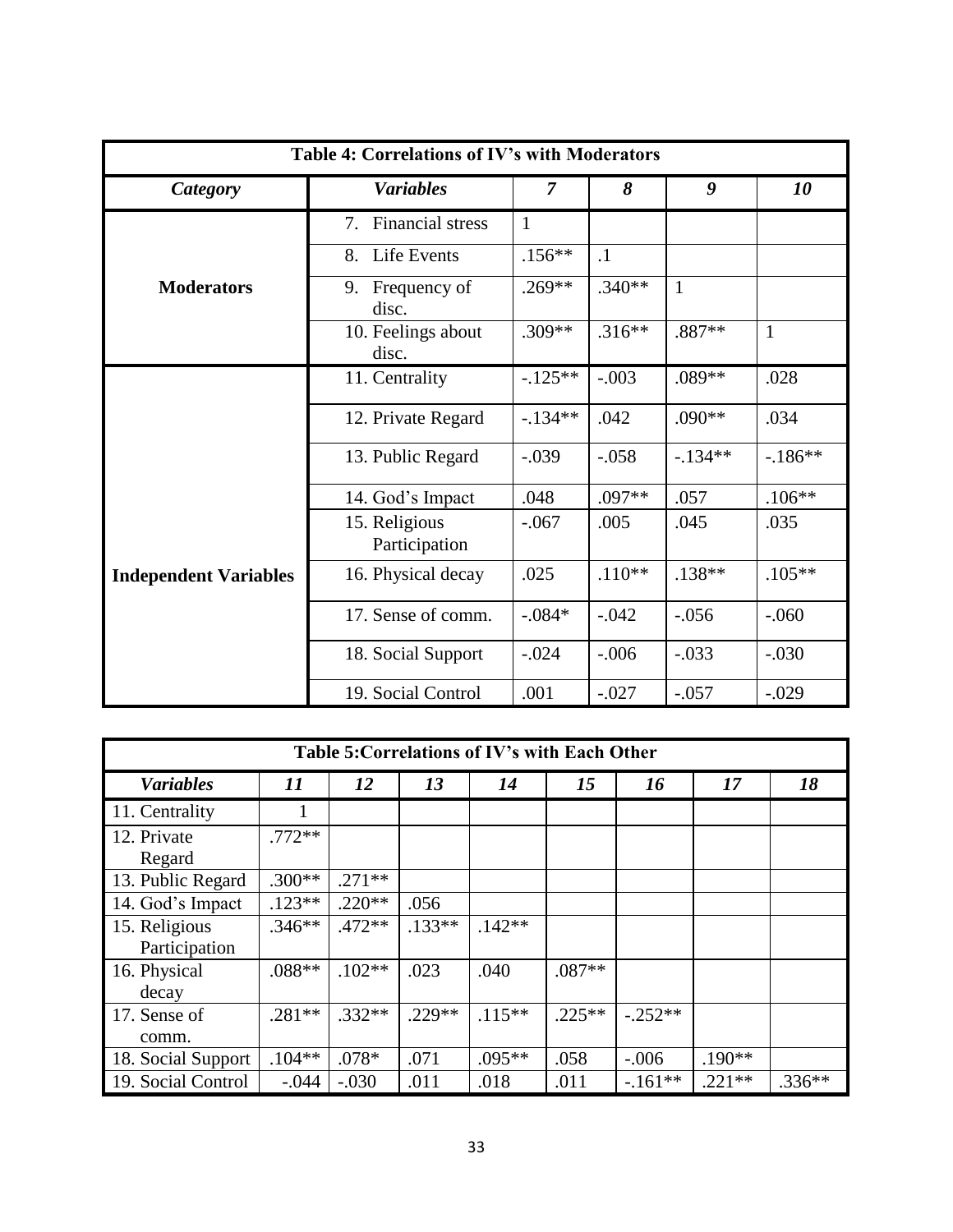### **Physical Health**

# **Health Rating**

The self-reported health rating variable had one significant model. The model had three significant main effects, sense of community  $p \le 0.01$ , b= .032, SE= .011, private regard of racial identity  $p \le 0.01$ , b= -.042, SE=.014 and age  $p \le 0.05$ , b=.007, SE= .003. As evident in Table 6 (see below), higher health ratings were associated with younger age, lower sense of community and higher racial identity. There were no significant interactions for physical health rating. Means for high and low groups on these variables (based on a median split) are graphed in Figures 4, 5, and 6 (see below). Since the values of the physical health rating variable were scaled so that higher levels mean negative perceptions of physical health values for the variable mental health were inverted in the graphs. The values were graphed in this manner for ease of interpretation (i.e., positive relationships means higher/healthier physical health related to higher values on the independent variables).

| <b>Table 6: Health Rating</b> |                                                 |                 |                                 |                    |      |              |  |  |  |  |
|-------------------------------|-------------------------------------------------|-----------------|---------------------------------|--------------------|------|--------------|--|--|--|--|
| Model #                       | <b>Effect</b>                                   | <b>Estimate</b> | <b>Standard</b><br><b>Error</b> | <b>Error</b><br>df | F    | P            |  |  |  |  |
|                               | Intercept                                       | 2.992           | 0.046                           | 644                |      | $\leq 0.001$ |  |  |  |  |
|                               | Community                                       | 0.032           | 0.011                           | 564                | 8.71 | $\leq 01$    |  |  |  |  |
| <b>Model 1</b>                | Private regard                                  | $-0.042$        | 0.014                           | 610                | 9.43 | $\leq 01$    |  |  |  |  |
|                               | Age                                             | 0.007           | 0.003                           | 485                | 4.22 | $\leq 0.05$  |  |  |  |  |
|                               | *higher numbers indicate lower rating of health |                 |                                 |                    |      |              |  |  |  |  |

\*The following three graphs are inverted so that higher levels mean better health; this is done for ease of interpretation.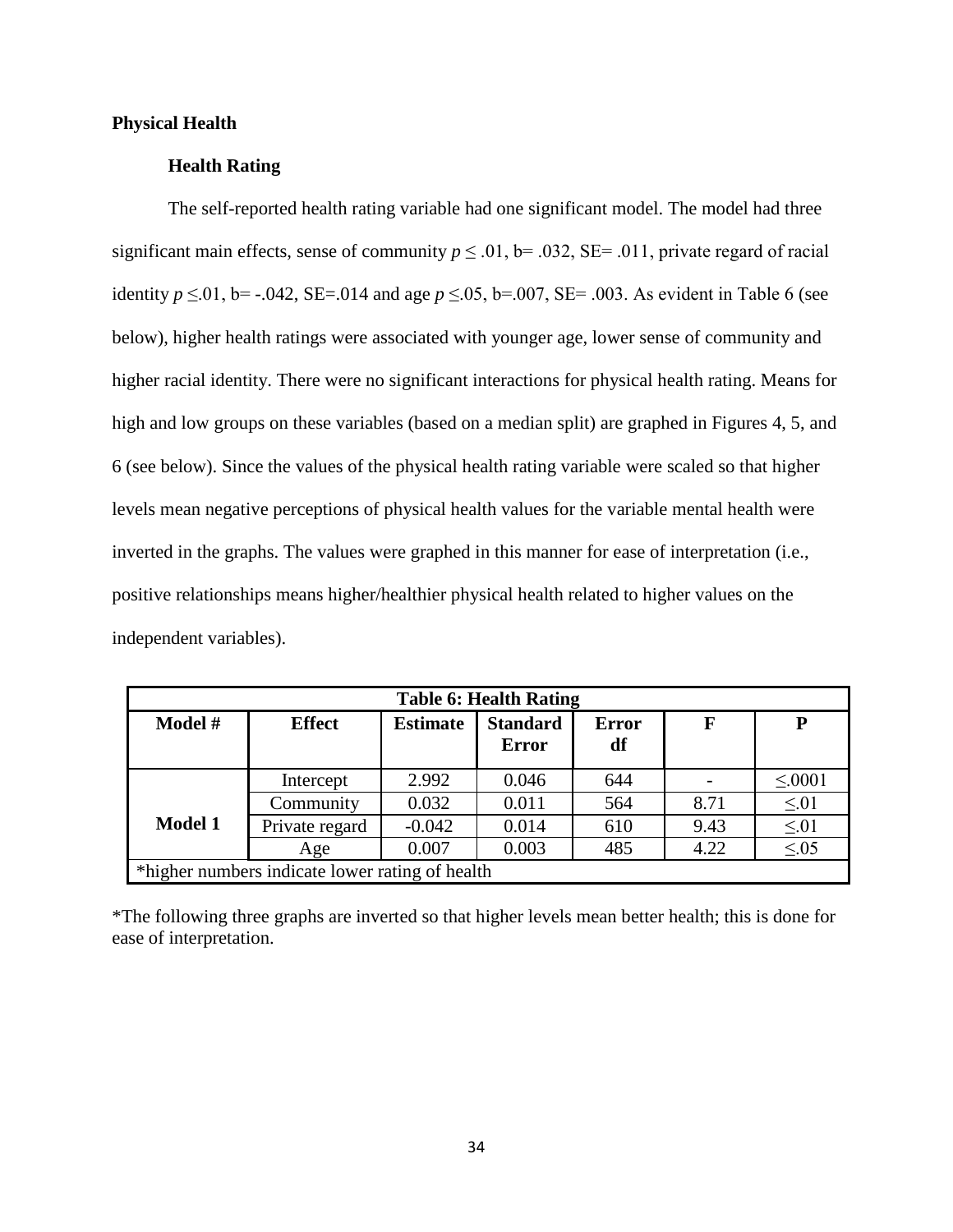





# **Health Limitations**

The dependent variable assessing health limitations had eight significant models. The main effects of feelings about experiences with discrimination and frequency of discrimination were only significant when just one of the discrimination variables was present. This is largely due to the high collinearity between these two variables. Public regard and private regard were two other variables that were significant only when run in separate models. Also, the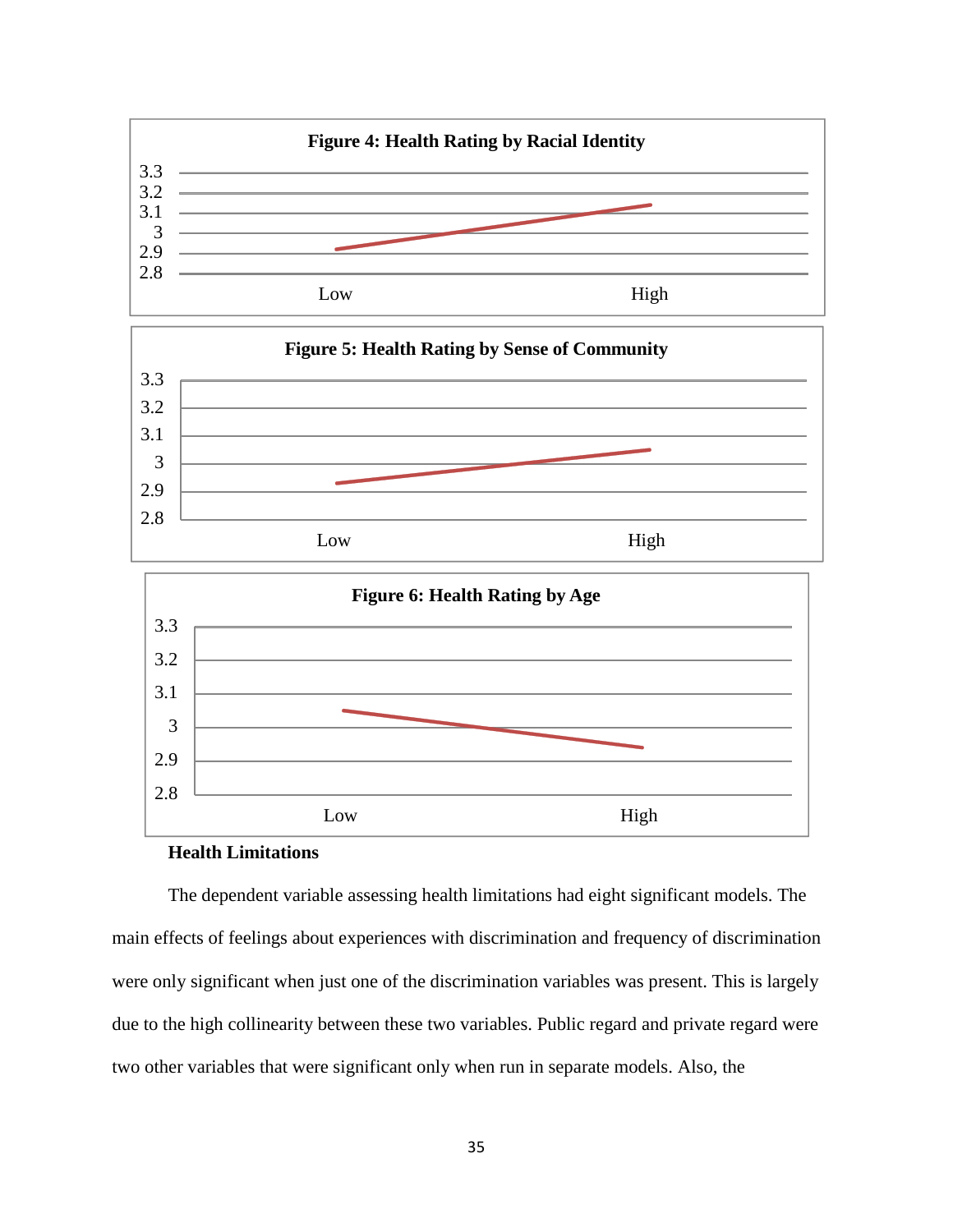discrimination variables were not significant when either the financial stress or the life events variables were present in the model and vice versa. Therefore, all eight versions of analyses are reported below and in Tables 7 through 12 (see below). The first model showed a significant main effect for religious participation,  $p \le 0.001$ ,  $b = 0.021$ , SE= 0.004, private regard of racial identity  $p \le 0.001$ , b=  $-0.042$ , SE= 0.010, and frequency of discrimination  $p \le 0.05$ , b= 0.006, SE= 0.003 (Table 7). The second model for health limitations showed a significant main effect for religious participation,  $p \le 0.001$ , b= 0.024, SE= 0.005, private regard of racial identity  $p \le 0.001$ , b= -0.048, SE= 0.012, and feelings about experiences with discrimination *p≤* .01, b=0.005, SE= 0.002 (Table 8). The third model showed a significant main effect for religious participation,  $p \leq$ .0001, b= 0.019, SE= 0.004, public regard of racial identity, *p* ≤.05, b= -0.024, SE= 0.011, and feelings about experiences with discrimination  $p \le 0.01$ , b= 0.004, SE= 0.002 (Table 9). The fourth model showed a significant main effect for religious participation,  $p \le 0.0001$ , b= 0.015, SE= 0.004, public regard of racial identity  $p \le 0.05$ , b= -0.022, SE= 0.010, and frequency of discrimination  $p \le 0.0001$ , b= 0.009, SE= 0.002 (Table 10). There were no significant interactions for models 1 through 4. The fifth model had four significant main effects, religious participation, *p* ≤ .01, b= 0.043, SE= 0.010, private regard of racial identity *p* ≤ 01, b= -0.054, SE= 0.023, financial stress,  $p \le 0.01$ ,  $b = 0.054$ ,  $SE = 0.017$ , and life events,  $p \le 0.01$ ,  $b = 0.044$ ,  $SE = 0.017$ (Table 11). An interaction term was entered with the main effects in model five, and there was a significant interaction between life events and religious participation,  $p \le 0.05$ , b= -0.005, SE= 0.002 in the sixth model (Table 11). There were four significant main effects in the seventh model, religious participation,  $p \le 0.001$ , b= 0.034, SE= 0.009, public regard of racial identity *p* ≤.05, b= -0.050, SE= 0.024, financial stress, *p* ≤ .01, b= 0.056, SE= 0.018, and life events, *p≤* .05, b= 0.040, SE= 0.018 (Table 12). Tests of interaction terms yielded an eighth and final model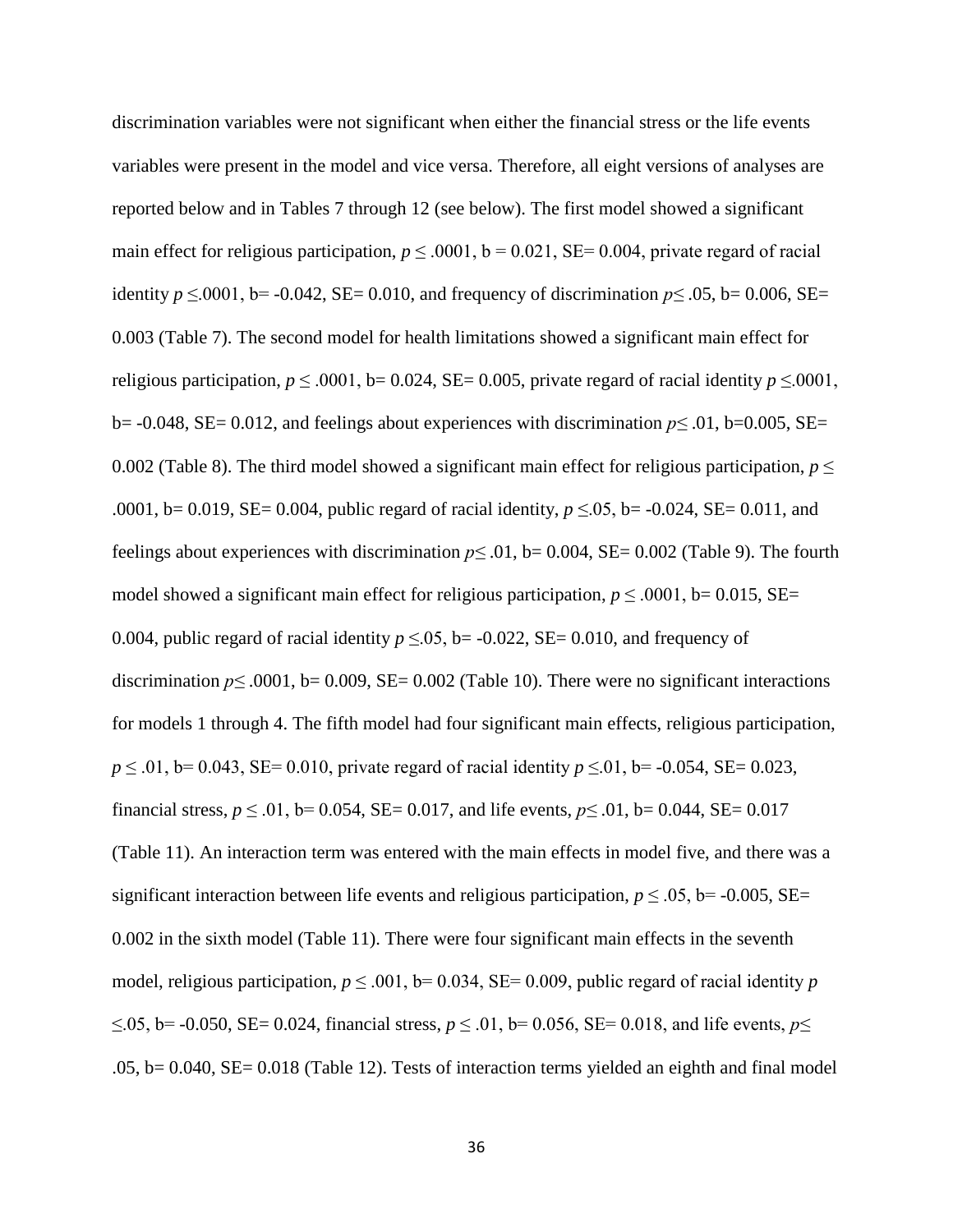with the main effects from model seven, and a significant interaction between life events and religious participation,  $p \le 0.05$ , b= -0.005, SE= 0.002 (Table 12).

|              | <b>Table 7: Health Limitations</b>                                   |                 |                 |              |       |             |  |  |  |
|--------------|----------------------------------------------------------------------|-----------------|-----------------|--------------|-------|-------------|--|--|--|
| <b>Model</b> | <b>Effect</b>                                                        | <b>Estimate</b> | <b>Standard</b> | <b>Error</b> | F     | P           |  |  |  |
| #            |                                                                      |                 | <b>Error</b>    | df           |       |             |  |  |  |
|              | Intercept                                                            | 1.742           | 0.030           | 624          |       | $\leq 0001$ |  |  |  |
|              | Religious participation                                              | 0.021           | 0.004           | 646          | 23.44 | $\leq 0001$ |  |  |  |
| <b>Model</b> | Frequency of discrimination                                          | 0.006           | 0.003           | 667          | 4.89  | $\leq 0.05$ |  |  |  |
|              | Private regard                                                       | $-0.042$        | 0.010           | 666          | 16.63 | $\leq 0001$ |  |  |  |
|              | *higher numbers indicate lower participation in religious activities |                 |                 |              |       |             |  |  |  |

| <b>Table 8: Health Limitations</b> |                                                                      |                 |                 |              |       |             |  |  |
|------------------------------------|----------------------------------------------------------------------|-----------------|-----------------|--------------|-------|-------------|--|--|
| <b>Model</b>                       | <b>Effect</b>                                                        | <b>Estimate</b> | <b>Standard</b> | <b>Error</b> | F     | P           |  |  |
| #                                  |                                                                      |                 | <b>Error</b>    | df           |       |             |  |  |
|                                    | Intercept                                                            | 1.727           | 0.033           | 500          |       | $\leq 0001$ |  |  |
|                                    | Religious participation                                              | 0.024           | 0.005           | 508          | 22.58 | $\leq 0001$ |  |  |
| <b>Model</b>                       | Feelings about                                                       | 0.005           | 0.002           | 532          | 9.32  | $\leq 0.01$ |  |  |
| $\boldsymbol{2}$                   | discrimination                                                       |                 |                 |              |       |             |  |  |
|                                    | Private regard                                                       | $-0.048$        | 0.012           | 530          | 16.74 | $\leq 0001$ |  |  |
|                                    | *higher numbers indicate lower participation in religious activities |                 |                 |              |       |             |  |  |

| <b>Table 9: Health Limitations</b> |                                                                      |                 |                                 |                    |       |             |  |  |
|------------------------------------|----------------------------------------------------------------------|-----------------|---------------------------------|--------------------|-------|-------------|--|--|
| <b>Model</b><br>#                  | <b>Effect</b>                                                        | <b>Estimate</b> | <b>Standard</b><br><b>Error</b> | <b>Error</b><br>Df | F     | P           |  |  |
|                                    | Intercept                                                            | 1.505           | 0.030                           | 468                |       | $\leq 0001$ |  |  |
|                                    | Religious participation                                              | 0.019           | 0.004                           | 452                | 20.46 | $\leq 0001$ |  |  |
| <b>Model</b><br>3                  | Feelings about<br>discrimination                                     | 0.004           | 0.002                           | 499                | 7.56  | $\leq 01$   |  |  |
|                                    | Public regard                                                        | $-0.024$        | 0.011                           | 489                | 4.73  | $\leq 0.05$ |  |  |
|                                    | *higher numbers indicate lower participation in religious activities |                 |                                 |                    |       |             |  |  |

| <b>Table 10: Health Limitations</b> |                                                                      |                 |                 |              |       |             |  |  |
|-------------------------------------|----------------------------------------------------------------------|-----------------|-----------------|--------------|-------|-------------|--|--|
| <b>Model</b>                        | <b>Effect</b>                                                        | <b>Estimate</b> | <b>Standard</b> | <b>Error</b> | F     | P           |  |  |
| #                                   |                                                                      |                 | <b>Error</b>    | Df           |       |             |  |  |
|                                     | Intercept                                                            | 18.06           | 0.428           | 452          |       | $\leq 0001$ |  |  |
|                                     | Religious participation                                              | 0.015           | 0.004           | 463          | 22.34 | $\leq 0001$ |  |  |
| <b>Model</b>                        | Frequency of discrimination                                          | 0.009           | 0.002           | 485          | 8.73  | $\leq 0.05$ |  |  |
| $\overline{\mathbf{4}}$             | Public regard                                                        | $-0.022$        | 0.010           | 490          | 5.77  | $\leq 0001$ |  |  |
|                                     | *higher numbers indicate lower participation in religious activities |                 |                 |              |       |             |  |  |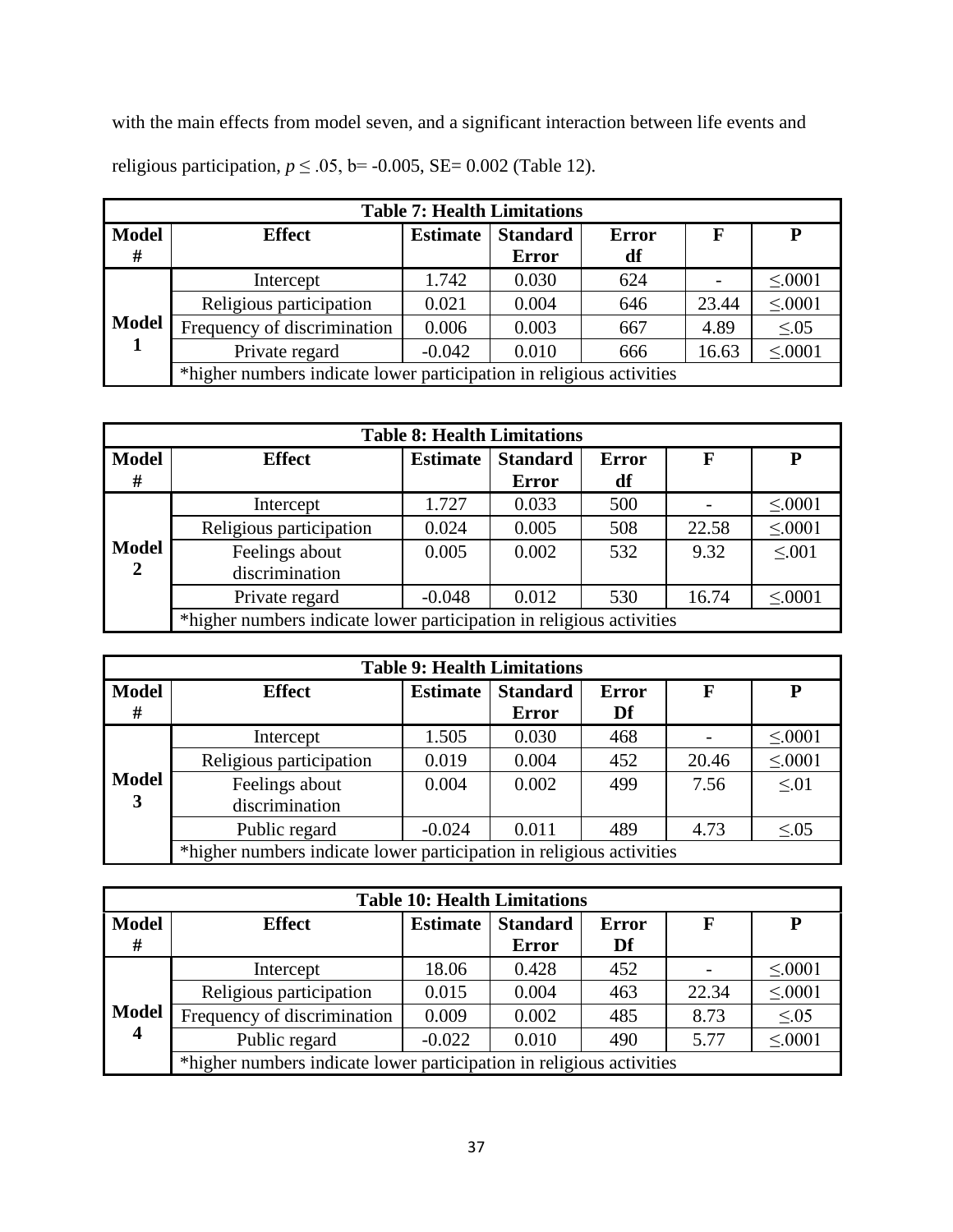| <b>Table 11: Health Limitations</b> |                                                                      |                 |                 |              |       |             |  |  |
|-------------------------------------|----------------------------------------------------------------------|-----------------|-----------------|--------------|-------|-------------|--|--|
| Model #                             | <b>Effect</b>                                                        | <b>Estimate</b> | <b>Standard</b> | <b>Error</b> | F     | P           |  |  |
|                                     |                                                                      |                 | <b>Error</b>    | df           |       |             |  |  |
|                                     | Intercept                                                            | 6.010           | 0.650           | 631          |       | $\leq 0001$ |  |  |
|                                     | Religious participation                                              | 0.043           | 0.010           | 689          | 18.76 | $\leq 01$   |  |  |
| Model 5                             | Private Regard                                                       | $-0.054$        | 0.023           | 697          | 5.56  | $\leq 01$   |  |  |
|                                     | <b>Financial stress</b>                                              | .054            | 0.017           | 701          | 9.57  | $\leq 01$   |  |  |
|                                     | Life events                                                          | 0.044           | 0.017           | 685          | 6.59  | $\leq 01$   |  |  |
| Model 6                             | Life events * Religious                                              | $-0.005$        | 0.002           | 701          | 3.63  | $\leq 0.05$ |  |  |
|                                     | participation                                                        |                 |                 |              |       |             |  |  |
|                                     | *higher numbers indicate lower participation in religious activities |                 |                 |              |       |             |  |  |

| <b>Table 12: Health Limitations</b> |                         |                                                                      |                 |              |       |             |  |  |  |
|-------------------------------------|-------------------------|----------------------------------------------------------------------|-----------------|--------------|-------|-------------|--|--|--|
| Model #                             | <b>Effect</b>           | <b>Estimate</b>                                                      | <b>Standard</b> | <b>Error</b> | F     | P           |  |  |  |
|                                     |                         |                                                                      | <b>Error</b>    | df           |       |             |  |  |  |
|                                     | Intercept               | 6.010                                                                | .068            | 585          |       | $\leq 0001$ |  |  |  |
|                                     | Religious participation | 0.034                                                                | 0.009           | 642          | 13.68 | $\leq 0.01$ |  |  |  |
| <b>Model 7</b>                      | Public regard           | $-0.050$                                                             | 0.024           | 651          | 4.24  | $\leq 0.05$ |  |  |  |
|                                     | <b>Financial stress</b> | .056                                                                 | 0.018           | 651          | 9.55  | $\leq 01$   |  |  |  |
|                                     | Life events             | 0.040                                                                | 0.018           | 634          | 4.96  | $\leq 0.05$ |  |  |  |
| <b>Model 8</b>                      | Life events * Religious | $-0.005$                                                             | 0.002           | 651          | 3.67  | < 0.05      |  |  |  |
|                                     | participation           |                                                                      |                 |              |       |             |  |  |  |
|                                     |                         | *higher numbers indicate lower participation in religious activities |                 |              |       |             |  |  |  |

Across all models for health limitations, religious participation and racial identity were significant predictors of the extent to which health limitations interfered with daily activities involving work and social activities. Also in all models some form of stressor, (facing discrimination, financial strain or negative life events) contributed to the prevalence of impaired activity caused by limits to health. Lower levels of health limitations were associated with stronger racial identity, higher levels of religious participation, and lower experiences of discrimination or stress. Means for high and low groups on these variables (based on a median split) are graphed in Figures 7, 8, and 9 (see below). The interaction between life events and religious participation is graphed in Figure 10 (see below).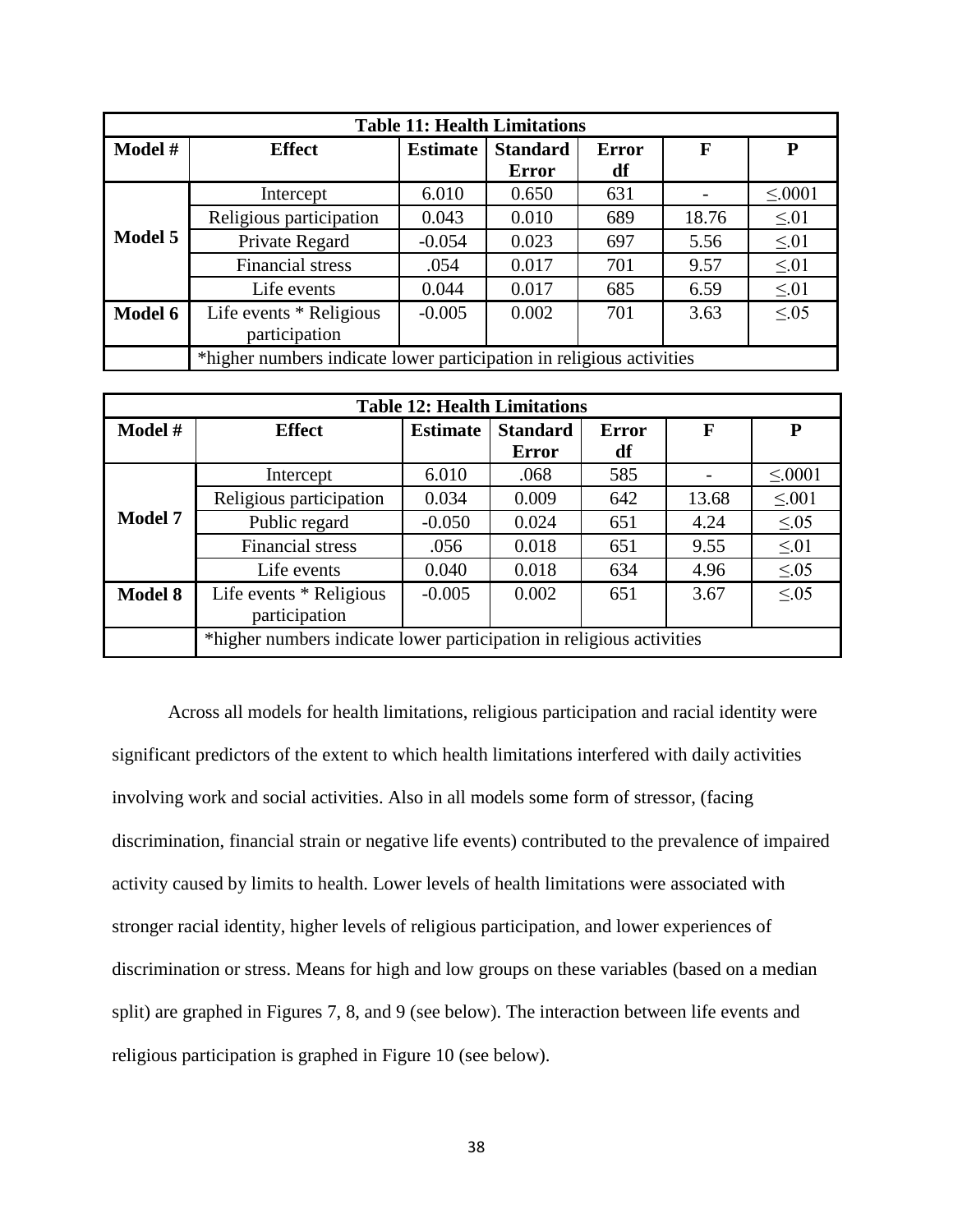



\*The preceding graph displays religious participation as an inverted variable so that higher levels mean more participation in religious activities; this is done for ease of interpretation.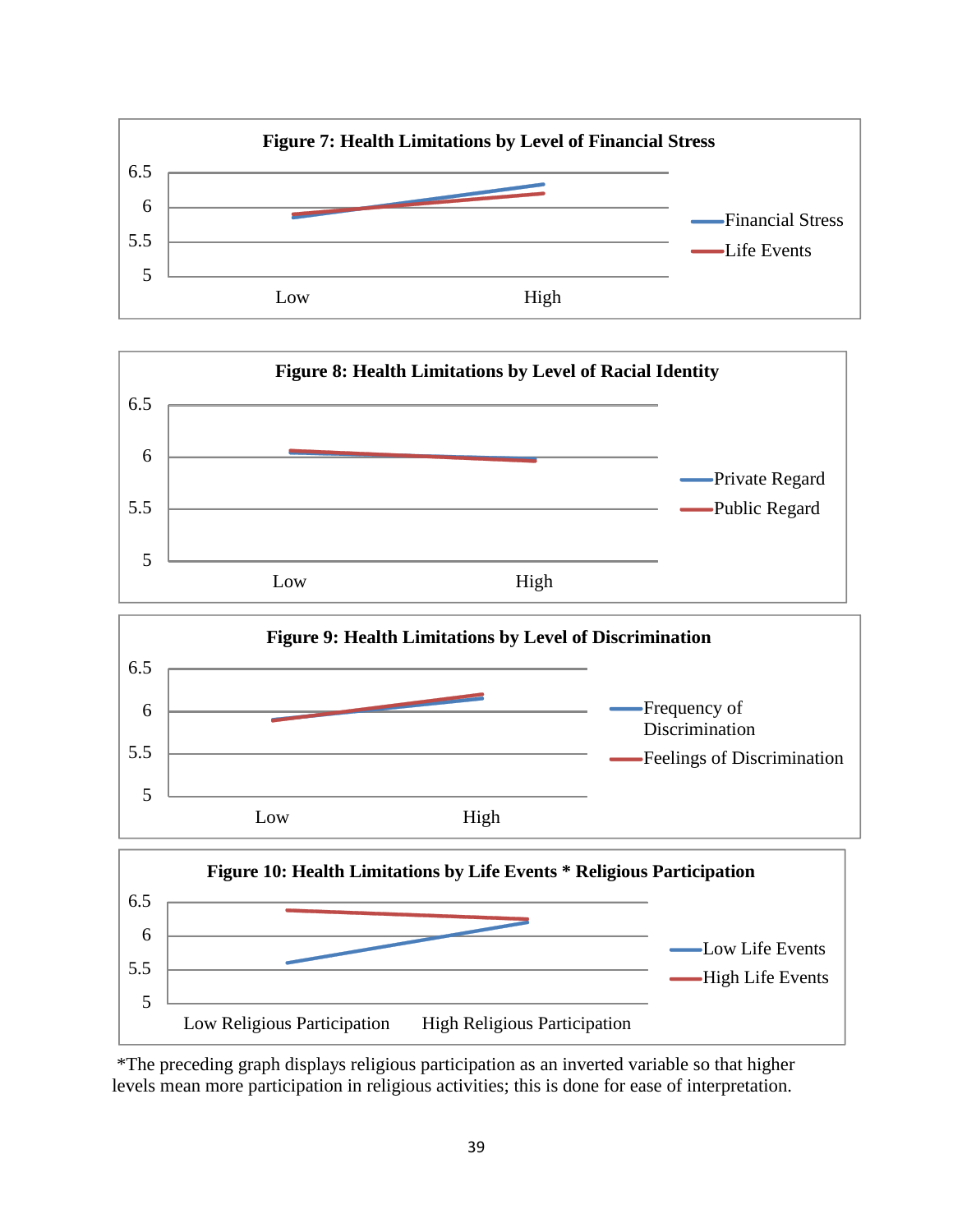# **Mental Health**

# **Mental Health Rating**

The self-reported rating of mental health issues yielded two significant models. The main effects of feelings about experiences with discrimination and frequency of discrimination were only significant when just one discrimination variable was present. The first model had two significant main effects, the feelings about experiences with discrimination,  $p \le 0.001$ , b= 0.008, SE= 0.003 and social support  $p \le 0.05$ , b= -0.004, SE= 0.002 (Table 13, see below). The second model had five significant main effects, religious participation  $p \le 0.01$ , b= 0.020, SE= 0.007, frequency of discrimination  $p \le 0.05$ , b= 0.008, SE= 0.004, private regard of racial identity  $p \le$ .01, b= -0.042, SE= 0.016, social support *p* ≤.01, b= -0.005, SE= 0.002 and financial stress *p*   $\leq 0.001$ , b= 0.048, SE= 0.012 (Table 14, see below). There were no significant interactions for the mental health rating variable.

| <b>Table 13: Mental Health Rating</b> |                                                      |                 |                 |              |      |              |  |  |  |
|---------------------------------------|------------------------------------------------------|-----------------|-----------------|--------------|------|--------------|--|--|--|
| <b>Model</b>                          | <b>Effect</b>                                        | <b>Estimate</b> | <b>Standard</b> | <b>Error</b> | F    | P            |  |  |  |
| #                                     |                                                      |                 | <b>Error</b>    | df           |      |              |  |  |  |
| <b>Model</b>                          | Intercept                                            | 2.492           | 0.048           | 515          |      | $\leq 0001$  |  |  |  |
|                                       | Feelings about<br>discrimination                     | 0.008           | 0.003           | 587          | 9.92 | $\leq 0.001$ |  |  |  |
|                                       | Social support                                       | $-0.004$        | 0.002           | 591          | 4.74 | $\leq 0.05$  |  |  |  |
|                                       | *higher numbers indicate lower mental health rating. |                 |                 |              |      |              |  |  |  |

| <b>Table 14: Mental Health Rating</b> |                                                                      |                 |                 |              |       |             |  |  |  |  |
|---------------------------------------|----------------------------------------------------------------------|-----------------|-----------------|--------------|-------|-------------|--|--|--|--|
| <b>Model</b>                          | <b>Effect</b>                                                        | <b>Estimate</b> | <b>Standard</b> | <b>Error</b> | F     | P           |  |  |  |  |
| #                                     |                                                                      |                 | <b>Error</b>    | df           |       |             |  |  |  |  |
|                                       | Intercept                                                            | 2.174           | 0.099           | 665          |       | $\leq 0001$ |  |  |  |  |
|                                       | Religious participation                                              | 0.020           | 0.007           | 666          | 8.52  | $\leq 0.01$ |  |  |  |  |
|                                       | Frequency of                                                         | 0.008           | 0.004           | 656          | 3.95  | $\leq 0.05$ |  |  |  |  |
| <b>Model</b>                          | discrimination                                                       |                 |                 |              |       |             |  |  |  |  |
| 2                                     | Private regard                                                       | $-0.042$        | 0.016           | 664          | 7.10  | $\leq 01$   |  |  |  |  |
|                                       | Social support                                                       | $-0.005$        | 0.002           | 666          | 7.39  | $\leq 01$   |  |  |  |  |
|                                       | <b>Financial stress</b>                                              | 0.048           | 0.012           | 666          | 16.08 | $\leq 0001$ |  |  |  |  |
|                                       | ** higher numbers indicate lower mental health rating                |                 |                 |              |       |             |  |  |  |  |
|                                       | *higher numbers indicate lower participation in religious activities |                 |                 |              |       |             |  |  |  |  |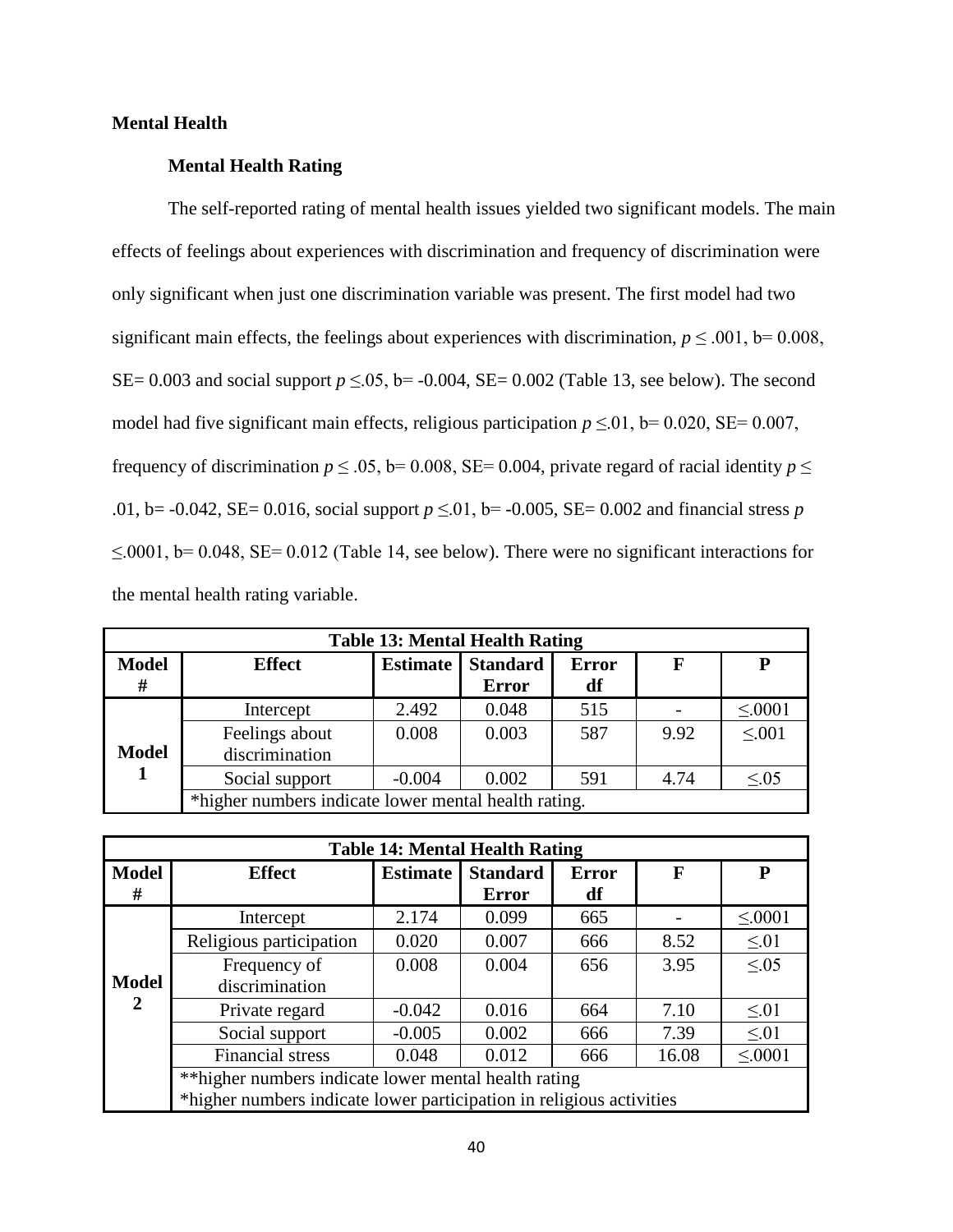Across both models, discrimination and social support were significant predictors of mental health. Better mental health was associated with higher ratings of social support and lower reports of discrimination. Religiosity, racial identity and financial stress appear in the second model. Higher religiosity and racial identity were positively related to mental health, while financial stress and discrimination had a relationship with mental health. Means for high and low groups on these variables (based on a median split) are graphed in Figures 11, 12, 13, 14 and 15 (see below). Since the values of the mental health variable were scaled so that higher levels mean negative perceptions of mental health values for the variable mental health were inverted in the graphs. The values were graphed in this manner for ease of interpretation (i.e., positive relationships means healthier/higher values on the mental health related to higher independent variable values).



\* The following five graphs displays mental health rating as an inverted variable so that higher levels mean better mental health ratings; this is done for ease of interpretation.

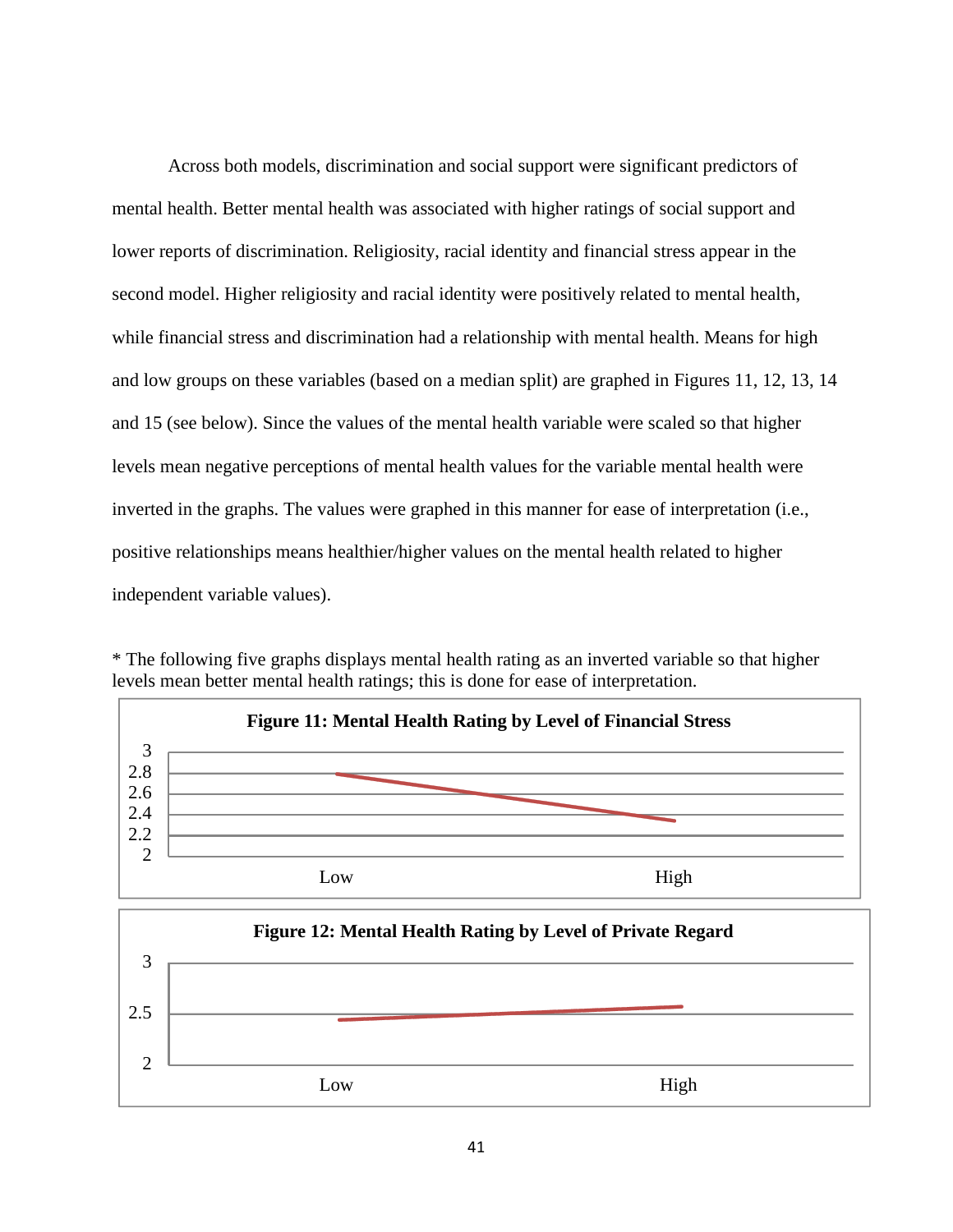

# **Depression**

The depression variable yielded 13 significant models as presented in Tables 15 through 19 (see below). The first model had four significant main effects: frequency of discrimination, *p*  ≤.0001, b = .215, SE= .036; social support  $p≤$  .0001, b = -.066, SE= .015; public regard of racial identity *p* ≤ .01, b = -.386, SE=.140; and life events, *p* ≤ .05, b= .241, SE=.109 (Table 15). There was an interaction term entered in the second model using the main effects from model one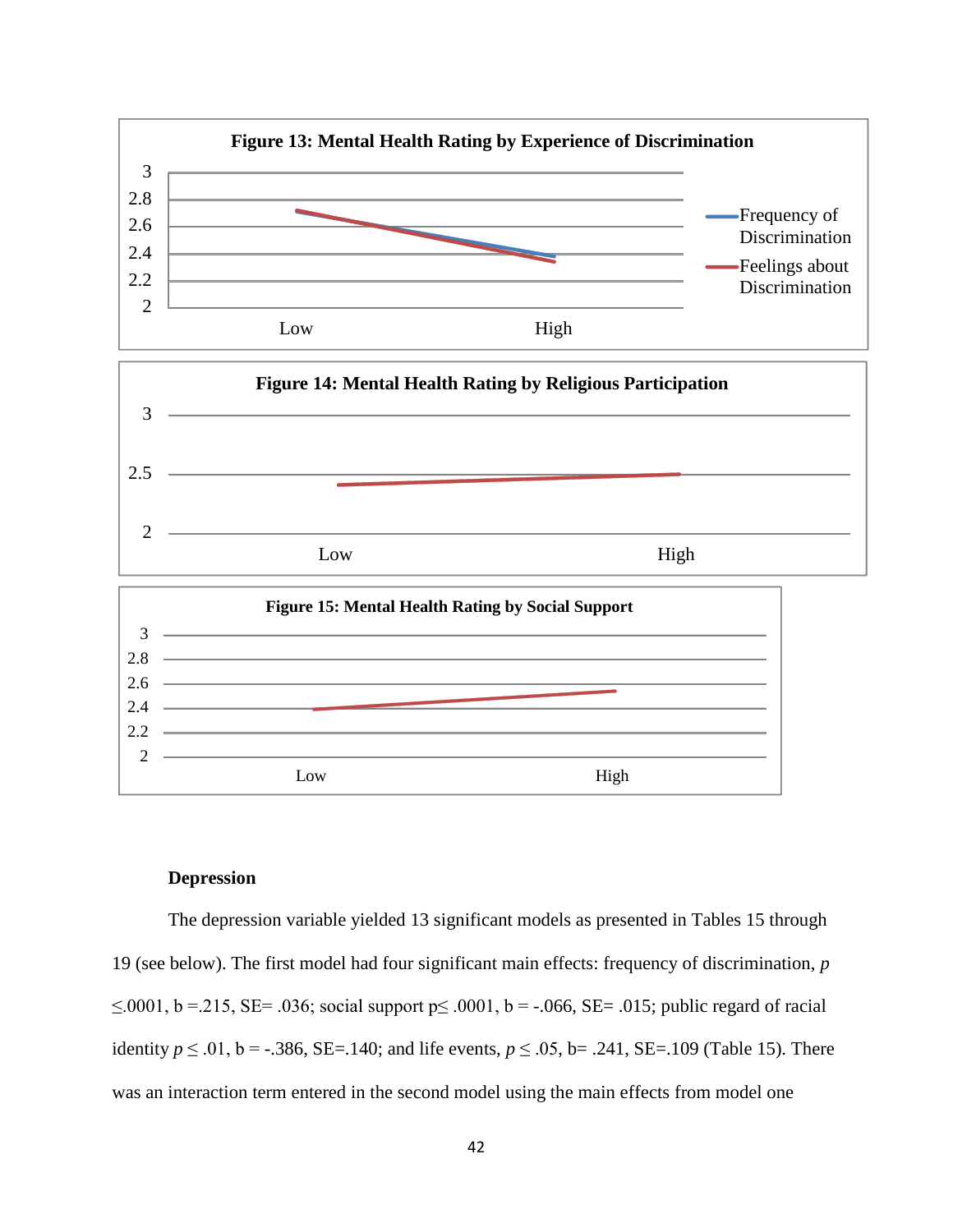which showed a significant interaction between social support and public regard,  $p \le 0.05$ , b= .010, SE= .005 (Table 15). There was also a significant interaction between public regard and life events p≤.01, b=-.095, SE=.036 in the third model, using the same main effects present in model one (Table 15). There were four significant main effects for the fourth model, frequency of discrimination,  $p \le 0.001$ ,  $b = .187$  SE=  $.034$ , social support,  $p \le 0.001$ ,  $b = -.061$ , SE=  $.015$ , public regard,  $p \le 0.001$ , b= -.437, SE= .138 and financial stress,  $p \le 0.001$ , b= .517, SE= .104 (Table 16). There was an interaction term entered in the fifth model using the main effects from model four which yielded a significant interaction between frequency of discrimination and social support,  $p \le 0.05$ ,  $b = 0.003$ ,  $SE = 0.001$ . The sixth model had three significant main effects, feelings about discrimination,  $p \le 0001$ ,  $b = 0.157$  SE= 0.022, physical decay of the neighborhood,  $p \le 0.01$ , b= .350, SE= .143 and centrality of racial identity,  $p \le 0.05$ , b= -.388, SE= .169 (Table 17). There was an interaction term entered in the seventh model using the main effects from the sixth model and there was a significant interaction between feelings about discrimination and the physical decay of the neighborhood,  $p \le 0.05$ , b=.017, SE= .008 (Table 17). The eighth model had three significant main effects feelings about discrimination,  $p \le 0.001$ , b= .160, SE= .023, physical decay of the neighborhood,  $p \le 0.01$ ,  $b = 0.415$ ,  $SE = 0.147$  and private regard of racial identity,  $p \le 0.05$ , b= -.297, SE= .130 (Table 18). There was an interaction term entered in the ninth model using the main effects from the eighth model and there was a significant interaction between the physical decay of the neighborhood and private regard of racial identity,  $p \le 01$ , b= .122, SE= .041 (Table 18). In the tenth model there was a significant interaction between the physical decay of the neighborhood and feelings about discrimination, using the same main effects from model eight  $p \le 0.01$ , b= .019, SE= .008 (Table 18). The eleventh model had four significant main effects, feelings about discrimination,  $p \le 0.0001$ , b=.132, SE= .024, physical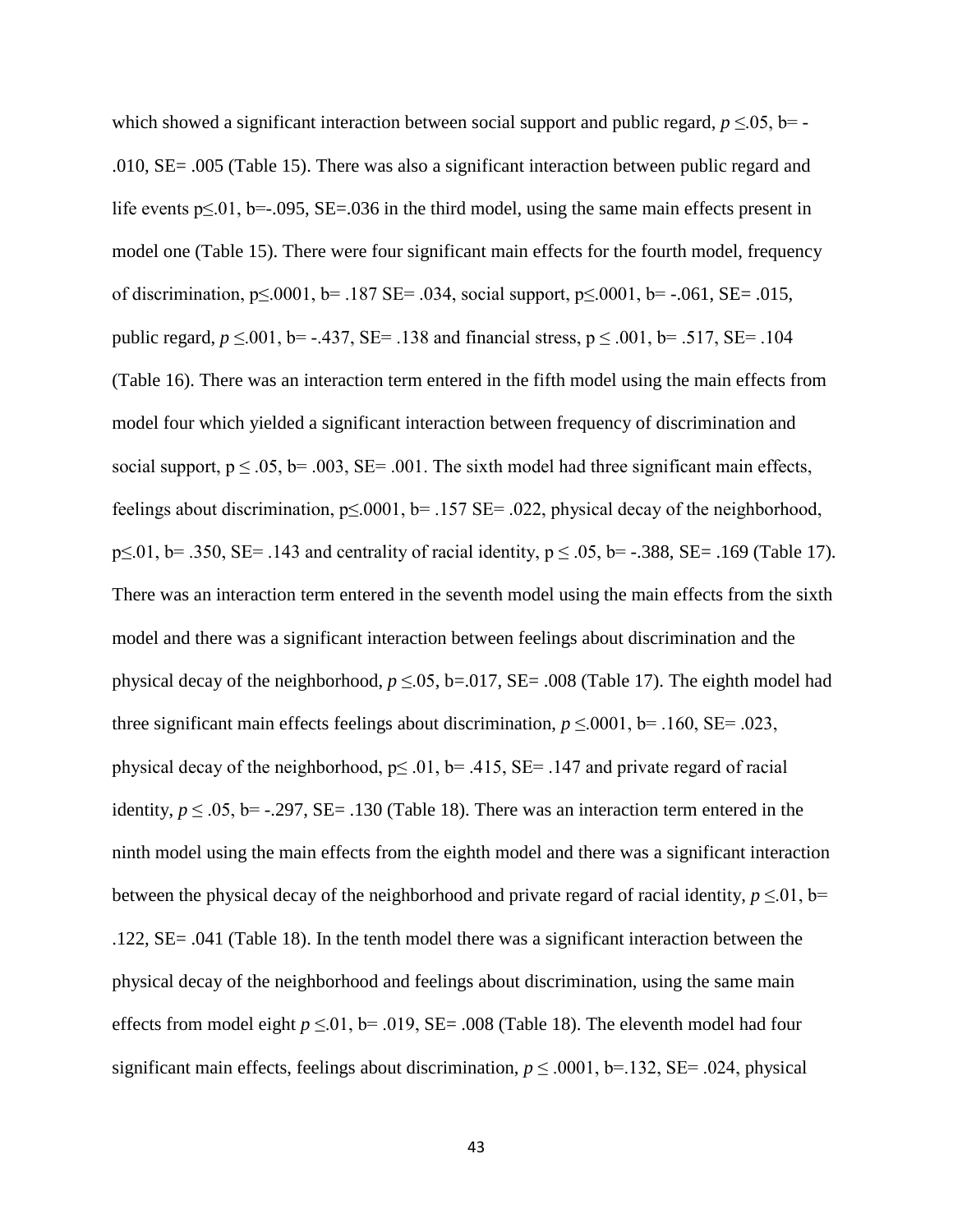| decay of the neighborhood $p \le 01$ , b=.391, SE=.147, public regard of racial identity, $p \le 0.05$ , b=- |
|--------------------------------------------------------------------------------------------------------------|
| .381, SE= .152, and life events $p \le 0.01$ , b=.281, SE= .113 (Table 19). There was an interaction         |
| term entered into the twelfth model using the main effects from model eleven and there was a                 |
| significant interaction between the physical decay of the neighborhood and feelings about                    |
| discrimination, $p \le 0.0001$ , b=.019, SE=.008 (Table 19). There was a significant interaction             |
| between life events and feelings about discrimination, $p \le 0.05$ , b=-.012, SE=.006, in the thirteenth    |
| model, using the main effects present in model eleven (Table 19).                                            |

| <b>Table 15: Depression</b> |                                |                 |                                 |     |        |             |  |  |  |  |
|-----------------------------|--------------------------------|-----------------|---------------------------------|-----|--------|-------------|--|--|--|--|
| Model #                     | <b>Effect</b>                  | <b>Estimate</b> | <b>Standard</b><br><b>Error</b> | df  | F      | P           |  |  |  |  |
|                             | Intercept                      | 17.072          | 0.388                           | 567 |        | $\leq 0001$ |  |  |  |  |
|                             | Frequency of Discrimination    | 0.215           | 0.036                           | 648 | 36.65  | $\leq 0001$ |  |  |  |  |
| <b>Model 1</b>              | Social Support                 | $-0.066$        | 0.015                           | 622 | 18.53  | $\leq 0001$ |  |  |  |  |
|                             | Public Regard                  | $-0.386$        | 0.140                           | 649 | 7.62   | $\leq 01$   |  |  |  |  |
|                             | Life Events                    | 0.241           | 0.109                           | 648 | 4.90   | $\leq 0.05$ |  |  |  |  |
| <b>Model 2</b>              | Social Support * Public Regard | $-0.010$        | 0.005                           | 649 | 3.98   | $\leq 0.05$ |  |  |  |  |
| <b>Model 3</b>              | Public Regard * Life Events    | $-0.095$        | 0.036                           | 649 | $-262$ | $\leq 01$   |  |  |  |  |

| <b>Table 16: Depression</b> |                               |                 |                 |     |       |             |  |  |  |
|-----------------------------|-------------------------------|-----------------|-----------------|-----|-------|-------------|--|--|--|
| Model #                     | <b>Effect</b>                 | <b>Estimate</b> | <b>Standard</b> | df  | F     | P           |  |  |  |
|                             |                               |                 | <b>Error</b>    |     |       |             |  |  |  |
|                             | Intercept                     | 13.268          | 0.849           | 648 |       | $\leq 0001$ |  |  |  |
|                             | Frequency of Discrimination   | 0.187           | 0.034           | 649 | 29.42 | $\leq 0001$ |  |  |  |
| <b>Model 4</b>              | Social Support                | $-0.061$        | 0.015           | 624 | 16.80 | $\leq 0001$ |  |  |  |
|                             | Public Regard                 | $-0.437$        | 0.138           | 649 | 10.01 | $\leq 0.01$ |  |  |  |
|                             | <b>Financial Stress</b>       | 0.517           | 0.104           | 649 | 24.64 | $\leq 0001$ |  |  |  |
| Model 5                     | Frequency of Discrimination * | 0.003           | 0.001           | 647 | 4.23  | < 0.05      |  |  |  |
|                             | Social Support                |                 |                 |     |       |             |  |  |  |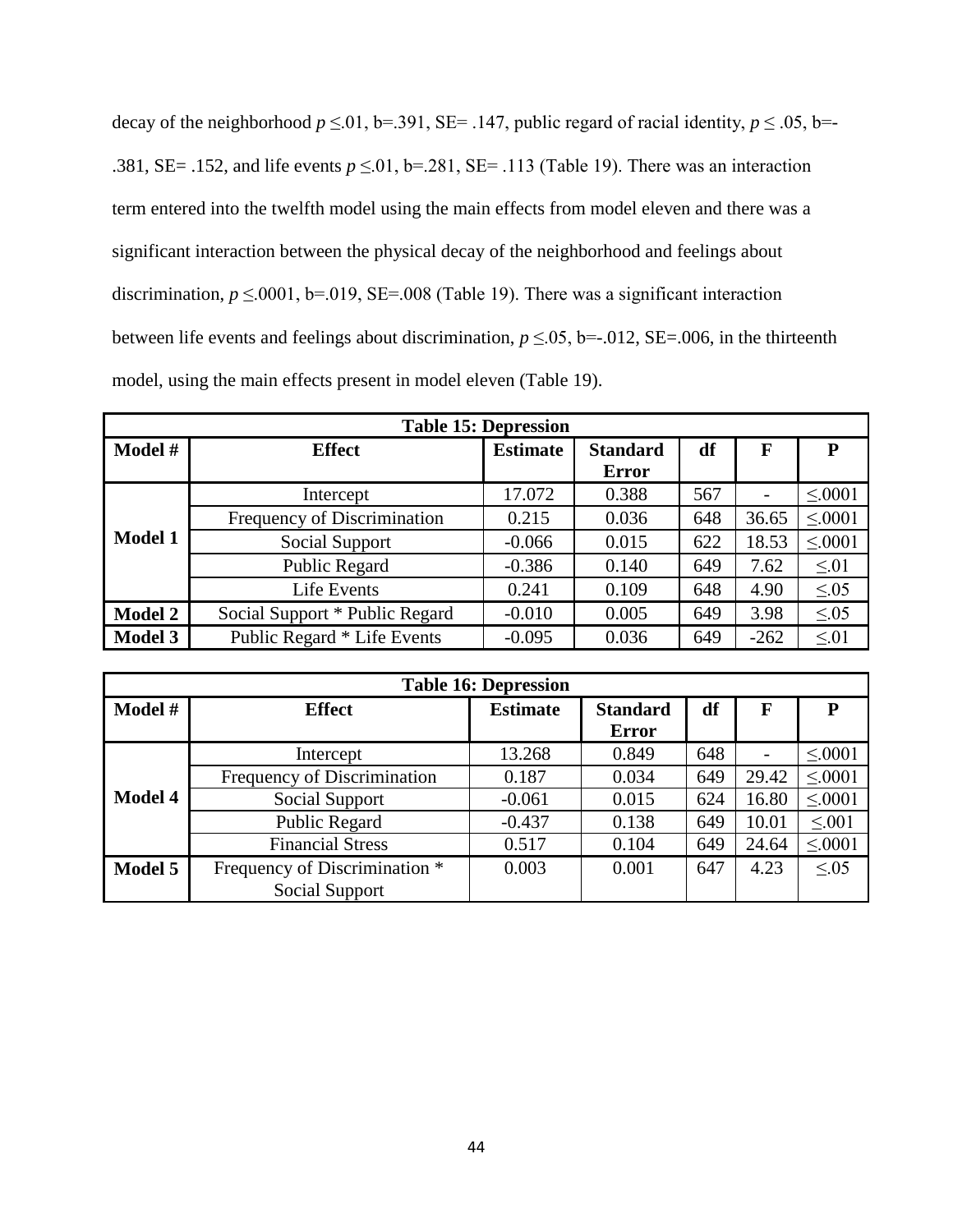| <b>Table 17: Depression</b> |                                 |                 |                                 |     |       |             |  |  |  |  |
|-----------------------------|---------------------------------|-----------------|---------------------------------|-----|-------|-------------|--|--|--|--|
| Model #                     | <b>Effect</b>                   | <b>Estimate</b> | <b>Standard</b><br><b>Error</b> | df  | F     | P           |  |  |  |  |
|                             | Intercept                       | 17.149          | 0.406                           | 646 |       | $\leq 01$   |  |  |  |  |
|                             | Feelings about Discrimination   | 0.157           | 0.022                           | 646 | 49.06 | $\leq 0001$ |  |  |  |  |
| Model 6                     | Physical Decay                  | 0.350           | 0.143                           | 646 | 6.04  | $\leq 01$   |  |  |  |  |
|                             | Centrality                      | $-0.388$        | 0.169                           | 646 | 5.29  | $\leq 0.05$ |  |  |  |  |
| <b>Model 7</b>              | Feelings about Discrimination * | 0.017           | 0.008                           | 646 | 5.21  | < 0.05      |  |  |  |  |
|                             | Physical Decay                  |                 |                                 |     |       |             |  |  |  |  |

|                 | <b>Table 18: Depression</b>                       |                 |                                 |     |       |             |  |  |  |  |  |
|-----------------|---------------------------------------------------|-----------------|---------------------------------|-----|-------|-------------|--|--|--|--|--|
| Model #         | <b>Effect</b>                                     | <b>Estimate</b> | <b>Standard</b><br><b>Error</b> | df  | F     | P           |  |  |  |  |  |
|                 | Intercept                                         | 17.099          | 0.413                           | 626 |       | $\leq 0001$ |  |  |  |  |  |
|                 | Feelings about Discrimination                     | 0.160           | 0.023                           | 626 | 49.96 | $\leq 0001$ |  |  |  |  |  |
| <b>Model 8</b>  | Physical Decay                                    | 0.415           | 0.147                           | 626 | 7.98  | $\leq 01$   |  |  |  |  |  |
|                 | Private Regard                                    | $-0.297$        | 0.130                           | 626 | 5.21  | $\leq 0.05$ |  |  |  |  |  |
| <b>Model 9</b>  | Physical Decay * Private                          | 0.122           | 0.041                           | 626 | 8.96  | $\leq 0.01$ |  |  |  |  |  |
|                 | Regard                                            |                 |                                 |     |       |             |  |  |  |  |  |
| <b>Model 10</b> | Feelings about Discrimination<br>* Physical Decay | 0.019           | 0.008                           | 626 | 6.57  | < 01        |  |  |  |  |  |

| <b>Table 19: Depression</b> |                                                   |                 |                                 |     |                          |              |  |  |  |  |
|-----------------------------|---------------------------------------------------|-----------------|---------------------------------|-----|--------------------------|--------------|--|--|--|--|
| Model #                     | <b>Effect</b>                                     | <b>Estimate</b> | <b>Standard</b><br><b>Error</b> | df  | F                        | P            |  |  |  |  |
|                             | Intercept                                         | 17.300          | 0.439                           | 501 | $\overline{\phantom{0}}$ | $\leq 0.001$ |  |  |  |  |
|                             | Feelings about Discrimination                     | 0.132           | 0.024                           | 578 | 28.02                    | $\leq 0001$  |  |  |  |  |
| <b>Model 11</b>             | Physical Decay                                    | 0.391           | 0.147                           | 585 | 7.02                     | $\leq 01$    |  |  |  |  |
|                             | Public Regard                                     | $-0.381$        | 0.152                           | 587 | 6.20                     | $\leq 0.05$  |  |  |  |  |
|                             | Life Events                                       | 0.281           | 0.113                           | 587 | 5.73                     | $\leq 01$    |  |  |  |  |
| <b>Model 12</b>             | Feelings about Discrimination<br>* Physical Decay | 0.019           | 0.008                           | 586 | 6.09                     | $\leq 0001$  |  |  |  |  |
| <b>Model 13</b>             | Feelings about Discrimination<br>* Life Events    | $-0.012$        | 0.006                           | 586 | 4.17                     | $\leq 0.05$  |  |  |  |  |

Across all models, discrimination and racial identity were significant predictors of the scores on the CES-D scale. Also in all models some form of stressor (facing discrimination, financial strain, physical decay of the neighborhood, or negative life events) contributed to the prediction of depressive symptomology. Lower levels of depression were associated with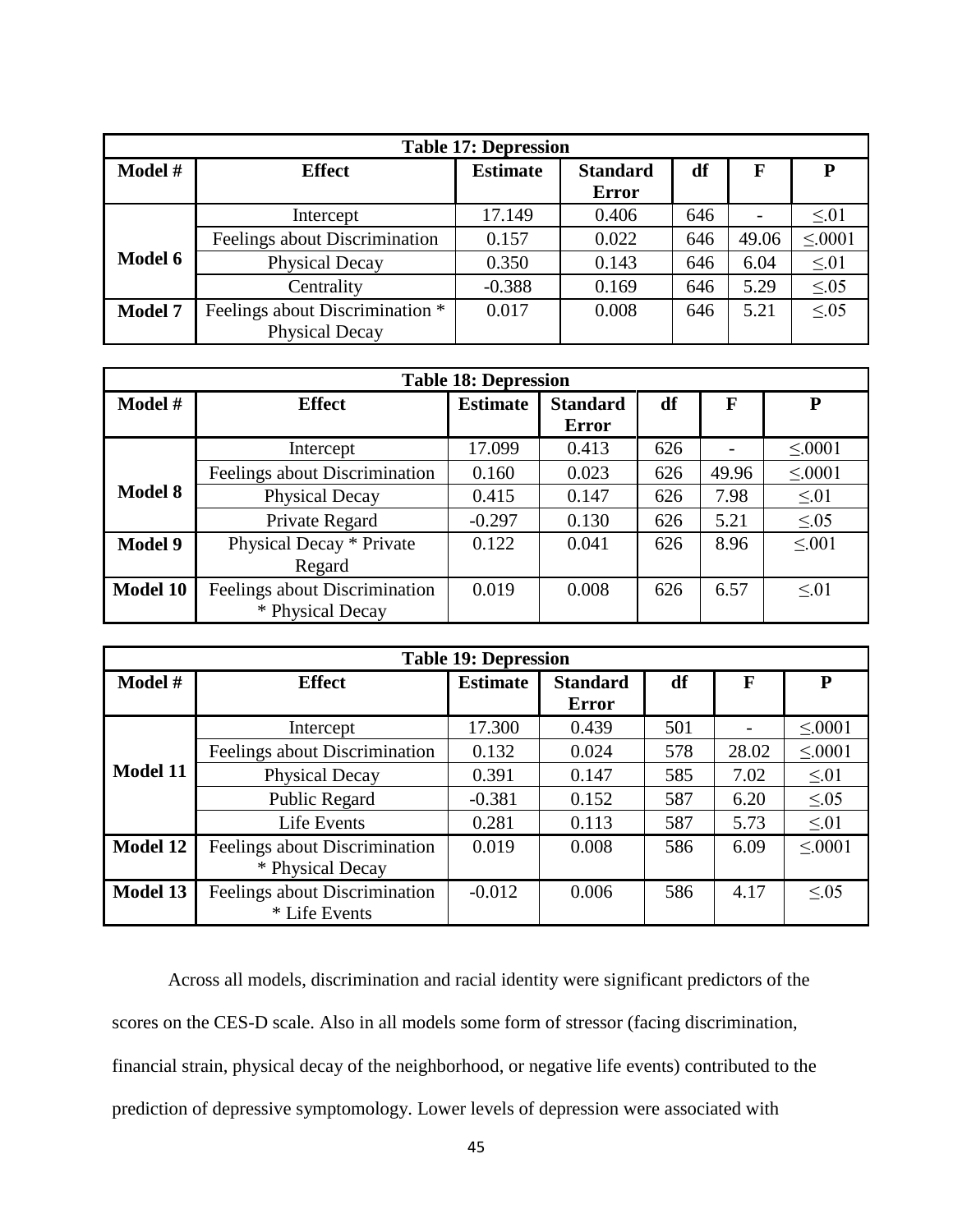stronger racial identity, lower levels of neighborhood physical decay, lower number of life events, lower levels of financial strain, and lower experiences of discrimination. Means for high and low groups on these variables (based on a median split) are graphed in Figures 16 through 21(see below). The interactions for this variable are graphed in Figures 22 through 27 (see below).

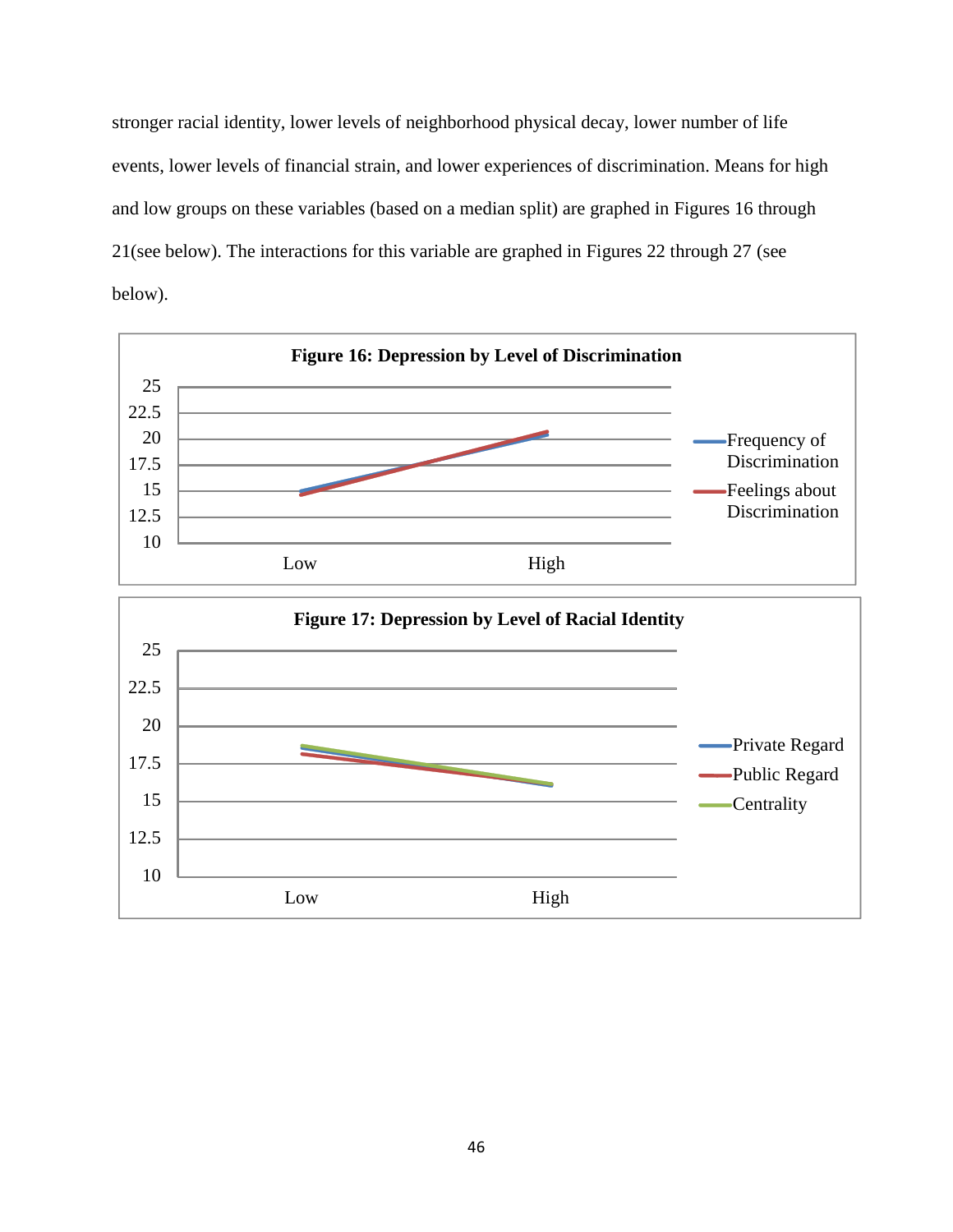

|                | <b>Figure 21: Depression by Level of Physical Decay</b> |      |  |  |  |  |  |  |  |  |  |
|----------------|---------------------------------------------------------|------|--|--|--|--|--|--|--|--|--|
|                | Low                                                     | High |  |  |  |  |  |  |  |  |  |
| 25             |                                                         |      |  |  |  |  |  |  |  |  |  |
| 20             |                                                         |      |  |  |  |  |  |  |  |  |  |
| 15             |                                                         |      |  |  |  |  |  |  |  |  |  |
|                |                                                         |      |  |  |  |  |  |  |  |  |  |
| $\overline{0}$ |                                                         |      |  |  |  |  |  |  |  |  |  |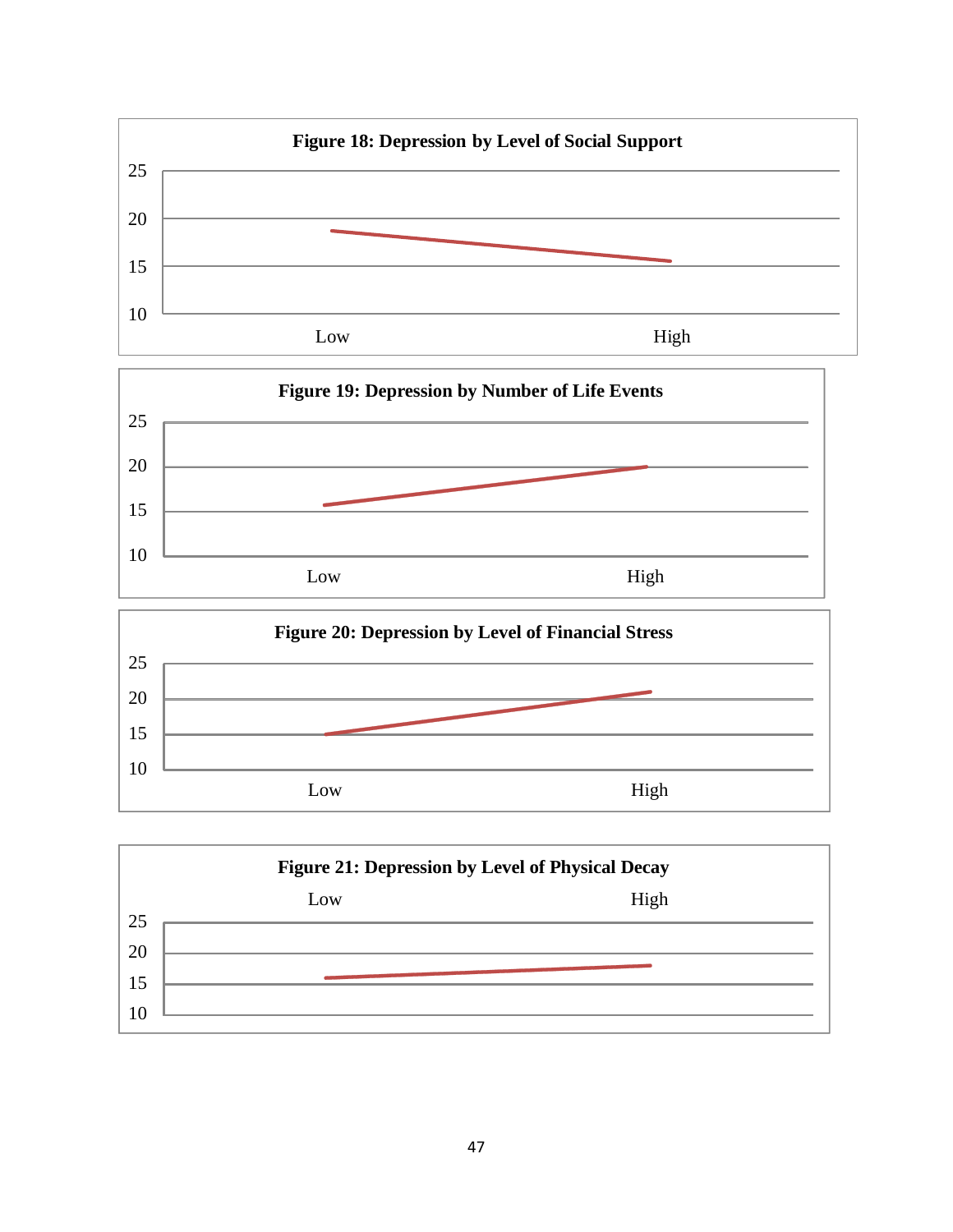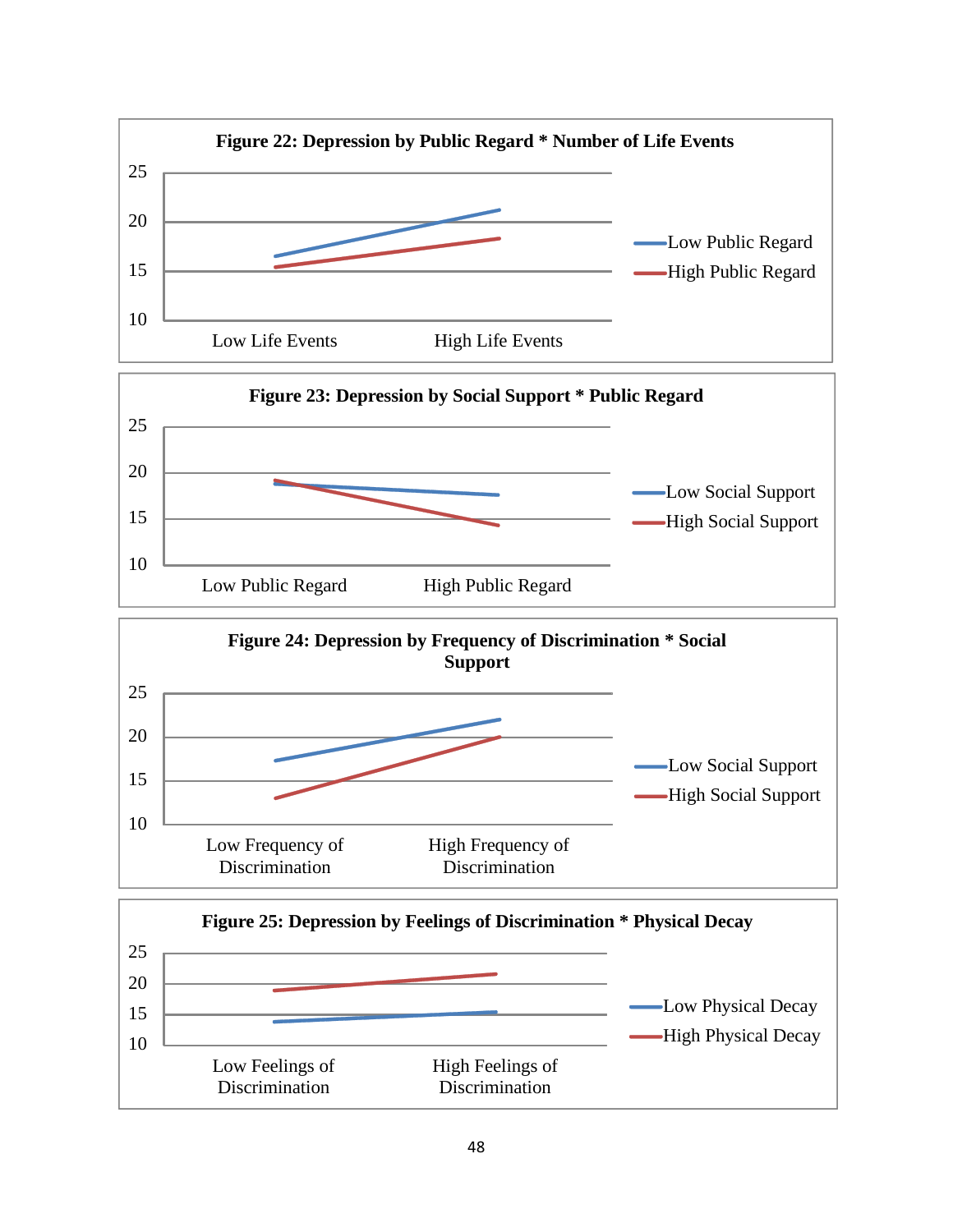



### **Life Outcomes**

#### **Future Orientation**

The variable measuring future orientation yielded five significant models, as presented in tables 20 through 24 (see below). Within these models the main effects of feelings about experiences with discrimination and frequency of discrimination were only significant when only one discrimination variable was present. The same was true for the religious variables with impact of a higher power and religious participation both being significant, but when one of these variables was present the other was not able to be significant. The first significant model had two significant main effects, the feelings about discrimination  $p \le 0.05$ , b=.015, SE-.007 and the impact of a higher power,  $p \le 0.01$ , b=-.080, SE= .033. The second model had two significant main effects, the frequency of discrimination,  $p \le 0.01$ ,  $b = 0.026$ , SE= 0.00 and religious participation,  $p \le 0.05$ , b=-.033, SE= .016. The third model had two significant main effects, the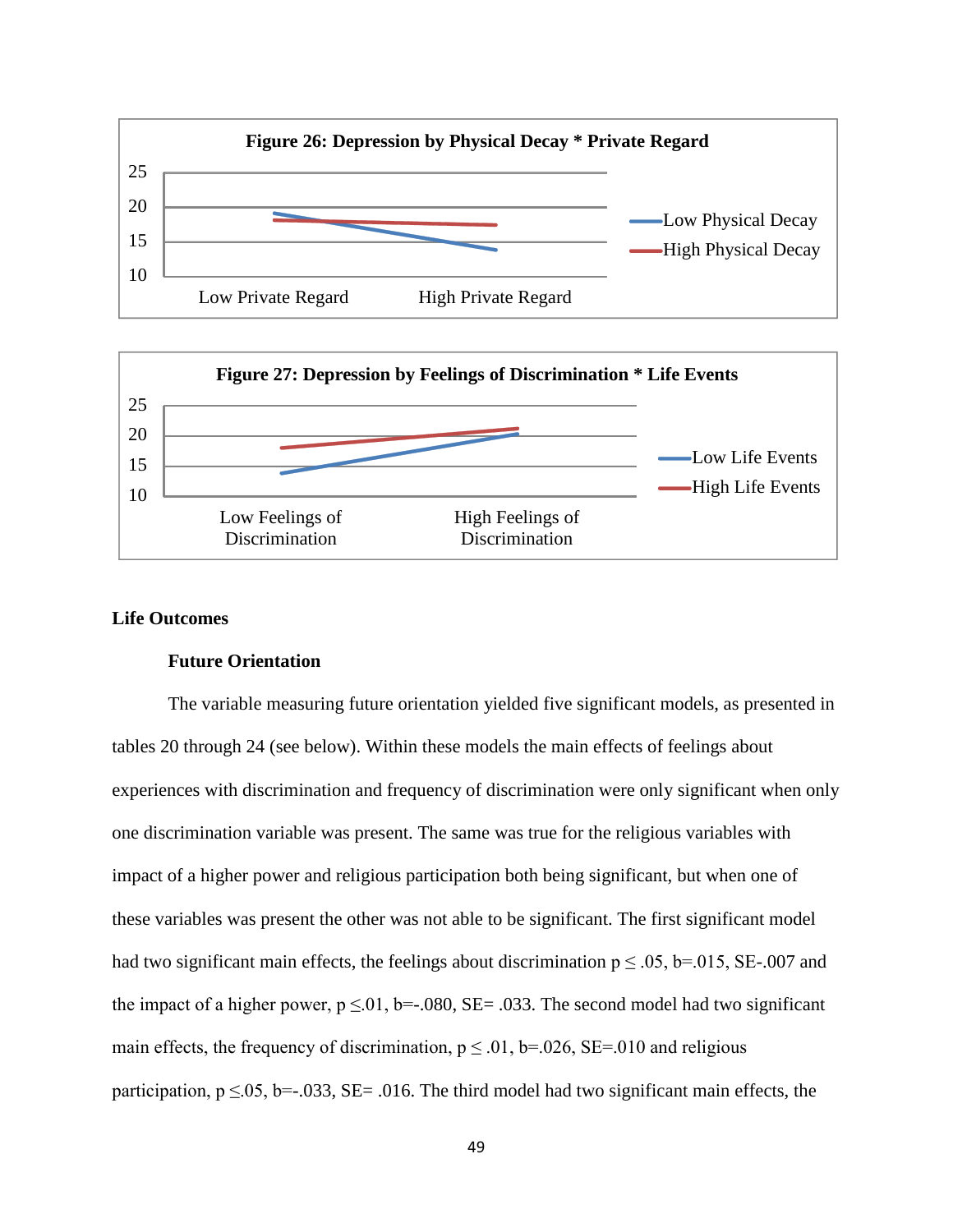frequency of discrimination,  $p \le 0.05$ ,  $b = 0.022$ ,  $SE = 0.038$  and private regard of racial identity, p ≤.01, b=-.100, SE= .010. The fourth model had two significant main effects, the frequency of discrimination,  $p \le 0.01$ , b=.028, SE=.010 and the impact of a higher power on life,  $p \le 0.05$ , b=-.065, SE= .028. The fifth model had two significant main effects, financial stress,  $p \le 0.01$ , b=.076, SE=.030 and the impact of a higher power,  $p \le 0.01$ , b=-.072, SE= .029. There were no significant interactions for the dependent variable concerning future orientation.

| <b>Table 20: Future Orientation</b> |                                                               |                 |                                 |     |      |             |  |  |  |  |
|-------------------------------------|---------------------------------------------------------------|-----------------|---------------------------------|-----|------|-------------|--|--|--|--|
| Model #                             | <b>Effect</b>                                                 | <b>Estimate</b> | <b>Standard</b><br><b>Error</b> | df  | F    |             |  |  |  |  |
| <b>Model 1</b>                      | Intercept                                                     | 9.415           | 0.126                           | 513 |      | $\leq 0001$ |  |  |  |  |
|                                     | God Impact                                                    | $-0.080$        | 0.033                           | 566 | 5.99 | $\leq 01$   |  |  |  |  |
|                                     | Feelings about discrimination                                 | 0.015           | 0.007                           | 559 | 4.26 | $\leq 0.05$ |  |  |  |  |
|                                     | *higher numbers indicate less control given to a higher power |                 |                                 |     |      |             |  |  |  |  |
|                                     | *higher numbers indicate lower future orientation             |                 |                                 |     |      |             |  |  |  |  |

|                | <b>Table 21: Future Orientation</b>                                       |                 |                 |     |      |             |  |  |  |
|----------------|---------------------------------------------------------------------------|-----------------|-----------------|-----|------|-------------|--|--|--|
| Model #        | <b>Effect</b>                                                             | <b>Estimate</b> | <b>Standard</b> | df  | F    | P           |  |  |  |
|                |                                                                           |                 | <b>Error</b>    |     |      |             |  |  |  |
|                | Intercept                                                                 | 9.529           | 0.114           | 600 |      | $\leq 0001$ |  |  |  |
| <b>Model 2</b> | Religious Participation                                                   | $-0.033$        | 0.016           | 701 | 4.27 | $\leq 0.05$ |  |  |  |
|                | $\leq 01$<br>Frequency of discrimination<br>0.026<br>0.010<br>6.99<br>697 |                 |                 |     |      |             |  |  |  |
|                | *higher numbers indicate lower participation in religious activities      |                 |                 |     |      |             |  |  |  |
|                | *higher numbers indicate lower future orientation.                        |                 |                 |     |      |             |  |  |  |

|                | <b>Table 22: Future Orientation</b>               |                 |                 |     |      |             |  |  |
|----------------|---------------------------------------------------|-----------------|-----------------|-----|------|-------------|--|--|
| Model #        | <b>Effect</b>                                     | <b>Estimate</b> | <b>Standard</b> | df  | F    |             |  |  |
|                |                                                   |                 | <b>Error</b>    |     |      |             |  |  |
|                | Intercept                                         | 9.558           | 0.117           | 605 |      | $\leq 0001$ |  |  |
| <b>Model 3</b> | Private Regard                                    | $-0.100$        | 0.010           | 690 | 7.07 | $\leq 01$   |  |  |
|                | Frequency of discrimination                       | 0.022           | 0.038           | 691 | 4.60 | $\leq 0.05$ |  |  |
|                | *higher numbers indicate lower future orientation |                 |                 |     |      |             |  |  |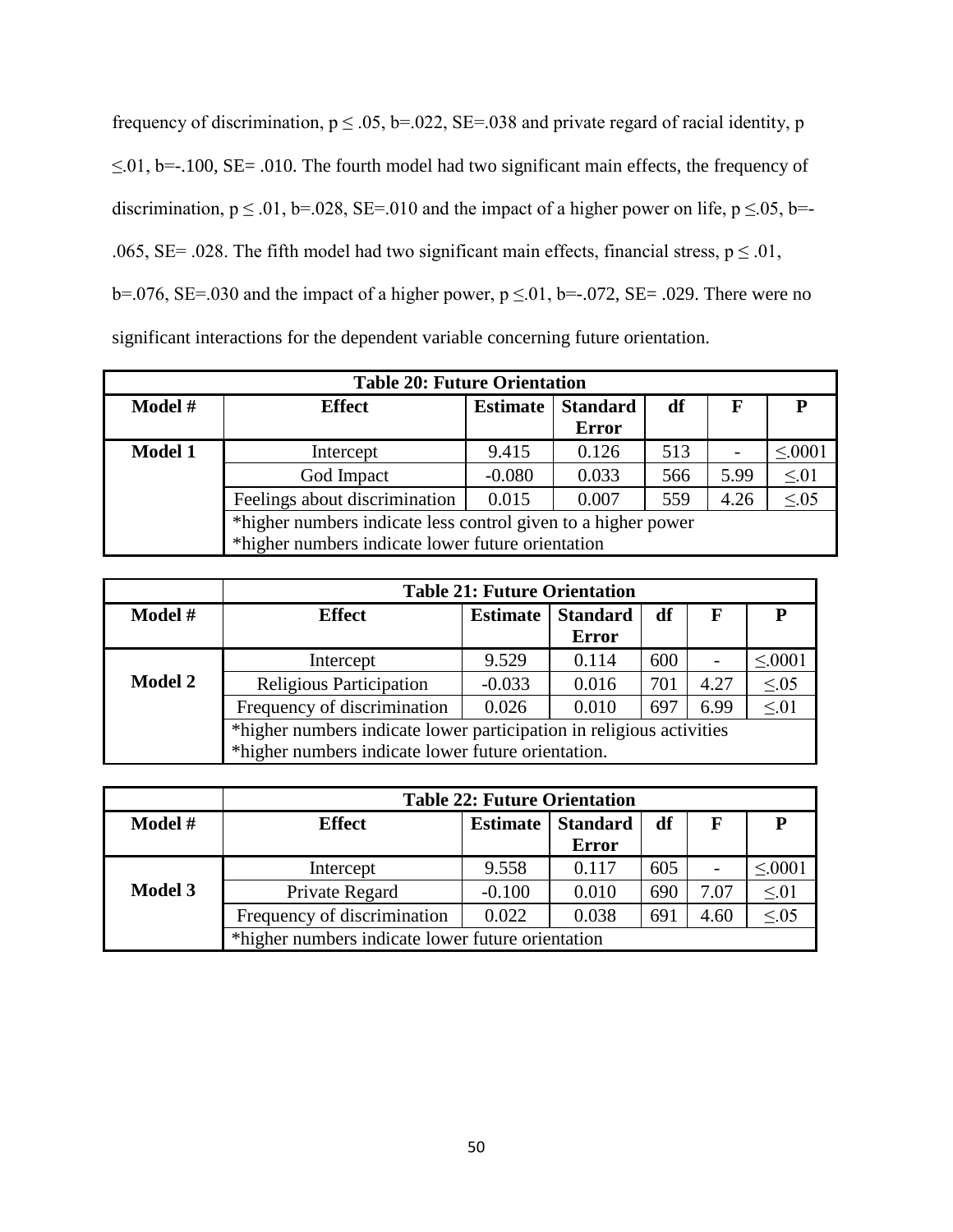|                | <b>Table 23: Future Orientation</b>                            |                 |                 |     |             |             |  |
|----------------|----------------------------------------------------------------|-----------------|-----------------|-----|-------------|-------------|--|
| Model #        | <b>Effect</b>                                                  | <b>Estimate</b> | <b>Standard</b> | df  | $\mathbf F$ |             |  |
|                |                                                                |                 | <b>Error</b>    |     |             |             |  |
|                | Intercept                                                      | 9.474           | 0.113           | 606 |             | $\leq 0001$ |  |
| <b>Model 4</b> | God Impact                                                     | $-0.065$        | 0.028           | 714 | 5.30        | $\leq 0.05$ |  |
|                | Frequency of discrimination                                    | 0.028           | 0.010           | 712 | 8.06        | $\leq 01$   |  |
|                | *higher numbers indicate lower future orientation              |                 |                 |     |             |             |  |
|                | *higher numbers indicate less control given to a higher power. |                 |                 |     |             |             |  |

|         | <b>Table 24: Future Orientation</b>                            |                 |                 |     |             |             |  |
|---------|----------------------------------------------------------------|-----------------|-----------------|-----|-------------|-------------|--|
| Model # | <b>Effect</b>                                                  | <b>Estimate</b> | <b>Standard</b> | df  | $\mathbf F$ |             |  |
|         |                                                                |                 | <b>Error</b>    |     |             |             |  |
|         | Intercept                                                      | 9.485           | 0.116           | 580 |             | $\leq 0001$ |  |
| Model 5 | God Impact                                                     | $-0.072$        | 0.029           | 683 | 6.11        | $\leq 01$   |  |
|         | <b>Financial Stress</b>                                        | 0.076           | 0.030           | 683 | 6.49        | $\leq 01$   |  |
|         | *higher numbers indicate lower future orientation              |                 |                 |     |             |             |  |
|         | *higher numbers indicate less control given to a higher power. |                 |                 |     |             |             |  |

Across most models, religiosity and discrimination were significant predictors of future orientation. Higher levels of religiosity were associated with better future orientation. Lower levels of discrimination were associated with better future orientation. Financial stress was also present in one model and racial identity in another. Higher racial identity predicted better future orientation and financial stress predicted less future orientation. Means for high and low groups on these variables (based on a median split) are graphed in Figures 28, 29, 30 and 31 (see below). Since the values of the future orientation variable were scaled so that higher levels mean less future orientation, values for the future orientation variable were inverted in the graphs. The values were graphed in this manner for ease of interpretation (i.e., positive relationships mean higher future orientation is related to higher values on the independent variables).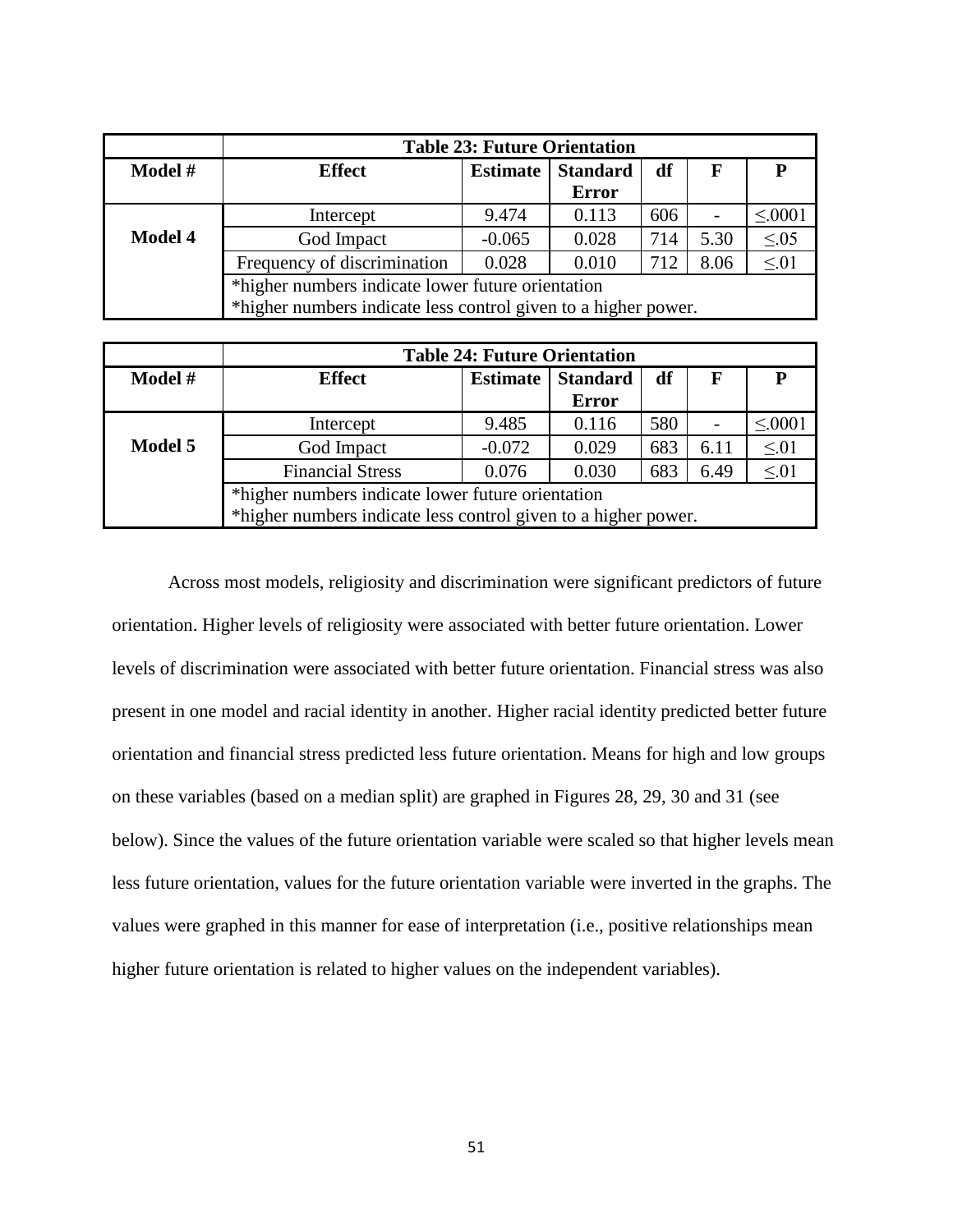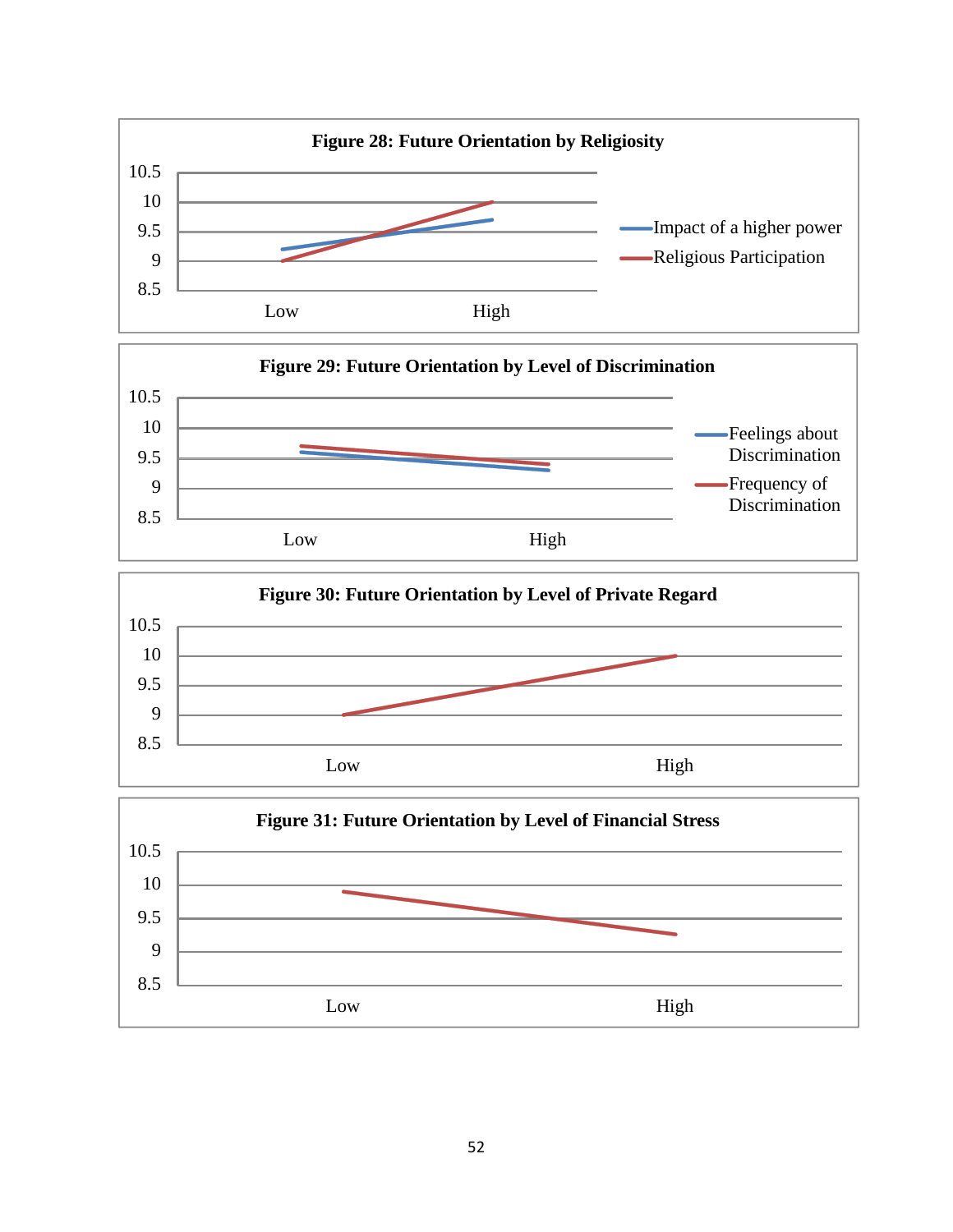### **Life Satisfaction**

The variable measuring satisfaction with life yielded twenty-five significant models. These models appear in Tables 25, 26, 27, 28 and 29 (see below). The first model had five significant main effects, there was a significant main effect for psychological sense of community,  $p \le 0.05$ , b= .118, SE= .047, social support,  $p \le 0.001$ , b= .024, SE= .007, the impact of a higher power on life,  $p \le 0.001$ , b= .285, SE= .046, feelings about discrimination,  $p \le 0.05$ , b= -.020, SE= .010, and financial stress, *p* ≤.001, b= -.174, SE= .049 (Table 25). The following interactions occurred when entered with the main effects from model one. The second model yielded a significant two way interaction between psychological sense of community and feelings about discrimination,  $p \le 0.05$ , b= .006, SE= .003 (Table 25). In the third model there was a significant two way interaction between the impact of a higher power on life and feelings about discrimination,  $p \le 0.01$ ,  $b = -.007$ ,  $SE = .003$  (Table 25). A significant two way interaction was present in the fourth model between social support and the impact of a higher power on life, *p*   $\leq$ .01, b=.005, SE= .002 (Table 25). There was a three way interaction between financial stress, social support and feelings about discrimination,  $p \le 0.05$ , b=.-000, SE= .000 in the fifth model (Table 25).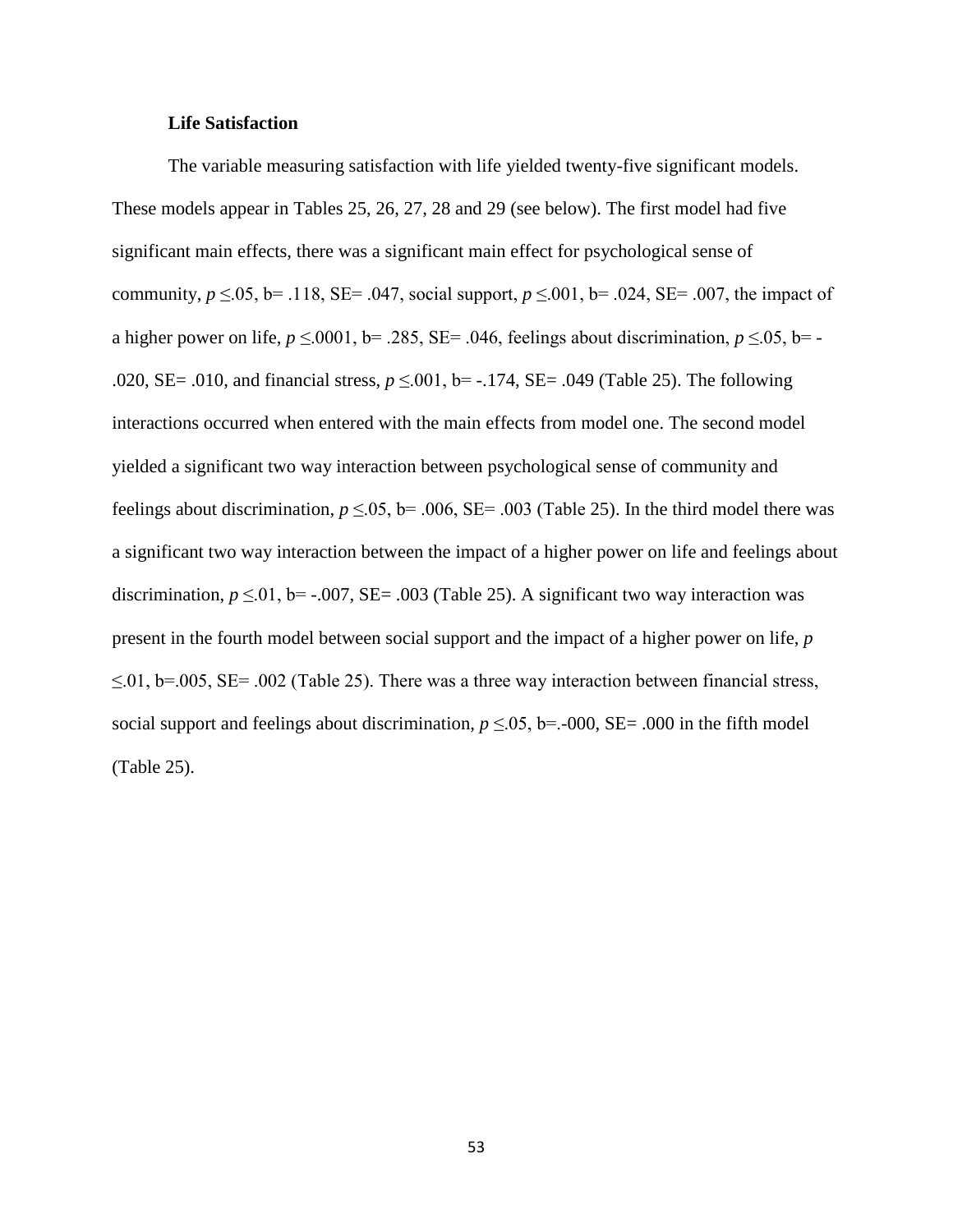| <b>Table 25: Life Satisfaction</b> |                                                                |                 |                 |     |       |              |  |  |
|------------------------------------|----------------------------------------------------------------|-----------------|-----------------|-----|-------|--------------|--|--|
| Model #                            | <b>Effect</b>                                                  | <b>Estimate</b> | <b>Standard</b> | df  | F     | P            |  |  |
|                                    |                                                                |                 | <b>Error</b>    |     |       |              |  |  |
|                                    | Intercept                                                      | 32.823          | 0.177           | 498 |       | $\leq 0.001$ |  |  |
|                                    | Community                                                      | 0.118           | 0.047           | 519 | 6.31  | $\leq 0.05$  |  |  |
| <b>Model 1</b>                     | Social Support                                                 | 0.024           | .007            | 524 | 12.00 | $\leq 0.01$  |  |  |
|                                    | God Impact                                                     | 0.285           | 0.046           | 522 | 38.01 | $\leq 0001$  |  |  |
|                                    | Feelings about                                                 | $-0.020$        | 0.010           | 524 | 3.79  | $\leq 0.05$  |  |  |
|                                    | Discrimination                                                 |                 |                 |     |       |              |  |  |
|                                    | <b>Financial Stress</b>                                        | $-0.174$        | 0.049           | 524 | 12.64 | $\leq 0.01$  |  |  |
| <b>Model 2</b>                     | Community * Feelings about                                     | 0.006           | 0.003           | 524 | 5.13  | $\leq 0.05$  |  |  |
|                                    | Discrimination                                                 |                 |                 |     |       |              |  |  |
| <b>Model 3</b>                     | God Impact * Feelings about                                    | $-0.007$        | 0.003           | 522 | 8.05  | $\leq 01$    |  |  |
|                                    | Discrimination                                                 |                 |                 |     |       |              |  |  |
| <b>Model 4</b>                     | Social Support * God Impact                                    | 0.005           | 0.002           | 519 | 6.60  | $\leq 01$    |  |  |
| <b>Model 5</b>                     | Financial Stress * Social                                      | $-0.000$        | 0.000           | 524 | 4.46  | $\leq 0.05$  |  |  |
|                                    | Support * Feelings about                                       |                 |                 |     |       |              |  |  |
|                                    | Discrimination                                                 |                 |                 |     |       |              |  |  |
|                                    | *higher numbers indicate less control given to a higher power. |                 |                 |     |       |              |  |  |

The sixth model had five significant main effects: public regard of racial identity,  $p \le 01$ , b = .146, SE = .066, social support, *p* ≤ .001, b = .023, SE = .007, the impact of a higher power on life, *p* ≤.0001, b= .331, SE= .047, feelings about discrimination, *p* ≤.0001, b= -.031, SE= .010 and financial stress  $p \le 0.01$ , b= -0.188, SE= .050 (Table 26, see below). The following interactions occurred when entered with the main effects from model six. There was a significant two way interaction in the seventh model between the impact of a higher power on life and feelings about discrimination,  $p \le 0.01$ , b= -.006, SE= .003 (Table 26). In the eighth model there was a significant two way interaction between public regard of racial identity and feelings about discrimination  $p \le 0.001$ , b= .015, SE= .004. The ninth model had a significant two way interaction between social support and the impact of a higher power on life,  $p \le 0.01$ , b= .005, SE= .002 (Table 26). There was a significant three way interaction between public regard of racial identity, the impact of a higher power on life and feelings about discrimination  $p \le 0.01$ , b= .002,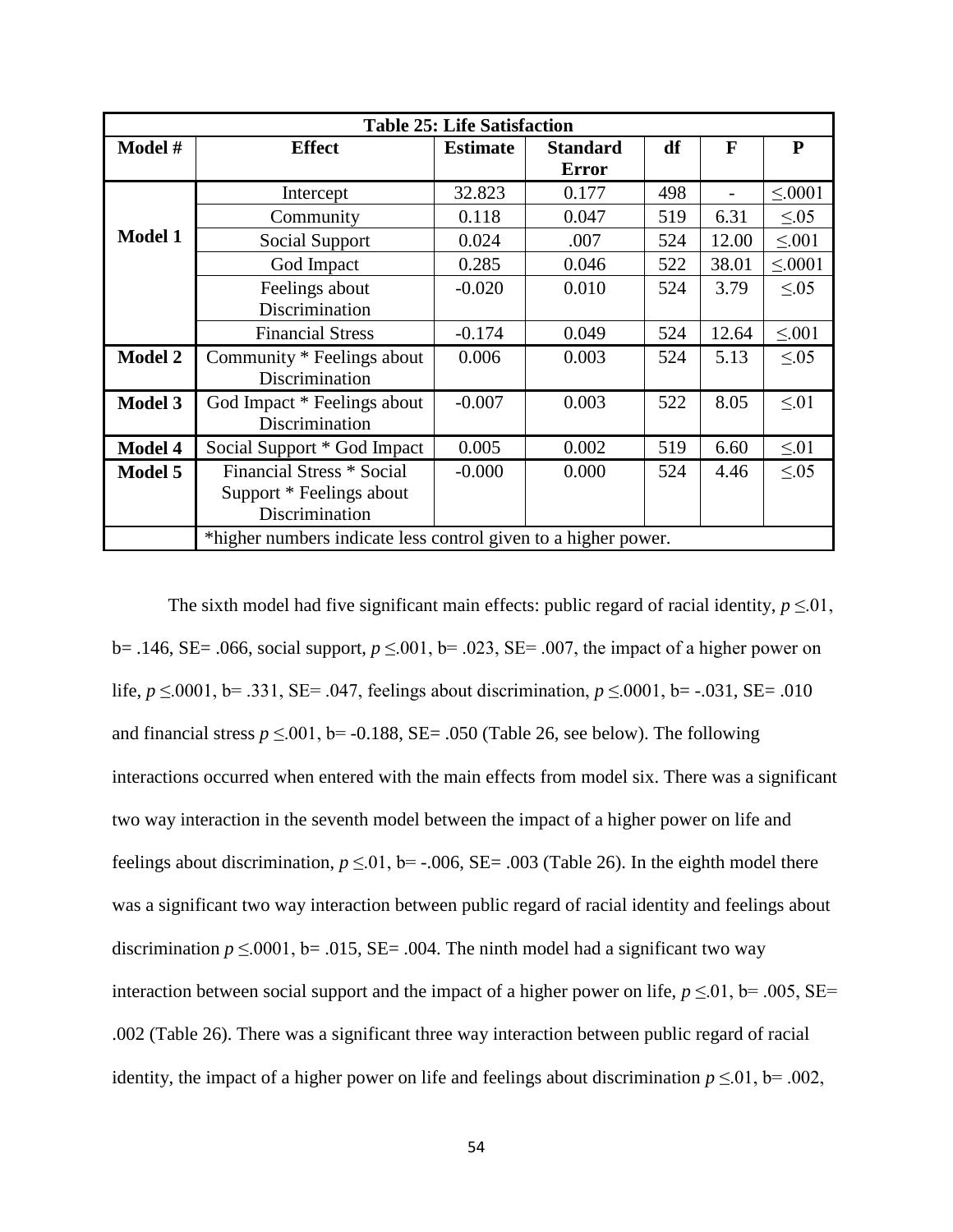SE= .001 in the tenth model (Table 26). The eleventh model saw a significant three way interaction between social support, the impact of a higher power on life and feelings about discrimination  $p \le 0.05$ , b= .000, SE= .000 (Table 26). In the twelfth model there was a significant three way interaction between financial stress, impact of a higher power and feelings about discrimination,  $p \le 0.05$ ,  $b = -.002$ ,  $SE = .001$  (Table 26). In the thirteenth model there was a significant three way interaction between financial stress, public regard of racial identity and feelings about discrimination,  $p \le 0.05$ , b= .002, SE= .001 (Table 26).

|                | <b>Table 26: Life Satisfaction</b>                             |                 |                 |     |                |             |  |  |
|----------------|----------------------------------------------------------------|-----------------|-----------------|-----|----------------|-------------|--|--|
| Model #        | <b>Effect</b>                                                  | <b>Estimate</b> | <b>Standard</b> | df  | $\mathbf{F}$   | ${\bf P}$   |  |  |
|                |                                                                |                 | <b>Error</b>    |     |                |             |  |  |
|                | Intercept                                                      | 32.961          | 0.180           | 468 | $\overline{a}$ | $\leq 01$   |  |  |
|                | Public Regard                                                  | 0.146           | 0.066           | 495 | 4.85           | $\leq 01$   |  |  |
| Model 6        | Social Support                                                 | 0.023           | .007            | 490 | 11.51          | $\leq 0.01$ |  |  |
|                | God Impact                                                     | 0.331           | 0.047           | 494 | 49.50          | $\leq 0001$ |  |  |
|                | Feelings about Discrimination                                  | $-0.031$        | 0.010           | 493 | 9.44           | $\leq 0.01$ |  |  |
|                | <b>Financial Stress</b>                                        | $-0.188$        | 0.050           | 490 | 13.98          | $\leq 0.01$ |  |  |
| <b>Model 7</b> | God Impact * Feelings about                                    | $-0.006$        | 0.003           | 480 | 5.88           | $\leq 01$   |  |  |
|                | Discrimination                                                 |                 |                 |     |                |             |  |  |
| <b>Model 8</b> | Public Regard * Feelings about                                 | 0.015           | 0.004           | 486 | 16.41          | $\leq 0001$ |  |  |
|                | Discrimination                                                 |                 |                 |     |                |             |  |  |
| <b>Model 9</b> | Social Support * God Impact                                    | 0.005           | 0.002           | 467 | 2.62           | $\leq 01$   |  |  |
| <b>Model</b>   | Public Regard * God Impact *                                   | 0.002           | 0.001           | 488 | 4.43           | $\leq 0.05$ |  |  |
| 10             | Feelings about Discrimination                                  |                 |                 |     |                |             |  |  |
| <b>Model</b>   | Social Support * God Impact *                                  | 0.000           | 0.000           | 419 | 4.67           | $\leq 0.05$ |  |  |
| 11             | Feelings about Discrimination                                  |                 |                 |     |                |             |  |  |
| <b>Model</b>   | Financial Stress * God Impact *                                | $-0.002$        | 0.001           | 489 | 5.39           | $\leq 0.05$ |  |  |
| 12             | Feelings about Discrimination                                  |                 |                 |     |                |             |  |  |
| <b>Model</b>   | Public Regard * Feelings about                                 | 0.002           | 0.001           | 488 | 3.92           | $\leq 0.05$ |  |  |
| 13             | Discrimination * Financial Stress                              |                 |                 |     |                |             |  |  |
|                | *higher numbers indicate less control given to a higher power. |                 |                 |     |                |             |  |  |

The fourteenth model had five significant main effects: public regard of racial identity *p*  ≤.001, b= .196, SE= .061, social support *p* ≤.01, b= .021, SE= .007, impact of a higher power on life  $p \le 0.0001$ , b= .286, SE= .043, social control  $p \le 0.05$ , b= .118, SE= .055, and financial stress, *p*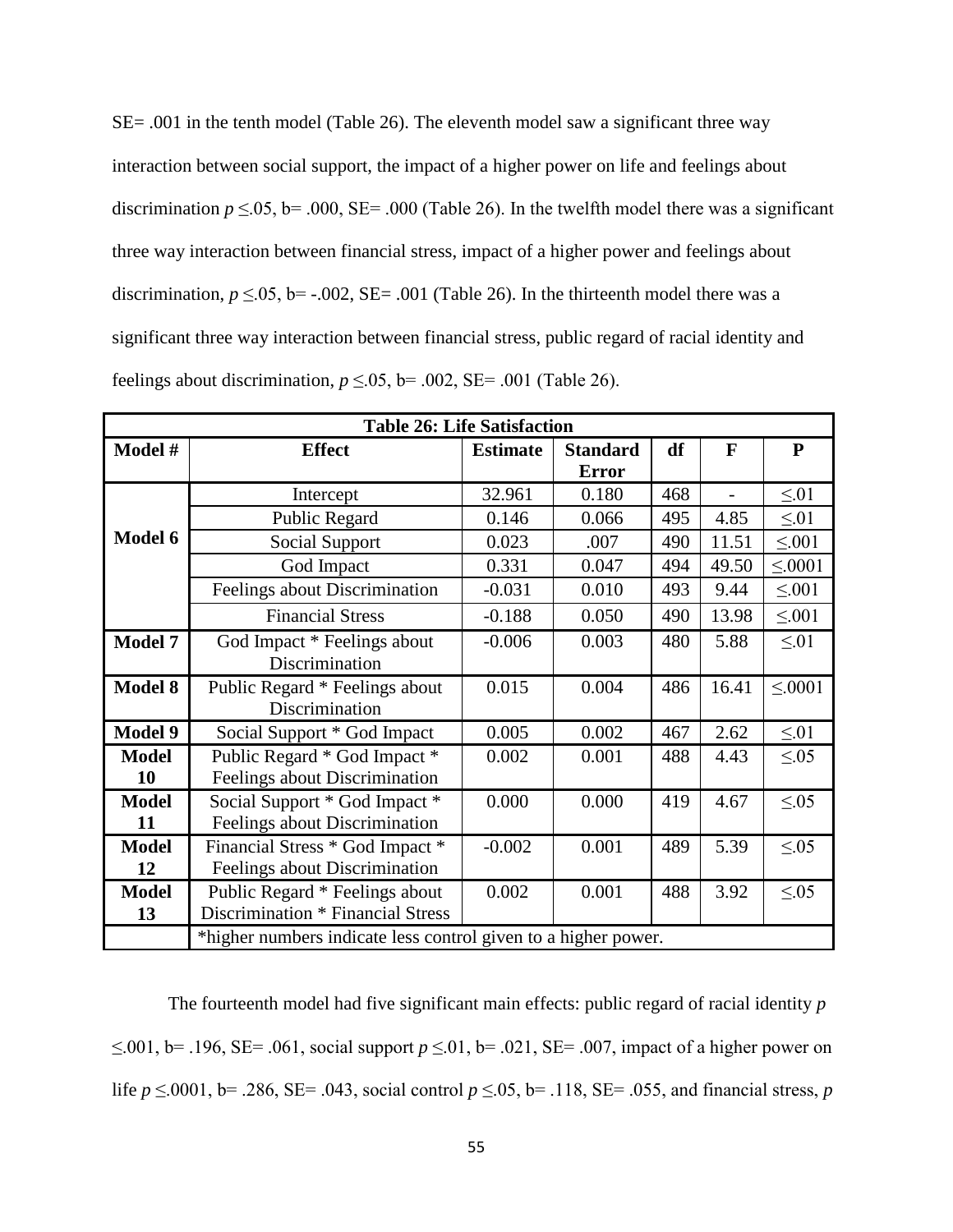$\leq$ .001, b= $-161$ , SE=.044 (Table 27, see below). The following interactions occurred when entered with the main effects from model fourteen. There was a significant two way interaction in the fifteenth model between social support and the impact of a higher power on life,  $p \le 0.05$ , b= .004, SE= .002. In the sixteenth model there was a significant two way interaction between social support and social control,  $p \le 0.01$ , b= .006, SE= .002 (Table 27). The seventeenth model had a significant two way interaction between social support and financial stress,  $p \le 0.001$ , b= .003, SE= .002 (Table 27). In the eighteenth model there was a significant three way interaction between public regard of racial identity, social support and the impact of a higher power on life, *p* ≤.05, b= .001, SE= .001 (Table 27).

| <b>Table 27: Life Satisfaction</b>                             |                             |                 |                 |     |              |             |  |
|----------------------------------------------------------------|-----------------------------|-----------------|-----------------|-----|--------------|-------------|--|
| Model #                                                        | <b>Effect</b>               | <b>Estimate</b> | <b>Standard</b> | df  | $\mathbf{F}$ | ${\bf P}$   |  |
|                                                                |                             |                 | <b>Error</b>    |     |              |             |  |
|                                                                | Intercept                   | 32.801          | 0.168           | 627 |              | < 0001      |  |
|                                                                | Public Regard               | 0.196           | 0.061           | 627 | 10.16        | $\leq 0.01$ |  |
|                                                                | Social Support              | 0.021           | 0.007           | 627 | 8.62         | $\leq 01$   |  |
| <b>Model 14</b>                                                | God Impact                  | 0.286           | 0.043           | 627 | 44.59        | $\leq 0001$ |  |
|                                                                | <b>Social Control</b>       | 0.118           | 0.055           | 627 | 4.64         | $\leq 0.05$ |  |
|                                                                | <b>Financial Stress</b>     | $-0.161$        | 0.044           | 627 | 13.28        | $\leq 0.01$ |  |
| Model 15                                                       | Social Support * God Impact | 0.004           | 0.002           | 626 | 4.94         | $\leq 0.05$ |  |
| Model 16                                                       | Social Support * Social     | 0.006           | 0.002           | 626 | 8.64         | $\leq 01$   |  |
|                                                                | Control                     |                 |                 |     |              |             |  |
| Model 17                                                       | Social Support * Financial  | 0.003           | 0.002           | 626 | 13.15        | $\leq 0.01$ |  |
|                                                                | <b>Stress</b>               |                 |                 |     |              |             |  |
| <b>Model 18</b>                                                | Public Regard * Social      | 0.001           | 0.001           | 626 | 4.01         | $\leq 0.05$ |  |
|                                                                | Support * God Impact        |                 |                 |     |              |             |  |
| *higher numbers indicate less control given to a higher power. |                             |                 |                 |     |              |             |  |

The nineteenth model had three significant main effects, public regard of racial identity *p*  ≤.05, b= .110, SE= .065, social support *p* ≤.01, b= .020, SE= .007, and psychological sense of community  $p \le 0.01$ , b= .108, SE= .046 (Table 28, see below). The following interactions occurred when entered with the main effects from model nineteen. In the twentieth model there was a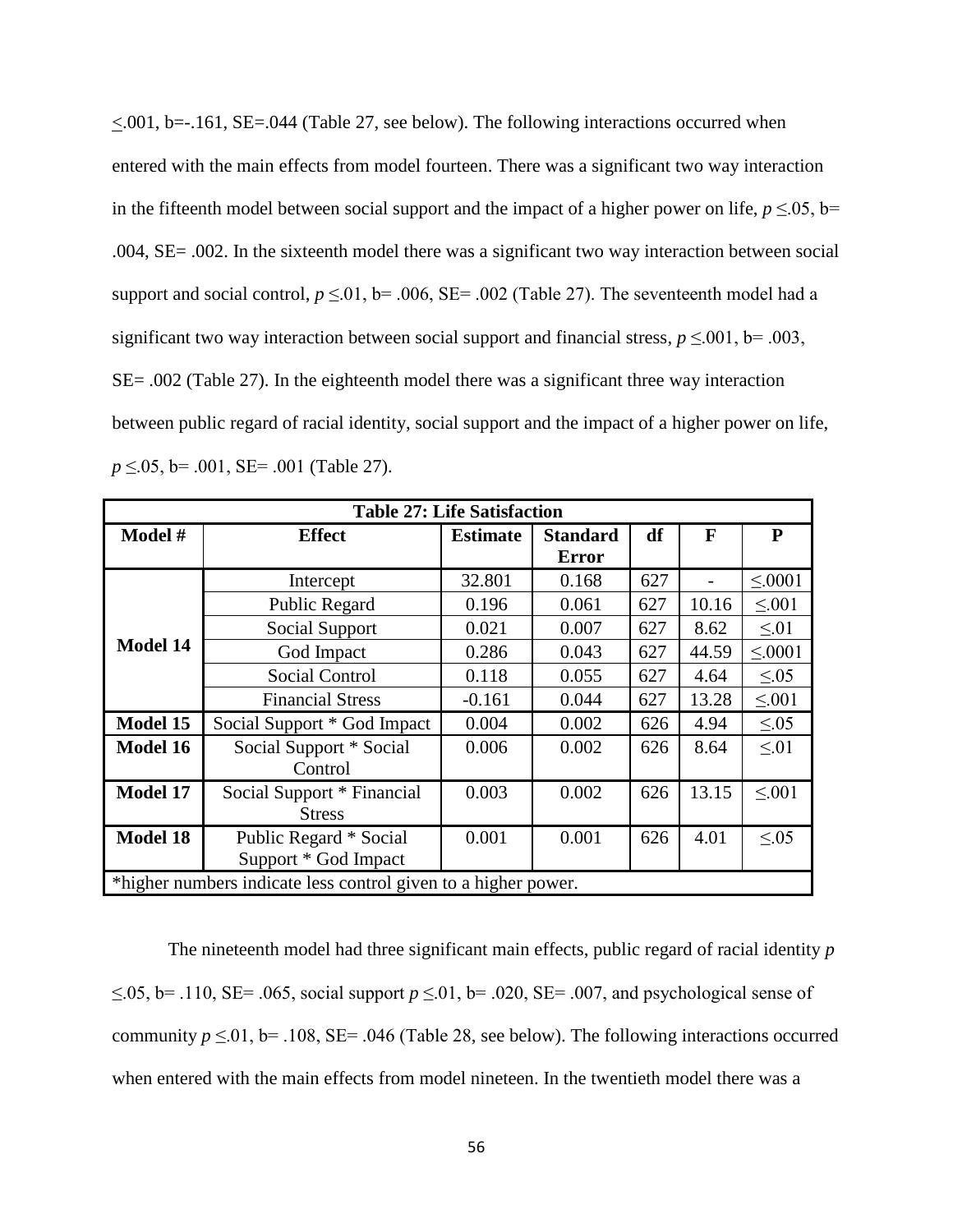significant two way interaction between social support and psychological sense of community, *p*   $\leq$ .05, b= .003, SE= .002 (Table 28). There was a significant two way interaction between public regard of racial identity and the psychological sense of community,  $p \le 0.05$ , b= .028, SE= .012 in the twenty-first model (Table 28). The twenty-second model had a significant two way interaction between public regard of racial identity and social support,  $p \le 0.01$ , b= .007, SE= .002 (Table 28). There was a significant three way interaction between public regard of racial identity, social support and the psychological sense of community,  $p \le 0.001$ , b= .002, SE= .000 in the twenty-third model (Table 28).

| <b>Table 28: Life Satisfaction</b> |                           |                 |                 |     |       |             |  |
|------------------------------------|---------------------------|-----------------|-----------------|-----|-------|-------------|--|
| Model #                            | <b>Effect</b>             | <b>Estimate</b> | <b>Standard</b> | df  | F     | P           |  |
|                                    |                           |                 | <b>Error</b>    |     |       |             |  |
|                                    | Intercept                 | 32.842          | 0.176           | 649 |       | $\leq 0001$ |  |
| <b>Model 19</b>                    | Public Regard             | 0.110           | 0.065           | 649 | 2.90  | < 0.05      |  |
|                                    | Social Support            | 0.020           | 0.007           | 649 | 7.51  | $\leq 01$   |  |
|                                    | Community                 | 0.108           | 0.046           | 649 | 5.64  | $\leq 01$   |  |
| <b>Model 20</b>                    | Social Support *          | 0.003           | 0.002           | 649 | 4.12  | < 0.05      |  |
|                                    | Community                 |                 |                 |     |       |             |  |
| <b>Model 21</b>                    | Public Regard * Community | 0.028           | 0.012           | 649 | 5.03  | < 0.05      |  |
| Model 22                           | Public Regard * Social    | 0.007           | 0.002           | 649 | 8.54  | < 01        |  |
|                                    | Support                   |                 |                 |     |       |             |  |
| Model 23                           | Public Regard * Social    | 0.002           | 0.000           | 649 | 16.37 | < 0001      |  |
|                                    | Support * Community       |                 |                 |     |       |             |  |

The twenty-fourth model had three significant main effects: public regard of racial identity, *p* ≤.01, b = .162, SE= .062, social support, *p* ≤.0001, b= .030, SE= .007, and financial stress  $p \le 0.01$ , b= .006, SE= .002 (Table 29, see below). An interaction term was entered in the twenty-fifth model with the main effects from model twenty-four and there was a significant two way interaction between public regard of racial identity and social support  $p \le 0.01$ , b= .006, SE= .002 in the twenty-fifth model (Table 29, see below).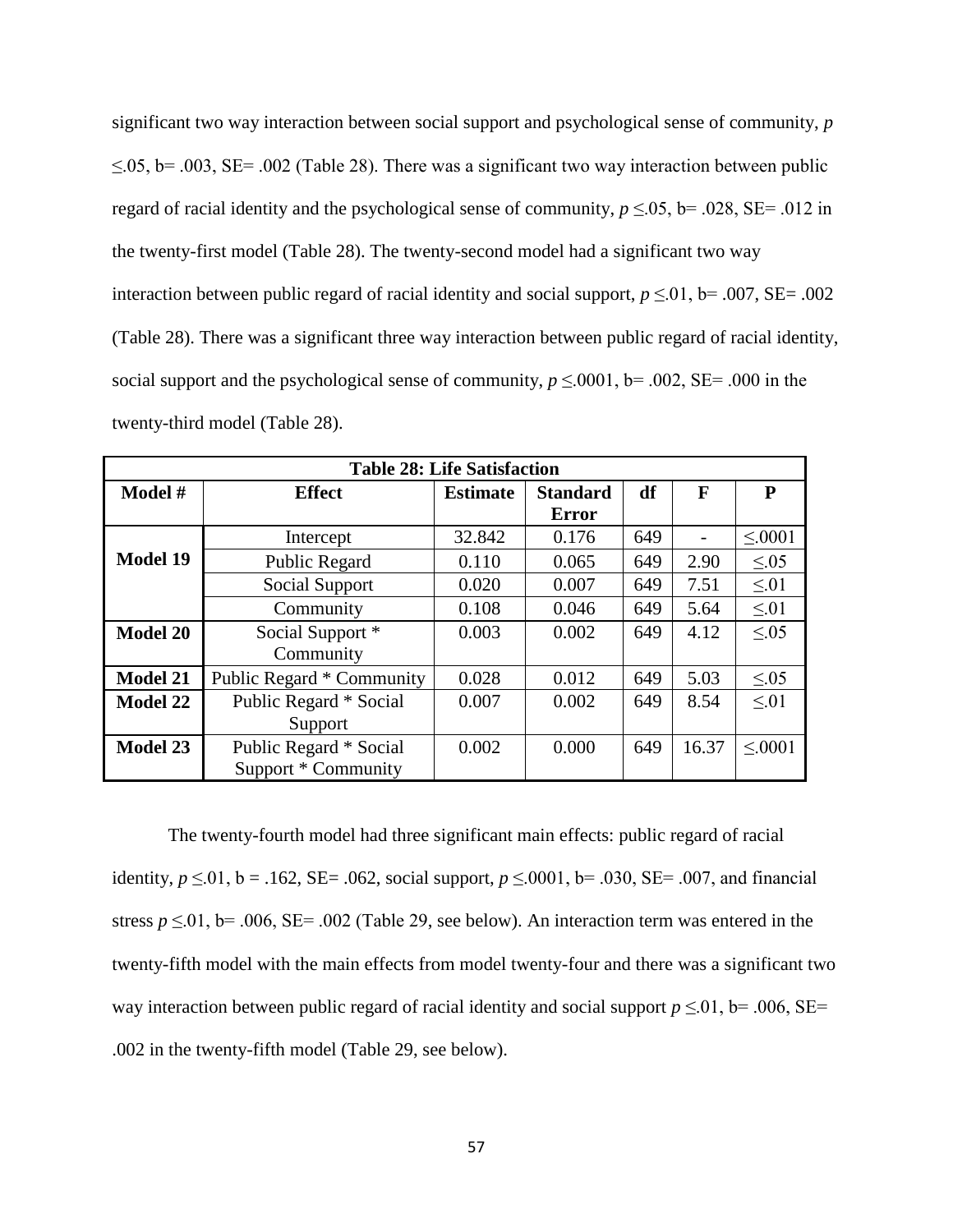| <b>Table 29: Life Satisfaction</b> |                         |                 |                 |     |       |             |  |  |
|------------------------------------|-------------------------|-----------------|-----------------|-----|-------|-------------|--|--|
| Model #                            | <b>Effect</b>           | <b>Estimate</b> | <b>Standard</b> | df  | F     | P           |  |  |
|                                    |                         |                 | <b>Error</b>    |     |       |             |  |  |
|                                    | Intercept               | 32.771          | 0.172           | 643 |       | $\leq 0001$ |  |  |
|                                    | Public Regard           | 0.162           | 0.062           | 643 | 6.79  | $\leq 01$   |  |  |
| <b>Model 24</b>                    | Social Support          | 0.030           | 0.007           | 643 | 19.62 | $\leq 0001$ |  |  |
|                                    | <b>Financial Stress</b> | $-0.126$        | 0.045           | 643 | 7.80  | $\leq 01$   |  |  |
| Model 25                           | Public Regard * Social  | 0.006           | 0.002           | 664 | 5.84  | $\leq 01$   |  |  |
|                                    | Support                 |                 |                 |     |       |             |  |  |

Across most models, religiosity, discrimination, social aspects of the neighborhood and racial identity were significant predictors of life satisfaction. Also in some models the stressor financial strain contributed to the ratings of satisfaction with life. Higher ratings of life satisfaction were associated with stronger racial identity, higher levels of religiosity, greater sense of a social network and lower experiences of discrimination. Financial strain had a negative relationship with life satisfaction. Also, both financial stress and discrimination were significant moderators in several of the models. Means for high and low groups on these variables (based on a median split) are graphed in Figures, 32, 33, 34, 35, 36 and 37 (see below). The interactions for the variable life satisfaction are graphed in Figures 38 through 53 (see below).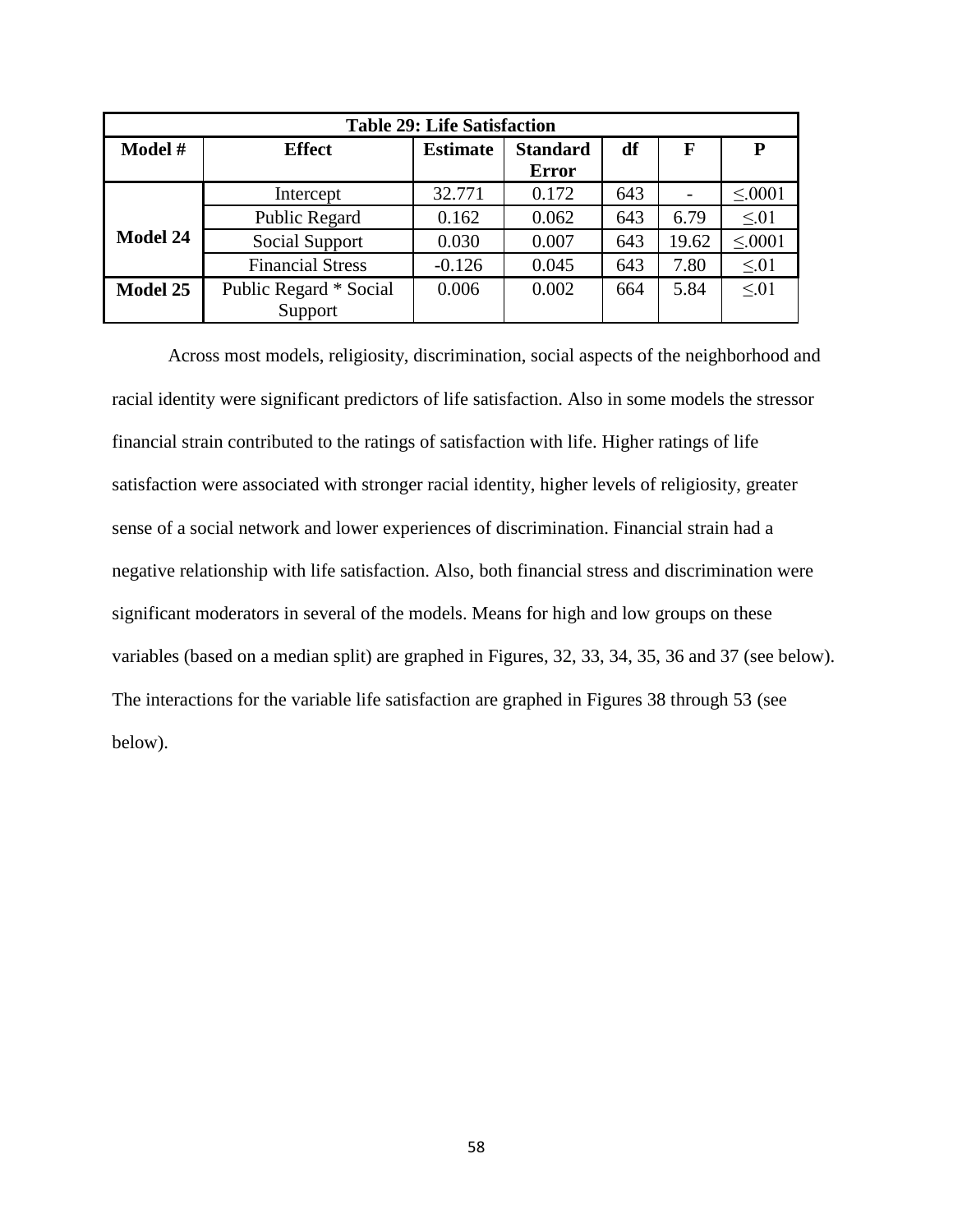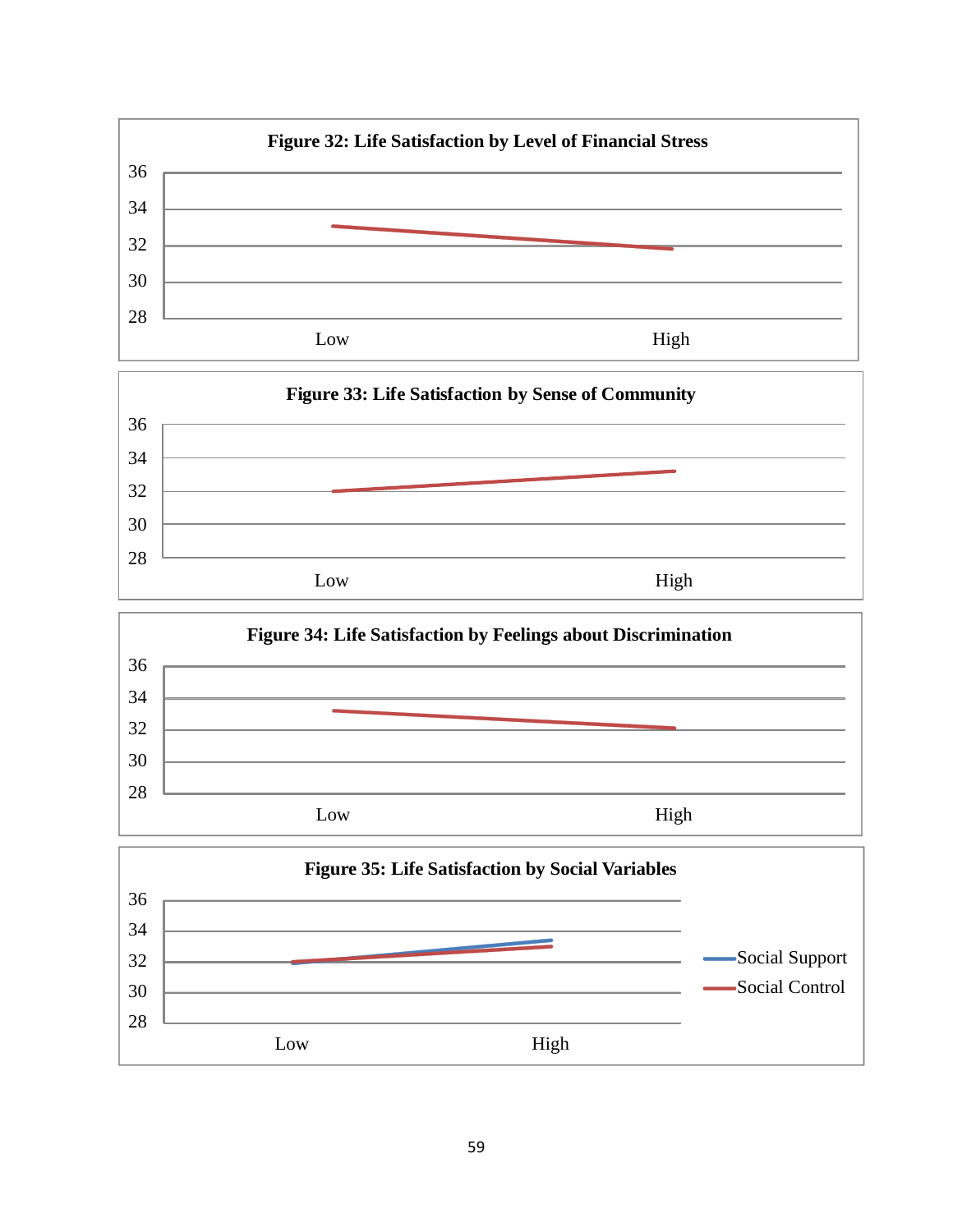

\*The above graph displays impact of a higher power as an inverted variable so that higher levels mean more control granted to a higher power; this is done for ease of interpretation.

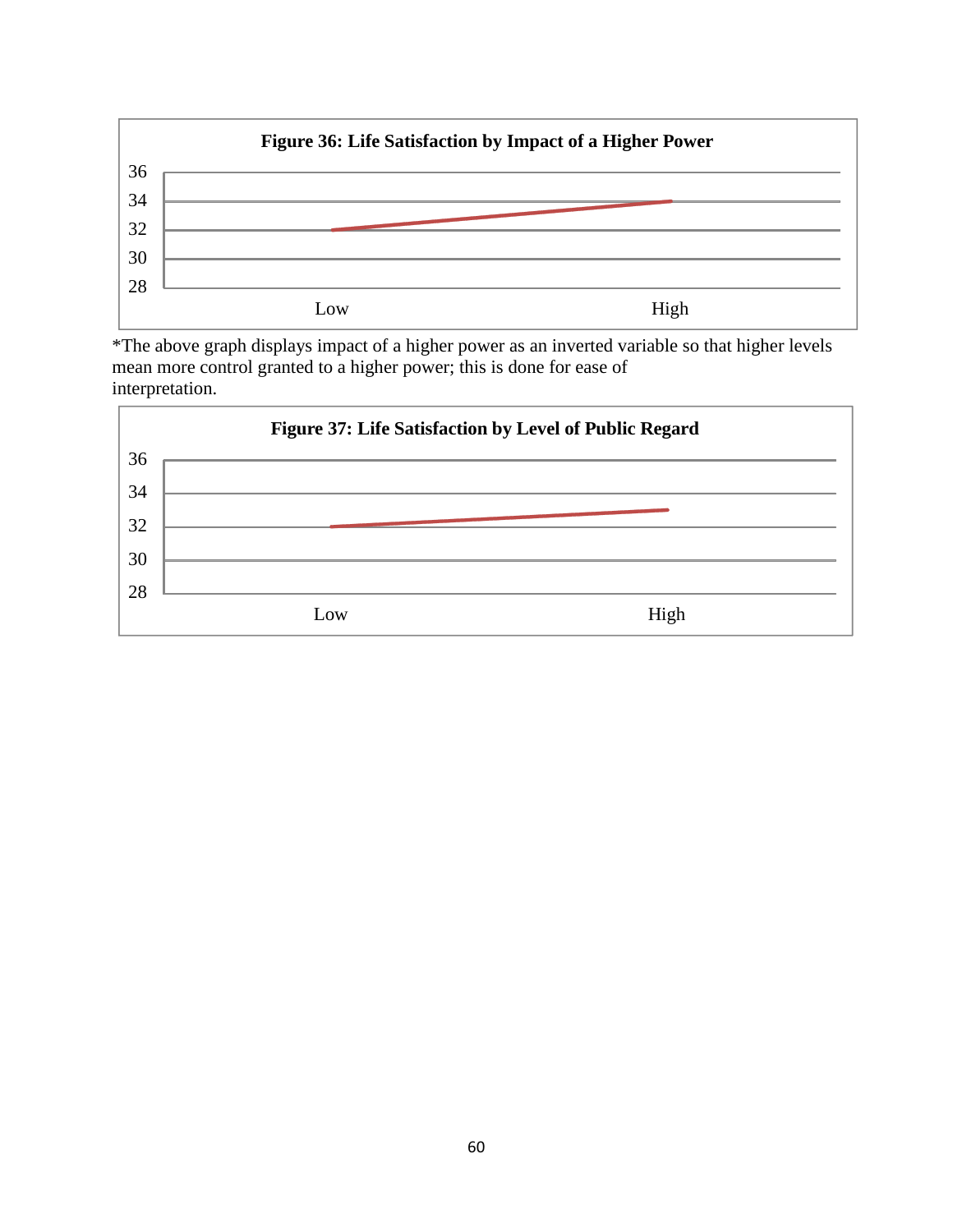

\*The above graph displays impact of a higher power as an inverted variable so that higher levels mean more control granted to a higher power; this is done for ease of interpretation.

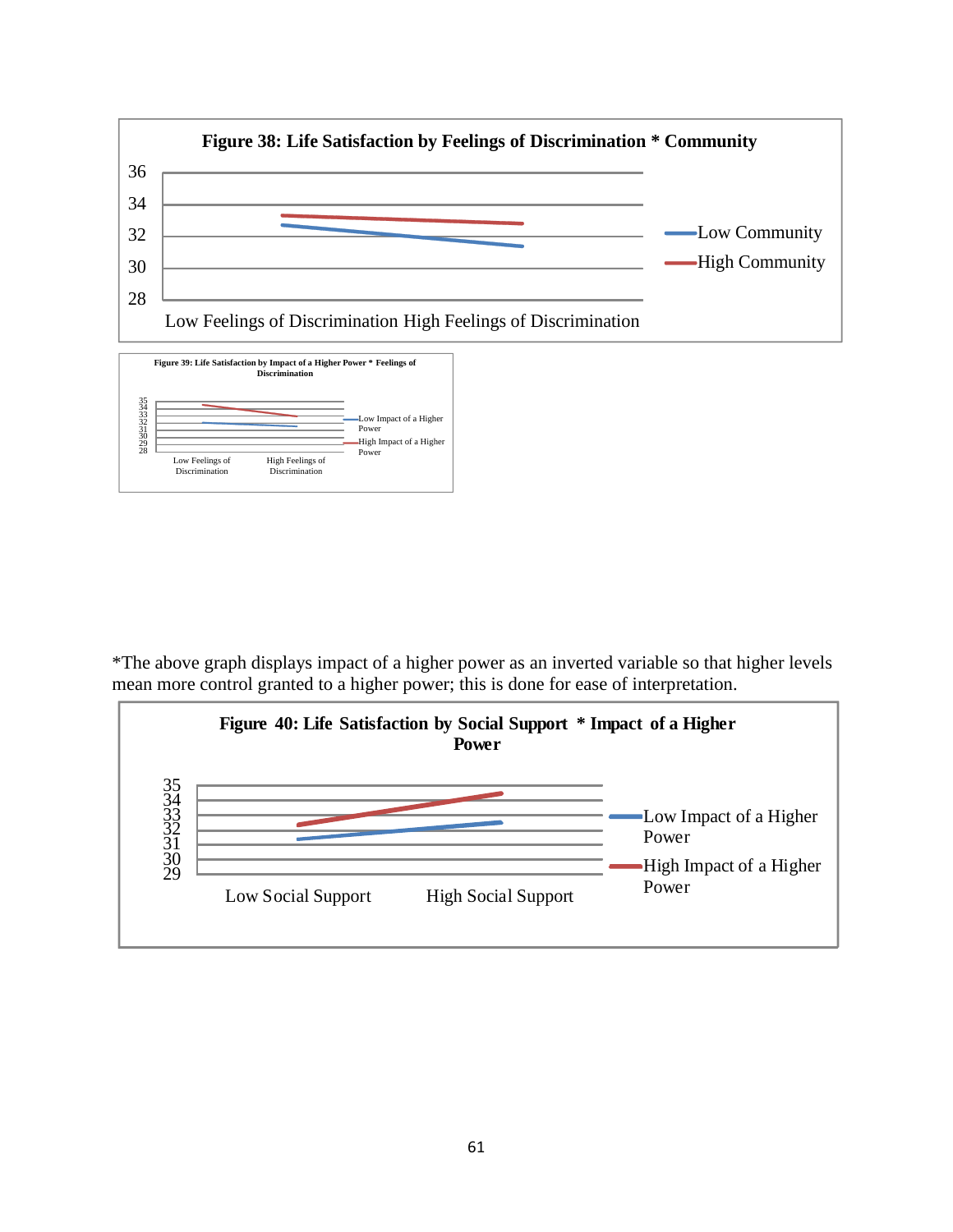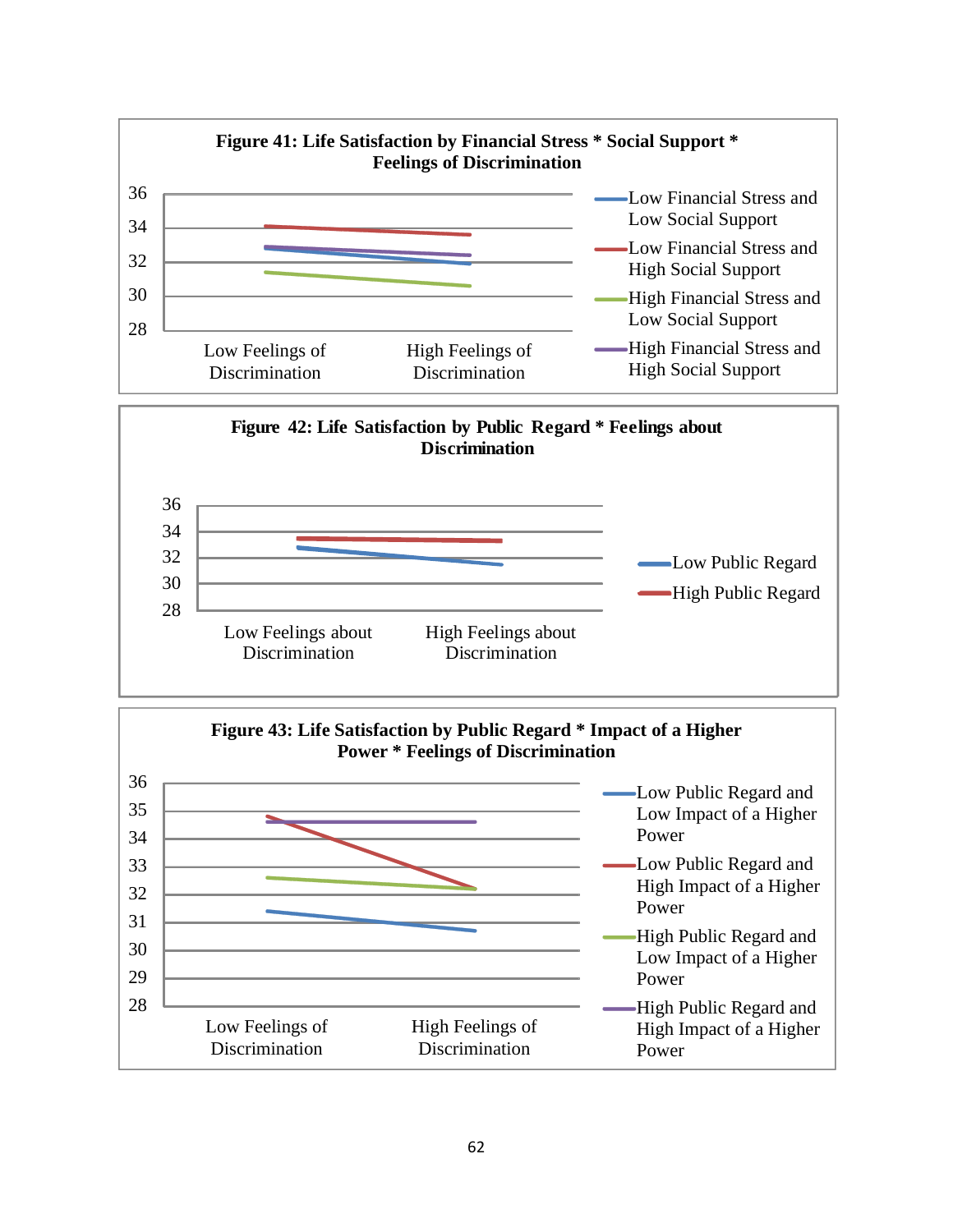

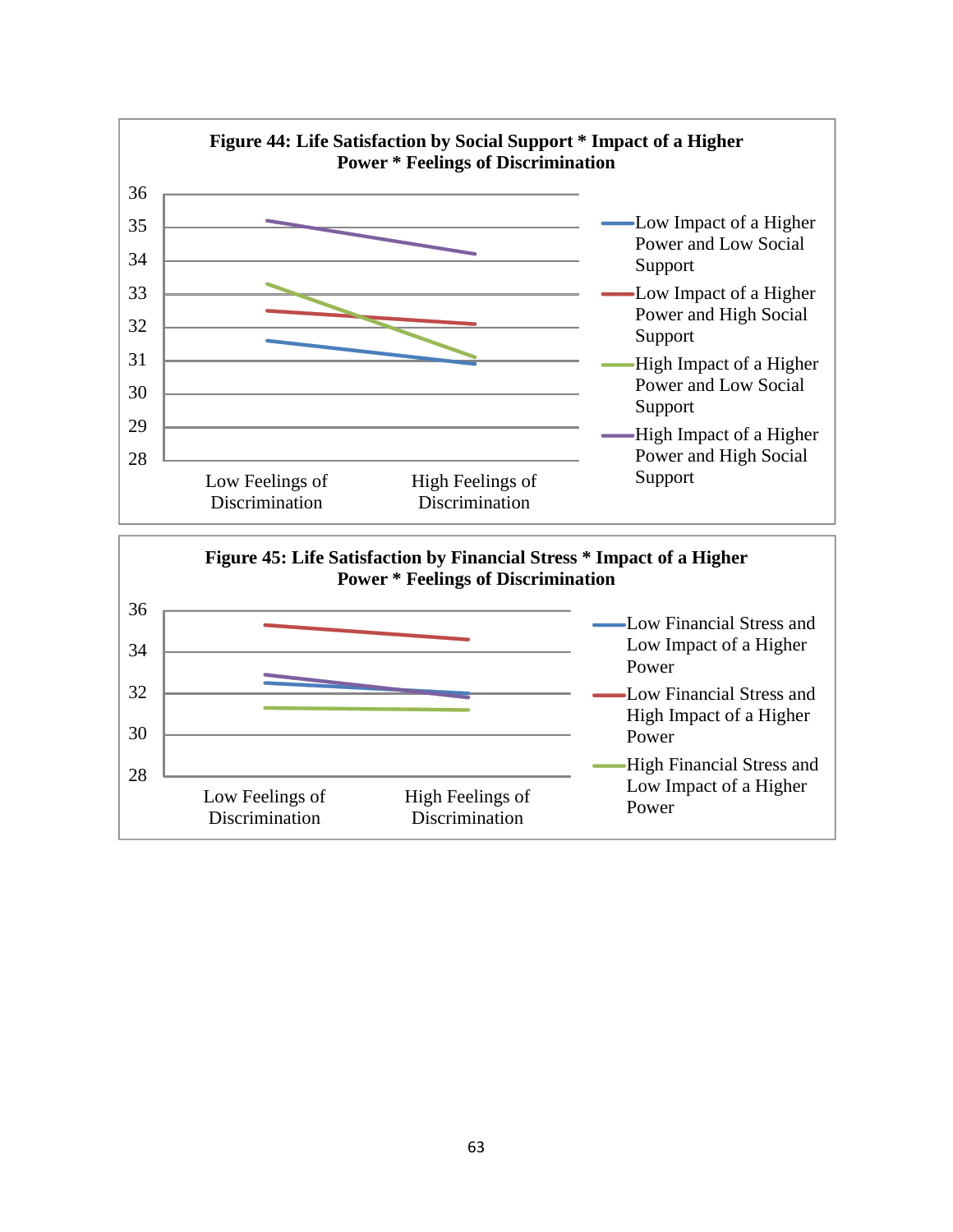

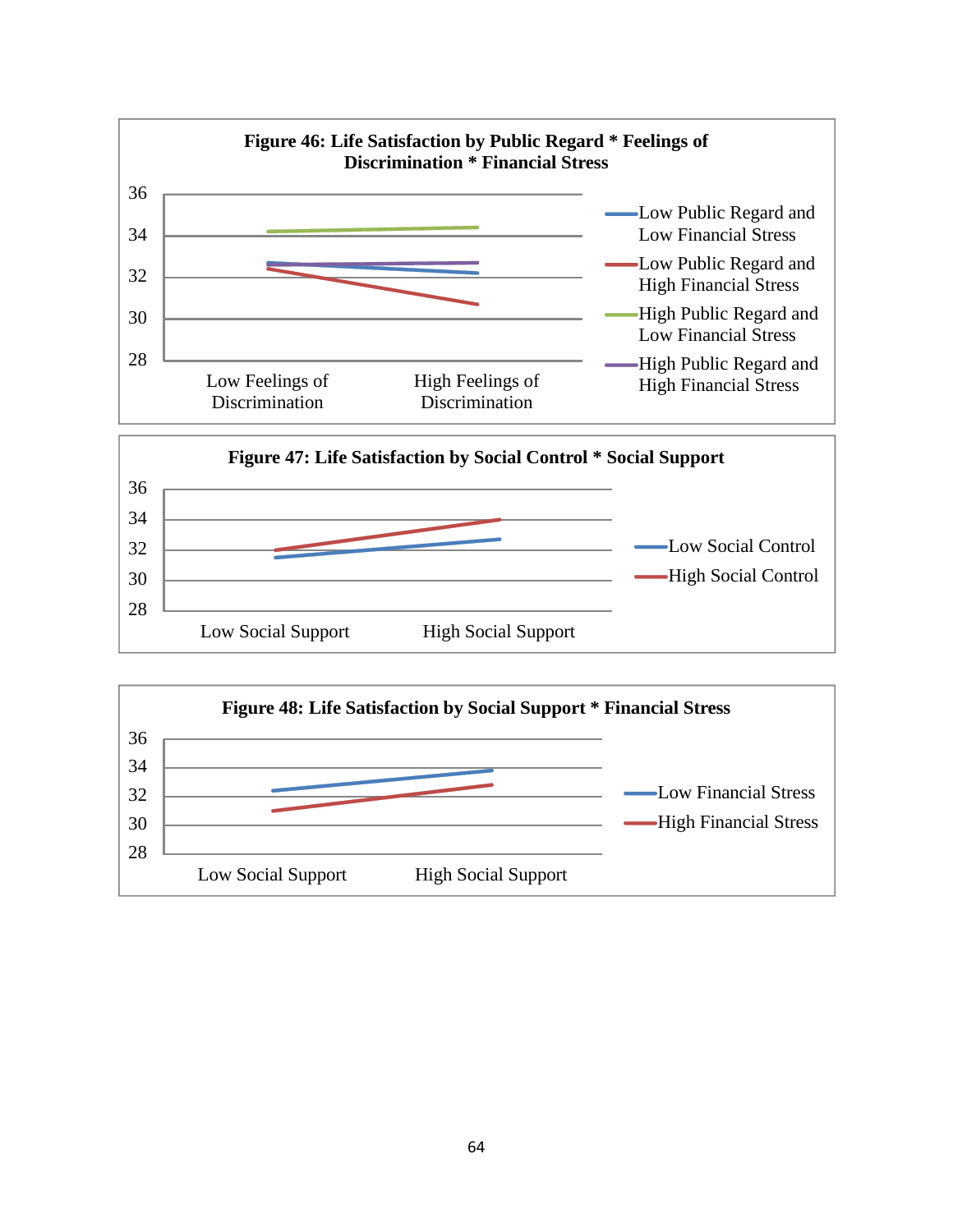



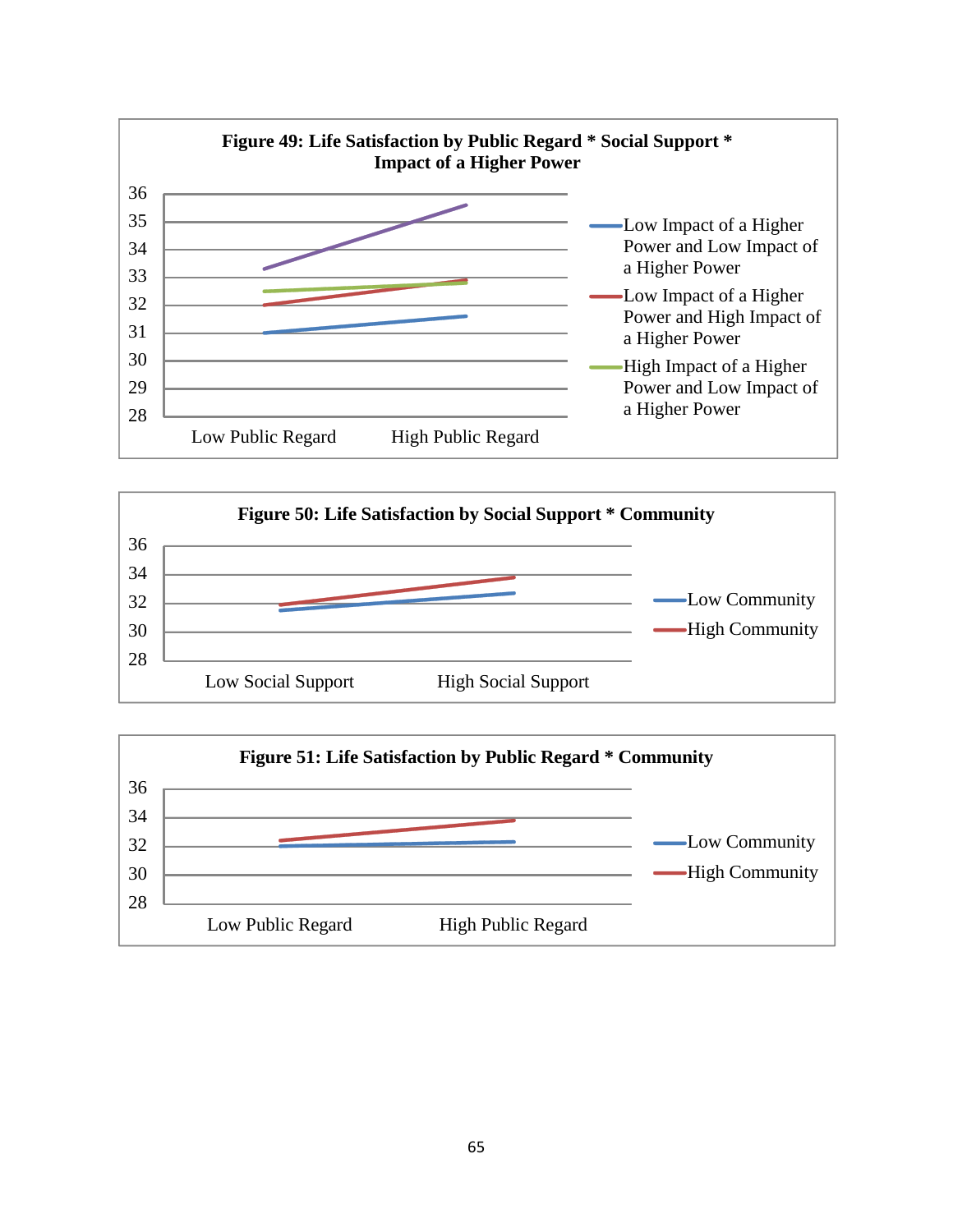

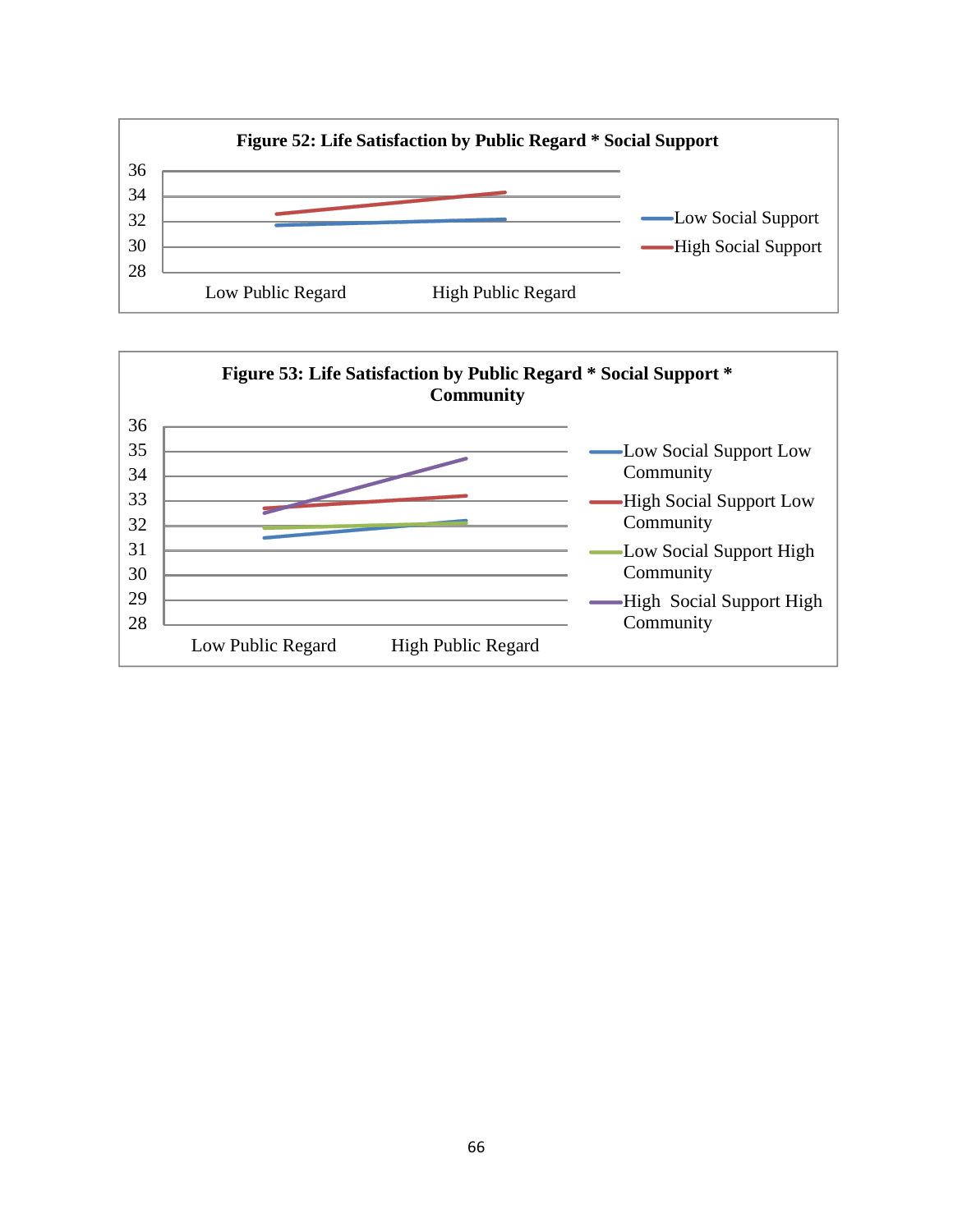# **DISCUSSION**

Overall, the results of these analyses suggest that religiosity; racial identity and neighborhood conditions are not mutually exclusive variables in terms of their impact on health and well-being within African American populations. Specifically within this particular population (low income and predominately female) religion, race and community seem to be intertwined in the Black community. Thus, the inclusion of all three factors tells a more complete story than analyses which explore religiosity, racial identity or neighborhood conditions singularly. Furthermore, the overall impact of these variables is also influenced by the levels of stress and discrimination experienced by the individual.

Based on the results of the various analyses conducted, both of the initial hypotheses proved to be valid. The three main variables of racial identity, religiosity and neighborhood conditions all had some predictive value for mental and physical health status, future orientation and life satisfaction. Although all three of the independent variables were rarely engaged in a single model together, they all frequently appeared as significant predictors. As hypothesized, perceived discrimination and life stressors both acted as moderators in the data analysis, appearing in a number of significant interactions. Both acted as moderators within analyses related to depression, including appearing in an interaction together. Other variables such as racial identity, and certain neighborhood conditions acted as moderators as well. Higher incidences of racial identification, religiosity and social connectedness were associated with better health outcomes and more positive life quality.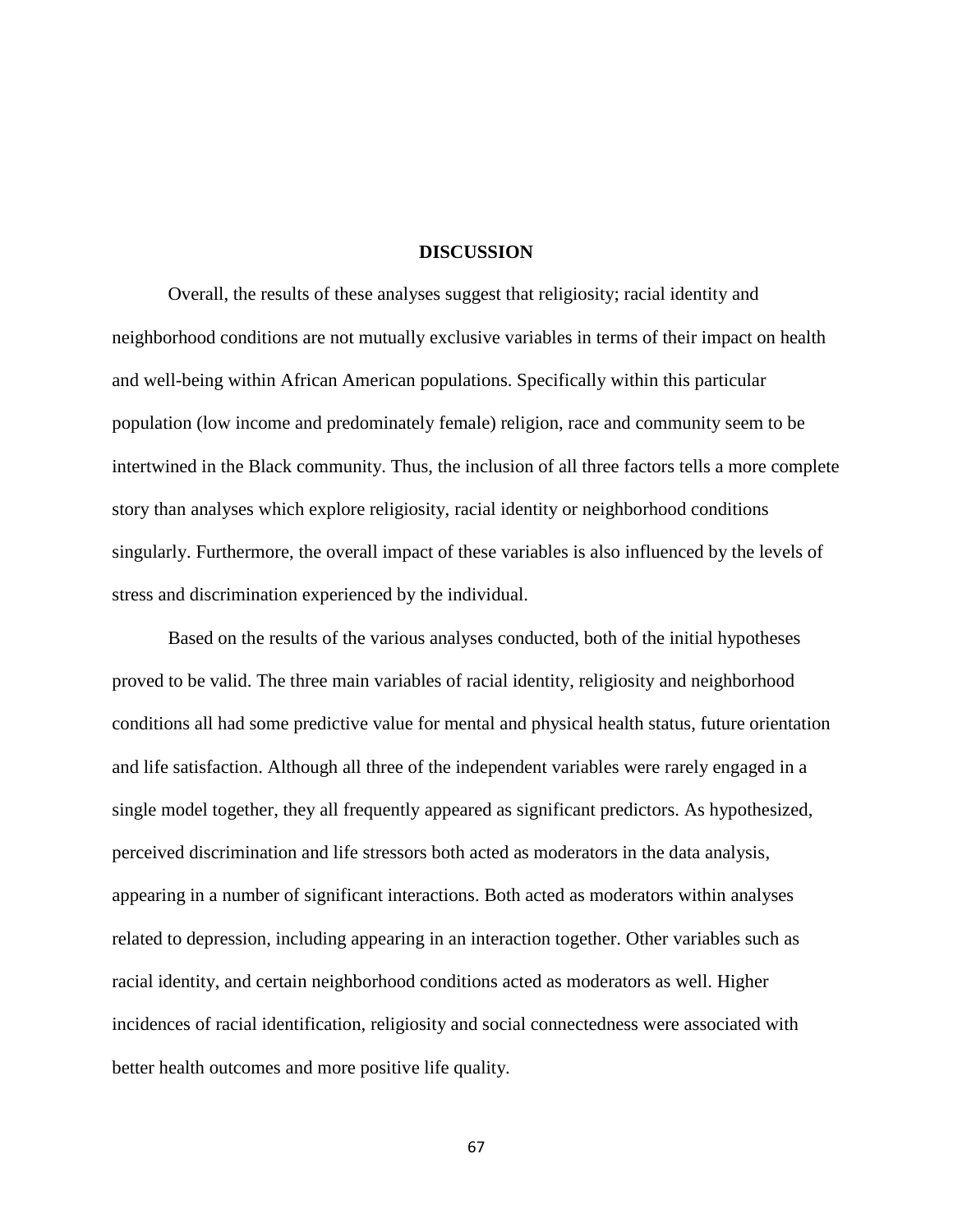The discussion of these findings first addressed the results for each of the dependent variables. Then the perspective is shifted to consider the overall role or impact of the various independent variables and moderator variables.

# **Dependent Variables**

# **Physical Health**

# **Health Rating**

Sense of community, age and private regard were the significant variables within the model of interest for predicting the ratings of health. Age as a significant variable is not surprising, as the trend of health declining as age increases is well established (Case & Deaton, 2005). Sense of community has been presented as a determinant of health rating in numerous studies and the same finding was presented in this model (Hendryx & Ahern, 1997; Hendryx, Ahern, Lovrich & McCurdy, 2002; House, Landis & Umberson, 1988). The presence of the variable private regard suggests that racial identity has an impact on the ratings of health. Several previous studies have also shown positive levels of racial identity affecting the reported ratings of health (Sellers et al, 2003).

### **Health Limitations**

The eight significant models related to the dependent variable of health limitations suggest the importance of religiosity, life events, discrimination, financial stress and racial identity. The prevalence of both religion and racial identity in all models suggests that these two variables were the most pertinent variables. This relationship seems to point to the potential influence of having a secure sense of the social self in terms of racial identity. Both private regard and public regard each showed up as significant main effects in three versions of analyses. While present in separate models, the existence of both of these variables suggests that regard of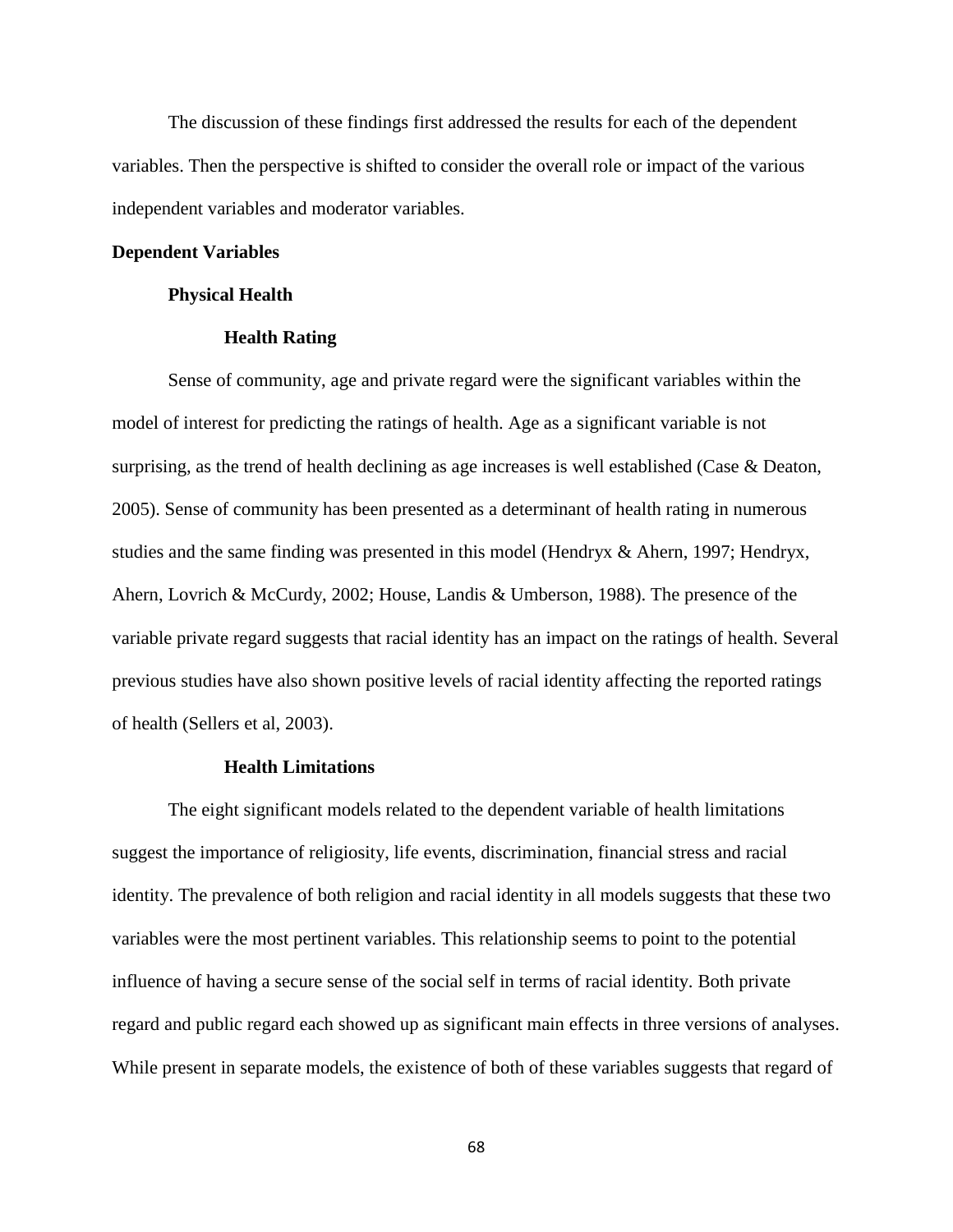the racialized self (both of public and private opinion) was the most relevant in reporting limitations to health. This is in line with previous research which suggests that having a positive sense of racial identity leads to greater physical health (Sellers et al, 2003). The results produced by religious participation seem to indicate that higher instances of religious participation result in less reporting of limitations to health. This is in line with previous research suggesting that religion has a significant positive impact on health (Hill & Pargament, 2008; Koenig, McCoullough, & Larson, 2001; Miller & Thoresen, 2003). This finding seems to address some of the various traditions of the Black church. One of the traditions of the Black church is to campaign around, pray for and tend to the sick and injured (Watlington & Murphy, 2006). This campaign around the downtrodden also includes motivation to get better and place the ailment in "God's hands" to be healed (Mattis & Jagers, 2001). This is a beneficial and religiously appropriate reaction to the ill and may lead to an increase in pure will to be and feel better.

These results also speak to the potential mental stress that the experience of frequent and pervasive racial discrimination can produce that may lead to exacerbated feelings of limits to health. Previous research has suggested that discrimination can lead to more pronounced feelings of physical ailments and reporting of symptomology, which is also evident in our analysis (Pascoe & Richman, 2009). Life events, such as the birth or death of a family member, also contributed to the reporting of limitations to health. This suggests that when faced with drastic changes in life, participants express some of this mental strain through physical means. This finding has been consistently present in the social psychology literature, thus implicating life events as a significant contributor to health outcomes (Stroebe, 2000; Stroebe, Schut & Stroebe, 2007). Financial stress has been studied in the same manner as life events. As evident in prior research, stress with roots in financial problems seems to exacerbate the physical health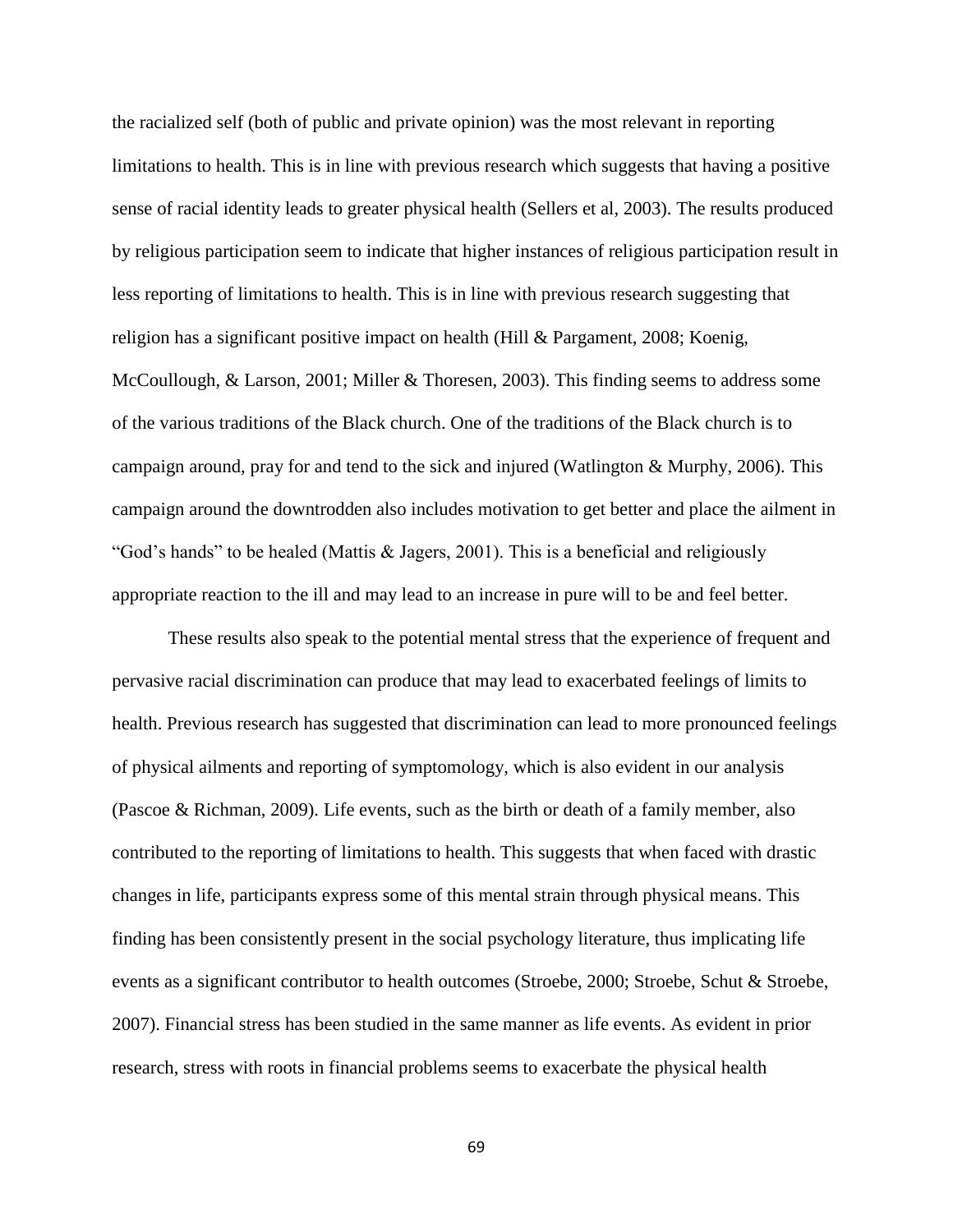problems individuals have (Krause & Rook, 2008; Stroebe, 2000). The interaction between religiosity and life events showed that life events only increases reporting of health limitations when religious participation was low. This suggests that having a religious foundation and participating in religious activities serves as a source of solace in times of great life change. Having a means to express and explore these changes (in church or through prayer) allows an outward expression of confusion or sadness that may not be afforded individuals who do not actively practice their religious beliefs.

## **Mental Health**

# **Mental Health Rating**

The two models for mental health rating had two significant variables in common. Discrimination and religious variables were significant main effects in both of the models. However, only the model containing frequency of discrimination also had a racial identity, life stressor and a neighborhood variable present in the model. Specifically private regard, financial stress and social support were the variables present in model 2 that were absent in model 1 (see pg. 40). Within both models higher instances of discrimination (frequency of and feelings about) resulted in lower ratings of mental health. This suggests that dealing with the pressures of discrimination can cause a lowering of resources necessary to deal with threats to the mental self. Prior research has also suggested that experiencing perceived discrimination has a negative impact on the mental health of individuals (Sellers, Copeland-Linder, Martin, Lewis, 2006). The presence of religious participation within both models also suggests that active participation in a religious faith leads to a greater ability to deal with the mental pressures that are present in life. In model 2, the frequency of discrimination variable and religious participation were present with social support, financial stress and private regard for racial identity (see pg. 40). This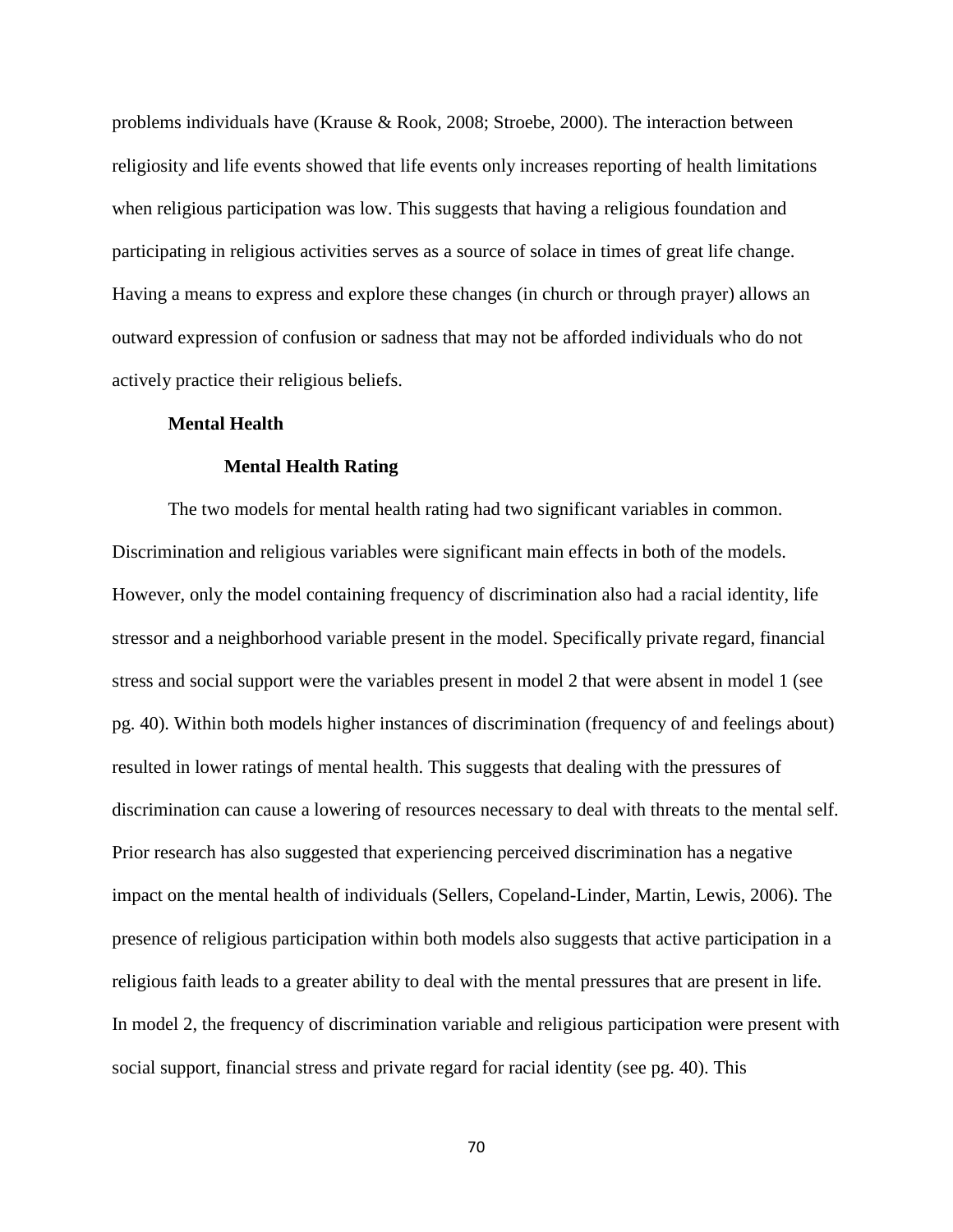combination suggests that in terms of mental health, added variables are necessary to behave as safeguards against threats to the mental self. Research has suggested that financial stress can lead to an increase in the turmoil associated with issues related to mental health (Streobe, 2000). Social support of individuals within the community seemed to be a relevant factor due to the need to garner a solid support base to aid individuals through mental and emotional turmoil. Social support has also been shown to contribute to the perception of mental health with more social support being associated with decreased reports of mental health issues (Pascoe & Richman, 2009). Racial identity has been shown to act as a buffer for the mental health of individuals who experience frequent discrimination (Sellers et al., 2006).

## **Depression**

The variable measuring depression had thirteen significant models and both discrimination and racial identity were present as main effects in all models. Racial identity was involved in three interactions and discrimination was present in five interactions. These findings suggest that these variables are greatly associated with depression, a connection that has been investigated at length in prior works. Both racial identity and perceived discrimination have been researched in the literature in relation to depression; however, they are rarely considered together, or as equal contributors (Pascoe & Richman, 2009; Sellers et al., 2006). These findings suggest that for this sample of people, issues related to race are highly relevant to mental wellbeing and the presence of depressive symptoms. Two neighborhood variables repeatedly appeared in the analyses. Physical decay and social support appeared as both main effects and in interactions. As suggested in previous research, social support is often shown as a means to decrease the impact of mental anguish associated with mental health conditions such as depression (Pascoe & Richman, 2009; Paykel, 2007). The physical condition of a neighborhood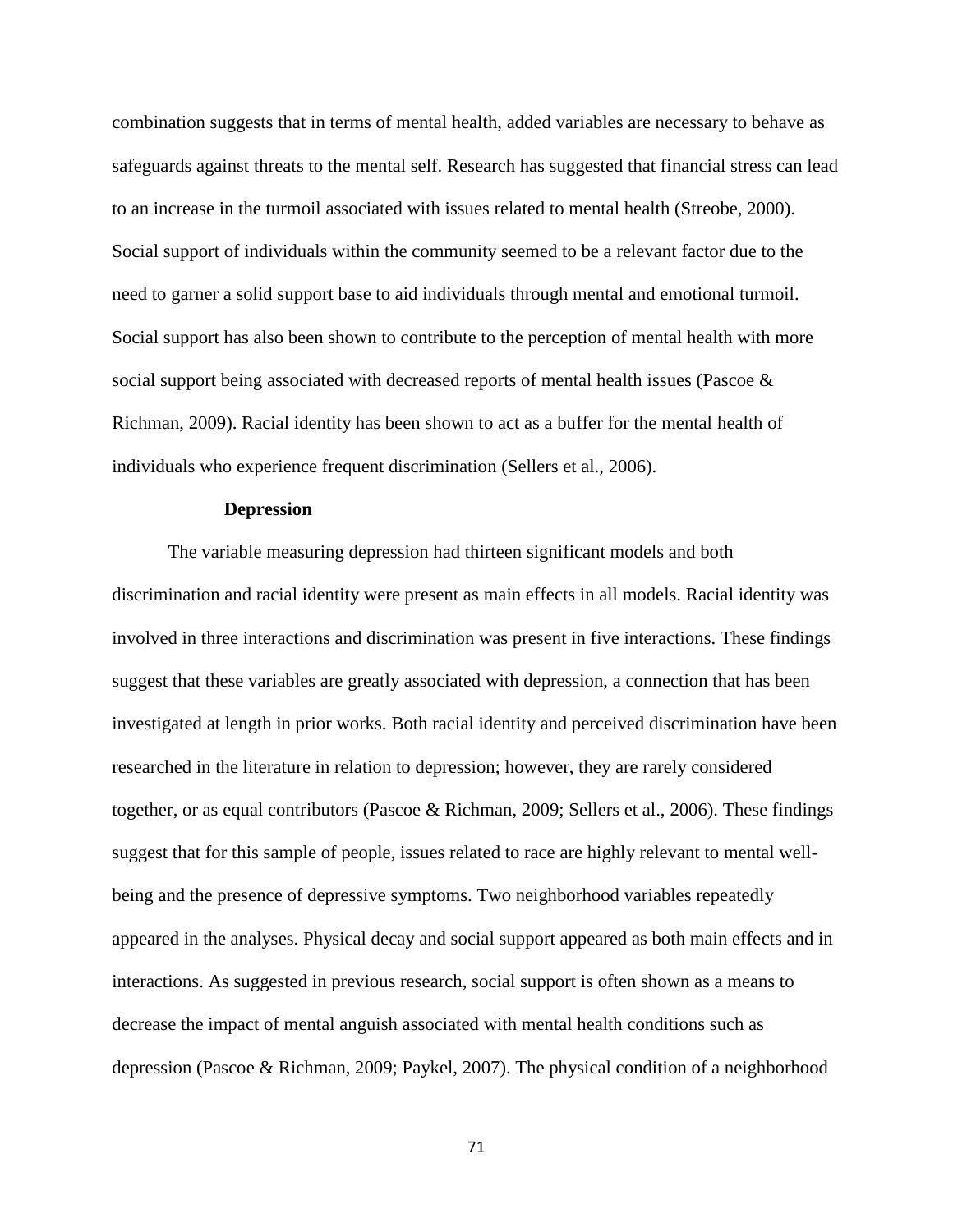has also been researched in association with depression, and findings suggest that visible physical decay of a neighborhood is related to more pronounced depression (Diez Roux & Mair, 2010; Mair, Roux & Galea, 2008). The additional variable life events has also been engaged in the literature as a contributor to depression, with significant life changes being associated with an increase in depressive symptomology (Johnson, Cueller, Ruggero, Winett-Perlman, Goodnick, White & Miller, 2008; Paykel, Emms, Fletcher & Rassaby, 1980). The interaction present between social support and public regard (Fig. 23, see pg. 48) suggests that the combination of high social support and high racial identity yields lower depressive symptoms. Research linking social support and racial identity to depression is prevalent, but they are rarely engaged in analyses together (Paykel, 2007; Paykel et al., 1980; Sellers et al., 2003/2006). The interaction between public regard and life events (Fig. 22, see pg. 48) was also supported by past research, with numerous studies that show that racial identity helps to curb the influence of life events on level of depression (Sellers et al., 1998; Yip, Sellers, Seaton, 2007). This interaction suggests that when there was a high level of change occurring in life, racial identity was a way to lessen the manifestation of negative depressive symptomology. Frequency of discrimination and social support (Fig. 24, see pg. 48) also had an interaction with depression, this suggests that higher levels of social support were needed when there were higher incidences of discrimination occurring. As noted in prior research, the impact of perceived discrimination is often diminished when there are social networks present and available (Prelow, Mosher & Bowman, 2006). Numerous studies have shown perceived discrimination to have negative implications for a range of physical and mental health outcomes (Barnes & Lightsey, 2005; Clark, 2006; Pascoe & Richman, 2009; Utsey, Payne, Jackson & Jones, 2002). The interaction between feelings of discrimination and physical decay of the neighborhood (Fig. 25, see pg. 48) suggest that there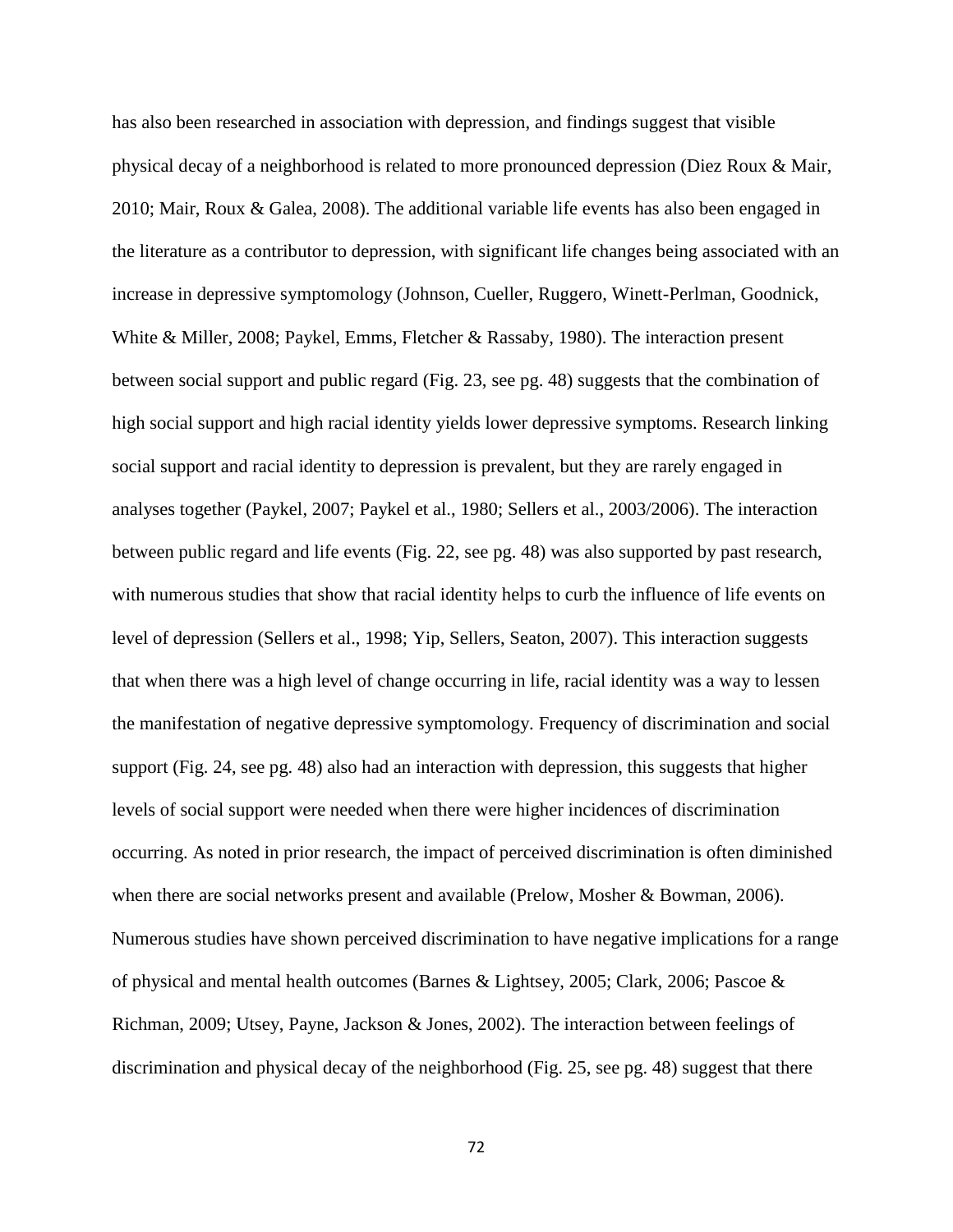was a relation between the reaction to discrimination and the physical condition of the neighborhood of interest. Particularly there seemed to be a more severe impact of the condition of the neighborhood when there is more emotional distress due to perceived discrimination. This is in line with prior research which suggests that there is a relation between discrimination and the physical condition of a neighborhood and its manifestation through depressive symptomology (Beard, Cerda, Blaney, Ahern, Vlahov & Galea, 2009). The interaction between private regard of racial identity and physical decay of the neighborhood showed that physical decay of the neighborhood was impactful when there was a high level of private regard but had no impact when private regard was low (Fig. 26, see pg. 49). Thus, more positive feelings toward the race and membership were associated with less depressive symptomology when the physical decay of the neighborhood was low. When the decay was high, depression was higher regardless of racial identity. This relationship is not discussed in the literature, but given the definition of private regard it would seem that the high expectations implied with having high private regard would make a dilapidated neighborhood incongruent with the perception of self. Also, it is possible that because this is a low income neighborhood, a high regard and expectation of the racial self may not have meshed well with an individual's actual poor living conditions and circumstances. Thus the positive aspects of racial identity were not able to compensate or buffer the effects of the poor physical neighborhood conditions. Finally the interaction between the feelings about discrimination and life events (Fig. 27, see pg. 49) suggests that the number of important life events that occurred was important only when discrimination was low. This relationship is explored in the literature which suggests that discriminatory acts are pervasive and result in a vast amount of spillover into all areas of life (Grote, Bledsoe, Larkin & Brown, 2008; Odom & Vernon-Feagans, 2007). This may explain the lack of difference in depressive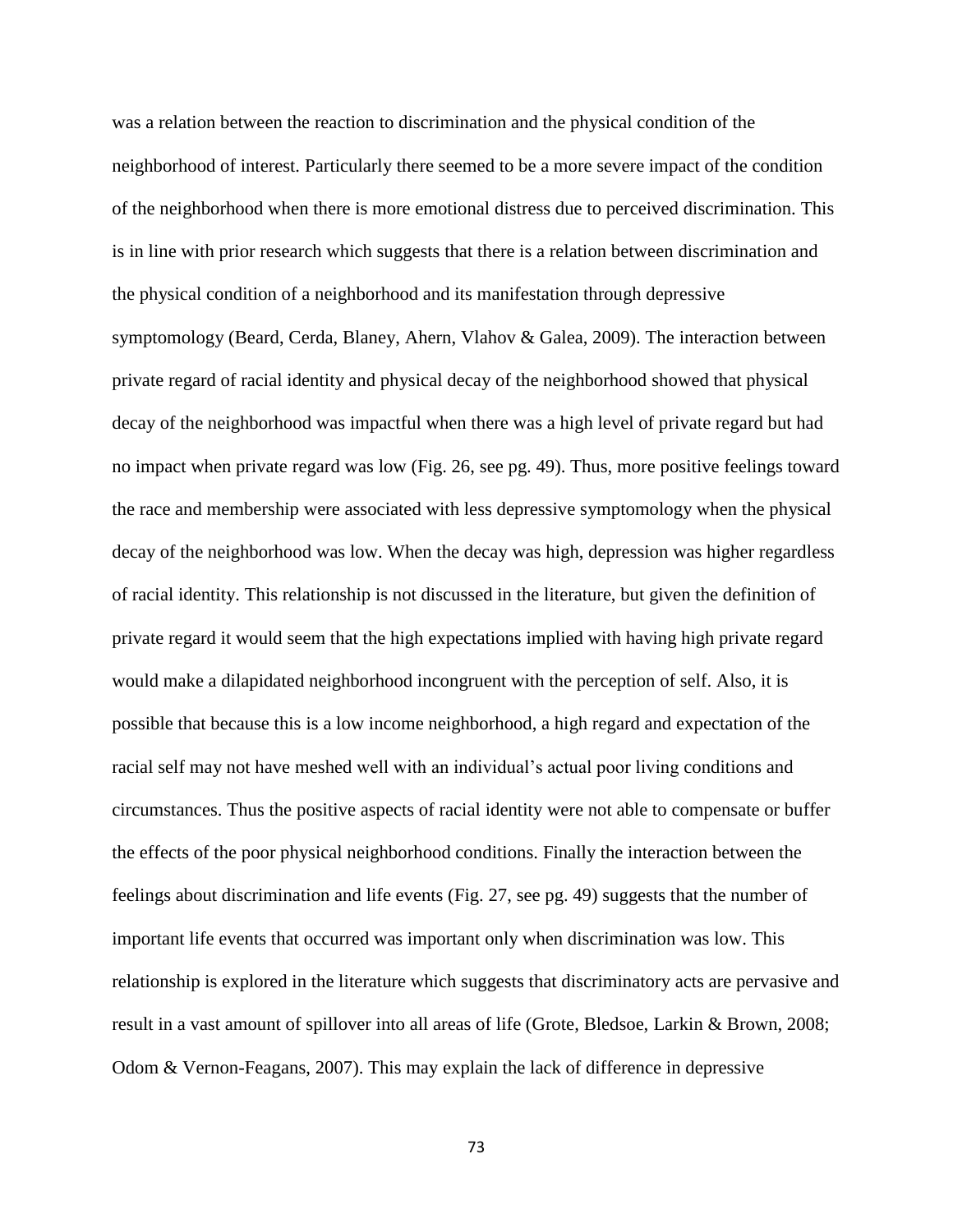symptomology based on life events for individuals who experience a high level of discrimination, because the existence of extreme discrimination distracts from other aspects of life.

#### **Life Outcomes**

# **Future Orientation**

The models related to future orientation yielded some interesting findings, namely that there was no variable that was significant across all five models. Two variables which made frequent appearances were discrimination and religiosity. The presence of religiosity within these models (most often impact of a higher power) coincides with prior research in this area, suggesting that those highly committed to their religious beliefs are able to forgo immediate gratification in pursuit of a distant more fulfilling goal (Carter, McCullough, Kim-Spoon, Corrales & Blake, 2012). Many religions direct members to consider the distant far off future (i.e., afterlife) in relation to everyday activities, thus making the more immediate future seem less far off (Öner-Özkan, 2007). Thus, as evident in Figure 28 (see pg. 52), higher levels of religiosity were paired with a greater level of future orientation. In relation to discrimination, prior research has suggested that discrimination and future orientation do have a relationship, with higher levels of perceived discrimination being reported when individuals have lower future orientation (O'Hara, Gibbons, Weng, Gerrand & Simons, 2012). This is what was found in the present analyses as well. Both religiosity and discrimination showed up in four of the five models (each being present in the model the other was absent in) which is a substantial amount, yet there seems to be a reason for their absence in the one model. Racial identity did appear in one model related to future orientation (Fig. 30, see pg.52). While a relationship between future orientation and racial identity is discussed in the literature, it is typically engaged in relation to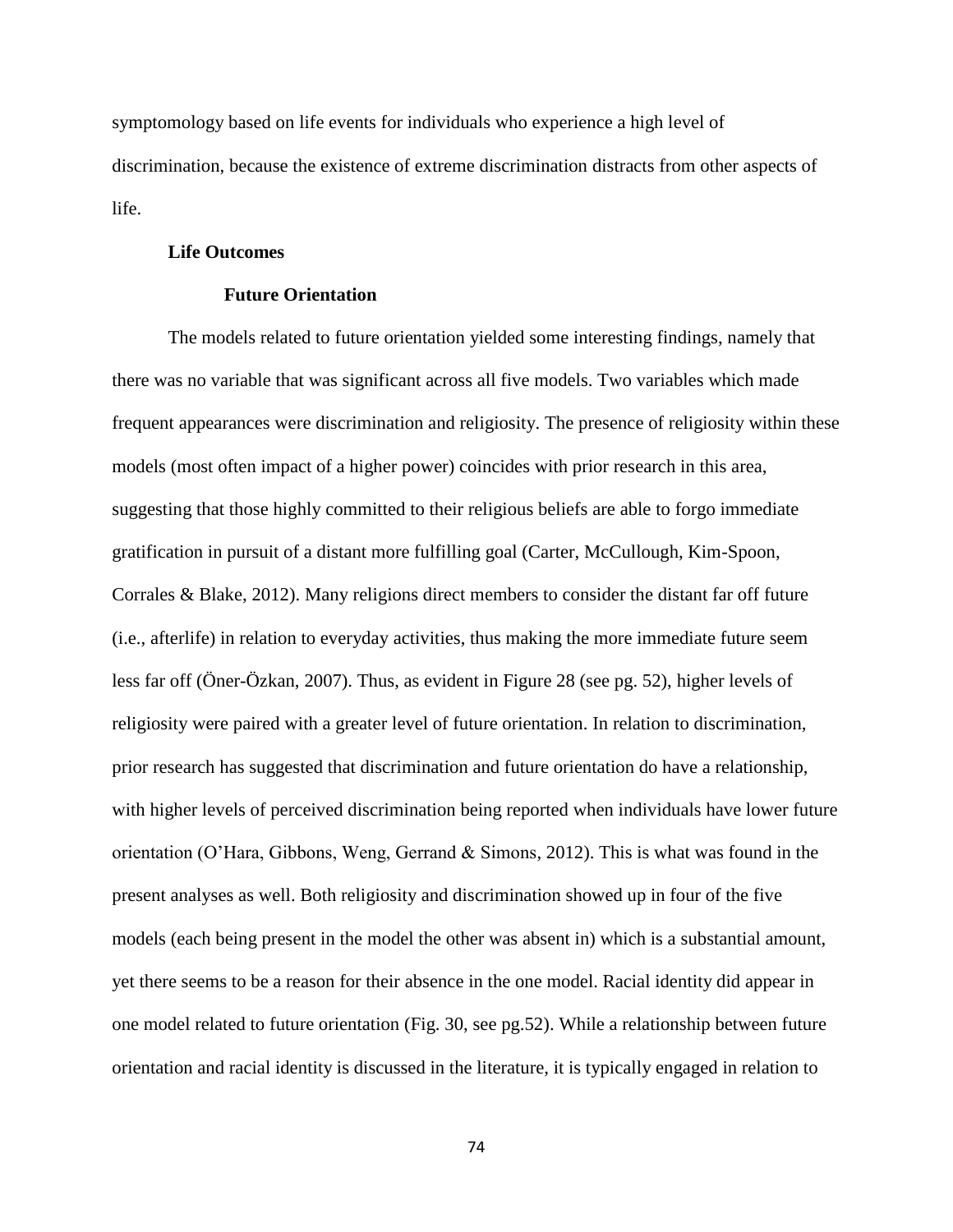educational pursuits (Carter & Helms, 1987; Kerpelman, Eryigit & Stephens, 2008). Therefore, the presence of racial identity in the model alludes to the possible relationship that exists between racial identity and future orientation, with higher levels of racial identity being related to greater orientation toward the future. Financial stress was also in one model (Fig. 31, see pg. 52). The literature does suggest that individuals with high levels of financial stress place less emphasis on the future (Creed & Klisch, 2005).

Religion could not coexist in a model with racial identity, and discrimination could not coexist with financial stress. The inability of religion and racial identity to exist in the same model for future orientation is interesting because while future orientation has been studied in relation to both racial identity and religion, it has not been researched with both of these variables engaged in a single analysis. The finding that discrimination and financial stress lack the ability to reach significance in the same model is equally intriguing because as noted in the section related to depression, the impact of life stressors (such as financial strain) are often minimized when there is pervasive discrimination present (Grote et al., 2008; Odom & Vernon-Feagans, 2007). Although they are predictors of future orientation, they share too much variance to be significant in the model together.

#### **Life Satisfaction**

In all of the models related to life satisfaction, religiosity and social support were present as significant predictors. Participation in a religious faith has been shown to have a significant positive impact on life satisfaction (Lima & Putnam, 2010). Thus, the positive relationship that is present in the model is in line with previous research. Social support has also shown a positive relationship with life satisfaction in the current analyses as well as previous literature (Fife et al., 2011; Leu, Chen & Wu, 2010). Racial identity and financial stress each appeared as main effects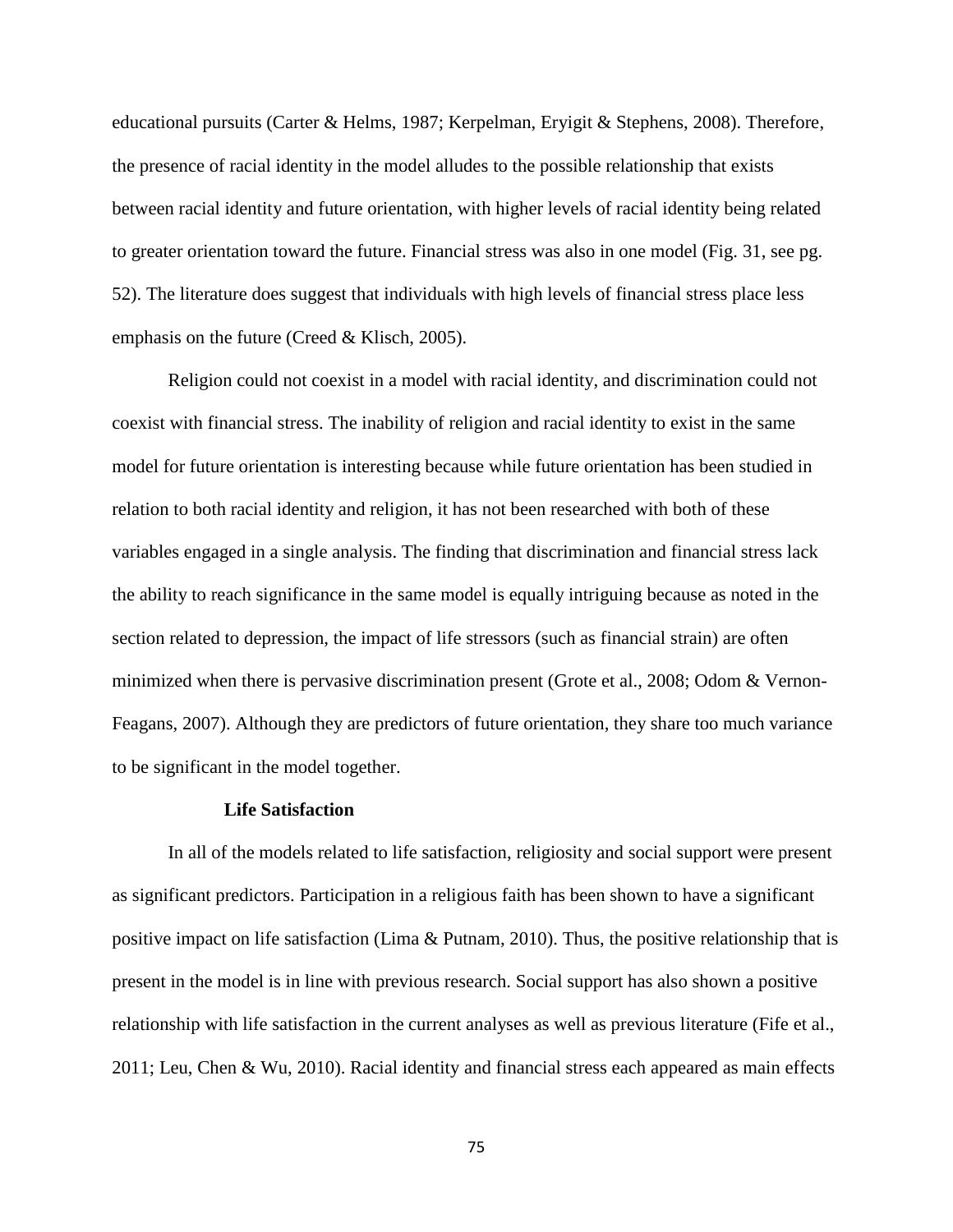in all but one model. Financial stress has been previously investigated in regard to life satisfaction, and a negative relationship between these two variables, as shown in the current results, has been suggested (Leu, Chen & Wu, 2010). Discrimination and sense of community also appear as main effects in several models as well. The negative relationship between discrimination and life satisfaction is evident in previous research thus making the current findings in line with prior works (Utsey et al, 2002). Sense of community also had a positive relationship with life satisfaction in the current study that was also supported by previous literature (Cantarero, Potter, & Leach, 2007; O'Brien & Ayidiya, 1991).

A series of significant two way and three way interactions occurred with life satisfaction. The interactions most directly related to the current research interest will be discussed. Interactions between social aspects of the neighborhood (social support and sense of community) and racial identity are in line with prior research which suggests that these variables have a complex relationship with one another (Yap et al., 2011). In the current analyses a three way interaction between these variables suggests that high levels of public regard, an elevated sense of community, and high levels of social support produce a vastly higher rating of life satisfaction in comparison to other level combinations. Social control was only present as a main effect in one model, but also served in an interaction with social support. Based on past literature, social control does impact the effectiveness of social support in relation to life satisfaction (Bisconti & Bergeman, 1999).

The interaction between social support and racial identity in regard to life satisfaction (Fig. 52, see pg. 66) has been previously suggested in the literature which finds that both social support and racial identity have positive relationships with life satisfaction (Yap & Devilly, 2004; Yap et al., 2011). The interaction between these two variables in the analyses suggests that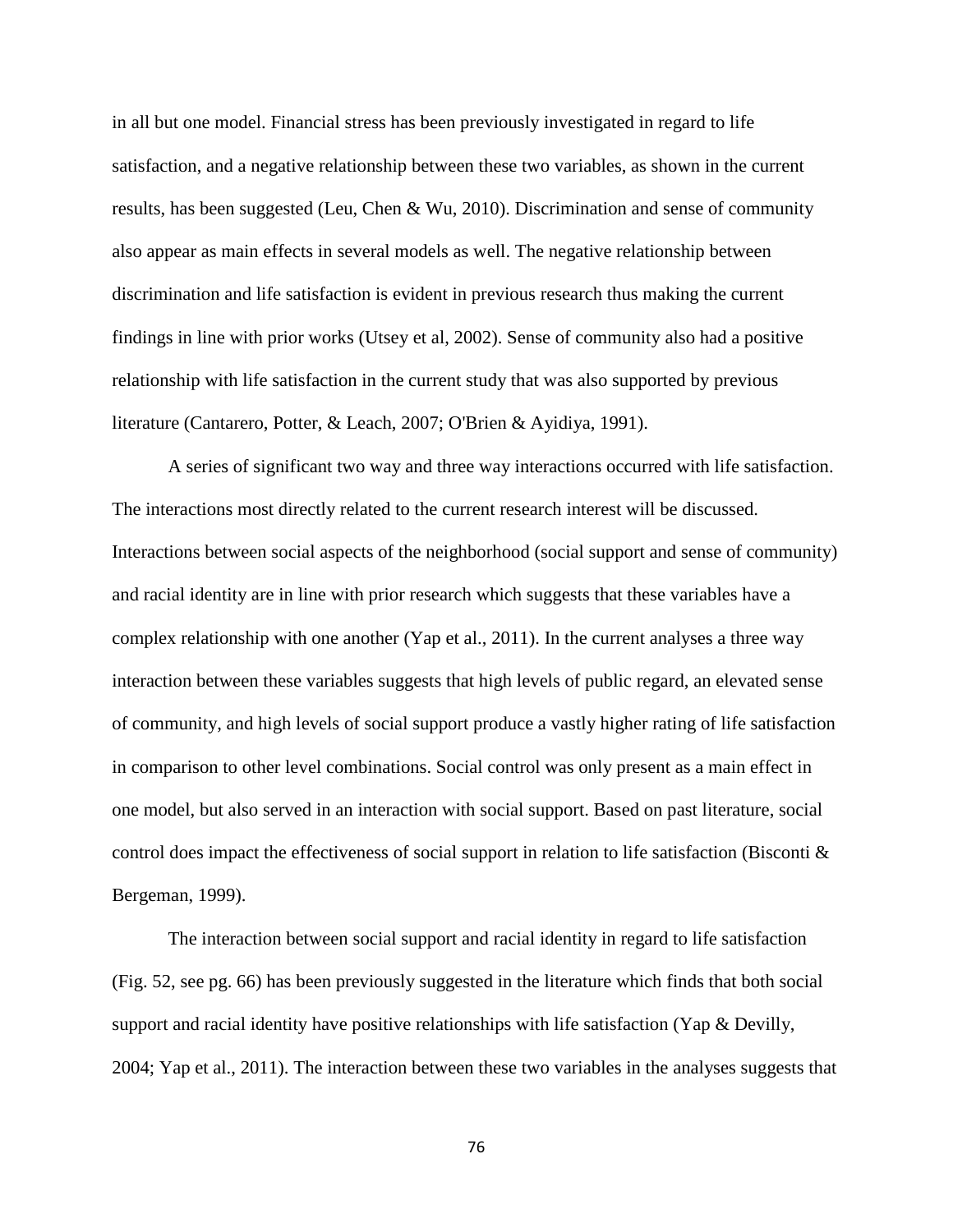when public regard of racial identity was low, the impact of social support made no significant difference; when public regard of racial identity was high, however, higher social support predicted greater life satisfaction. This finding is interesting because public regard is a measure of the perception of the opinion of mainstream America's feelings toward African Americans. As public regard is a lesser researched subscale, further analyses should be conducted to explore the possibility that higher public regard may reduce the need for social support to be satisfied with life. This may be due to the feeling of acceptance from the distant other serving as a means to feel secure and happy with the current state of existence.

The interaction between racial identity and discrimination (Fig. 42, see pg. 62) was not surprising because it is frequently explored in the literature (Prelow, Mosher & Bowman, 2006; Sellers et al, 2003). The three way interaction between feelings about discrimination, racial identity and religiosity (Fig. 43, see pg. 62) provided a rather interesting finding. The interaction provides additional insight through suggesting that when discrimination was low there was no difference in the effect of low versus high public regard for those with low levels of impact of a higher power, but there was a great difference when feelings about discrimination are high. In that case, high public regard yields greater satisfaction with life. Thus, pervasive racism may require both a religious and racial identity buffer to guard against possible negative effects of discrimination. These two variables have both been engaged as potential buffer variables in the literature related to discrimination; however, there is no engagement of both racial identity and religiosity and certainly not in relation to life satisfaction (Ellison et al., 2008; Prelow, Mosher & Bowman, 2006).

A similar interpretation is warranted for the three way interaction between level of social support, impact of a higher power and feelings about discrimination (Fig. 44, see pg. 63). Life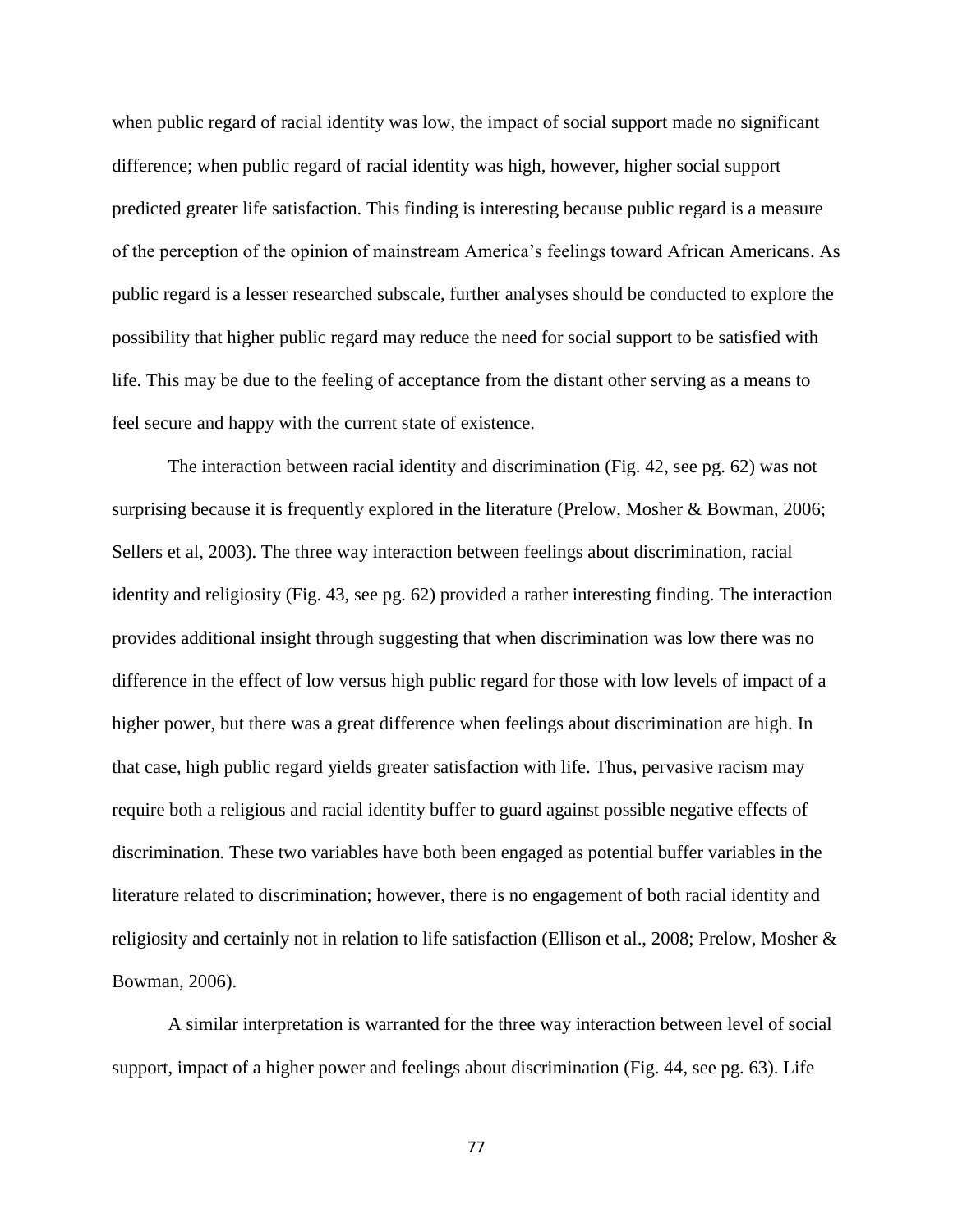satisfaction was highest when social support and impact of a higher power are high and discrimination was low. Greater impact of a higher power and social support produced vastly greater life satisfaction than other variable level combinations. Also, the combination of low impact of a higher power with high social support and high impact of a higher power with low social support exchange places with each other dependent on the level of discrimination. The three way interaction between the financial stress, social support and discrimination (Fig. 41, see pg. 62) was an interaction that is already established in the literature and thus our findings add more support to the validity of their relationship (Leu, Chen, Wu, 2010).

# **Independent Variables**

We now turn our attention to the patterns of impact for the independent or predictor variables.

#### **Demographic Variables**

The age variable only showed up as a significant main effect in relation to the health rating variable. This was not a surprising effect given the impact age has on contributing to health issues during life (Case & Deaton, 2005). However, the lack of this variable in other models was surprising. Specifically, the lack of age as a significant variable in models related to reports of limitations to health, as well as in the two variables related to mental health (depression and mental health rating), was the most unexpected finding related to age. Gender did not show up as a significant main effect in any model; however, given the lack of gender diversity in the sample (Table 2, see pg. 31), this may not be surprising.

#### **Racial Identity**

The overarching model of racial identity was not significant in all models and the subcomponents of racial identity had substantial variability in which variables were significant.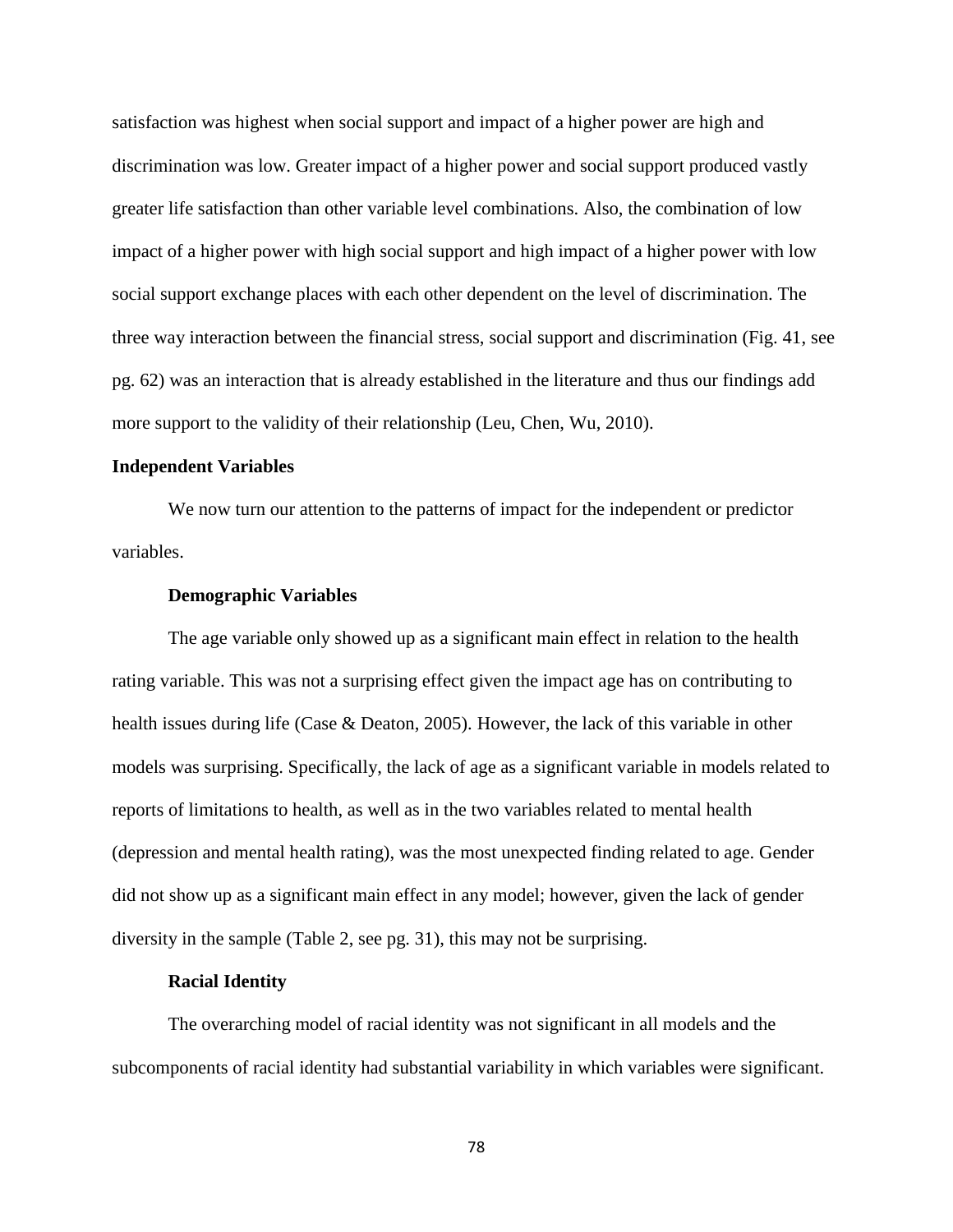Thus the subcomponents were the sole source of racial identity utilized and the global version of racial identity was not employed. This is consistent with prior research which suggests that the separate components of racial identity do act independently of one another, despite being highly correlated. Depression was the only variable which yielded models with significant main effects for all three subsets of racial identity. This supports previous research which suggests that these variables work best when they are allowed to operate alone. The variability with which these subcomponents yield significant results speak to the patterns that previous research has suggested that these variables operate under.

Private regard appeared in the most models, which agrees with the literature in that it is researched the most as well as considered the most developed scale (Ho & Sidanius, 2010). Private regard was the sole significant racial identity predictor in the models pertaining to physical health rating, mental health rating and future orientation. Health and private regard have been addressed numerous times in the literature with positive relationships existing between both mental and physical health outcomes and racial identity (Ho & Sidanius, 2010; Sellers et al., 2003; Settles et al., 2010). In relation to ratings of mental health there have been numerous associations between mental health and private regard (Street, Taha, Jones, Jones, Carr, Woods, Woodall, & Kaslow, 2012). Although not explicitly discussed in the literature, based on the findings surrounding private regard and the definition of future orientation, it would seem logical that future orientation relates to private regard more than the other subsets of racial identity. The private regard subscale measures the way individuals conceive of and feels about their identification with their African American identity, as well as how well they believe they adequately represent the race (Sellers et al., 1998). Future orientation is the extent to which individuals consider the possibilities for their future in everyday life (McCabe & Barnett, 2000).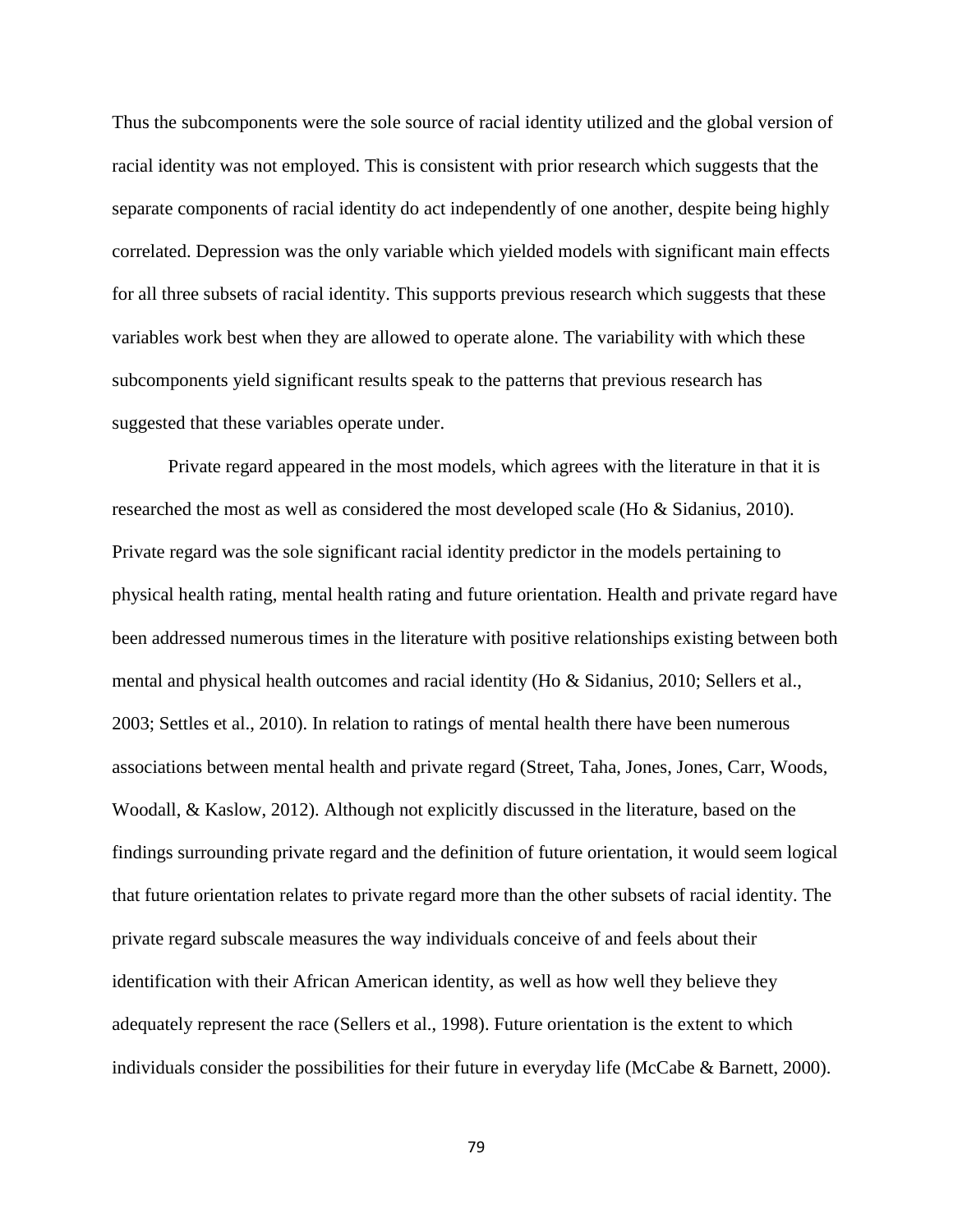Thus, both of these variables operate on a very personal, introspective level which makes a relationship between these variables highly likely. Private regard was only present in one interaction. This suggests that private regard may have a strong main effect not moderated by other variables.

Public regard was the sole significant racial identity variable for life satisfaction. There is very limited literature related to the relationship between life satisfaction and racial identity, especially in relation to the subscales in the MMRI. The limited research that has been conducted shows evidence of a relation between all three subscales of interest and life satisfaction but the present analysis only supports the relation with public regard (Yap et al., 2011). Public regard is defined as the perception of the societal view of African American people (Sellers et al., 1998). When considering the definition of public regard it seems that the perception that others approve of African American people and consider them valuable is important to satisfaction with life. Other people are pertinent to the way in which an individual feels satisfied with his or her life, thus, public regard makes sense as the primary racial identity subscale for this variable (Lim  $\&$ Putnam, 2010). While the documented relationship between public regard and life satisfaction is not well-developed, it seems that this particular link should be explored at greater length.

Both private and public regard appeared as significant predictors for health limitations, and centrality was only significant in relation to depression. The presence of both private and public regard in several models attests to the fact that while measuring different components of racial identity, these two subcomponents of racial identity are relevant predictors of outcomes related to well-being. These findings can contribute to the literature because there is an ongoing debate around whether public regard and centrality are actual predictors of well-being for African Americans or non-relevant factors (Yap et al., 2011). The results from the current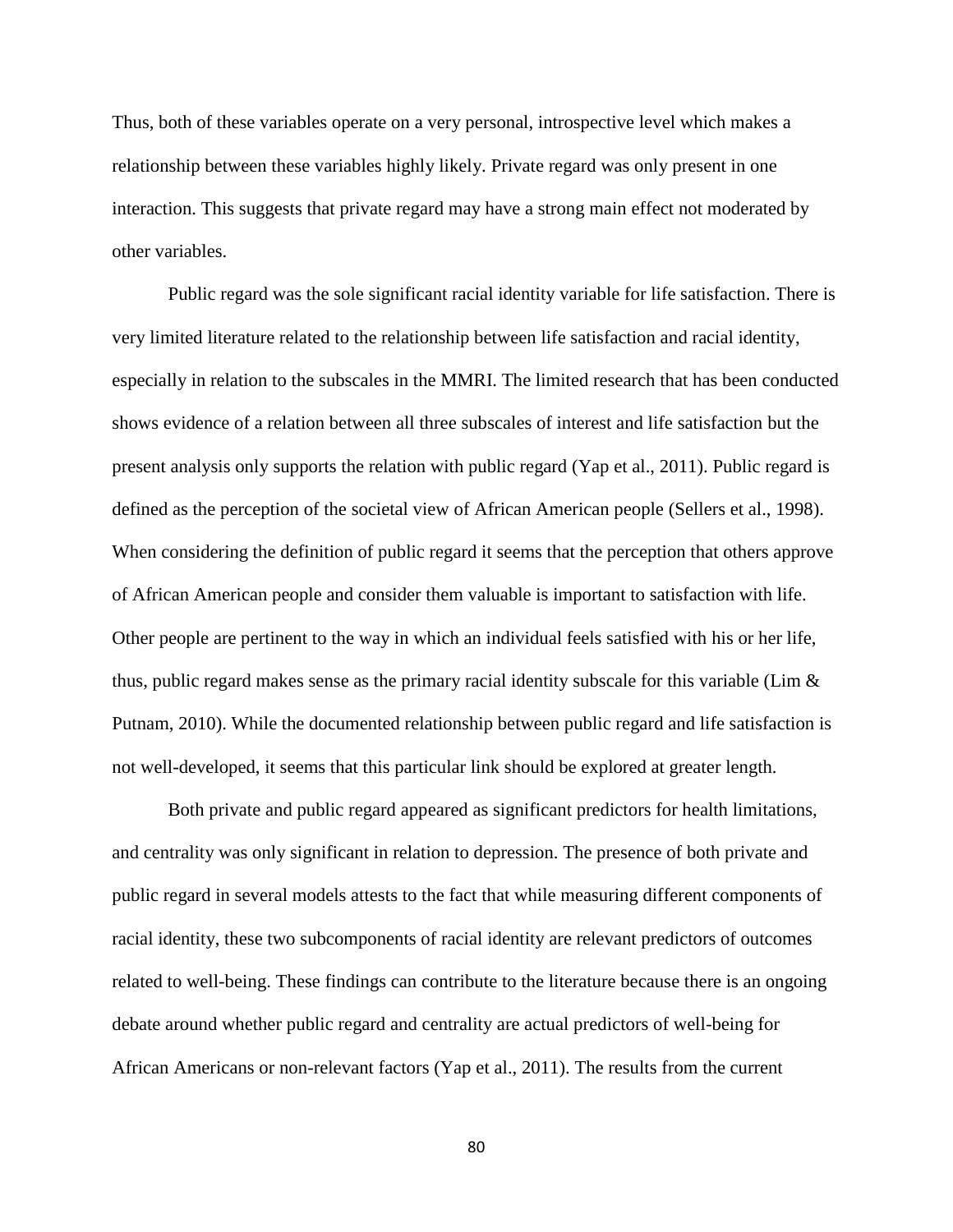analyses suggest that all variables are relevant in regard to depression, but public regard may be a valued predictor along with the established predictor private regard.

# **Religiosity**

While both of the variables related to religiosity showed up in various models, they followed very different patterns as to when they showed up as significant variables. The variable religious participation was the only significant religiosity variable for the models related to health limitations and mental health rating. Research on health and religiosity suggest that religiosity may have positive effects on both physical and mental health (Koenig, McCoullough, & Larson, 2001; Miller & Thoresen, 2003). However, these studies do not tease apart the actual attendance rates and participation of religious members from their belief system and extent to which they defer to a higher power in regard to life issues. Most research in the area focuses on the actual participatory acts of religion (i.e., attendance at religious services); however, there is some reason to believe that for some people, expressions of religiosity are routine and are done due to habit rather than deeply held beliefs (McGuire, 2008). Thus future research needs to employ scales that measure both the rate at which individuals participate in religious acts as well as the motives behind why they engage in these acts. The impact of a higher power variable was the sole religiosity predictor for the dependent variable life satisfaction. However, as with health, the link between religiosity and life satisfaction is well-developed, but there has been no attempt to tease apart the separate impact of belief (i.e., impact of a higher power) and practice (i.e., religious participation). Both religiosity variables were in models related to future orientation; however, religious participation was only present in one and impact of a higher power was present in three. The specific variable "impact of a higher power on everyday life" and its relation to future orientation has been previously studied and the results suggest a positive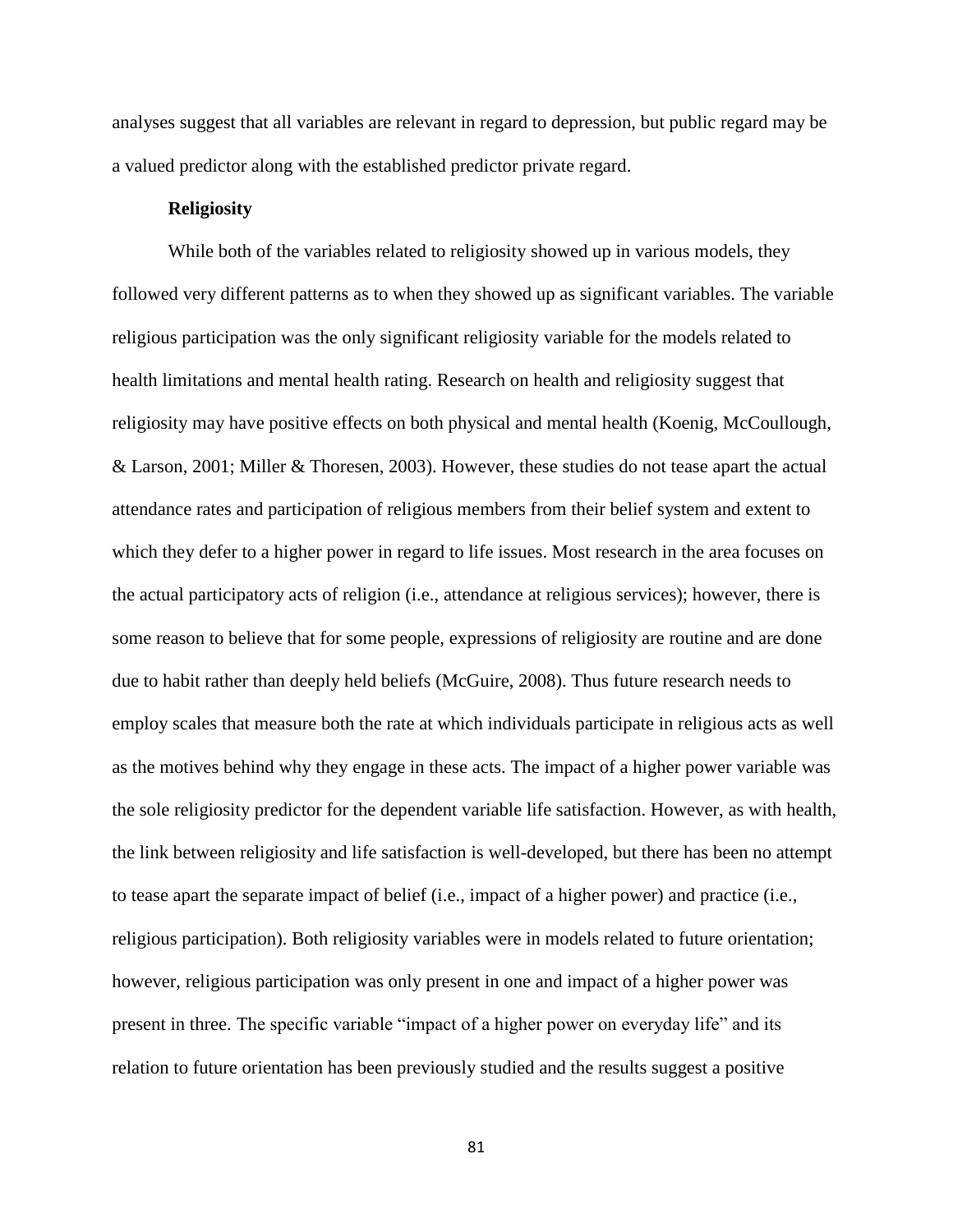relationship between these two variables (Öner-Özkan, 2007). Thus the greater involvement of impact of a higher power seems valid in relation to previous research.

# **Neighborhood Conditions**

# **Social Support**

The social support variable was present in models related to mental health rating, depression and life satisfaction. In terms of mental health there seems to be a positive relationship between social support and ratings of mental health and a negative relationship between social support and depressive symptomology (Hefner & Eisenberg, 2009). The relationship between life satisfaction and social support is well established in the literature, thus finding social support as a significant predictor was expected (Fife et al., 2011).

# **Social Control**

The social control variable was only significant in relation to the life satisfaction variable and was present alongside the social support variable. Previous research suggests that social control influences social support as a potential mediator (Bisconti & Bergeman, 1999). This is evident in the graph showing the interaction between social support and social control for life satisfaction. Social control was especially important at high levels of social support, and life satisfaction was the highest when both social support and social control were high.

#### **Sense of Community**

The sense of community variable was a significant predictor in relation to physical health rating and life satisfaction. Literature on sense of community suggests that the extent to which an individual feels he or she belongs to a community is positively related to the amount of healthy behaviors he or she engages in (Hystad & Carpiano, 2012). Thus this finding is in line with prior findings. Sense of community also is related to life satisfaction for reasons similar to its relation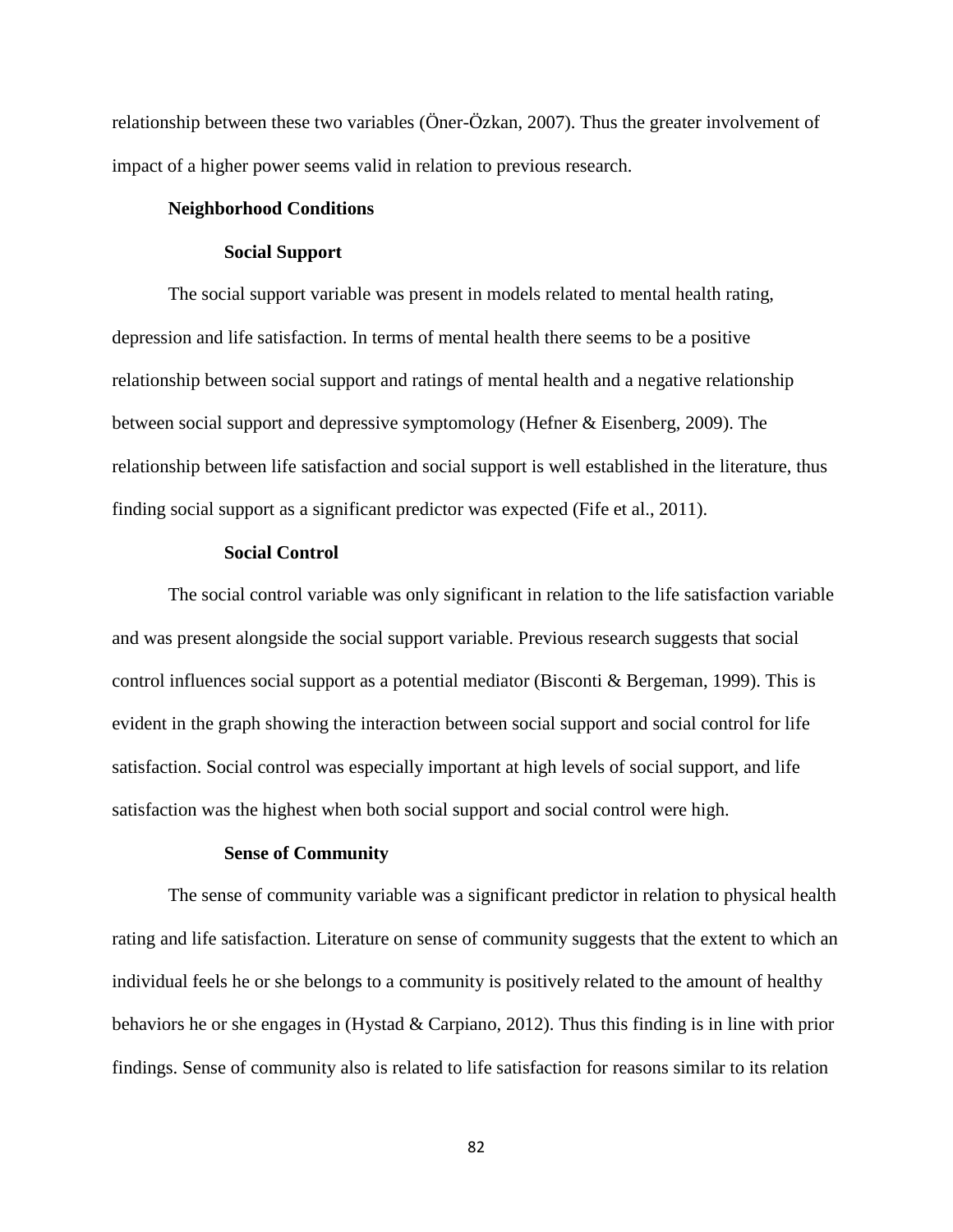to physical health. Individuals desire to belong, and when they feel that they are accepted as a part of a community they are happier and more satisfied with their life (Dassopoulos, Batson, Futrell & Brents, 2012; Prezza, & Costantini, 1998).

# **Physical Decay**

Neighborhood physical decay was present in models related to depression and life satisfaction. The relationship between depression and conditions of the neighborhood has been documented in the literature (Kim, 2008; Kruger, Reischl & Gee, 2007). Also, the negative relationship between quality of life or satisfaction with life and physical decay of the neighborhood has been previously demonstrated (Kruger, Reischl & Gee, 2007).

# **Moderators**

We now consider the overall impact of the variables conceptualized as moderators in the models.

# **Perceived Discrimination**

Both frequency of discrimination and feelings about discrimination were significant main effects in several models, even though they were unable to be present in the same model. This suggests that both the prevalence of discrimination as well as the way it is interpreted by the victims is critical to understanding the effect of discrimination. Previous research has shown that the experience of discrimination based on racial heritage, although a blatant mental hurt, can manifest itself as physical pain (Krieger, Smith, Naishadham, Hartman & Barbeau, 2005). The chronic stress caused by racial discrimination has been shown to greatly exacerbate physical ailments in the lives of African American and other marginalized groups (Jackson, Neighbors, Neese, Trierweiler & Torres, 2004). Heart disease, depression, chronic pain and various other physical and mental ailments all have been cited as diseases and disorders that are made worse with the constant presence of hard hitting racial discrimination (Jackson, Neighbors, Neese,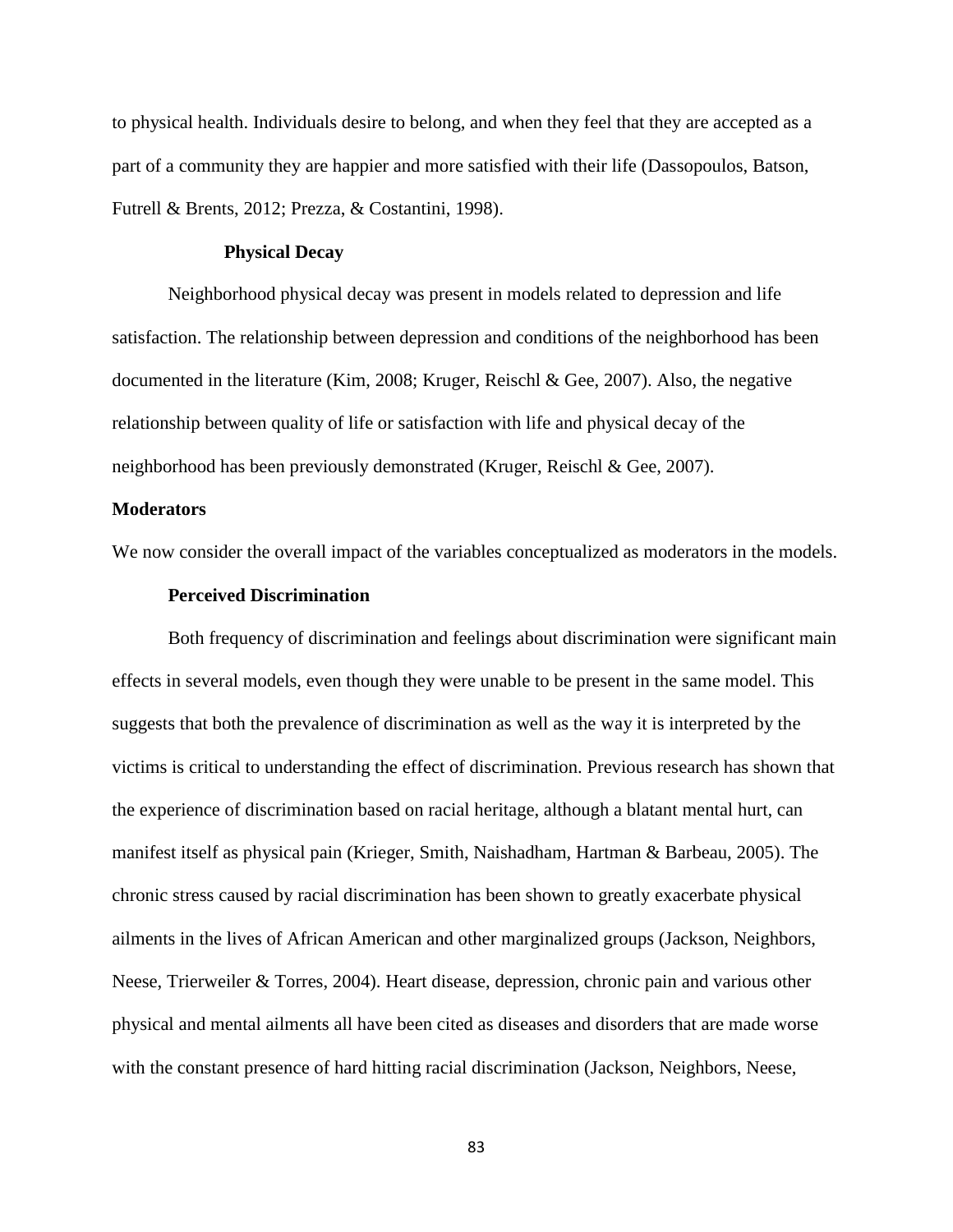Trierweiler & Torres, 2004; Williams & Neighbors, 2001). These variables had similar representation in models for the dependent variable related to health limitations, yet there were some differences which emerged in relation to the other dependent variables. For the mental health rating variable, feelings of discrimination and social support were engaged in the first model, while frequency of discrimination was engaged with social support, religious participation, private regard and financial stress in the second model. This seems to suggest that in terms of judging the quality of personal mental health, the contribution of the frequency of discrimination allows more input of other variables than the feelings about discrimination seems to.

A more complex relationship seemed to emerge in the variable measuring depression and life satisfaction in the sample. Frequency of discrimination was a main effect in two models while the variable measuring feelings about discrimination was a main effect in five. Both subscales of discrimination were present in models with public regard and life events, but there was a vast amount of variability in the other models. Frequency of discrimination was uniquely associated with variables related to social support as well as financial stress while, feelings about discrimination was related to variables such as centrality of racial identity, private regard of racial identity and physical decay of the neighborhood. This breakdown of variables was revealing because the variables that vary based on which discrimination variable was present follow a certain trend. Those variables related to frequency of discrimination were variables rooted in day to day life issues like social networks and financial situations, while feelings about discrimination is related to introspective elements of living such as personal feeling about the neighborhood and the private regard and centrality of racial identity. Feelings about discrimination were also the only aspect of discrimination to be a predictor of life satisfaction.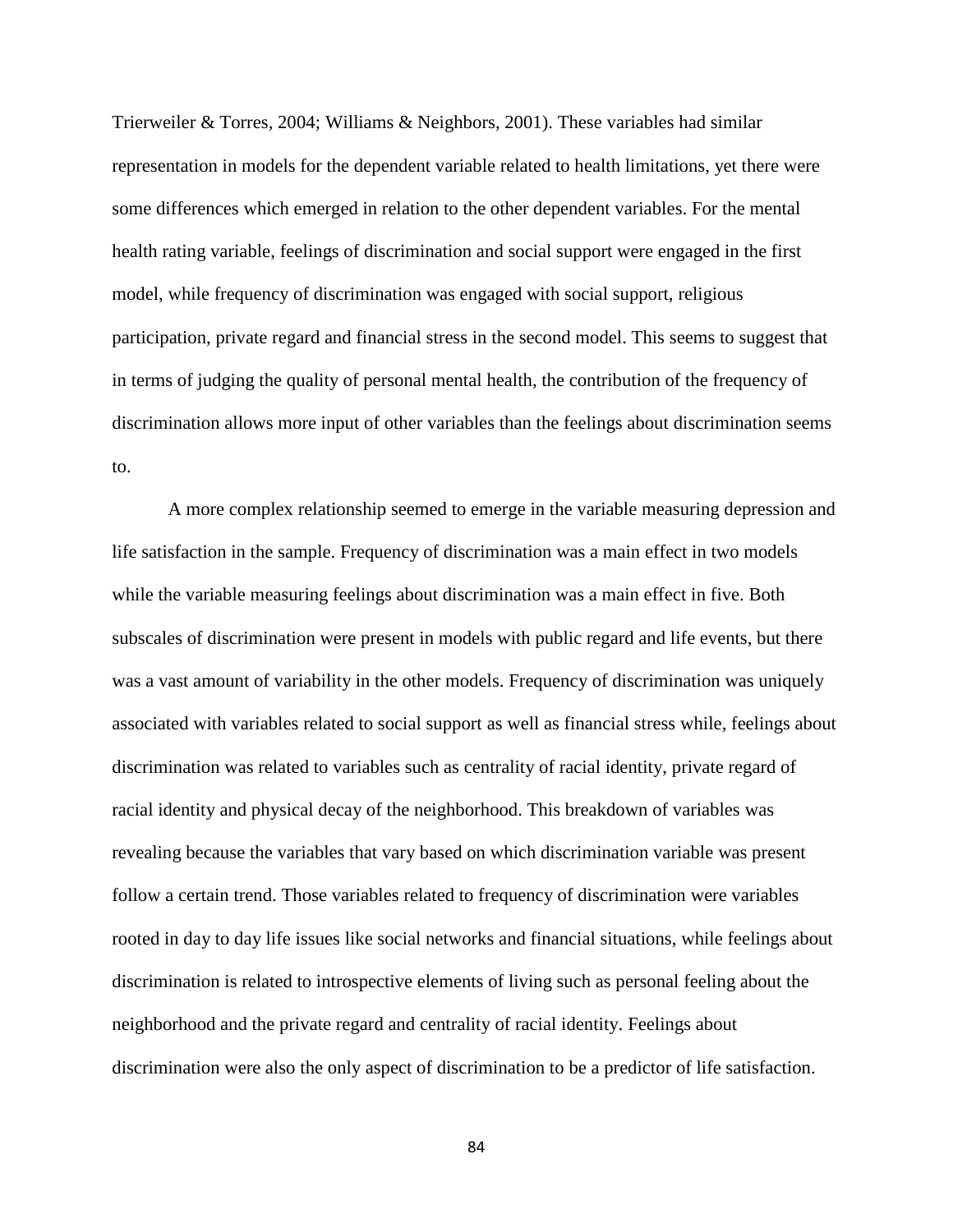These findings are valuable and appropriate means to further investigate the meaning and value behind separating these two variables and their ability to not only act separately, but to predict different things. Also, these findings address the need to distinguish whether frequency of or feelings about discrimination are being discussed when a variable involving discrimination is used.

# **Stress**

# **Life Events**

The life events variable was present in models related to health limitations and depression. Life events have been frequently discussed in relation to depression as evident in the research and the current results replicate the findings in the literature (Donald, Dower, Lucke, & Raphael, 2009*).* The relationship between life events and health is well documented in the literature as well (Tosevski, Milovancevic, 2006).

# **Financial Stress**

The financial stress variable was significant in the models related to mental health rating, depression, life satisfaction and future orientation. In relation to mental health (depression and rating) previous research suggests that financial stress is positively related to depression, where greater levels of financial stress are associated with more depression (Schulz, Israel, Zenk, Parker, Lichtenstein, Shellman-Weir & Klem, 2006). Life satisfaction has been explored in prior research in relation to financial stress, and evidence supports the negative relationship between these variables that the current study found (Creed & Klisch, 2005; Leu, Chen & Wu, 2010).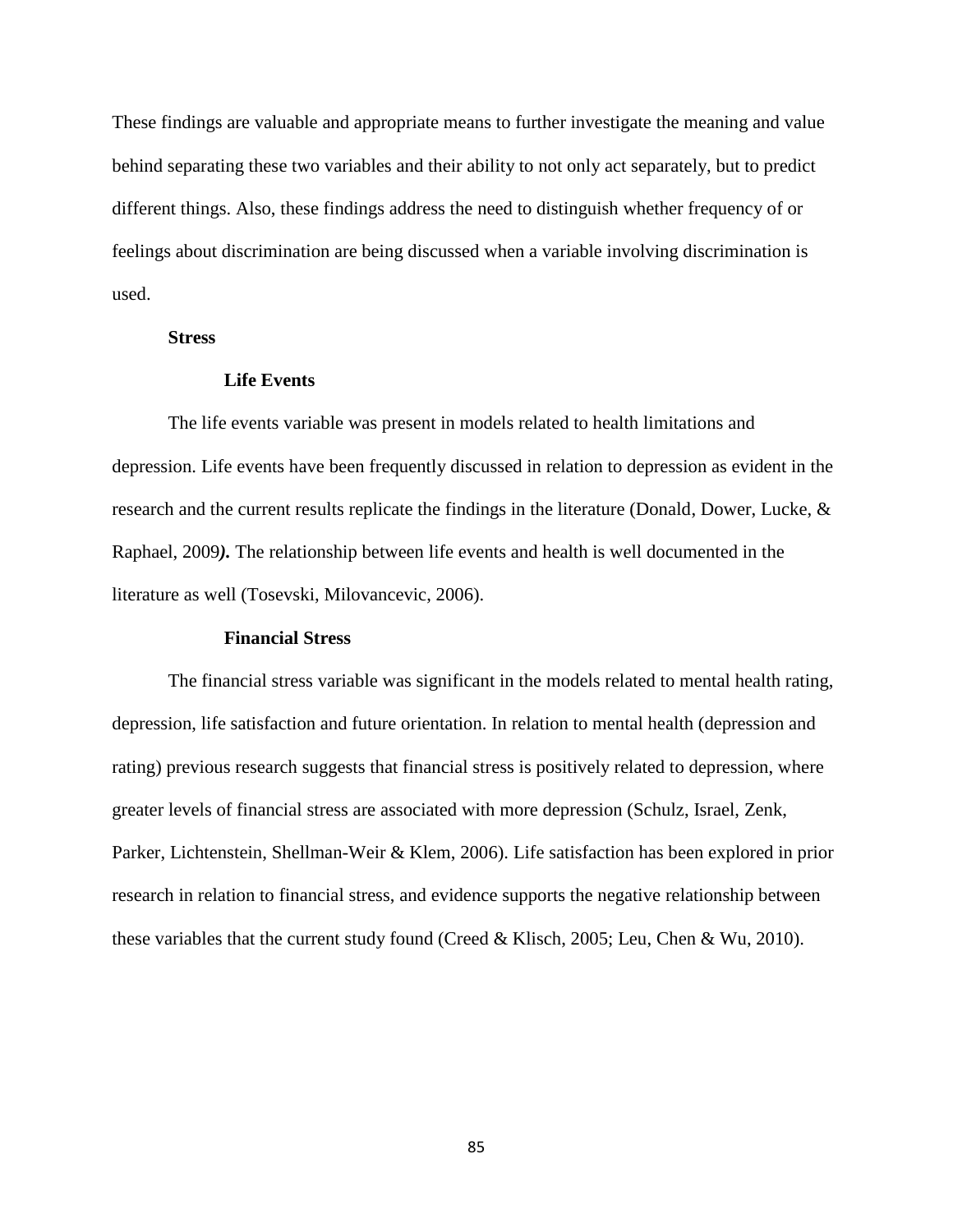# **GENERAL DISCUSSION/CONCLUSIONS**

Overall, the two hypotheses were generally supported showing various relationships among neighborhood conditions, religiosity and racial identity as predictors of quality of life and physical and mental health of individuals within this particular community, with additional moderating effects for perceived discrimination and life stress. The three main predictor variables, racial identity, religiosity and neighborhood conditions, were all significant predictors for the outcome variables of interest, i.e., well-being as defined by good health (physical and mental), life satisfaction and orientation to the future. These findings suggest that future research should employ all three of these components within future analyses of similar life outcomes. The findings related to racial identity brings forth some clarity about the function of the subcomponents, specifically public regard and centrality, both of which have their predictive power and validity called into question on numerous occasions (Yap et al., 2011). While centrality did not show up in more than one model and therefore may not be as strongly associated with these measures of well- being, public regard showed up much more frequently. Also of special interest are the different patterns of significance that are evident in the variables measuring discrimination. The different patterns of significance that were evident for frequency of discrimination and feelings about discrimination suggest that the amount of discrimination one experiences and the feelings generated by that discrimination should be explored further as separate constructs. Discrimination also seems to act as a solid modifier as it showed up as a moderator in several models. Life stressors (life events and financial strain) also proved to be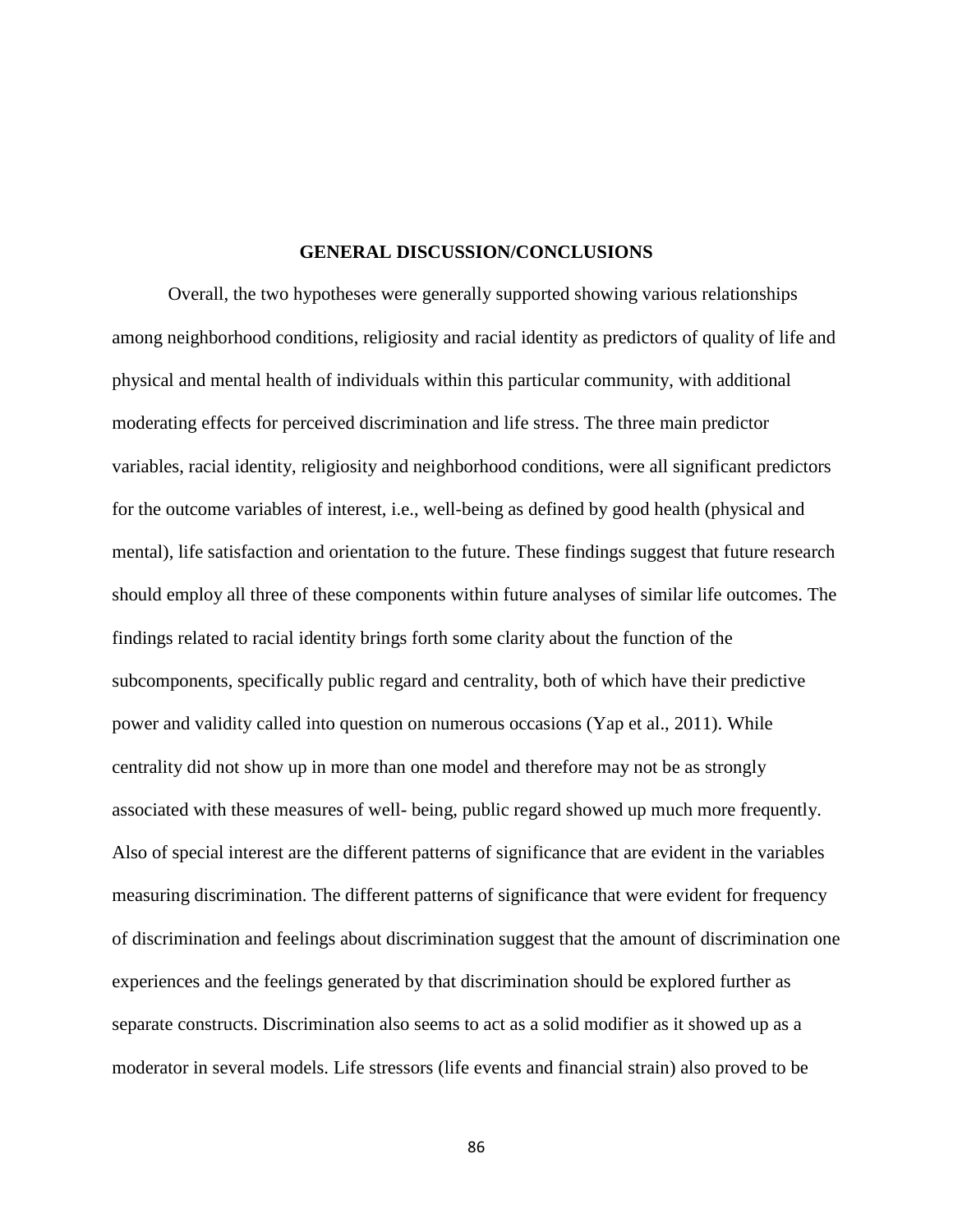moderating variables in the analyses. Thus, discrimination and life stressors should be included in future analyses that utilize racial identity, religiosity and neighborhood conditions as predictors.

The significant impact of racial identity, religiosity and neighborhood conditions as main effects and in interaction terms suggests the importance of more than simply utilizing their separate scales in a study. The creation of a scale that measures racial identity, religiosity, and neighborhood conditions separately as well as their influence on each other will also be beneficial. Determining whether racial identity, religiosity and neighborhood conditions are exclusive items or inseparable constructs would be an important step in better understanding this particular population. As the research on the African American population often speaks of the racial and religious self as one, it seems logical to interrogate how much each impacts the other (Hoffman, et al. 2008). The relationships between racial identity, religiosity and neighborhood conditions should also be engaged with variables other than well-being (i.e., relationship climate) to assess how all of these impact other relevant variables for this population. Also, conducting similar analyses in different populations is an important next step in this line of research. While this study benefitted from focusing on a very specific population, the limited variability does offer research questions. As this is a very distinct population; (low-income, predominately female and southern), this investigation should be expanded to include the varying populations throughout the South as well as other regions in the United States.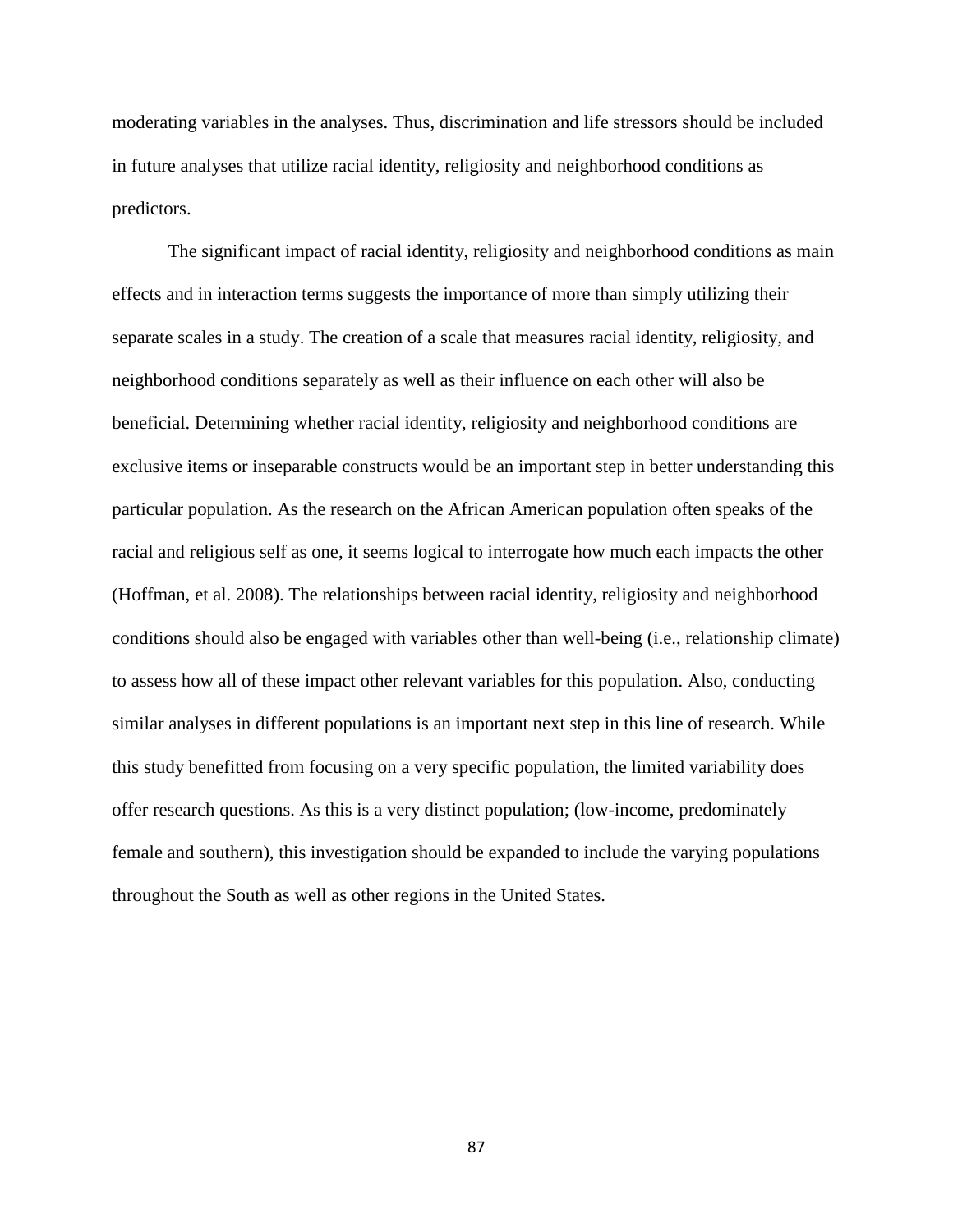# **REFERENCES**

- Allen, R., Dawson, M., & Brown. R. (1989). A schema-based approach to modeling an African-American racial belief system. *American Political Science Review*, 83, 421–441.
- Asberg, K. K., Bowers, C., Renk, K., & McKinney, C. (2008). A structural equation modeling approach to the study of stress and psychological adjustment in emerging adults. *Child Psychiatry and Human Development, 39*(4), 481-501.
- Baker, T. A., Buchanan, N. T., Small, B. J., Hines, R. D., & Whitfield, K. E. (2011). Identifying the relationship between chronic pain, depression, and life satisfaction in older African Americans. *Research on Aging*, 33(4), 426-443.
- Barnes, P. W., & Lightsey, O. R. (2005). Perceived racist discrimination, coping, stress, and life satisfaction. *Development*, 33, 48-62.
- Barrera, M., Jr. (1988). Models of social support and life stress: beyond the buffering hypothesis. In L. H. Cohen (Ed.), *Life events and psychological functioning*: Theoretical and methodological issues (pp. 211-236). Newbury Park, CA: Sage.
- Bisconti, T. L., & Bergeman, C. S. (1999). Perceived social control as a mediator of the relationship among social support, psychological wellbeing, and perceived health. *The Gerontologist, 39,* 94-103.
- Beard, J., Cerda, M., Blaney, S., Ahern, J., Vlahov, D., Galea, S. (2009). Neighborhood characteristics and change in depressive symptoms among older residents of New York City. *American Journal of Public Health*, 99, 1308–1314.
- Blake, W. M., & Darling, C. A. (2000). Quality of life: perceptions of African Americans. *Journal of Black Studies*, 30(3), 411-427.
- Bolland, J.M. (2003). Hopelessness and risk behavior among adolescents living in high-poverty inner-city neighborhoods. *Journal of Adolescence*, *26*, 145-158.
- Bolland, J.M. & McCallum, D.M. (2002). Neighboring and community mobilization in high poverty inner-city neighborhoods. *Urban Affairs Review, 38,* 42-69.

Branscombe, N. R., Schmitt, M. T., & Harvey, R. D. (1999). Perceiving pervasive discrimination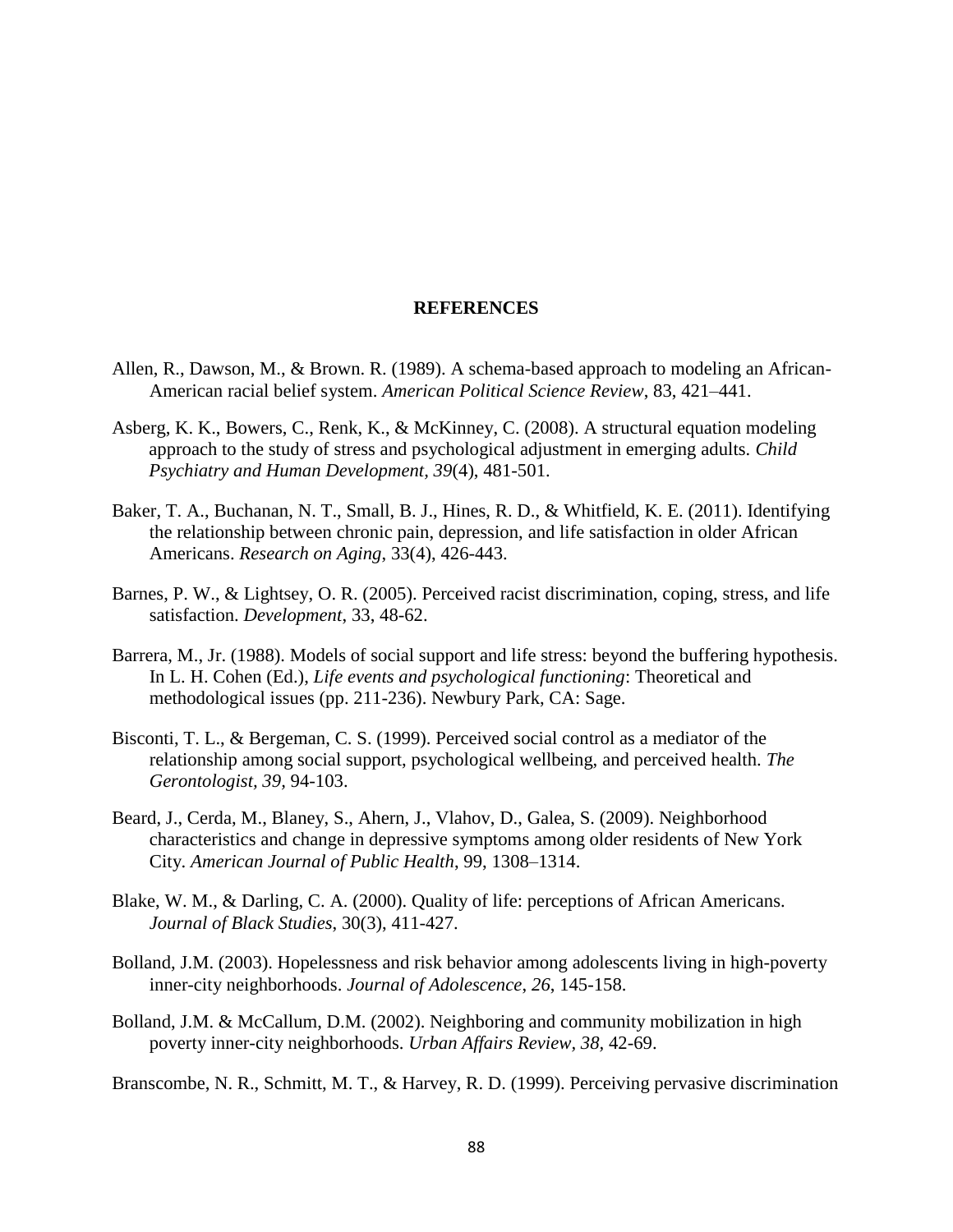among African-Americans: Implications for group identification and well-being. *Journal of Personality and Social Psychology*, 77, 135-149.

- Brodsky, A. E. (2000). The role of religion in the lives of resilient, urban, African American, single mothers*. Journal of Community Psychology*, *28*(2), 199-219.
- Broman, C. L. (1997). Race-related factors and life satisfaction among African Americans. *Journal of Black Psychology*, 23(1), 36-49.
- Brugha, T. S., & Cragg, D. D. (1990). The List of Threatening Experiences: The reliability and validity of a brief life events questionnaire. *Acta Psychiatrica Scandinavica*, *82*(1), 77-81.
- Cantarero, R, Potter, J.J. & Leach, C.K. (2007). Perceptions of quality of life, sense of community, and life satisfaction among elderly residents in Schuyler and Crete, Nebraska. *Architecture Program: Faculty Scholarly and Creative Activity, 35-40.*
- Carter, E.C., McCullough, M.E., Kim-Spoon, J., Corrales & Blake, A. (2012). Religious people discount the future less. *Evolution and Human Behavior*, *33,* 224-231.
- Carter, R.T., DeSole, L., Sicalides, E. I., Glass, K., & Tyler, F. B. (1997). Black racial identity and psychosocial competence: A preliminary study. *Journal of Black Psychology, 23, 58- 73.*
- Carter, R.T. & Helms, J.E. (1987). The relationship of Black value-orientations to racial identity attitudes. *Measurement and Evaluation in Counseling and Development*, 19(4), 185-195.
- Case, A. & Deaton, A.S. (2005). Broken down by work and sex: How our health declines analyses in the economics of aging*. National Bureau of Economic Education*. Working Paper No. 9821.
- Chae, D.H., Lincoln, K.D. & Jackson, J.S. (2011). Discrimination, attribution, and racial group identification: Implications for psychological distress among Black Americans in the National Survey of American Life. *American Journal of Orthopsychiatry*, 81(4), 498- 506.
- Chatters, L. M., Taylor, R. J., & Lincoln, K. D. (1999). African American religious participation: A multi-sample comparison. *Journal for the Scientific Study of Religion, 38, 132-145*.
- Chatters, L. M., Taylor, R. J., Jackson, J. S., & Lincoln, K. D. (2008). Religious coping among African Americans, Caribbean Blacks and Non-Hispanic Whites. *Journal of Community Psychology*, *36*(3), 371-386.
- Clark, K. (1965/1989). *Dark ghetto: dilemmas of social power*. Wesleyan Edition, Wesleyan University Press.
- Clark, R. (2006). Perceived racism and vascular reactivity in black college women: Moderating effects of seeking social support. *Health Psychology*, 25(1), 20-25.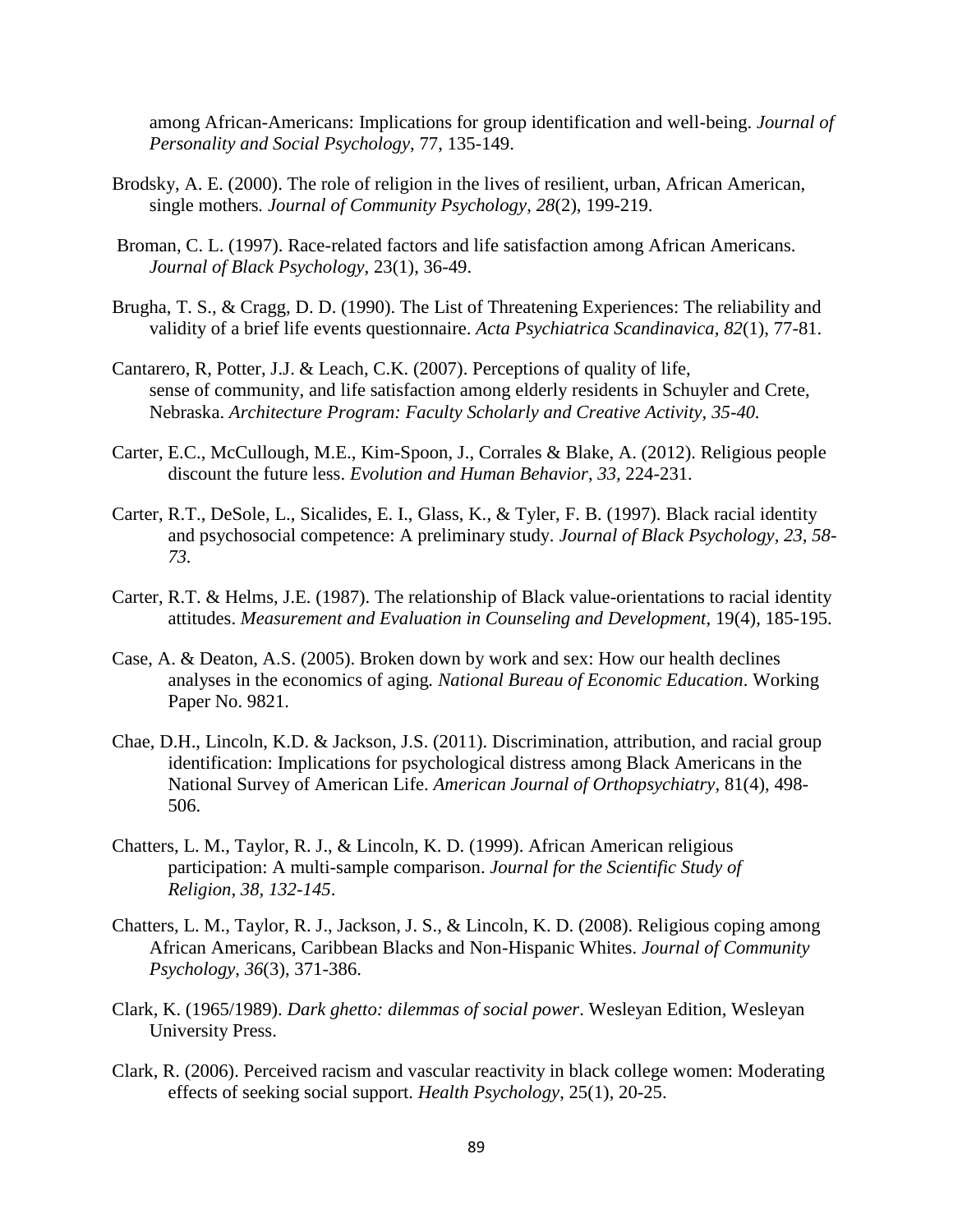- Cooley, C. H. *Human nature and the social order*. New York: Scribner's, 1902. Conference pp. 183-184.
- Creed, P.A. & Klisch, J. (2005). Future outlook and financial strain: Testing the personal agency and latent deprivation models of unemployment and well-being. *Journal of Occupational Health Psychology*, 10(3), 251-260.
- Crocker, J., & Major, B. (1989). Social stigma and self-esteem: The self-protective properties of stigma. *Psychological Review*, 96, 608-30.
- Cross, W. E. (1971). Negro to Black conversion experience: Toward a psychology of Black liberation. *Black World*, 20, 13-27.
- Cross, W. E. (1991). Shades of black: Diversity in African-American identity. Philadelphia: Temple Univ. Press.
- Cross, W. E. (1995). *The psychology of Nigrescence: revising the Cross Model*. In J. G. Ponterotto, J. M. Casas, L. A. Suzuki, & C. M. Alexander (Eds.), Handbook of multicultural counseling (pp. 93-123). Thousand Oaks, CA: Sage.
- Dahlem, N., Zimet, G., & Walker, R. (1991). The Multidimensional Scale of Perceived Social Support: A confirmation study. *Journal of Clinical Psychology*, *47*(6), 756-761.
- Dassopoulos, A., Batson, C.D., Futrell, R. & Brents, B.G. (2012). Neighborhood Connections, Physical Disorder, and Neighborhood Satisfaction in Las Vegas. *Urban Affairs Review, 48, 571-600.*
- Demo, D. H., & Hughes, M. (1990). Socialization and racial identity among Black Americans. *Social Psychology Quarterly, 53(4), 364-374.*
- Diez Roux, A. V., & Mair, C. (2010). Neighborhoods and health. *Annals of the New York Academy of Sciences,* 1186, 125-45.
- Donald<sup>,</sup> M., Dower J., Lucke, J. & Raphael, B. (2009). Prevalence of adverse life events, depression and suicidal thoughts and behaviour among a community sample of young people aged 15–24 years. *Australian and New Zealand Journal of Public Health*, 25(5), 426-432.
- Ellison, C. G., Musick, M. A., & Henderson, A. K. (2008). Balm in Gilead: Racism, religious involvement, and psychological distress among African-American adults. *Journal for the Scientific Study of Religion, 47, 291-309.*
- Eurelings-Bontekoe, E. H. M., Diekstra, R. F. W., & Verschuur, M. (1995). Psychological distress, social support and social support seeking: A prospective study among primary mental health care patients. *Social Science and Medicine, 40*(8), 1083-1089.
- Fife, J., Adegoke, A., McCoy, J., & Brewer, T. (2011). Religious commitment, social support and life satisfaction among college students. *College Student Journal,* 45(2), 393-400.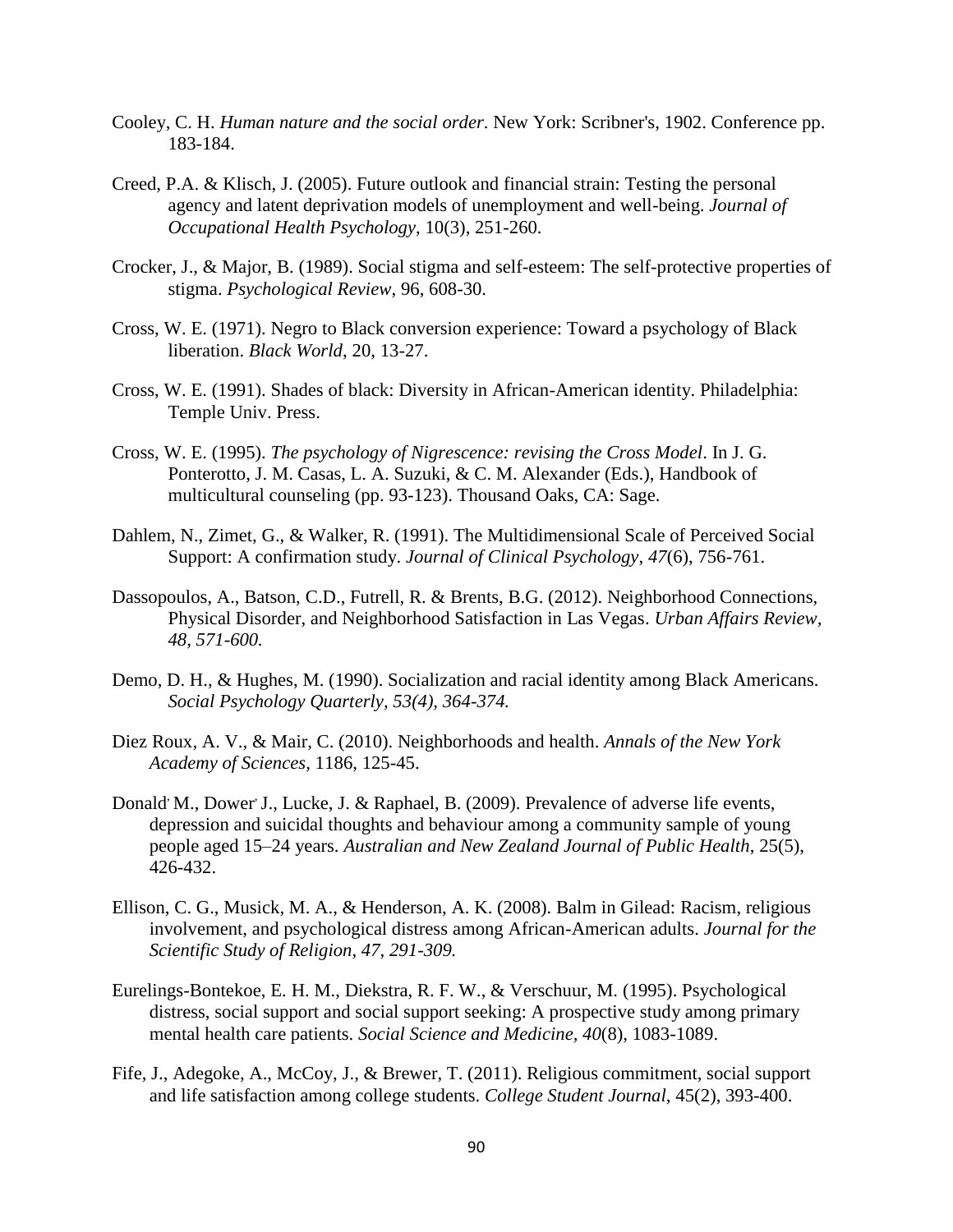- Gaines, S. O., & Reed, E. S. (1994). Two social psychologies of prejudice: Gordon W. Allport, W. E. B. DuBois, and the legacy of Booker T. Washington. *Journal of Black Psychology*, 20, 8-28.
- Galatzer-Levy, I.R., & Bonanno, G.A, (n.d). Beyond normality in the study of bereavement: Heterogeneity in depression outcomes following loss in older adults. *Social Science & Medicine*, *74,* 1987-1994.
- Gallup, G., Jr. (1984). The religion report: Religion in America. Princeton, NJ: Gallup Report.
- Gee, G.C., Spencer, M., Chen, J., Yip, T., & Takeuchi, D.T. (2007). The association between self-reported discrimination and 12-month DSM-IV mental disorders among Asian Americans nationwide. *Social Science & Medicine*. 64(10):1984-1996.
- Grantham, T. C., & Ford, D. Y. (2003). Beyond self-concept and self-esteem: Racial identity and gifted African American students. *The High School Journal*, 87(1), 18-29.
- Granovetter, M. (1983). ''The strength of weak ties: a Network theory revisited.'' *Sociology Theory,* 1:201–33.
- Grote, N.K., Bledsoe, S.E., Larkin, J., Brown, C. (2008). Depression in African American and White women with low incomes: The role of chronic stress. *Social Work in Public Health*. 23, 59–88.
- Harrell, S.P. (1997). The Racism and Life Experience Scales (RaLES). Unpublished instrument.
- Hefner, J. & Eisenberg, D. (2009). Social support and mental health among college students. *American Journal of Orthopsyciatry.* 79(4), 491-499.
- Helms, J. E. (1990). Introduction: Review of racial identity terminology. J. E. Helms (Ed.), *Black and White racial identity*: *Theory, research, and practice* (pp. 3–8). New York: Greenwood Press.
- Hendryx M.S., Ahern, M.M. (1997). Mental health functioning and community problems. *Journal of Community Psychology*. 25, 147–57.
- Hendryx M.S., Ahern, M.M., Lovrich, N.P., McCurdy, A.H. (2002). Access to health care and community social capital. *Health Services Research,* 37(1), 87-103.
- Hill, P.C. & Pargament, K.I. (2008). Advances in the conceptualization and measurement of religion and spirituality: Implications for physical and mental health research. *Psychology of Religion and Spirituality*, S(1), 2008, 3-17.
- Ho, A.K. & Sidanius, J. (2009). Preserving positive identities: Public and private regard for one's ingroup and susceptibility to stereotype threat**.** *Group Processes & Intergroup Relations* 13(1), 55–67.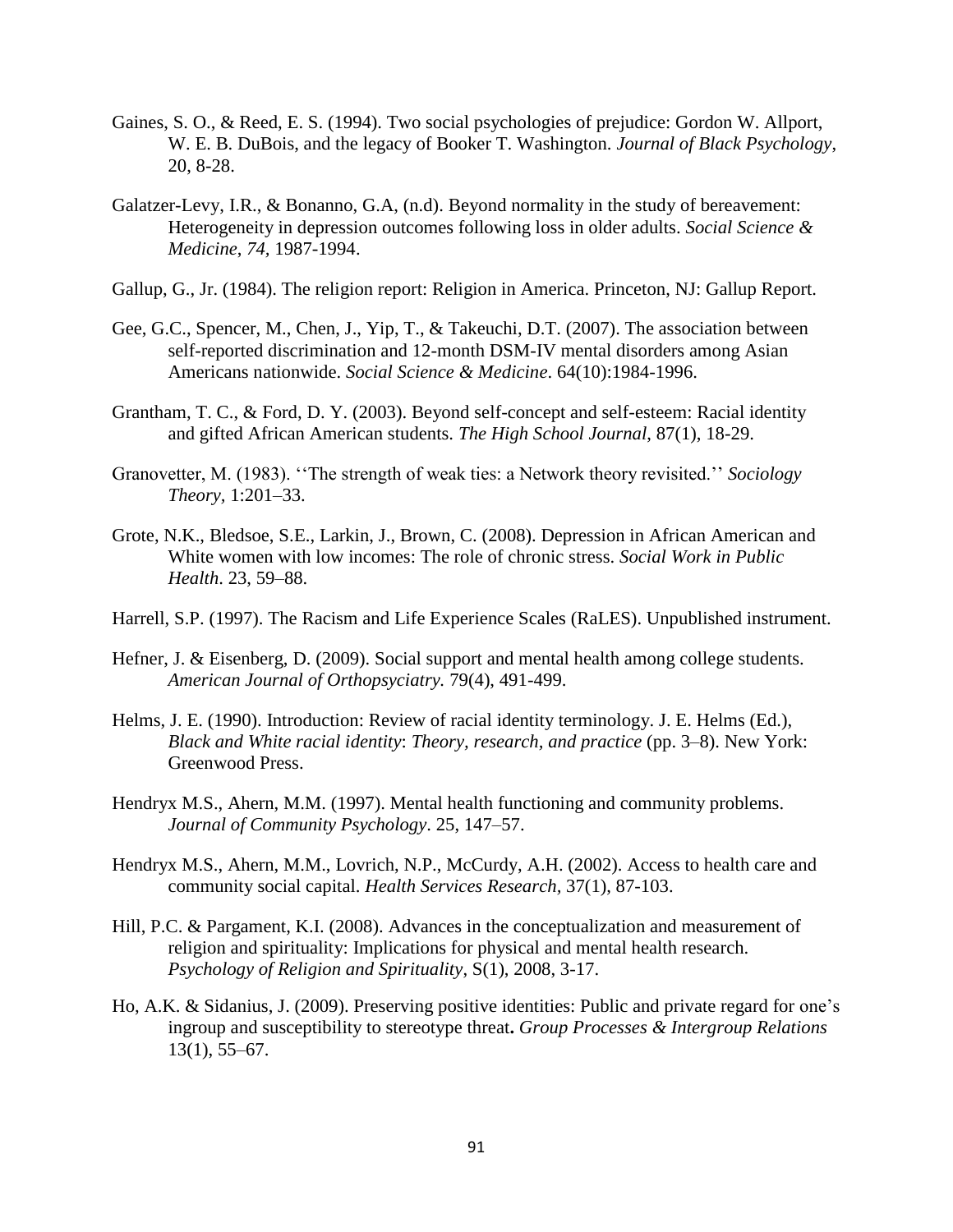- Hoffman, L., Hoffman, J. L., Dillard, K., Clark, J., Acoba, R., Williams, F., & Jones, T. T. (2008). Diversity and the God image: Examining ethic differences in the experience of God for a college-age population. *Journal of Psychology and Theology, 36, 26-41.*
- House, J.S., Landis, K.R., Umberson D. (1998). Social Relationships and Health. *Science*, 241, 540–5.
- Hunt, L. L., & Hunt, M. O. (2001). Race, religion, and religious involvement: A comparative study of Whites and African Americans. *Social Forces*, 80, 605-631.
- Hystad, P., Carpiano, R.M. (2012). Resurgent ethnicity among Asian Americans: Ethnic neighborhood context and health. *Journal of Health and Social Behavior, 53:3 378-394*
- Iwamoto, D. K., & Liu, W. M. (2010). The impact of racial identity, ethnic identity, Asian values, and race-related stress on Asian Americans and Asian international college students' psychological well-being. *Journal of Counseling Psychology*, 57, 79–91.
- Jang, Y., Borenstein, R., Chiriboga, D., Phillips, K., & Mortimer, J. (2006). Religiosity, adherence to traditional culture, and psychological well-being among African American elders. *Journal of Applied Gerontology,* 25(5), 343-355.
- Jaret, C. & Reitzes, D. C. (1999). The importance of racial-ethnic identity and social settings for Blacks, Whites, and Multiracials." *Sociological Perspectives*. 42(4),711-737.
- Jackson, J.S., Neighbors, H.W., Neese, R.M., Trierweiler, S.J. & Torres, M. (2004). Methodological innovations in the National Survey of American Life. *International Journal of Methods in Psychiatry Research*. 13:288–98
- Johnson, S.L., Cueller, A.K., Ruggero, C., Winett-Perlman, C. Goodnick, P., White, R. & Miller, I. (2008). Life events as predictors of mania and depression in bipolar I disorder. *Journal of Abnormal Psychology*, 117(2), 268-277.
- Johnson, J.D. & Kaiser, C.R. (in press). Racial identity denied: Are wealthy Black victims of racism rejected by their own group? *Social Psychological and Personality Science.*
- Jones, J. M. (1972). *Prejudice and racism*. Reading, MA: Addison Wesley.
- Junn, J. & Masuoka, N. (2008). Asian American identity: Shared racial status and political context. *Perspectives on Politics*, 2008; 6 (04): 729-740.
- Kerpelman, J., Eryigit, S., Stephens, C. (2008). African American adolescents' future education orientation: Associations with self-efficacy, ethnic identity, and perceived parental support. *Journal of Youth and Adolescence*, 37(8), 997-1008.
- Kim, D. (2008). Blues from the neighborhood? Neighborhood characteristics and depression. *Epidemiologic Reviews, 30, 101-117.*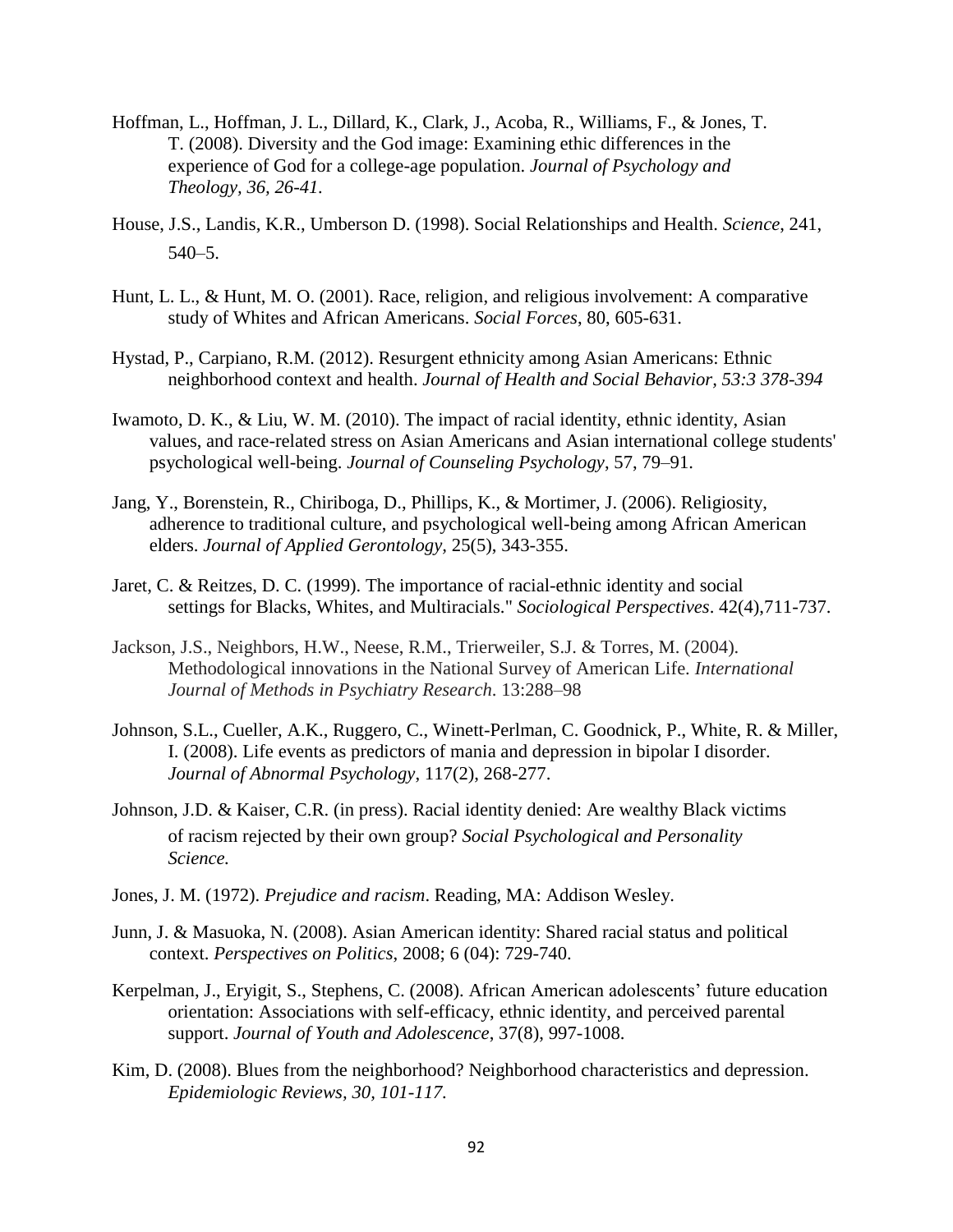- Koenig, H.G., M.E. McCullough, & D.B. Larson. (2001). Handbook of religion and health. New York: Oxford University Press.
- Krause, N. M. (2003). Religious meaning and subjective well-being in late life. *Journal of Gerontology: Social Sciences*, 58B:S160-70.
- Krause, N. M. (2004). Common facets of religion, unique facets of Religion, and life satisfaction among older African Americans. *Journal of Gerontology: Social Sciences*, 59(2): S109-S117.
- [Krause, N.](http://www.tandfonline.com/action/doSearch?action=runSearch&type=advanced&result=true&prevSearch=%2Bauthorsfield%3A%28Krause%2C+N.%29) M. (2005). God-mediated control and psychological well-being in late life. *Research on Aging,* 27: 136–164.
- Krause, N. M. (2007). Social involvement in religious institutions and God-Mediated control beliefs: A longitudinal investigation. *Journal for the Scientifics Study of Religion*, 46(4), 519-537.
- Krause, N. & Rook, K. (2008). Financial strain, negative social interaction, and self-rated health: evidence from two United States nationwide longitudinal surveys. *Ageing and Society*, 28, 1001-1023.
- Krause, N. (2011). Do church-based social relationships influence social relationships in the secular world*?. Mental Health, Religion & Culture*, 14(9), 877-897.
- Krieger, N., Smith, K., Naishadham, D., Hartman, C., Barbeau, E.M. (2005). Experiences of discrimination: Validity and reliability of a self-report measure for population health research on racism and health. *Social Science Medicine,* 61:1576–96.
- Kruger, D.J., Reischl, T.M., Gee, G.C. (2007). Neighborhood social conditions mediate the association between physical deterioration and mental health. *American Journal of Community Psychology,* 40, 261–271.
- Lawless, E.J. (1983). Shouting for the Lord: The power of women's speech in the Pentecostal religious service. *Journal of American Folklore* 96(382):434–59.
- Lazarus, R. S., & Folkman, S. (1984). *Stress, appraisal and coping*. New York: Springer.
- Lue, B.H., Chen, L.J., Wu, S.C., (2010). Health, financial stresses, and life satisfaction affecting late-life depression among older adults: a nationwide, longitudinal survey in Taiwan. *Archives of Gerontology and Geriatrics.* 50, S34–S38.
- Lim, C. & Putnam, R.D. (2010). Religion, social networks, and life satisfaction. *American Sociological Review,* 75(6), 914-933.
- Littel, R. C., Milliken, G. A., Stroup, W. W., & Wolfinger, R. D. (1996), *SAS System for Mixed Models,* SAS Institute (Data Set 7.2).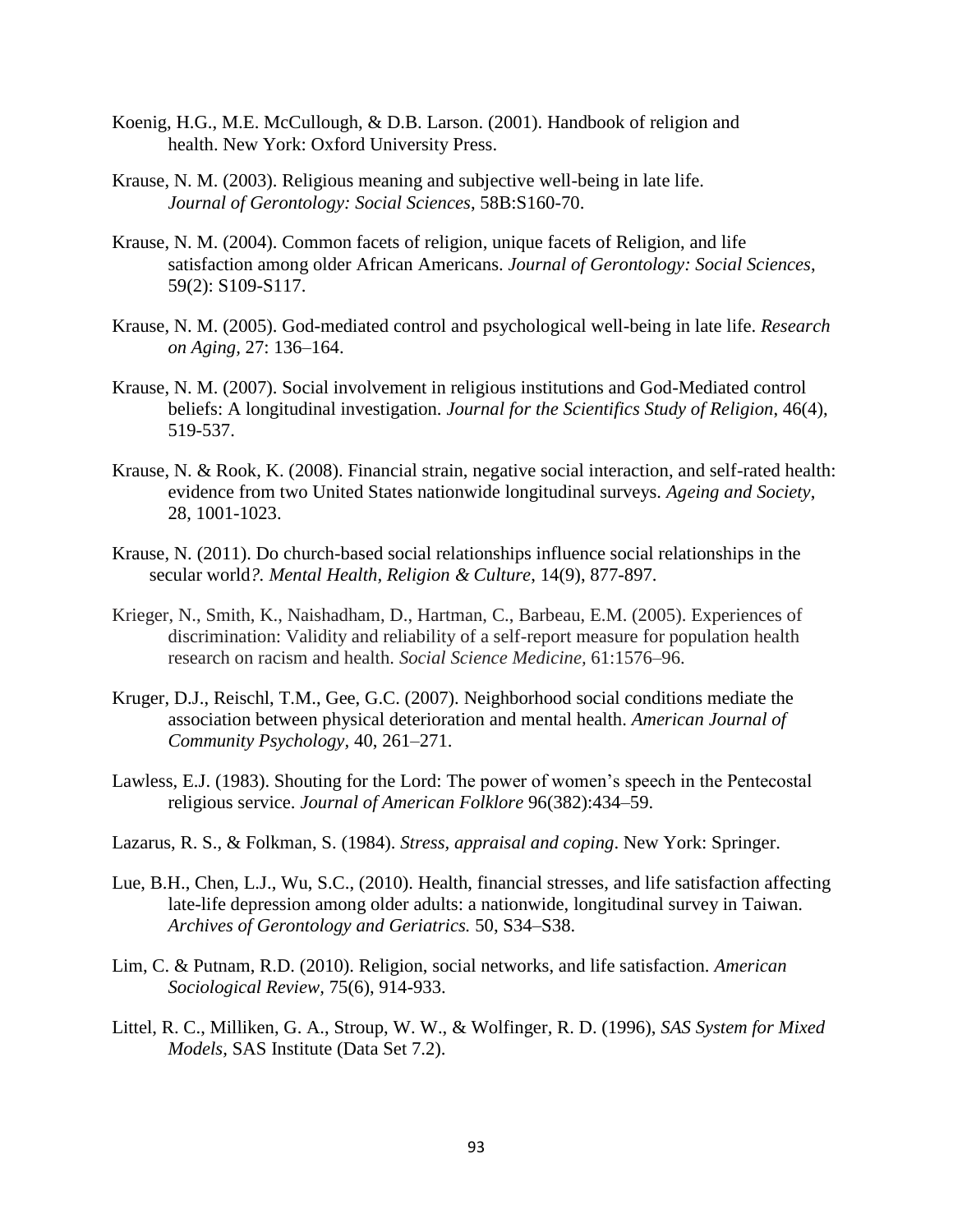- Mair, C., Roux, A.V., Galea S. (2008). Are neighbourhood characteristics associated with depressive symptoms? A review of evidence. *Journal of Epidemiological Community Health*, 62,940–6.
- Major, B., Gramzow*,* R. H.*,* McCoy*,* S. K.*,* Levin*,* S., Schmader, T., & Sidanius, J. (2002). Perceiving personal discrimination: The role of group status and legitimizing ideology. *Journal of Personality & Social Psychology, 3, 551-558.*
- Martin, J. K., & Nagayama-Hall, G.C.N. (1992). Thinking Black, thinking internal, thinking feminist. *Journal of Counseling Psychology*, 39(4), 509-514.
- Martinez, P. & Richters, J.E. (1993). The NIMH community violence project: II. Children's distress symptoms associated with violence exposure. *Psychiatry*, 56, 22-35.
- Maton, K.I. (1989b). The stress-buffering role of spiritual support: cross-sectional and prospective investigations*. Journal for the Scientific Study of Religion*, 28(3), 310–323.
- Mattis, J. S., & Jagers, R. J. (2001). A relational framework for the framework for the study of religiosity and spirituality in the lives of African Americans. *Journal of Community Psychology*, 29(5), 519-539.
- McCabe, K. and Barnett, D. (2000). First comes work, then comes marriage: Future orientation among African American young adolescents. *Family Relations*, 49: 63–70.
- McCoy, S. K. & Major, B. (2003). Group identification moderates emotional responses to perceived prejudice. *Personality and Social Psychology Bulletin*, 29(8), 1005-1017.
- McGuire, M. (2008). Live religion: Faith and practice in everyday life, New York, NY: Oxford University Press.
- McHale, S.M., Crouter, A.C., Kim, J., Burton, L.M, Davis, K.D., Dotterer, A.M, & Swanson, D.P. (2006). Mothers' and fathers' racial socialization in African American families: Implications for youth*. Child Development*, 77(5), 1387–1402,
- Mead, G. H. (1934). *Mind, self, and society*. Chicago: University of Chicago Press.
- Meyer, K., Roscigno, V., & Stephen, R. (2009). Race, religion, and worship: Are contemporary African-American worship practices distinct? *Journal for the Scientific Study of Religion,* 48, 30-52.
- Meyer, M., Morris-Hyde, M. & Jenkins, C. (2005). Measuring psychological sense of community: A view from the streets. *Journal of Health and Social Policy,* 20 (4): 31-50.
- Miller, W.R. & Thoresen, C.E. (2003). *American Psychology*, 58(1), 24-35. Spirituality, religion, and health. An emerging research field.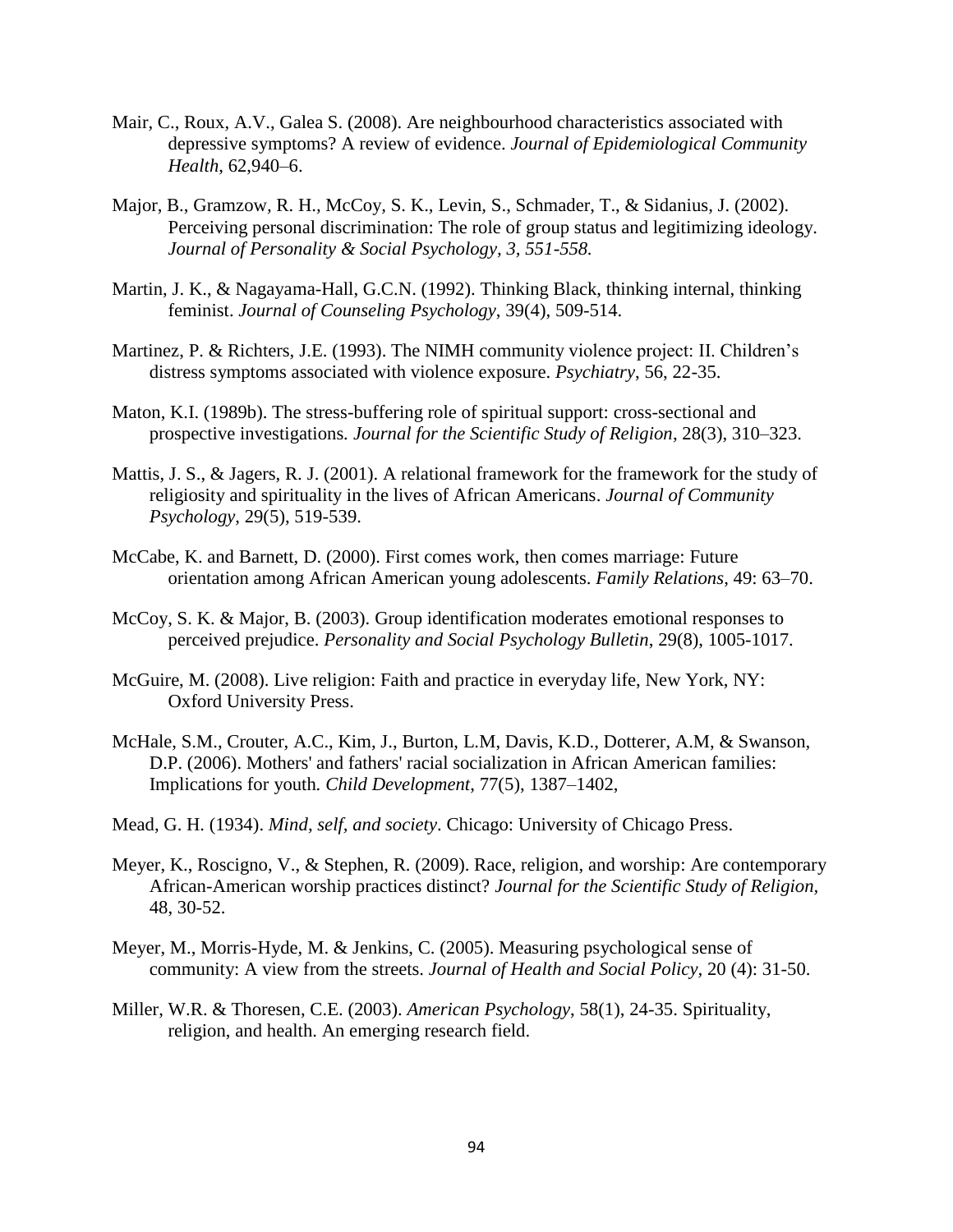- Moore-Thomas, C., & Day-Vines, N. L. (2008). Culturally competent counseling for religious and spiritual African American adolescents. *Professional School Counseling*, 11, 159-165.
- Murray, D. M., & Wolfinger, R. D. (1994). Analysis issues in the evaluation of community trials: Progress toward solutions in SAS/STAT MIXED. *Journal of Community Psychology, Special Issue*, 140–154.
- O'Brien, D.J., Ayidiya, S. (1991). Neighborhood community and life satisfaction. *Journal* of *Community Development Society,* 22(1), 21-37.
- Odom, E.C., Vernon-Feagans, L. (2007). Buffers of racial discrimination: Links with depression among rural African American mothers. *Journal of Marriage and Family,* 72(2): 346–359.
- O'Hara, R. E., Gibbons, F.X., Weng, C.Y., Gerrand, M. & Simons, R.L. (2012). Perceived racial discrimination as a barrier to college enrollment for African Americans. *Personality and Social Psychology Bulletin,* 38(1), 77-89.
- Öner-Özkan, B. (2007). Future time orientation and religion. *Social Behavior & Personality: An International Journal*, *35*(1), 51-61.
- Oyserman, D., & Yoon, K.-I. (2009). Neighborhood effects on racial–ethnic identity: The undermining role of segregation. *Race and Social Problems*, 1(2), 67-76.
- Parham, T. A., & Helms, J. E. (1985a). Attitudes of racial identity and self-esteem of Black students: An exploratory investigation. *Journal of College Student Personnel*, 26, 143- 147.
- Pahl & Way (2006). Longitudinal trajectories of ethnic identity among urban Black and Latino adolescents. *Child development*, 77(5):1403-1415.
- Pascoe, E. A., & Richman, L. S. (2009). Perceived discrimination and health: A meta-analytic review. NIH *Public Access. Psychology*, 135(4), 531-554.
- Pavot, W. & Diener, E. (1993). Review of the satisfaction with life scale. *Psychological Assessment*, *5*, 164- 172.
- Paykel, E.S. (2007). Life events, social support and depression. *Acta Psychiatrica Scandinavica,*  89 (s377), 50-58.
- Paykel, E.S., Emms, E.M., Fletcher, J. & Rassaby, E.S. (1980). Life events and social support in puerperal depression. *The British Journal of Psychology,* 136, 339-346.
- Pope-Davis, D. B., Liu, W. M., Ledesma-Jones, S., & Nevitt, J. (2000). African American acculturation and Black racial identity: A preliminary investigation*. Journal of Multicultural Counseling and Development,* 28(2), 98-112.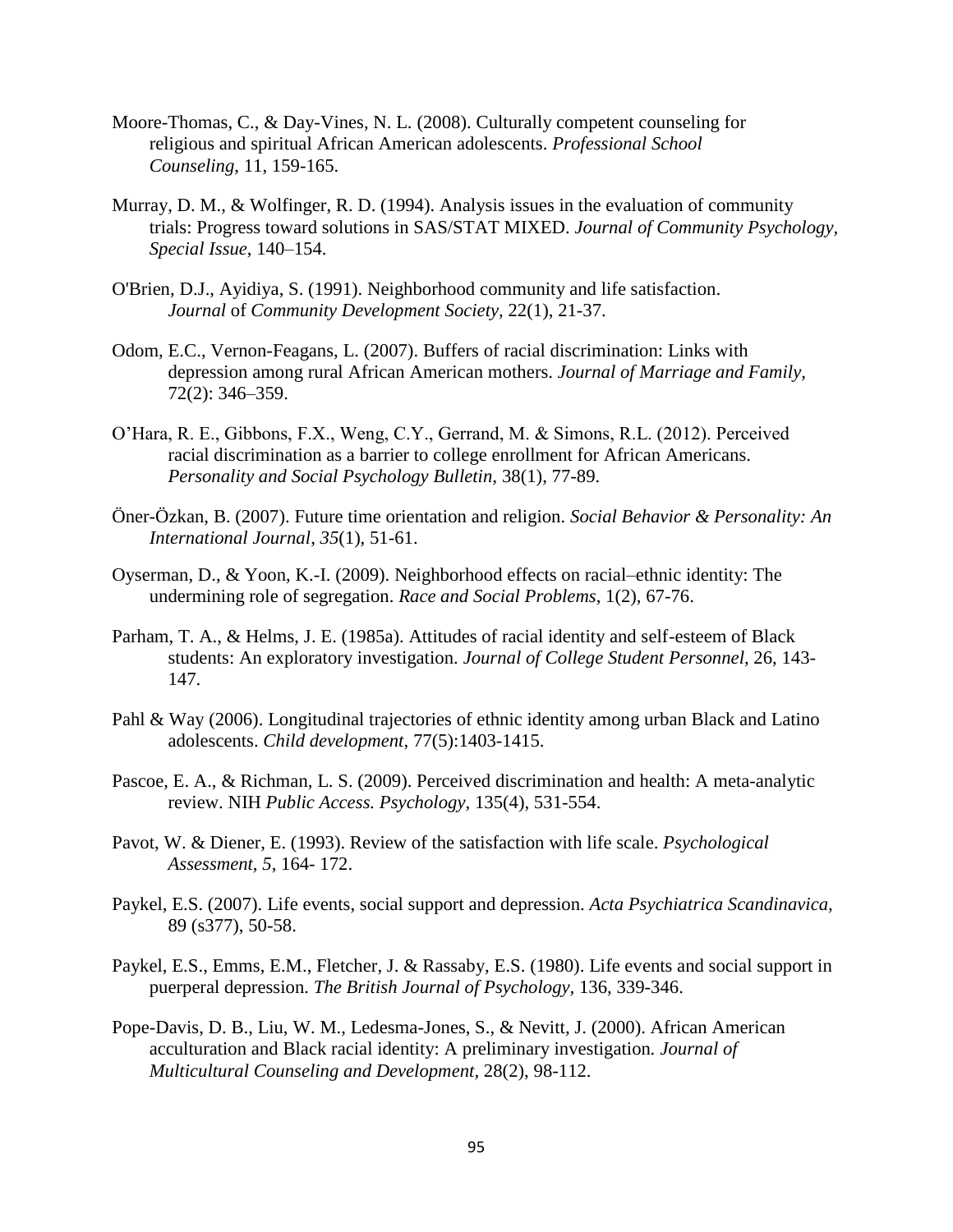- Prelow, H. M., Mosher, C. E., & Bowman, M. (2006). Perceived racial discrimination, social support, and psychological adjustment among African American college students. *Journal of Black Psychology*, 32(4), 442-454.
- Prezza, M., Amici, M., Roberti, T., & Tedeschi, G. (2001). Sense of community referred to the whole town: Its relations with neighboring, loneliness, life satisfaction and area of residence, *Environmental Design Research Association 38th Annual Conference,* 29(1), 29- 52.
- Prezza, M. & Costantini, S. (1998). Sense of community and life satisfaction: Investigation in three different territorial contexts. *Journal of Community and Applied Social Psychology,* 8, 181–194.
- Radloff, L. S. (1977). The CES-D Scale: A self-report depression scale for research in the general population. *Applied Psychological Measurement*, 1, 385-401.
- Rose, D. &Clear, T. (1998). "Incarceration, social capital, and crime: implications for Social Disorganization Theory." *Criminology,* 36,441-79.
- Rosenberg, M. (1965). *Society and the adolescent self-image.* Princeton, NJ: Princeton University Press.
- Sampson, R.J. and Laub, J.H. (1997). Local friendship ties and community attachment in mass society: A multilevel systemic model. *American Sociological Review*, 53, 766-779.
- Sampson, R.J. & Groves, B.W. (1989). Community structure and crime: Testing social disorganization theory*. American Journal of Sociology* 94:744-802.
- Sanders-Thompson, V. L. & Akbar, M (2003). "The understanding of race and the construction of African American identity." *The Western Journal of Black Studies, 27,* 80- 88*.*
- Schmitt, M.T. & Branscombe, N. R. (2002). The meaning and consequences of perceived discrimination in disadvantaged and privileged social groups. In W. Stroebe & M. Hewstone (Eds.), *European Review of Social Psychology* (Vol. 12, pp. 167-199). Chichester, England: Wiley.
- Schulz, A.J., Israel, B.A., Zenk, S.N., Parker, E.A., Lichtenstein, R., Shellman-Weir, S.& Klem, L. (2006). Psychosocial stress and social support as mediators of relationships between income, length of residence and depressive symptoms among African American women on Detroit's eastside. *Social Science & Medicine*, 62(2), 510-522.
- Scott, L. D., Jr. (*2004*). Correlates of coping with perceived discriminatory experiences among African American adolescents. *Journal of Adolescence*, 27(2), 123-137.
- Sellers, C.H., Caldwell, K. H., Schmeelk-Cone & Zimmerman, M.A. (2003). Racial identity, racial discrimination, perceived stress, and psychological distress among African American young adults. *Journal of Health and Social Behavior Special Issue: Race, Ethnicity, and Mental Health,* 44(3), 302-317.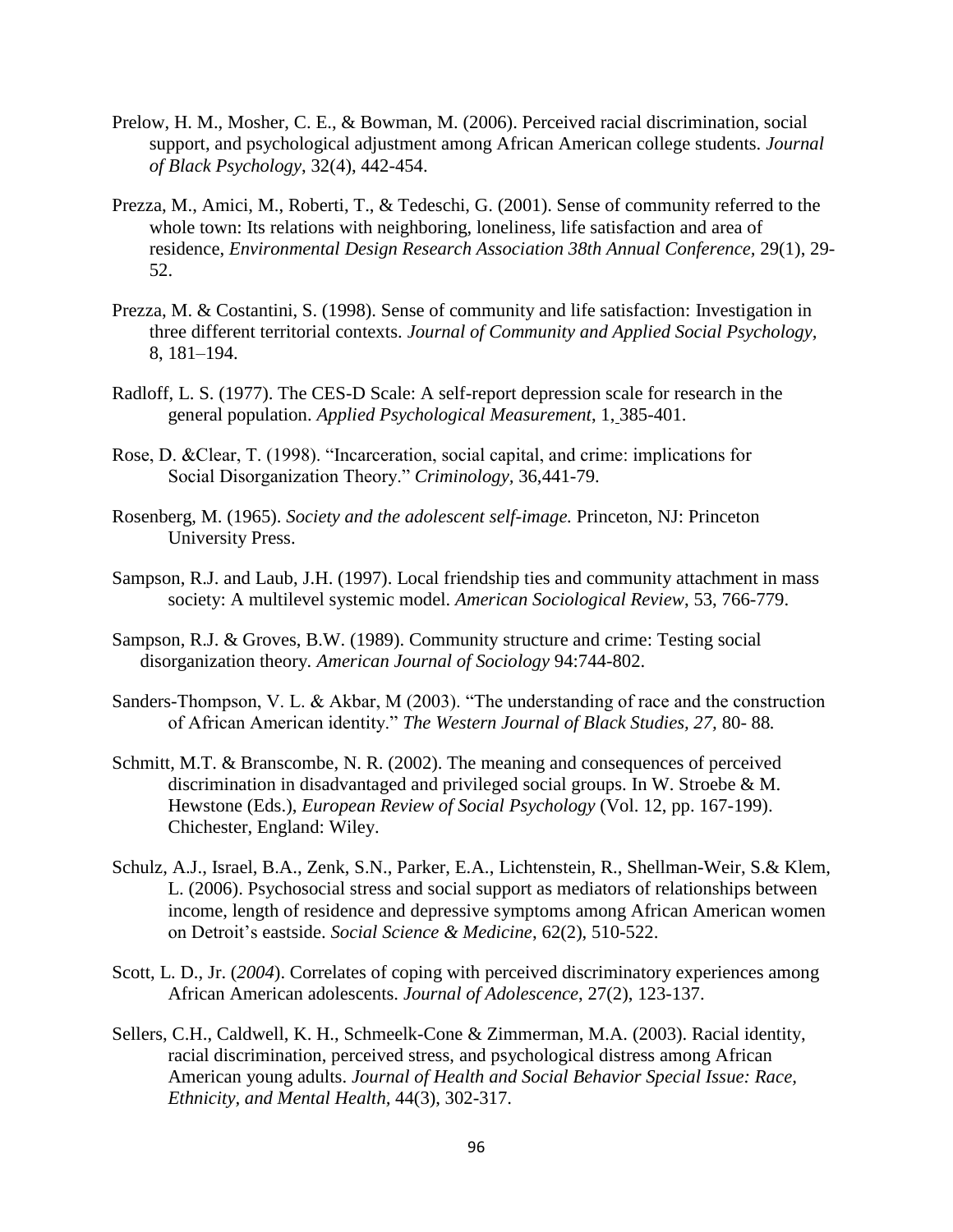- Sellers, R.M., Copeland-Linder, N., Martin, P.P., Lewis, R.L. (2006). Racial identity matters: The relationship between racial discrimination and psychological functioning in African American adolescents. *Journal of Research on Adolescence*, 16(2), 187–216.
- Sellers, R.M., & Shelton, N.J. (2003). The role of racial identity in perceived racial discrimination. *Journal of Personality and Social Psychology*, 84(5), 1079-1092.
- Sellers, R. M., Smith, M. A., Shelton, J. N., Rowley, S. A. J., & Chavous, T. M. (1998). Multidimensional Model of Racial Identity: A reconceptualization of African American racial identity*. Personality and Social Psychology Review,* 2, 18–39.
- Settles, I. H., Navarrete, C. D., Pagano, S., Abdou, C., & Sidanius, J. (2010). Racial identity and depression among African American women. *Cultural Diversity and Ethnic Minority Psychology,16*, 248-255.
- Seaton. E. K., Yip, T. & Sellers, R. M. (2009). Racial identity and perceptions of discrimination: A longitudinal analysis. Child Development, 80 (2), 406-417.
- Shaw, C. R. & .H.D. McKay. (1942). Juvenile delinquency and urban areas. Chicago: University of Chicago Press.
- Shelton, J., & Sellers, R. M. (2000). Situational stability and variability in African American racial identity. *Journal Of Black Psychology*, *26*(1), 27-50.
- Smith, R. E. (1989). Effects of coping skills training on generalized self-efficacy and locus of control. *Journal of Personality and Social Psychology,* 56, 228-233.
- Speight, S. L., Vera, E. M., & Derrickson, K. B. (1996). Racial self-designation, racial identity, and self-esteem revisited*. Journal of Black Psychology,* 22(1), 37-52.
- Street, J. C., Taha, F., Jones, A. D., Jones, K. A., Carr, E., Woods, A., Woodall, S. & Kaslow, N.J. (2012). Racial identity and reasons for living in African American female suicide attempters. *Cultural Diversity and Ethnic Minority Psychology*, No pagination specified.
- Stroebe, M., Schut, H., Stroebe, W. (2007). Health outcomes of bereavement. *Lancet*, 370, 1960–1973.
- Stroebe, W. (2000). *Social psychology and health.* Philadelphia: Open University Press.
- Taylor, S., Repetti, R., & Seeman, T. (1997). Health psychology: What is an unhealthy environment and how does it get under the skin? *Annual Review of Psychology*, 48, 411– 447.
- Tipton, R. M., & Worthington, E. L., Jr. (1984). The measurement of generalized self-efficacy: A study of construct validity*. Journal of Personality Assessment*, 53, 554-566.
- Tosevski, D.L., Milovancevic, M.P. (2006). Stressful life events and physical health. *Current Opinions in Psychiatry.* 19, 184–189.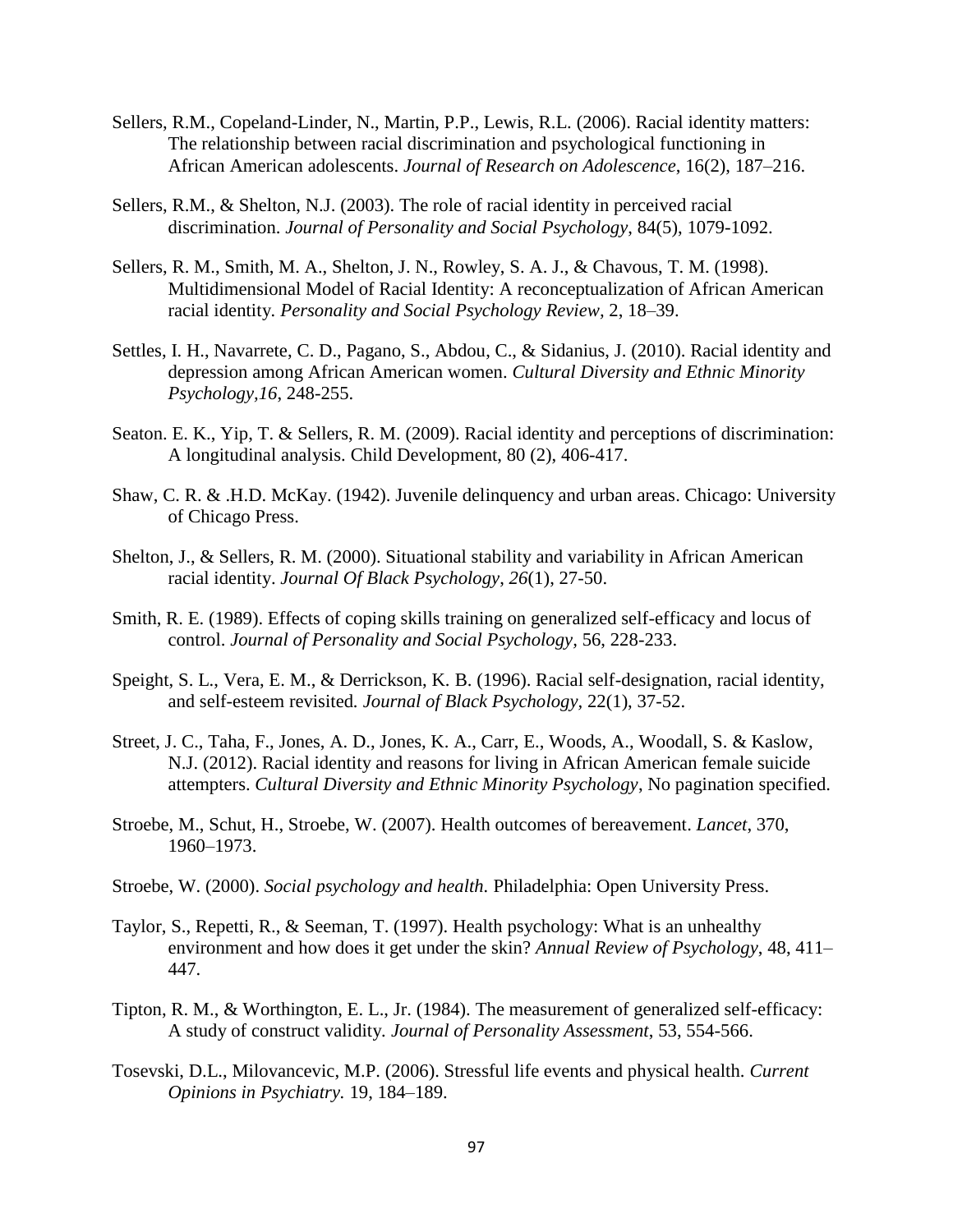- Utsey, S. O., Payne, Y., Jackson, E. S., & Jones, A. M. (2002). Race-related stress, quality of life indicators, and life satisfaction among elderly African Americans. *Cultural Diversity & Ethnic Minority Psychology*, 8(3), 224-233.
- Watlington, C. G., & Murphy, C. M. (2006). The roles of religion and spirituality among African American survivors of domestic violence*. Journal of Clinical Psychology*, 62(7), 837-857.
- Williams, D.R., Neighbors, H.W. (2001). Racism, discrimination and hypertension: evidence and needed research. *Ethnic Discrimination*, 11, 800–816.
- Yap, M., & Devilly, G. (2004). The role of perceived social support in crime victimization. *Clinical Psychology Review, 24* (1), 1-14.
- Yap, S. C. Y., Settles, I. H., & Pratt-Hyatt, J. S. (2011). Mediators of the relationship between racial identity and life satisfaction in a community sample of African American women and men. *Cultural Diversity & Ethnic Minority Psychology*, 17(1), 89-97.
- Yip, T., Sellers, R.M., Seaton, E.K. (2007). African American racial identity across the lifespan: Identity status, identity content, and depressive symptoms. *Child Development*, 77, (5), 1504 – 1517.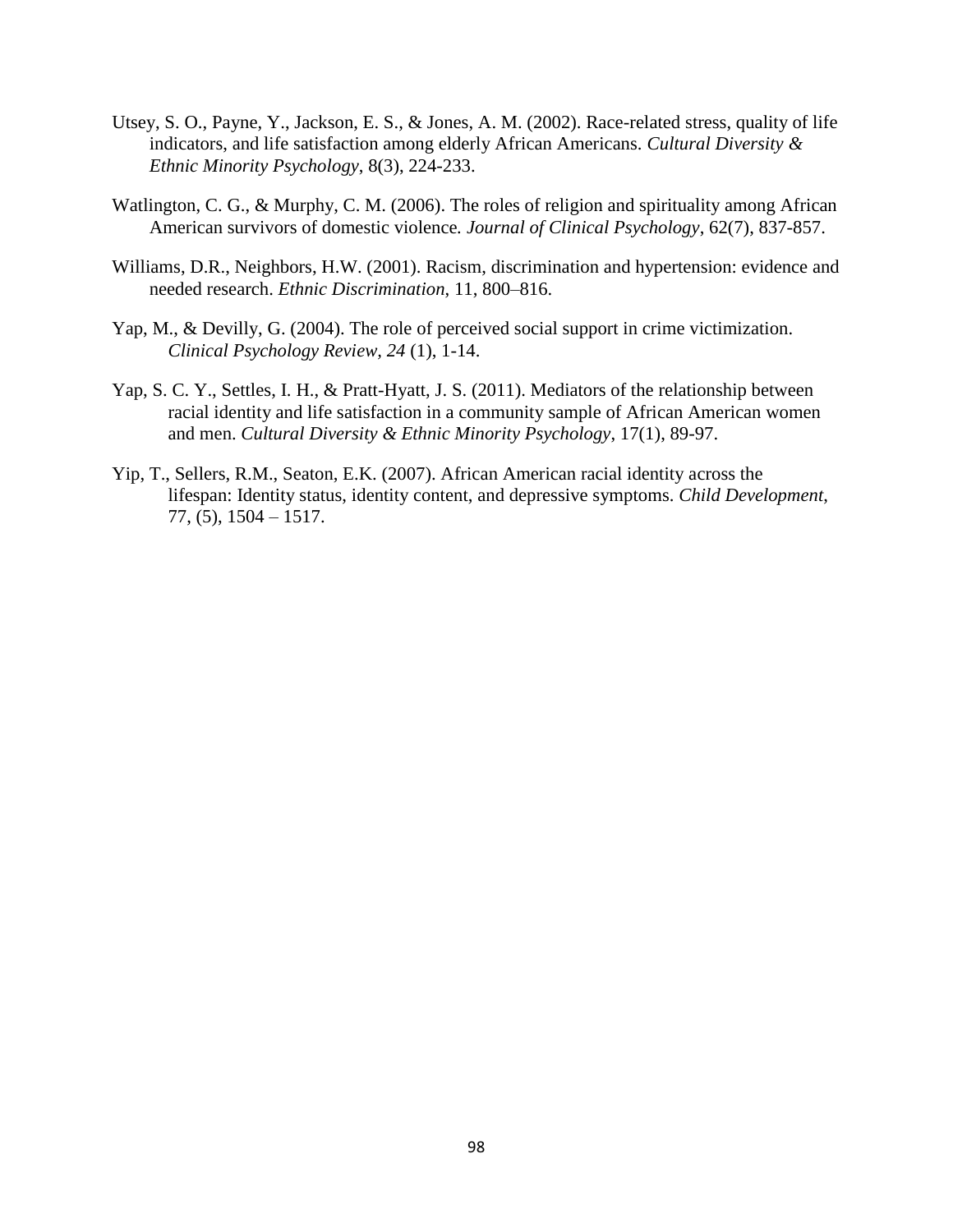# **APPENDIX: INSTRUMENTS**

# **Multidimensional Model of Racial Identity {The Multidimensional Inventory of Black Identity (MIBI)}**

The Multidimensional Inventory of Black Identity (MIBI) was developed to measure the three stable dimensions of the MMRI (centrality, ideology, and regard) in African Americans college students and adults (Sellers, Rowley, Chavous, Shelton, & Smith, 1997). A 7-point response scale is used with 1=strongly disagree and 7=strongly agree.

# **Centrality Scale**

- 1. Overall, being Black has very little to do with how I feel about myself. **(R)**
- 2. In general, being Black is an important part of my self-image.
- 3. My destiny is tied to the destiny of other Black people.
- 4. Being Black is unimportant to my sense of what kind of person I am. **(R)**
- 5. I have a strong sense of belonging to Black people.
- 6. I have a strong attachment to other Black people.
- 7. Being Black is an important reflection of who I am.
- 8. Being Black is not a major factor in my social relationships. **(R)**

# **Regard Scale**

Private Regard Subscale

- 1. I feel good about Black people.
- 2. I am happy that I am Black.
- 3. I feel that Blacks have made major accomplishments and advancements.
- 4. I often regret that I am Black. **(R)**
- 5. I am proud to be Black.

6. I feel that the Black community has made valuable contributions to this society Public Regard Subscale

- 1. Overall, Blacks are considered good by others.
- 2. In general, others respect Black people.
- 3. Most people consider Blacks, on the average, to be more ineffective than other racial groups. (**R)**
- 4. Blacks are not respected by the broader society. **(R)**
- 5. In general, other groups view Blacks in a positive manner.
- 6. Society views Black people as an asset.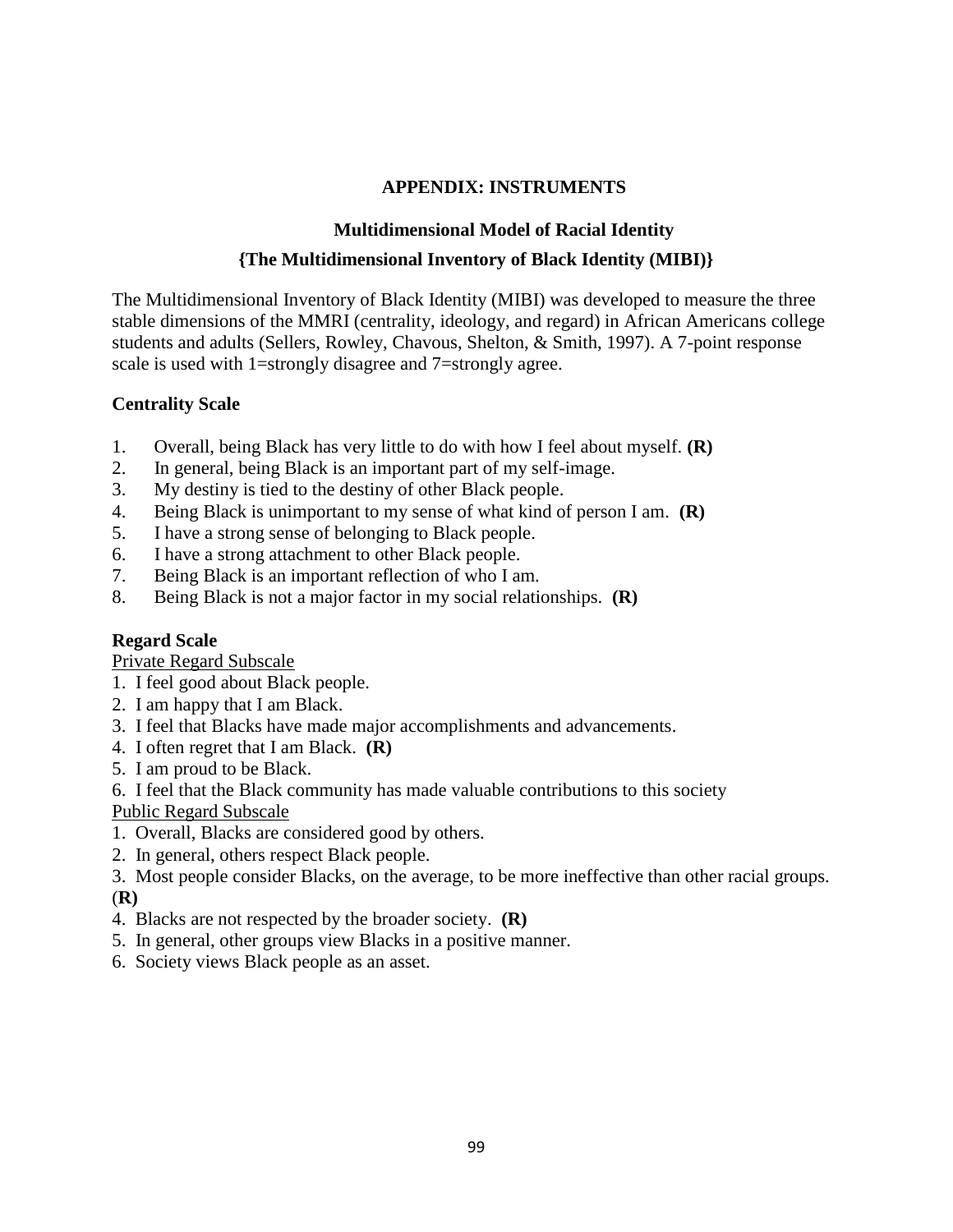### **Religious Participation**

This scale consists of items related to consistency of attendance at religious functions, readings of religious material, and frequency of prayer. A total of five questions make up this scale and all variables were measured on a 7-point scale (every day to once a year or less). Measure constructed by researcher.

- 1. How often do you attend religious services?
- 2. How often do you read religious books or materials?
- 3. How often do you watch or listen to religious material on TV or radio?
- 4. How often do you pray?
- 5. How often do you ask someone to pray for you?

# **Impact of a Higher Power**

This scale has items concerned with the extent to which an individual proclaims control over his or her life by a higher power. This measure consists of nine items that were scored using a 7 point scale (strongly agree to strongly disagree). Measure constructed by researcher.

- 1. I can succeed with God's help
- 2. I rely on God to help me control my life
- 3. If I need help, God is there for me
- 4. God rewards me if I obey his laws
- 5. God helps me control my life
- 6. With God's help, I can be whatever I want to be
- 7. By placing myself in God's hands, I can accomplish anything
- 8. My actions are the result of God working through me
- 9. If I really want something, I pray to God to bring it to me

# **Neighborhood physical decay**

A scale associated with participant reports on neighborhood upkeep and how much the neighborhood has deteriorated. This scale has four items ( $\alpha$ = .82) targeting key areas such as vandalism and maintenance of property (Bolland & McCallum, 2002).

- 1. Too much graffiti in the neighborhood
- 2. Neighborhood is too loud or noisy
- 3. Too much vandalism in the neighborhood
- 4. Too many empty buildings in the neighborhood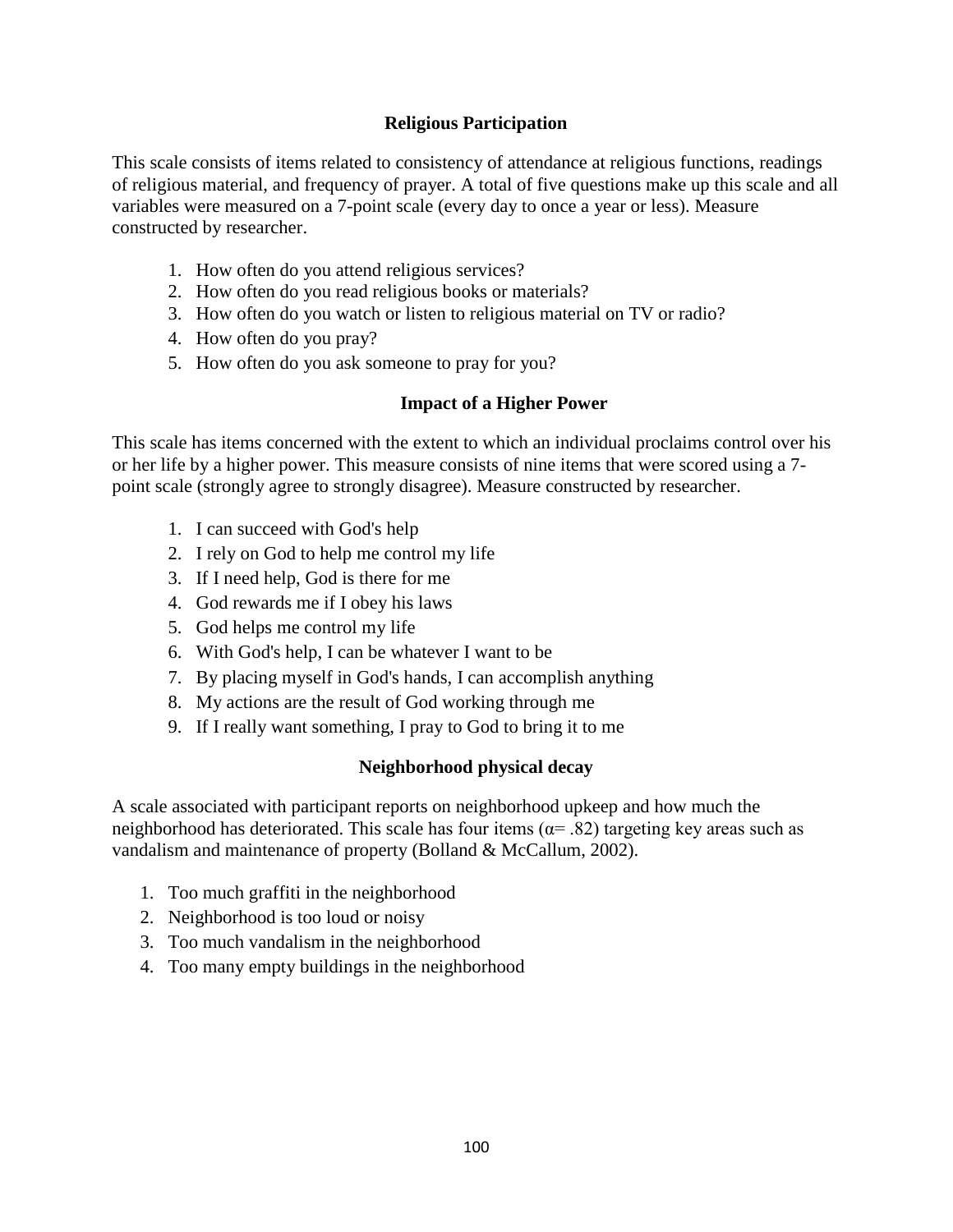# **Neighborhood Social Problems**

Consists of five questions  $(\alpha = .91)$  related to issues occurring within, the neighborhood (Bolland & McCallum, 2002). Questions are related to neighborhood alcohol consumption, drug use, and the character of members of the neighborhood.

- 1. Too many people hang around the neighborhood
- 2. Too much drug use in neighborhood
- 3. Too much alcohol use in neighborhood
- 4. Neighbors cause a lot of trouble
- 5. Too much crime in neighborhood

# **Psychological Sense of Community**

The extent to which individuals feel as if they belong to, are responsible for, and are one with their community. This measure has seven items ( $\alpha$ = .81) which generally pertain to the neighborhood's tendency for people to look out for one another (Bolland & McCallum, 2002).

- 1. People watch out for each other in neighborhood
- 2. Can trust people in the neighborhood
- 3. People in neighborhood know their children's friends
- 4. Adults in neighborhood know who local children are
- 5. Adults in the neighborhood who children can look up to
- 6. Parents in neighborhood know each other
- 7. Adults watch out for children in neighborhood

# **Informal Social Control**

Addresses the tendency of individuals within the community to protect the community, this scale Consists of five questions ( $\alpha$ = .74), and asks whether neighbors attempt to stop fights, vandalism or drug distribution within the community (Sampson &Laub, 1997).

- 1. Neighbors stop kids spraying sidewalks
- 2. Neighbors stop kids from gambling
- 3. Neighbors stop drug dealers
- 4. Neighbors break up fights
- 5. Neighbors help someone being attacked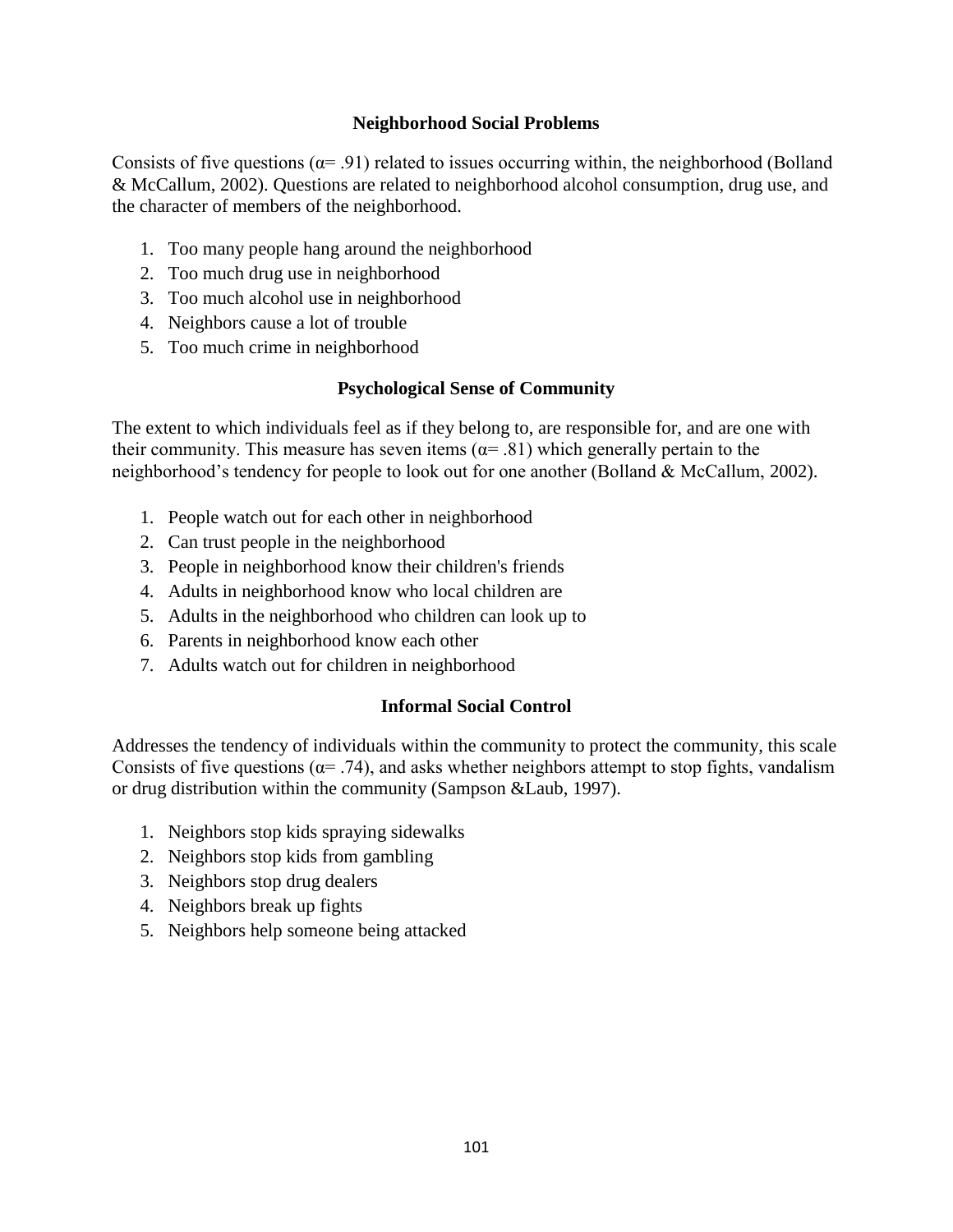### **Neighboring Behavior**

Is a six item scale ( $\alpha$ = .72) consisting of items related to how much neighbors engage in helpful behavior for each other (Bolland & McCallum, 2002). Questions addressed within the survey include requests of housesitting, loans, childcare, visits and discussing personal issues with neighbors.

- 1. Neighbors ask you to watch their home
- 2. Neighbors ask you to loan them food
- 3. Neighbors ask you to watch their children
- 4. Neighbors talk with you about a personal problem
- 5. Neighbors ask you to visit their home
- 6. Neighbors ask you to give them information about neighborhood

#### **Criminal Victimization**

Is a participant report of his or her experiences with crime victimization, this scale has two items  $(\alpha = .82)$  and consists of a question pertaining to being assaulted or being a victim of burglary within the past year (Martinez & Richters, 1993).

- 1. Been mugged or assaulted during past year
- 2. Home broken into during past year

#### **Neighborhood Violence**

A measure of participant reported experiences with criminal or violent behavior that has taken place within the limits of the neighborhood. This scale consists of five items ( $\alpha$ = .82) and addresses issues such as witnessing a violent crime or feeling the need for increased safety precautions (Martinez & Richters, 1993).

- 1. Seen a fight with weapons during past 3 months
- 2. Heard gunshots during past week
- 3. Seen a violent argument between neighbors during past 3 months
- 4. Seen a gang fight during past 3 months
- 5. Seen someone badly hurt during past 3 months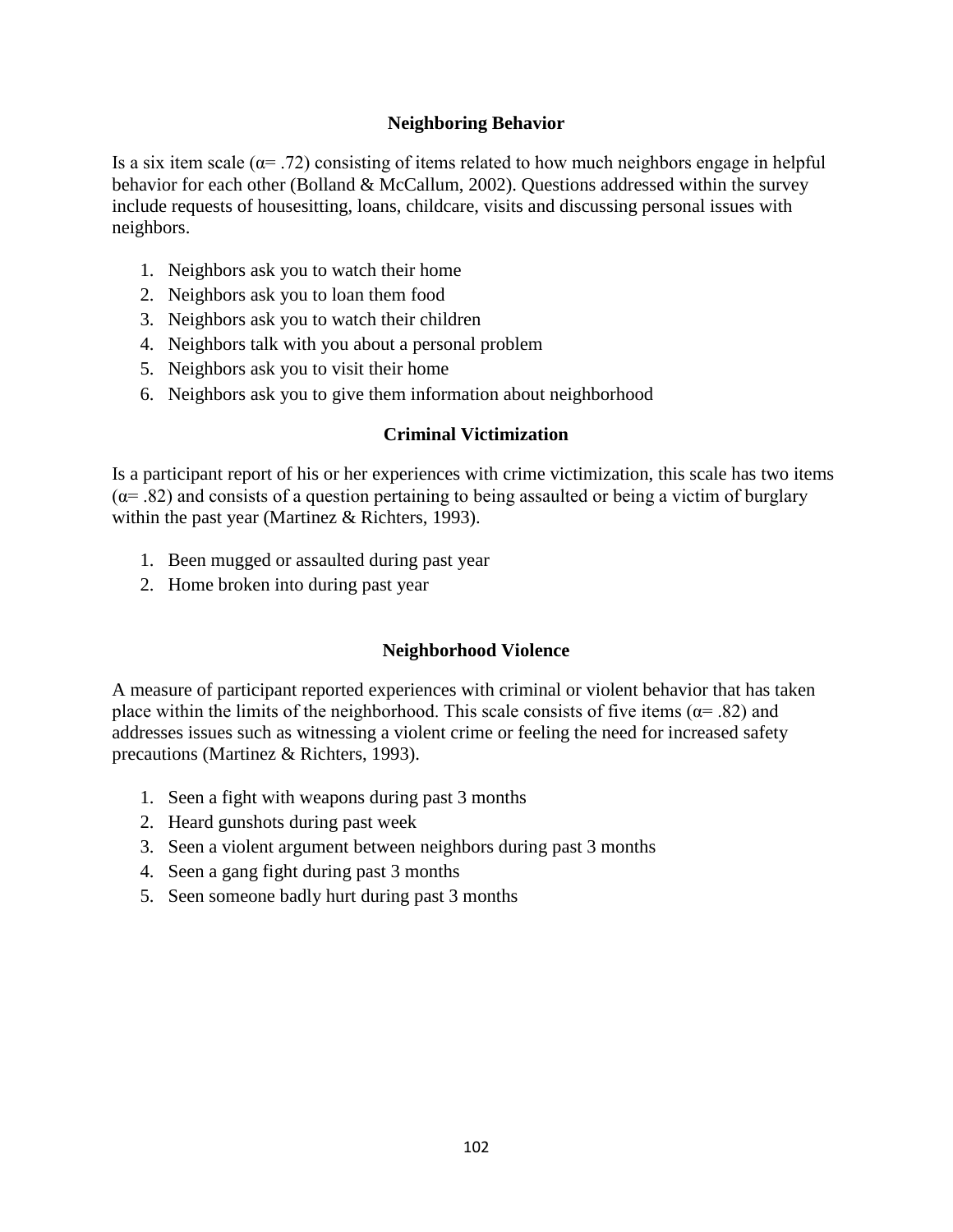# **Inventory of Socially Supportive Behaviors (ISSB)**

RATE THE FREQUENCY OF EVENTS USING THE FOLLOWING CATEGORIES. Not at all - About every day Note: Items followed by an R should be reversed when coding.

### **Scale items:**

- 1. Looked after a family member when you were away.
- 2. Was right there with you (physically) in a stressful situation.
- 3. Provided you with a place where you could get away for a while.
- 4. Watched after your possessions when you were away (pets, plants, home, apartment, etc.).
- 5. Told you what she/he did in a situation that was similar to yours.
- 6. Did some activity together to help you get your mind off of things.
- 7. Talked with you about some interests of yours.
- 8. Let you know that you did something well.
- 9. Went with you to someone who could take action.
- 10. Told you that you are OK just the way you are
- 11. Told you that she/he would keep the things that you talk about private-just between the two of you.
- 12. Assisted you in setting a goal for yourself.
- 13. Made it clear what was expected of you.
- 14. Expressed esteem or respect for a competency or personal quality of yours.
- 15. Gave you some information on how to do something.
- 16. Suggested some action that you should take.
- 17. Gave you over \$25.
- 18. Comforted you by showing you some physical affection.
- 19. Gave you some information to help you understand a situation you were in.
- 20. Provided you with some transportation.
- 21. Checked back with you to see if you followed the advice you were given.
- 22. Gave you under \$25.
- 23. Helped you understand why you didn't do something well.
- 24. Listened to you talk about your private feelings.
- 25. Loaned or gave you something (a physical object other than money) that you needed.
- 26. Agreed that what you wanted to do was right.
- 27. Said things that made your situation clearer and easier to understand.
- 28. Told you how he/she felt in a situation that was similar to yours.
- 29. Let you know that he/she will always be around if you need assistance.
- 30. Expressed interest and concern in your well-being.
- 31. Told you that she/he feels very close to you.
- 32. Told you who you should see for assistance.
- 33. Told you what to expect in a situation that was about to happen.
- 34. Loaned you over \$25
- 35. Taught you how to do something.
- 36. Gave you feedback on how you were doing without saying it was good or bad.
- 37. Joked and kidded to try to cheer you up.
- 38. Provided you with a place to stay.
- 39. Pitched in to help you do something that needed to be done.
- 40. Loaned you under \$25.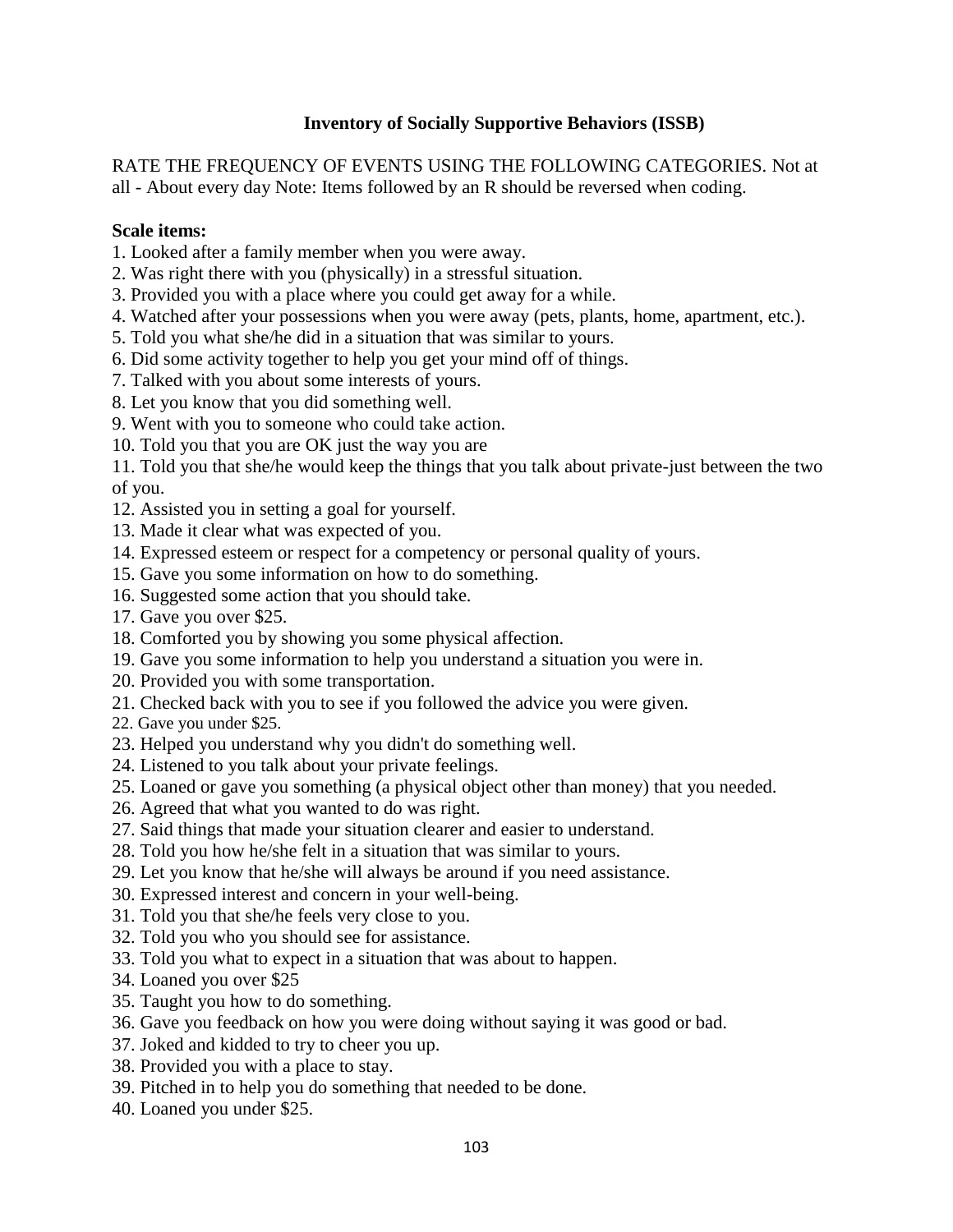# **Racism and Life Experiences Scales (DLE-R; Harrell, 1997)**

The DLE-R is a 19-item scale which assesses the frequency to which respondents experience ''micro-aggressions'' in their everyday life experiences because of race or racism.

- 1. Ignored or overlooked
- 2. Treated rudely or disrespectfully
- 3. Accused of something
- 4. Others were afraid
- 5. Followed in a public place
- 6. Talked down to
- 7. Ideas or opinions minimized
- 8. Overheard an offensive joke
- 9. Insulted or called a name
- 10. Others expect inferior work
- 11. Not taken seriously
- 12. Left out of conversations
- 13. Treated superficially
- 14. Avoided by people
- 15. Stared at by strangers
- 16. Made fun of
- 17. Mistaken for someone else
- 18. Harassed by the police
- 19. Not hired for a job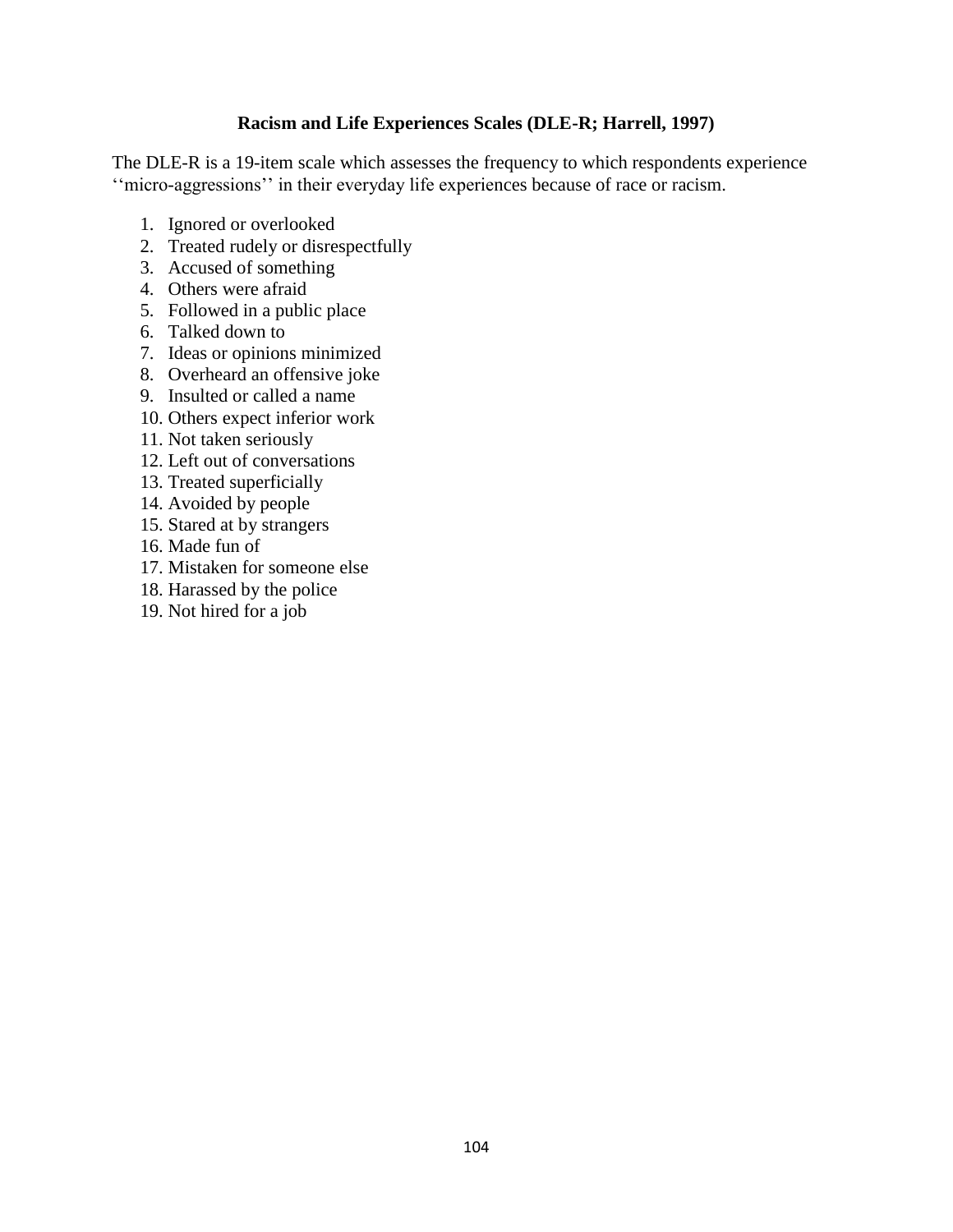### **The Racism Experiences Stress Scale (EXP-STR; Harrell, 1997)**

The EXP-STR is a 19-item scale used to measure discrimination distress. Taken from the Racism and Life Experiences Scales that assesses racism experiences in terms of their stressfulness.

- 1. Ignored or overlooked ---bothered
- 2. Treated rudely or disrespectfully ---bothered
- 3. Accused of something ---bothered
- 4. Others were afraid ---bothered
- 5. Followed in a public place ---bothered
- 6. Talked down to ---bothered
- 7. Ideas or opinions minimized ---bothered
- 8. Overheard an offensive joke ---bothered
- 9. Insulted or called a name ---bothered
- 10. Others expect inferior work ---bothered
- 11. Not taken seriously ---bothered
- 12. Left out of conversations ---bothered
- 13. Treated superficially ---bothered
- 14. Avoided by people ---bothered
- 15. Stared at by strangers ---bothered
- 16. Made fun of ---bothered
- 17. Mistaken for someone else ---bothered
- 18. Harassed by the police ---bothered
- 19. Not hired for a job ---bothered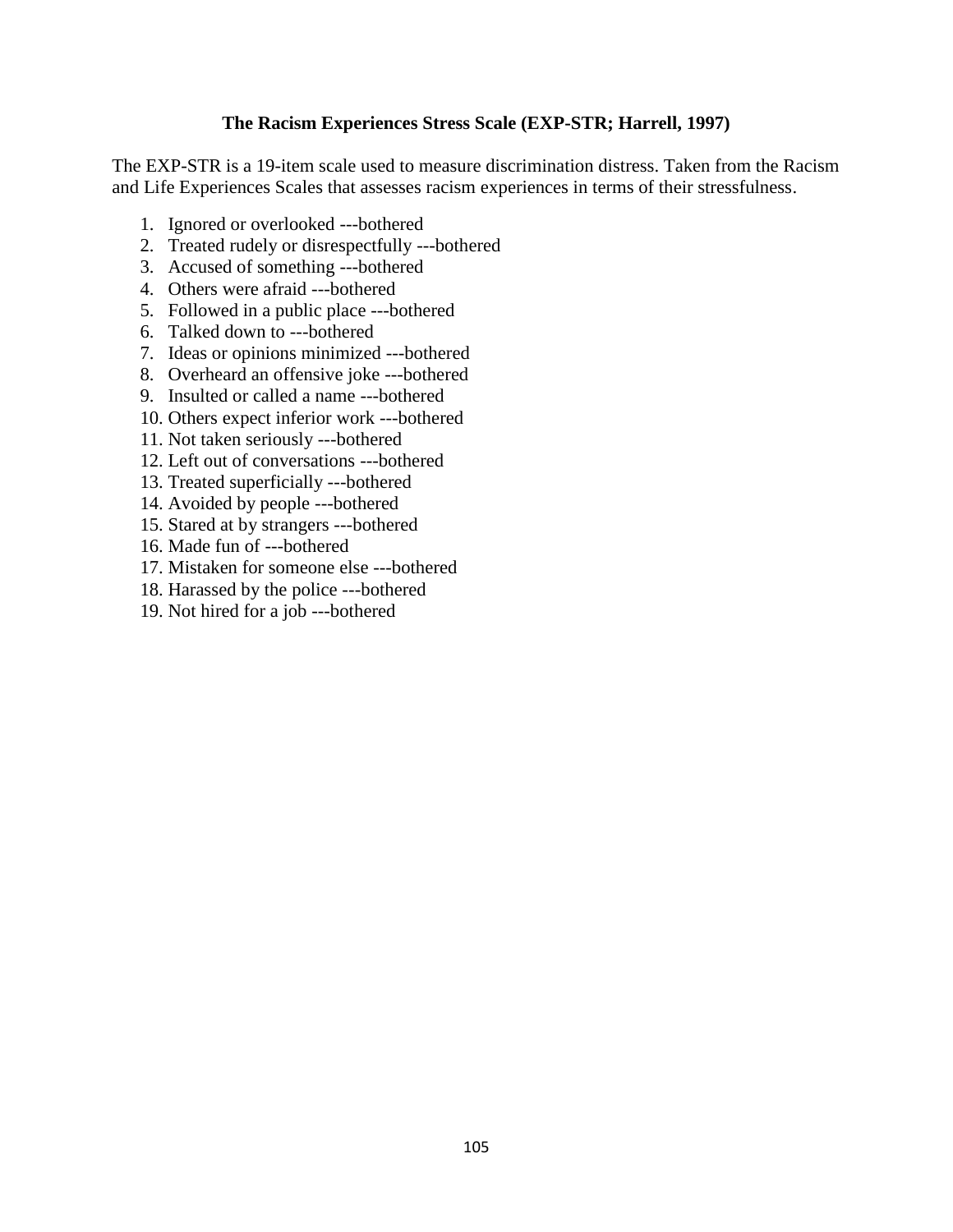#### **List of Threatening Experiences**

A 30-item life events scale that addresses such household changes as death, change in income, changes in mental or physical health, new household member, state removal of a member, or relocation. This scale utilizes a yes or no dichotomous response (Brugha, & Cragg, 1990).

- 1. Adult in household lost or quit job: 1 year
- 2. Adult in household changed jobs: 1 year
- 3. Someone who lived in household moved out: 1 year
- 4. Someone who moved out of household moved back in: 1 year
- 5. Someone new moved into household: 1 year
- 6. Someone in household got married: 1 year
- 7. Someone in household got separated or divorced: 1 year
- 8. Someone in household had a baby: 1 year
- 9. Someone in household adopted a baby or became a foster parent: 1 year
- 10. Child in household placed in foster care: 1 year
- 11. Child in household started school: 1 year
- 12. Family moved into new house or apartment: 1 year
- 13. Household member developed mental health problem: 1 year
- 14. Close relative who doesn't live in household developed mental health problem: 1 year
- 15. Close family friend developed mental health problem: 1 year
- 16. Household member went to jail: 1 year
- 17. Close relative who doesn't live in household went to jail: 1 year
- 18. Close family friend went to jail: 1 year
- 19. Household member attempted or committed suicide: 1 year
- 20. Close relative who doesn't live with you attempted or committed suicide: 1 year
- 21. Close family friend attempted or committed suicide: 1 year
- 22. Household member became seriously ill: 1 year
- 23. Close relative who doesn't live with you became seriously ill: 1 year
- 24. Close family friend became seriously ill: 1 year
- 25. Household member was hospitalized: 1 year
- 26. Close relative who doesn't live with you was hospitalized: 1 year
- 27. Close family friend was hospitalized: 1 year
- 28. Household member died
- 29. Close relative who doesn't live with you died
- 30. Close family friend died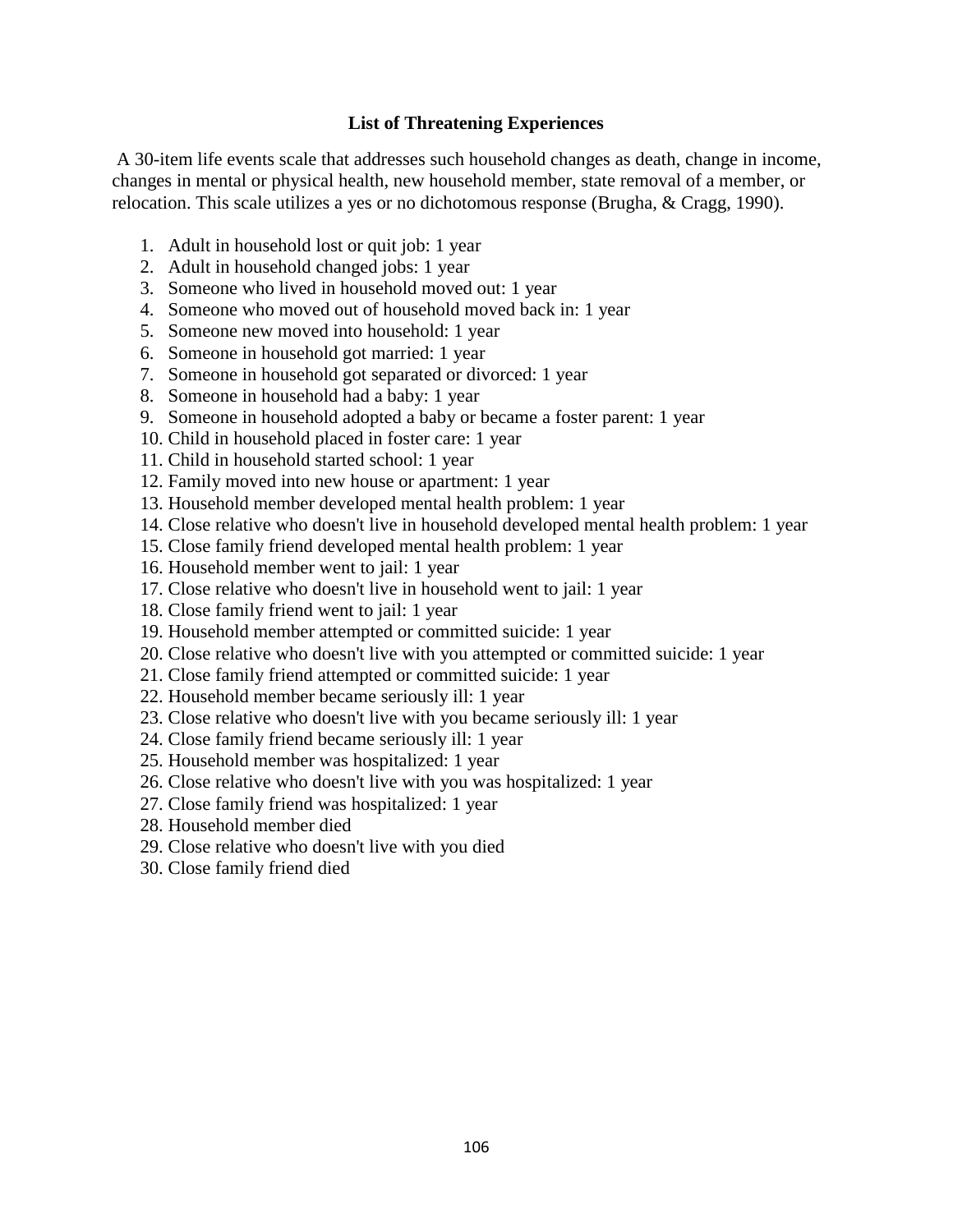#### **Financial Stress**

The financial stress scale includes unexpected financial strain such as household/car repairs and hospital bills, as well as issues related to worrying about being able to afford to survive, pay for holidays and other expenses. This scale utilizes a yes or no dichotomous response.

- 1. Leaky roof or ceiling: 6 months
- 2. Plumbing problems: 6 months
- 3. Broken windows: 6 months
- 4. Electrical problems: 6 months
- 5. Kitchen appliance problem: 6 months
- 6. Couldn't afford doctor: 6 months
- 7. Put money in bank: 6 months
- 8. Didn't have enough money: 6 months
- 9. Hard for family to live on income: 6 months
- 10. Money problems: 6 months
- 11. Worried about money: 6 months
- 12. Financial problems interfered with relationships: 6 months
- 13. Worried about disappointing children purchases: 6 months
- 14. Worried about holiday celebrations because of money: 6 months
- 15. Put off family activities because of money: 6 months
- 16. Feel bad because you couldn't buy child things: 6 months
- 17. Go hungry: 6 months
- 18. Worry about homelessness: 6 months

# **Overall Physical Health**

A 1-item self-reported measure of overall physical health on a 5- point scale (excellent to poor) is used to gauge individual perception of health.

1. Rate overall physical health

# **Physical Health Change**

1-item self-reported measure of physical health change on a 5-point scale (much better than last year – much worse than last year).

1. Rate how much physical health has changed over the past 12 months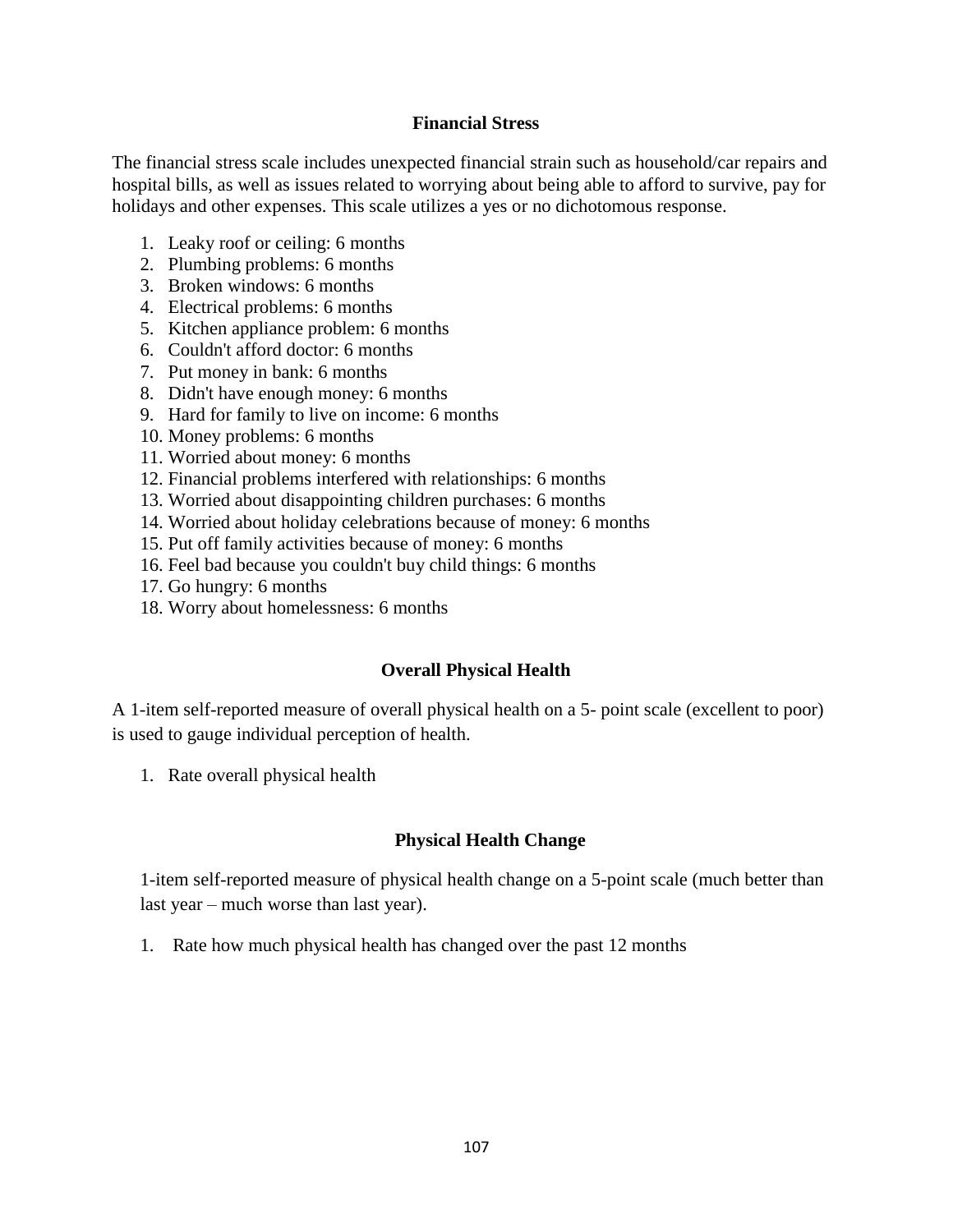# **Health Limitations**

A nine item measure of the extent to which health limits physical activity such as walking and carrying grocery items; this scale was developed by the researcher from items on the adult survey. Scale of 1 to 3.

- 1. Health limits vigorous activities
- 2. Health limits moderate activities
- 3. Health limits carrying groceries
- 4. Health limits climbing stairs
- 5. Health limits bending, kneeling
- 6. Health limits walking
- 7. Health limits bathing, dressing self
- 8. Pain interfered with normal work
- 9. Health interfered with social activities: 1 month

# **Overall Mental Health**

1-item self-reported measure of overall *mental health* on a 5- point scale (excellent to poor) is used to gauge individual perception of mental health.

1. Rate overall mental health

### **Mental Health Change**

1-item self-reported measure of mental health change on a 5-point scale (much better than last year – much worse than last year).

1. Rate how much mental health has changed over the past 12 months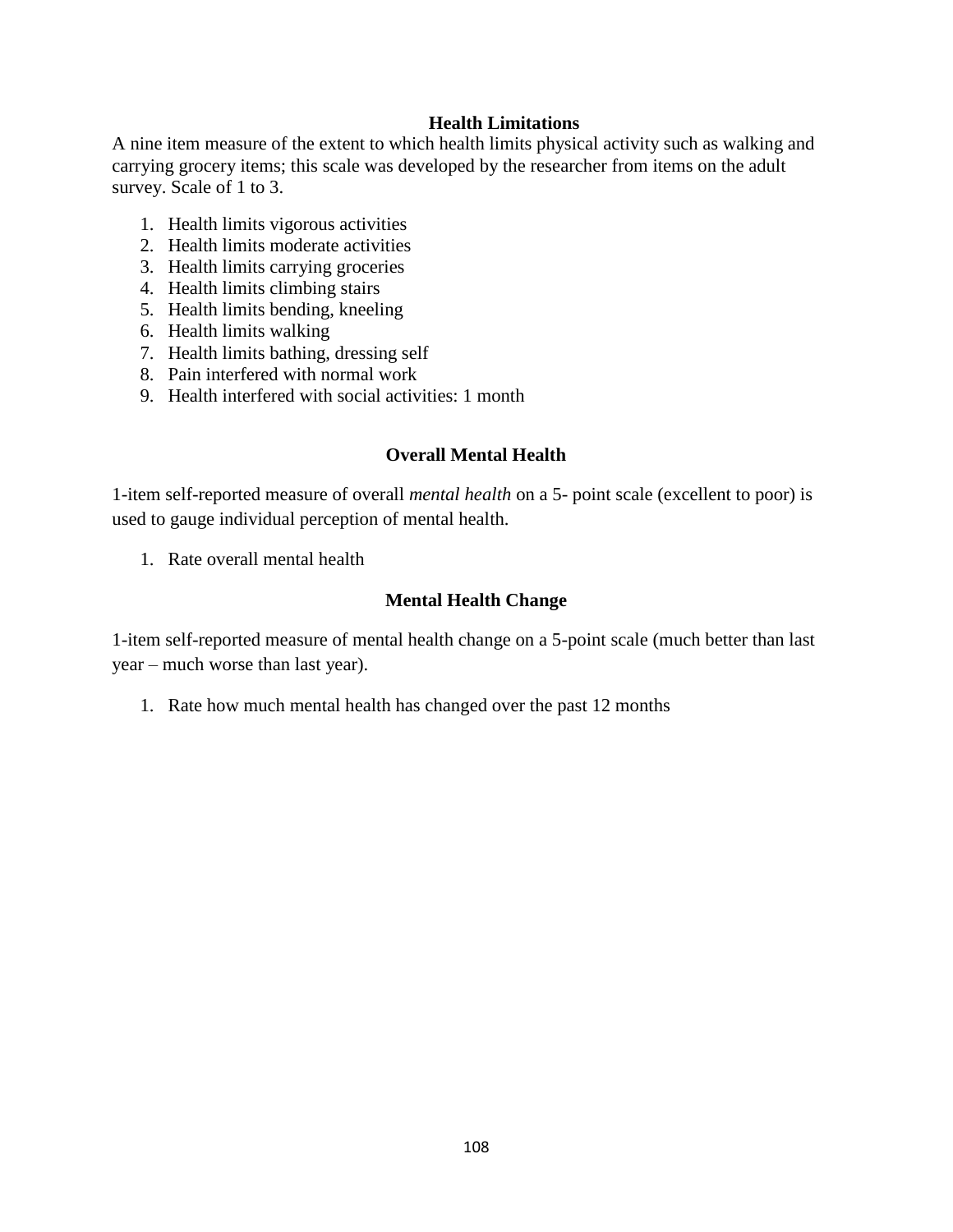### **Center for Epidemiologic Studies Depression Scale (CES-D)**

- 1. I was bothered by things that usually don't bother me.
- 2. I did not feel like eating; my appetite was poor.
- 3. I felt that I could not shake off the blues even with help from my family or friends.
- 4. I felt I was just as good as other people.
- 5. I had trouble keeping my mind on what I was doing.
- 6. I felt depressed.
- 7. I felt that everything I did was an effort.
- 8. I felt hopeful about the future.
- 9. I thought my life had been a failure.
- 10. I felt fearful.
- 11. My sleep was restless.
- 12. I was happy.
- 13. I talked less than usual.
- 14. I felt lonely.
- 15. People were unfriendly.
- 16. I enjoyed life.
- 17. I had crying spells.
- 18. I felt sad.
- 19. I felt that people disliked me
- 20. I could not get "going."